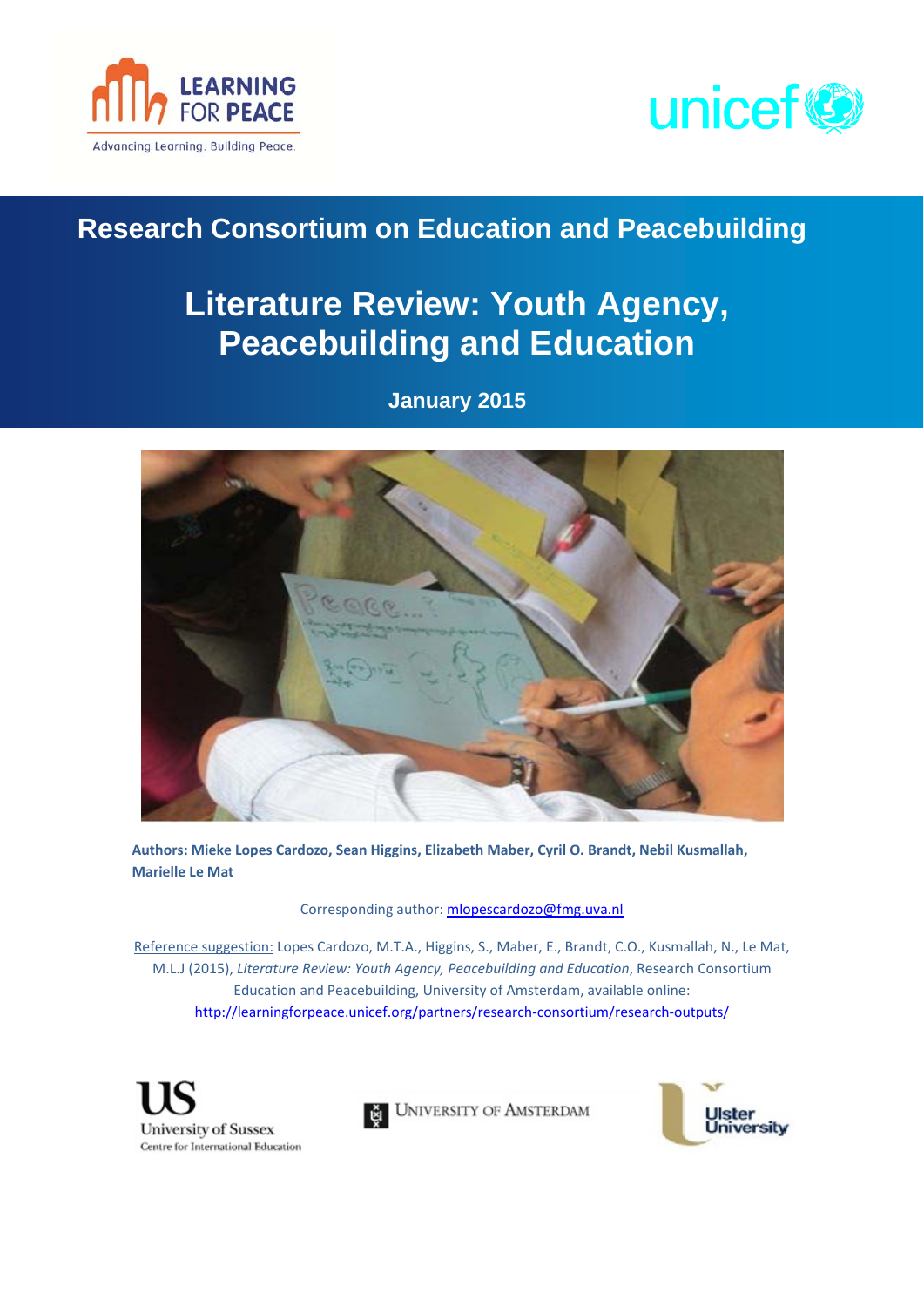# **Table of Contents**

| CHAPTER 2. ACKNOWLEDGING YOUTH-DIVERSITY AND RETRIEVING THE YOUTH 'VOICE'  14          |  |
|----------------------------------------------------------------------------------------|--|
|                                                                                        |  |
|                                                                                        |  |
|                                                                                        |  |
|                                                                                        |  |
|                                                                                        |  |
|                                                                                        |  |
|                                                                                        |  |
|                                                                                        |  |
|                                                                                        |  |
|                                                                                        |  |
|                                                                                        |  |
| <b>CHAPTER 3. CONCEPTUAL UNDERSTANDINGS AND PROGRAMMATIC APPROACHES TO</b>             |  |
| YOUTH'S ECONOMIC, POLITICAL AND SOCIO-CULTURAL AGENCY FOR PEACEBUILDING 28             |  |
| 3.1. ECONOMIC APPROACHES TO UNDERSTANDING YOUTH AGENCY FOR PEACEBUILDING 29            |  |
|                                                                                        |  |
| 3.2. SOCIO-POLITICAL APPROACHES TO UNDERSTANDING YOUTH AGENCY FOR PEACEBUILDING 33     |  |
| 3.2.1. a Citizenship and civics education as part of the formal curriculum 36          |  |
| 3.2.1.b Non-formal education for political participation and mobilisation  39          |  |
|                                                                                        |  |
|                                                                                        |  |
| 3.3. SOCIO-CULTURAL APPROACHES TO UNDERSTANDING YOUTH AGENCY FOR PEACEBUILDING  46     |  |
| 3.3.1.a Creative, spiritual and interpersonal education interventions 48               |  |
|                                                                                        |  |
|                                                                                        |  |
|                                                                                        |  |
|                                                                                        |  |
| <b>CONCLUDING REFLECTIONS - PATHWAYS TOWARDS INTEGRATING THE FOUR R'S  57</b><br>4.    |  |
| 4.1 SUMMARY MAP: THE CONTRIBUTION OF (NON)FORMAL EDUCATION TO YOUTH AGENCY FOR/AGAINST |  |
|                                                                                        |  |
|                                                                                        |  |
|                                                                                        |  |
|                                                                                        |  |
|                                                                                        |  |
|                                                                                        |  |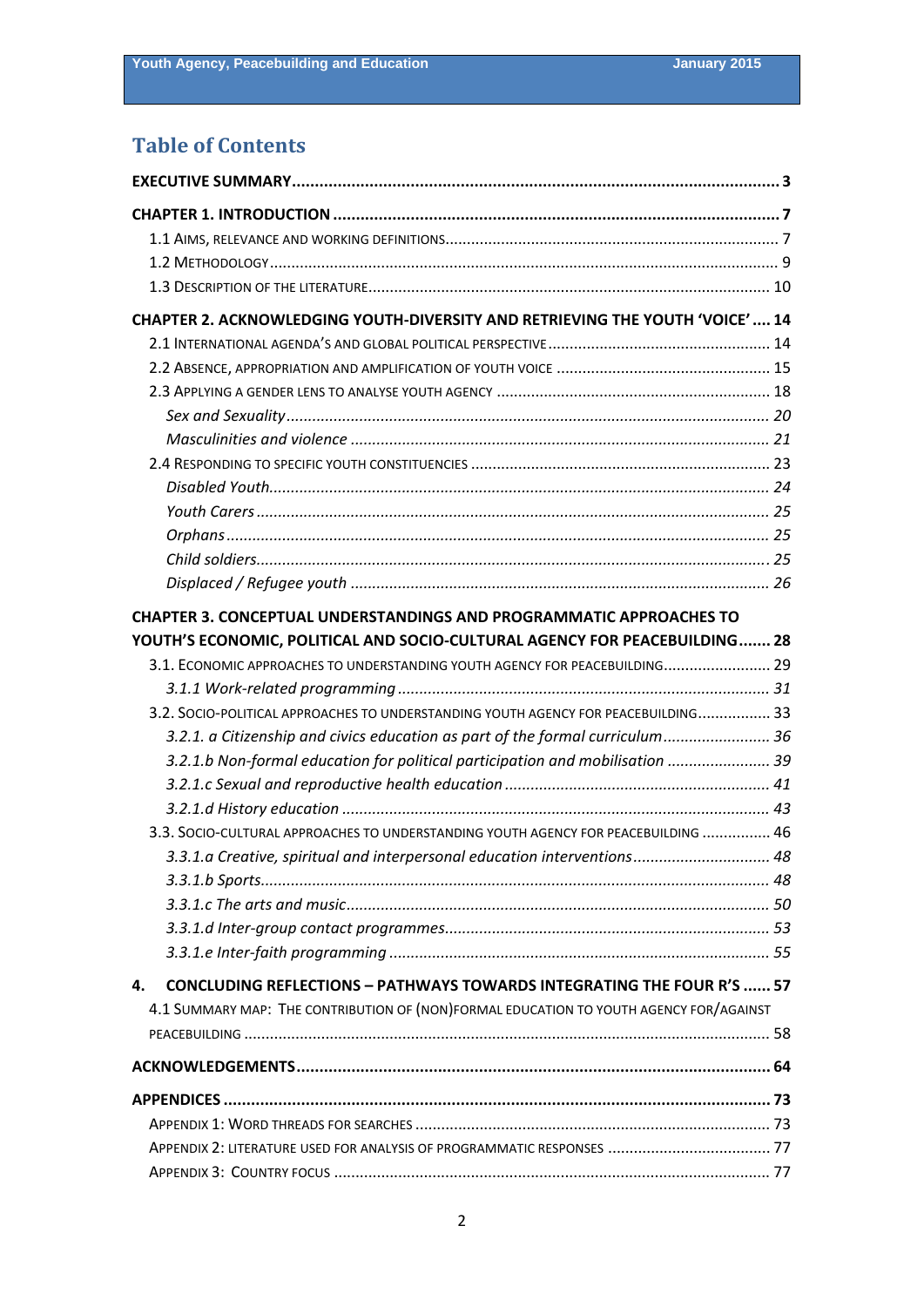### <span id="page-2-0"></span>**Executive summary**

This Literature Review on Youth Agency, Peacebuilding and Education is part of the work of the Research Consortium on Education and Peacebuilding, supported by the UNICEF Peacebuilding, Education and Advocacy Programme. It aims to provide insights into youth agency and the dynamics of conflict and peace in conflict-affected contexts. In particular it focuses on how educational interventions may contribute to enhancing the agency of youth as peacebuilders. The review draws on the theoretical framework developed for the consortium, which locates youth within peacebuilding processes of reconciliation, redistribution, recognition and representation (four R's). The review aims to communicate its findings to a broad audience, including academic researchers, professional practitioners, policy makers and interested young people.

The methodology for searching relevant literature was underpinned by clarifications of the meaning of our key terms to ensure transparency, coherence and scope (see also boxes 1.1.1 – 1.1.4). We defined youth broadly as those within their second and third decade of life. We followed a broad understanding of education initiatives, which include formal (government‐ led, formal curricula following) schooling, parallel non(‐governmental) systems of schooling and interventions developed and implemented by international and national NGOS. We defined peacebuilding as involving core social, economic, political and cultural transformations that contribute to social justice and 'positive' peace in conflict-affected societies. Finally, moving beyond narrow perceptions of youth agency and a 'youth bulge' as mere threats to peace, agency is defined as the space for manoeuvre available to young people in developing (un)conscious strategies that either support or hinder peacebuilding in relation to the broader cultural political economy context.

In searching for relevant literature we followed the stages of systematic review methods. Firstly, we identified search terms which captured the key dimensions of the research field which included youth agency, peacebuilding, education, cultural political economy context, conflict affected states, and gender. Secondly, electronic searches were conducted in several databases including Google Scholar, Scopus, Eric, Web of Science as well as those of key development agencies. During the third stage we applied inclusion and exclusion criteria to make a selection of studies to include for in‐depth review. These included 1) reference to youth peacebuilding agency; 2) reference to educational interventions or programmes; 3) reference to conflict-affected context; and 4) the quality of the research. In stage four the selected literature was thematised to clarify key emergent approaches. These included attention to the distinct needs and potential of different youth constituencies, the contextspecific nature of youth agency, the diverse framings and definitions of youth as peacebuilders, gender‐ related issues. A range of types of educational interventions were identified which mobilized sports, music, the arts, history, citizenship inter-faith and health education as well as those which explicitly addressed the political and economic empowerment of young people. Stage five involved further literature searches drawing on the advice of specialists in the field of youth, education and peacebuilding and using purposive sampling and snowballing methods.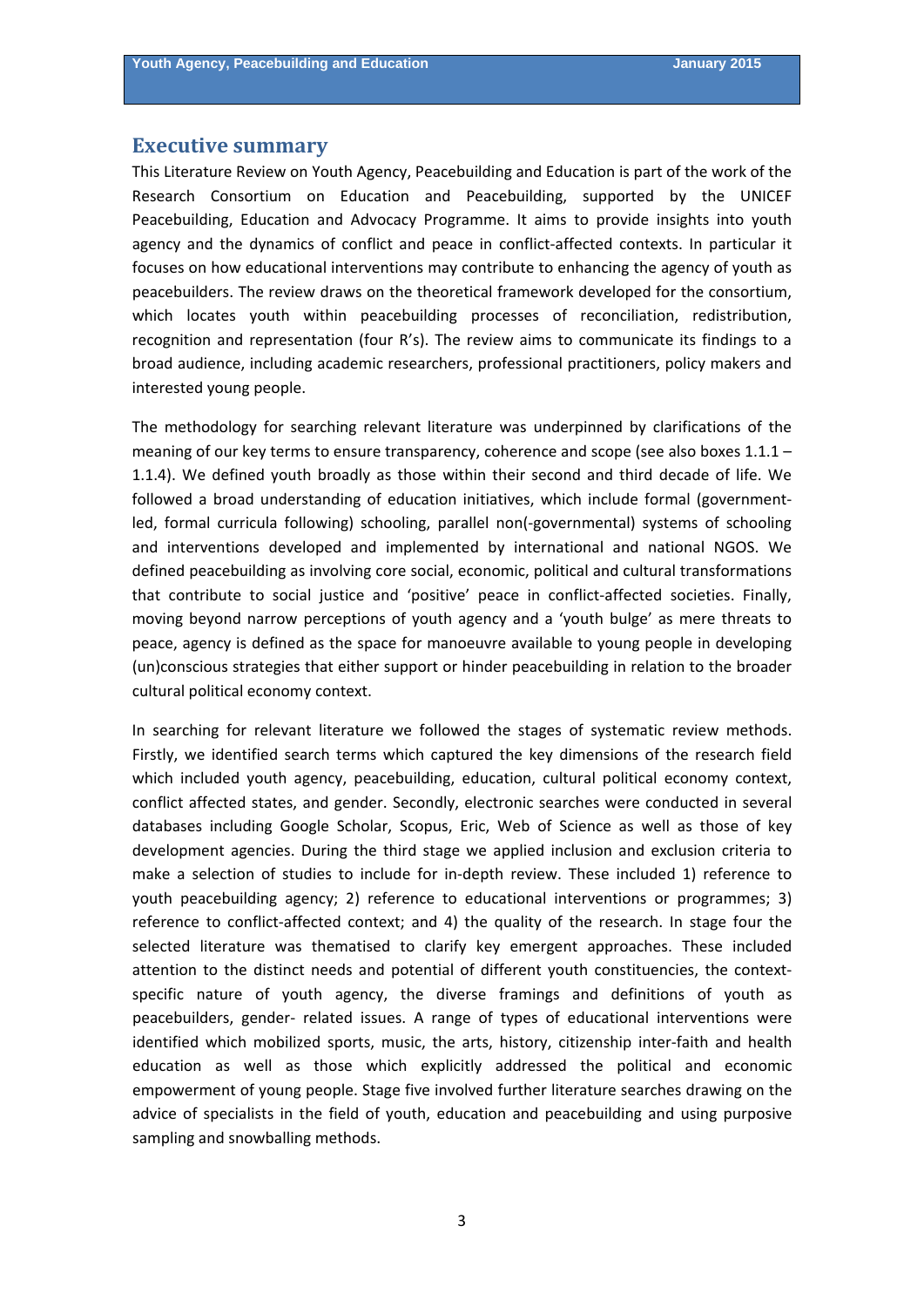The selected literature for review is diverse in provenance, drawing on publications by academic researchers, practitioners and aid organisations and situates youth in a range of geographical and conflict‐affected contexts. The diversity of the literature reviewed is a particular strength, enabling the review to go beyond homogenizing and generic approaches to this large and complex constituency. While acknowledging and building on existing reviews on similar themes in relation to youth, what makes this review unique is its strong connection to the concept of youth agency. This focus has enabled a particular analytical lens through which we present our findings in the second and third chapters.

In chapter two, we start by outlining the diverse ways in which youth are perceived within the policies of international aid agencies and actors. We found that youth are envisaged as actors that operate in a myriad of ways: as heroic agents contributing to societal transformation and community peacebuilding; as criminals or troublemakers or security threats; as victims of challenging circumstances in need of the protection of international legal instruments; and as resilient people in their own right. That these diverse perceptions of youth within global policy are being circulated and produced without much attention to the voices of youth themselves is a second key thematic finding of this review. Considering a widespread lack of collaboration or engagement with youth in the planning and implementation of educational interventions, a more collaborative approach that includes youth perspectives on their agency, their needs and challenges is essential. Particular efforts should be made to engage with and involve youth constituencies that go beyond elites, and include the more marginalized groups, such as hard to reach young people (e.g. the disabled, rural youth, young mothers and other minority groups). Thirdly, the review finds that gender‐related issues are too frequently neglected in youth programming for peacebuilding. Gender is often considered only as a binary without due regard to the complexity of young people's identities, which risks reinforcing assumptions about male and female behaviours and can undermine the potential to support their peacebuilding agency. With similar importance, the links between masculinities, femininities and violence are complex and highly contextual; oversimplifying this association does not do justice to the many varied experiences of young men and women. Fourthly, this review highlights the fact that specific groups of conflict-affected young people (e.g. the disabled, child soldiers, youth carers and orphans) have varying needs in a multiplicity of contexts, which should be considered through participatory and collaborative approaches to programme design and implementation. Moreover, engaging with the context and constituency specific needs of young people involves recognizing and building on their initiative, creativity and resourcefulness as citizens, carers and peacebuilders. There is also scope for mobilizing the skills of some groups of youth (e.g. child soldiers) exercised and developed during the conflict period for peaceful purposes in post‐conflict situations.

In chapter three, in analyzing the literature on educational interventions the review focuses on the different dimensions of youth peacebuilding agency that they aim to promote – in particular its economic, socio-political and socio-cultural dimensions. Nevertheless, what this review underlines throughout is their inter‐connnected nature and the distorting effect of identifying or engaging with one dimension in isolation from another.

Studies of economic approaches to enhancing youth peacebuilding agency found that vocational education that seeks to enhance the livelihood and economic prospects of young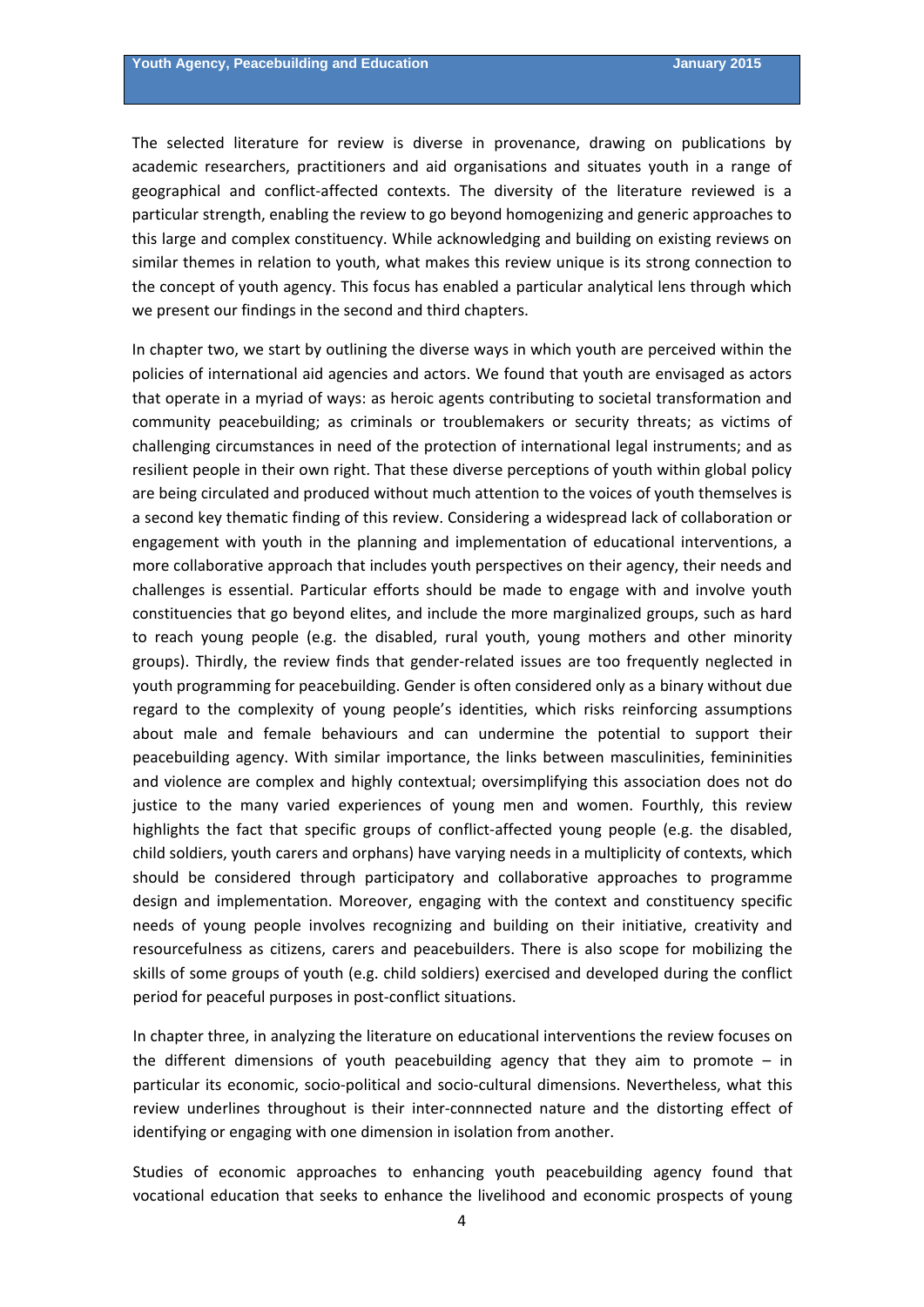people has a key role to play in addressing the drivers of youth alienation and promoting their active participation in peacebuilding processes. Nevertheless, a proper and realistic analysis of macro-economic dynamics, employment prospects and post-conflict economic development is necessary to manage youth's job expectations. Unrealised expectations may themselves generate alienation and conflict. Studies of socio‐political approaches underline that in contrast to a more apathetic view, many youth *are* occupying political stances. Hence, there is a necessity to acknowledge and build upon such skills and experiences. There is also a need to acknowledge youth as integral constituents of and contributors to current as well as future peace. In the long term, youth experiences with the peacebuilding processes, particularly in the way grievances such as social inequalities are addressed, will be decisive for their success. Hence, there is a need to value young people's own existence in the actual moment, rather than viewing then as mere future citizens.

The review also found that both formal and non‐formal citizenship education *can* provide young people with the skills, experiences and dispositions to enable them to participate critically and constructively in peaceful democratic processes linked to the pursuit of social justice. Moreover, citizenship education *can* also help to modify sectarian or other prejudices, by opening up for reflection and recognition by youth of their own and others' commitment to multiple civic identities. However, citizenship education as delivered in many conflict-affected countries is failing young people by the pedagogical approaches used and its inattention to the particularities and injustices of the challenging contexts in which they aspire to exercise political agency. The literature reviewed how integral to young people's personal well‐being and well as their exercise of civic agency, are advocacy and networking skills developed through educational interventions that promote sexual and reproductive health and rights. Finally, in relation to socio‐political peacebuilding agency exercised by youth, this review finds that young people themselves recognize the key role history plays in their self‐defined priorities as potential peacebuilders. Thus, history education which links the study of the past with current and contemporary issues faced by young people can enhance their peacebuilding agency. Engagement with the past can provide opportunities for young people to explore social awareness and reflect on the ethical challenges they face within their daily lives, equipping them with the insights and understanding they can use as potential agents of peacebuilding and social justice.

In our review of the socio‐cultural aspects of youth agency we emphasize the importance of the underlying narratives and discourses as being part of the way interventions are shaped and enacted. In doing so, we can view education interventions (formal and non-formal) impacting on youth agency as key sites of cultural production and social reproduction. Therefore, processes of cultural recognition, in close relation to issues of redistribution, representation and reconciliation, do not only happen at the 'micro' community level, but are shaping and shaped by global agenda's, national ideologies and political discourses, local narratives and personal life histories. Nonetheless, there is a significant absence of attention to those large numbers of young people who exist peacefully within conflict-affected situations and who are demonstrating huge resourcefulness on an everyday basis. Interventions need to engage and connect with such everyday peacebuilding activities, while also bearing in mind the wider structural challenges and opportunities.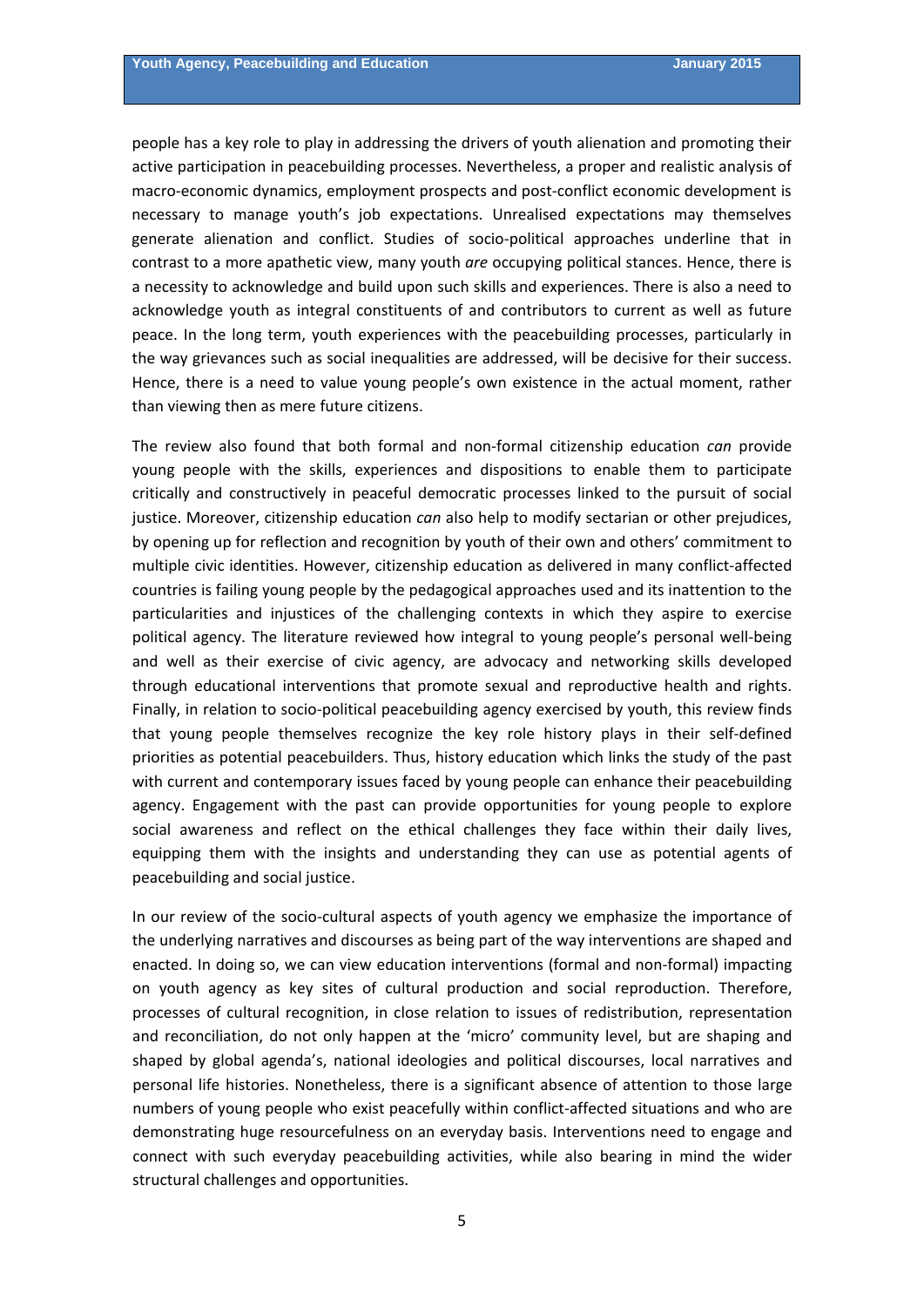In relation to the day to day realities of youth interventions, studies of sports‐related programmes note that they can support youth to build self‐esteem and communication skills including conflict resolution capacities, the creation of a common social identity and sense of belonging, trauma relief and psychological rehabilitation as well as new friendship networks. Nevertheless the highly gendered nature of many sports interventions based around football is a particular weakness. Studies of collaborative arts programming also highlighted its contribution to catalyzing attitudinal and behavioural changes in young people. The arts can act as an outlet for the expression of youth agency in particular, for instance with regards to the socio‐economic and political issues at stake for youth. However, interventions that are not youth‐led often fail to capitalize on the potential of the arts to enhance the political and civic as well as the economic agency of young people. The review found that inter‐group contact can support young people in reconciliation processes by encouraging mutual understanding, respect and prejudice reduction. However, their inattention to supporting young people to take action against the structural socio-economic and political factors that constrain and condition youth agency and drive conflicts is a major weakness. Finally, studies of inter‐faith interventions indicate that their capacity to enhance young people's role as peacebuilders is largely neglected and under‐estimated, as religious values can provide a resource to predispose to peacebuilding attitudes and practices. Conversely, religious extremism can fuel conflict and violence and such radicalization of youth in some conflict-affected contexts is directly linked to socio‐economic and political and cultural marginalization.

Bringing together these insights of the review's analysis of multiple approaches to youth peacebuilding agency and the diverse educational interventions to enhance their roles, our final key messages highlight the need for:

- 1. Comprehensive understandings of youth agency for peacebuilding which will move away from a victim‐perpetrators binary to an understanding of heterogeneous youth constituencies as embedded within and reacting to processes of conflict and peace.
- 2. More rigorous evaluative and empirical data on the impact of educational interventions on youth peacebuilding agency.
- 3. Context‐specific, conflict‐sensitive and youth‐specific policy and programming.
- 4. Engagement with youth voices, identities and needs.
- 5. Involvement of community and youth peer educators in promoting youth agency.
- 6. Adapting the content and processes of teaching and learning so that they enhance young people's agency for peacebuilding by: 1) connecting studies of the past with present realities and challenges: 2) recognizing the affective and context-relevant dimensions of teaching and learning for/about peace; 3) providing opportunities for (critical) reflection on political/religious/ideological/media messages; 4) encouraging mutual understanding, respect and prejudice reduction; and 5) triggering attitudinal and behavioural changes in youth e.g. inter‐personal skills, changing perceptions of themselves and others as well as mental and emotional well‐being and healing.
- 7. Integrated programmatic responses which avoid narrow framings of the potential of education and which connect educational processes to the political, economic, cultural and potential conciliatory dimensions of youth's exercise of agency and the peacebuilding processes in which they are located.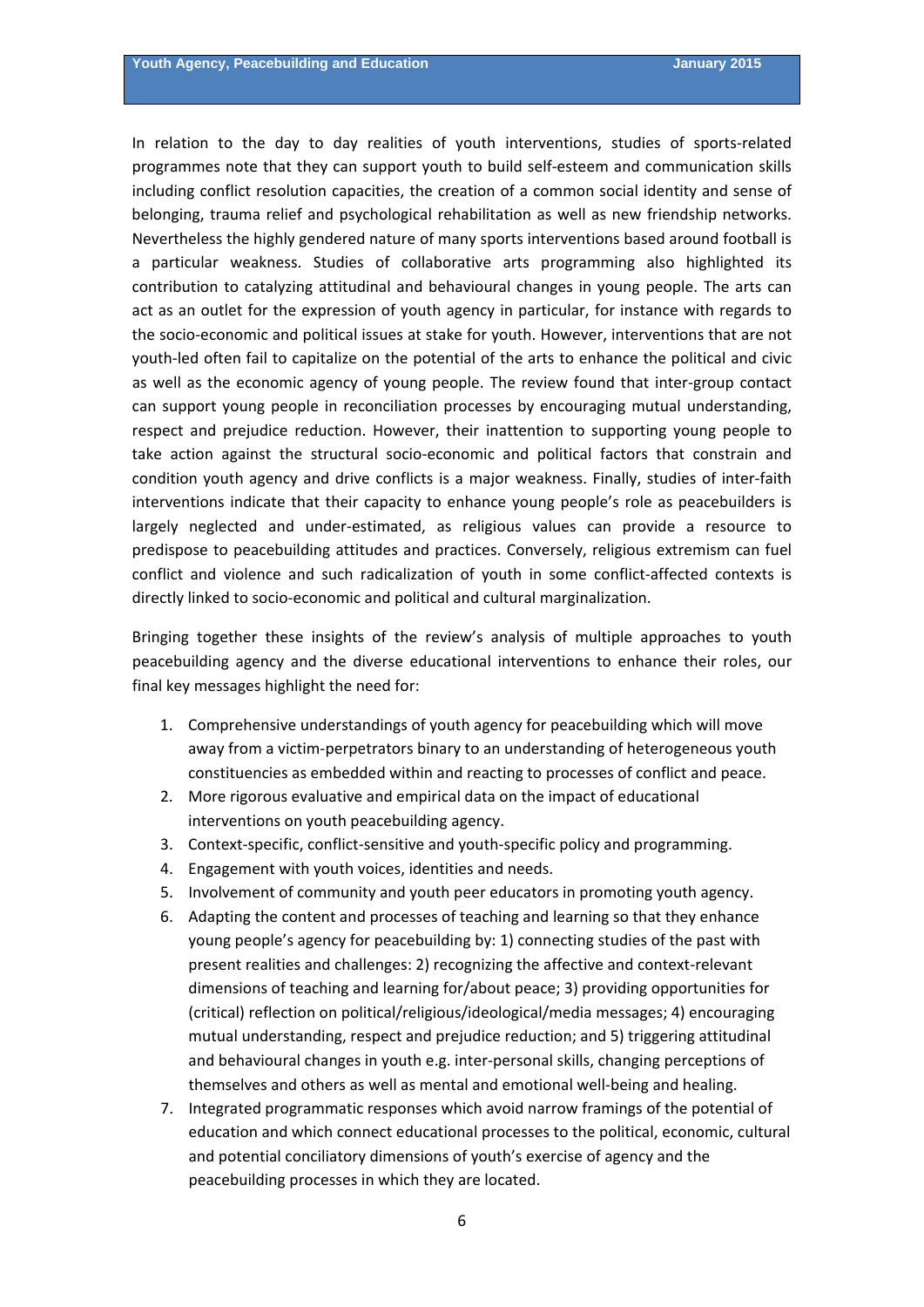# <span id="page-6-0"></span>**Chapter 1. Introduction**

### **1.1 Aims, relevance and working definitions**

This literature review on *Youth Agency, Peacebuilding and Education* is part of the work of the Research Consortium on Education and Peacebuilding, which is co-led by the Universities of Amsterdam, Sussex and Ulster, and supported by UNICEF's Peacebuilding, Education and Advocacy (PBEA) programme. The partnership with UNICEF runs between July 2014 and December 2015, and seeks to build knowledge on the relationship between education and peacebuilding in conflict‐affected contexts. The consortium will carry out research in five PBEA countries: Myanmar, Pakistan, Rwanda, South Africa and Uganda. The research will be carried out in partnership with colleagues in each of the participating countries and will seek to contribute both to theory and practice in the field of education and peacebuilding, developing theoretically informed, policy relevant outputs.<sup>[1](#page-6-0)</sup> The consortium works on three key thematic areas: 1) The integration of education in UN peacebuilding missions and frameworks and vice versa, the integration of peacebuilding in national education systems, policies and programmes (led by the University of Ulster); 2) The role of teachers in peacebuilding in conflict contexts (led by the University of Sussex); and 3) The role of education in peacebuilding initiatives targeting youth agency in conflict-affected contexts (led by the University of Amsterdam). It is this last research area 3 on 'youth' that this literature review focuses on.

In this review document we are committed to not to take for granted the interconnections between youth agency and dynamics of conflict and peace, recognizing them as being relational with a view to clarifying positive and negative possibilities of education for youth agency in processes of peacebuilding. This leads us to an analysis that draws from the theoretical framework developed for this broader consortium (Novelli, Lopes [Cardozo,](http://learningforpeace.unicef.org/research/briefing-2-theoretical-and-analytic-framework/) Smith, [2014\),](http://learningforpeace.unicef.org/research/briefing-2-theoretical-and-analytic-framework/) which gives a distinctive focus on youth agency as peacebuilders from a "4 R's perspective", including the analytical and strongly interconnected dimensions of redistribution, recognition, representation and reconciliation. Without aiming to 'force' this analytical frame on our analysis of the current relevant literature, we aim to apply these insights where useful and relevant.

We start out this literature review by sharing our working definitions, the methodology of the review and an elaborate description of the used sources to enhance transparency of our working processes. In our second chapter, by mapping and reflecting on the relevant recent literature and viewpoints (post 2000) from a range of sources – which is elaborated below – we start out by providing a brief overview of how youth are defined and positioned within the policies of international aid organisations and international actors. In the remainder of the chapter, we argue for 1) the need to include and amplify youth voices; 2) to apply a gender‐ focused lens into analysis, policy‐development and programmatic response; and 3) to acknowledge a wide diversity of "youth constituencies" in order to establish a nuanced and holistic understanding of "youth". We then continue in chapter 3 to provide insights into the

<sup>1</sup> See Research Consortium on Education and Peacebuilding (2014) Research Briefing 1: Introducing the research. Available at [http://learningforpeace.unicef.org/partners/research](http://learningforpeace.unicef.org/partners/research-consortium/research-outputs/)‐consortium/research‐outputs/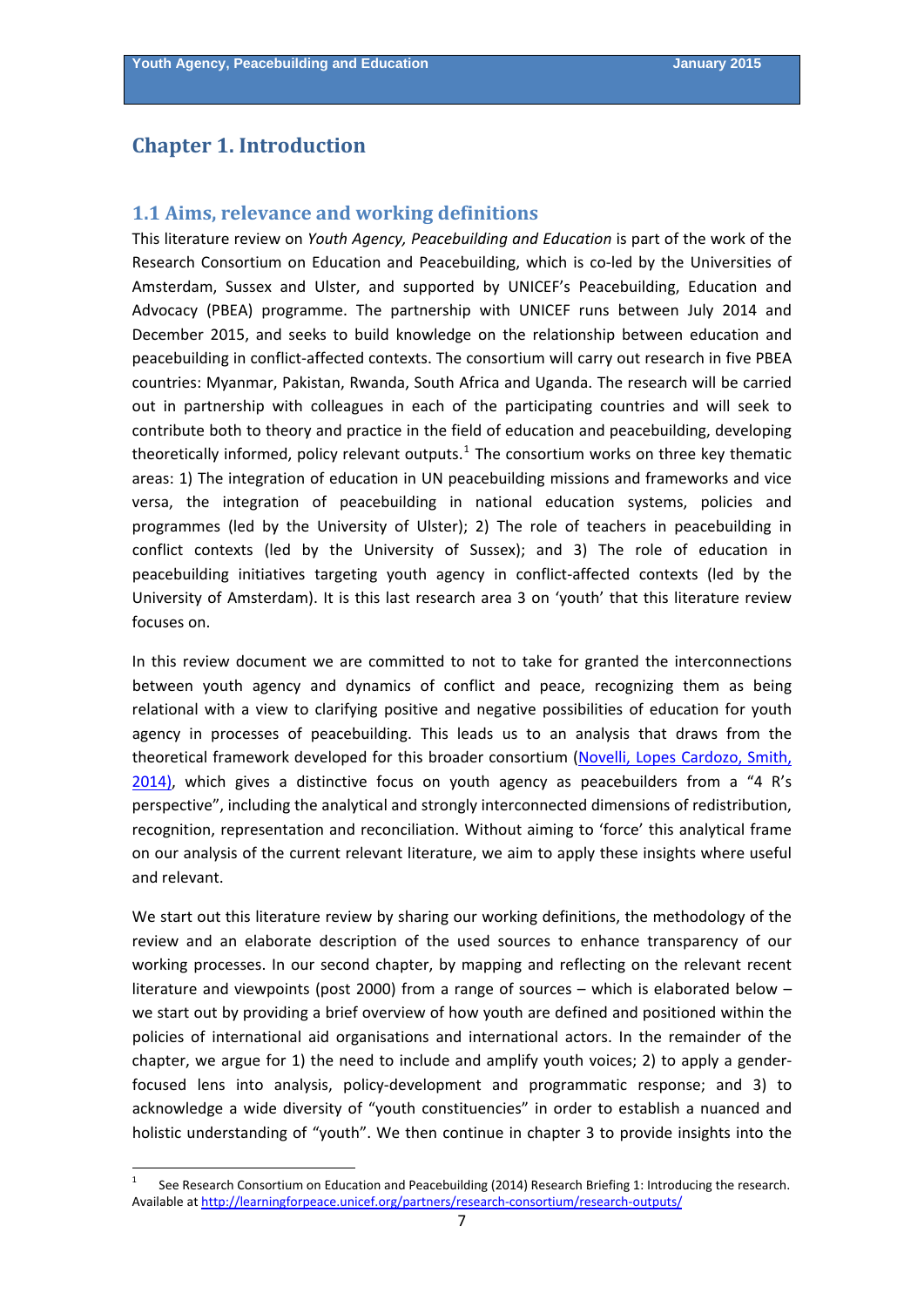diverse ways in which youth agency is understood and conceptualised – as economic, socio‐ political and/or cultural forms of agency. We then connect this to our analysis of literature on specific interventions and educational programmatic responses that aim to enhance these various forms of agency of youth as peacebuilders. It is hoped that this ordering of the material will do justice both to the many lenses through which youth peacebuilding agency may be perceived as well as enable a constructive and also critical review of concrete examples of programming interventions. In the final chapter 4, and in the summary chart and key messages we bring together the insights from all sections of the review together to highlight key emergent insights.

We are aware that this review may be of interest to a broad audience, including academic researchers, professional practitioners, policy makers, students and interested young people. Mindful of this wide readership we have included throughout the text textboxes with brief 'key messages', which summarise the key findings of each section. We have also presented our main insights and conclusions in chapter 4 and a summary table (4.1). This review will be freely accessible online. The findings of this review, and particularly the importance of engaging with young people's voices, experiences and needs, feed directly into the methodological approaches applied to the fieldwork developing out of this thematic research area on youth.

## **Definitions**

#### *Defining Youth*

There is a lack of consensus within the international community over the precise chronological definition of youth (see UNICEF, 2009:11). The UN (2007) and World Bank (2007) define youth as those between 15‐25, while the African Union (2006) and many African nations define youth as those aged between 15 and 35 (UNICEF, Larsen, 2009: 11). Meanwhile, UNICEF defines adolescents as children between 10 and 19 years (UNICEF, 2009:11).For the purpose of this research project, we have broadly defined youth as those within the second and third decade of life. We recognize that this is a culturally and contextually specific category of the population that needs an adapted working definition in each specific research location.

#### *Defining 'Policies' and 'education initiatives'*

When studying policies we include a broad understanding that includes policy texts (reforms, laws, reports, memos) as well as the discourse/narratives of policy-makers. We follow a broad understanding of education initiatives, which includes formal (government‐led, formal curricula following) schooling, parallel (non)governmental systems of schooling and (I)NGO or CBO led learning activities.

#### *Defining Peacebuilding*

In moving beyond the dominant 'security‐first' and 'Liberal Peacebuilding' model, the theoretical framework of this research consortium develops a normative, but non‐prescriptive vision of the broad components of a peaceful and just society and applies these to the education sector. We recognise there are multiple interpretations of the term 'peacebuilding', but the research consortium has developed a framework based on what we consider to be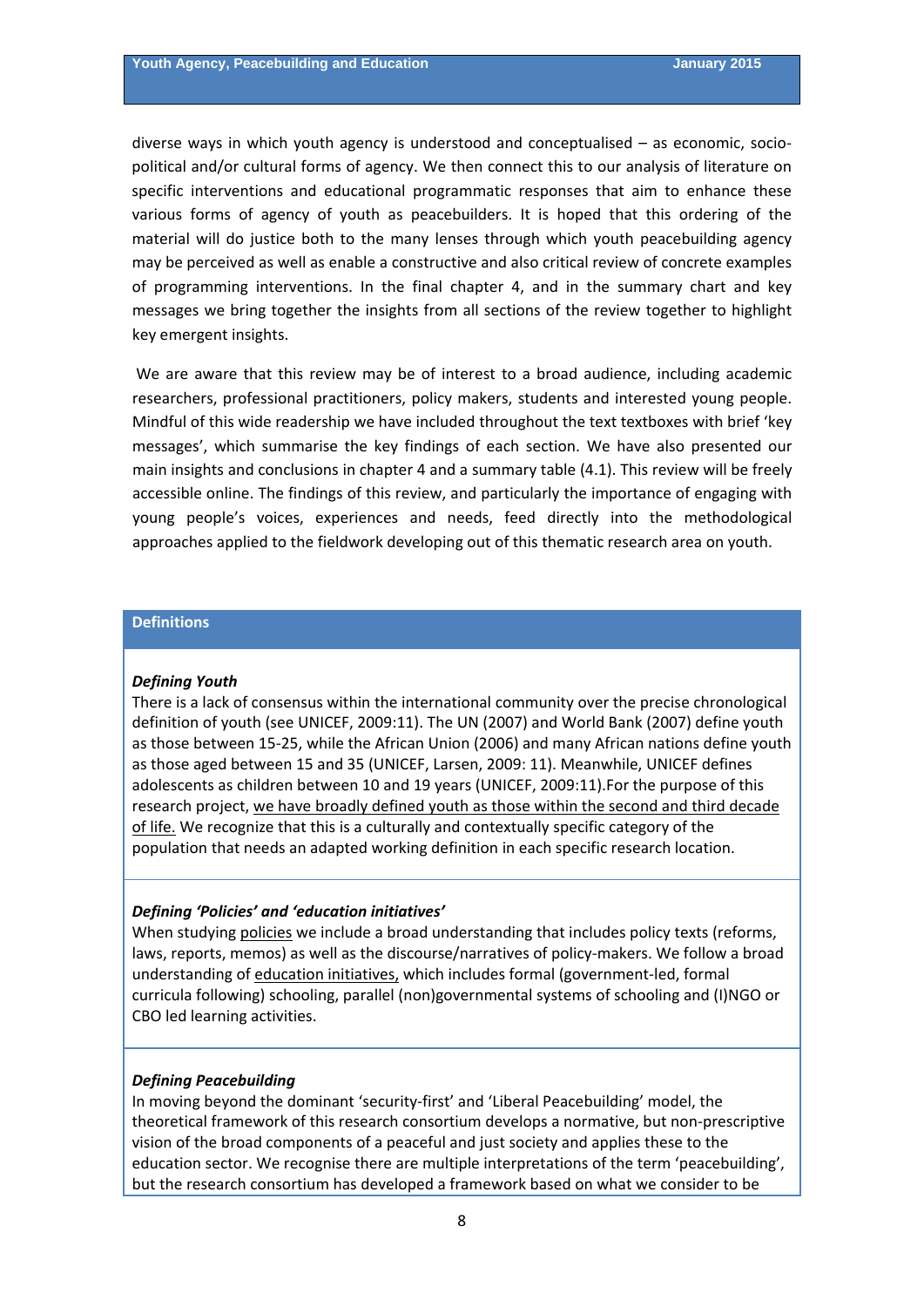<span id="page-8-0"></span>core transformations that may contribute to post-conflict societies moving towards sustainable peace. We claim that the key post-conflict transformations necessary to produce sustainable peace – or positive peace, as Galtung (1990) refers to ‐ involve redistribution, recognition and representation, to bring about greater social justice as suggested by the work of Fraser (2005), together with post-conflict issues of reconciliation

## *Defining (Youth) Agency (for Peacebuilding)*

In moving beyond narrow perceptions of youth agency and a 'youth bulge' as mere threats to peace, for this research project agency is defined as the space for manoeuvre available to young people (in their  $2^{nd}$  and  $3^{rd}$  decade of life) in developing conscious or unconscious strategies that either support or hinder peacebuilding in relation to the broader cultural political economy context.

# **1.2 Methodology**

Our methodology was an iterative process, which followed five stages of systematic review methods.

### **Stage 1**

The first stage involved identifying search terms which captured the key dimensions of the research field based on the research questions and theoretical framework which included youth agency (23 search terms), peacebuilding (8 search terms), education (15 search terms), cultural political economy contexts (20 search terms), conflict‐affected states (5 search terms) and gender (10 search terms). These terms formed the basis of word threads which were deployed in initial searches to ensure the search strategy was as inclusive as possible (see Appendix table 1).

# **Stage 2**

During **Stage 2** we conducted electronic searches in several databases including Google Scholar, Scopus, Eric, Web of Science. We also searched the databases of key development agencies including The World Bank, International Rescue Committee, Save the Children, United States Institute of Peace, UNICEF and Department of International Development. We decided to conduct searches for literature in the public domain after 2000 both to limit the research scope in the face of an impossible quantity of data to process within a short time and also to enable us to include material linked to recent conflict-affected contexts. This was an interactive process during which we were able to progressively refine our word thread combinations using Boolean searching to yield relevant initial data (see Appendix 1). This process yielded 241 studies (see Appendix 2).

# **Stage 3**

During **Stage 3** we applied inclusion and exclusion criteria to make a selection of studies to include for in-depth review. This process is recorded in Appendix 2. We decided to include studies if they satisfied all of the following criteria: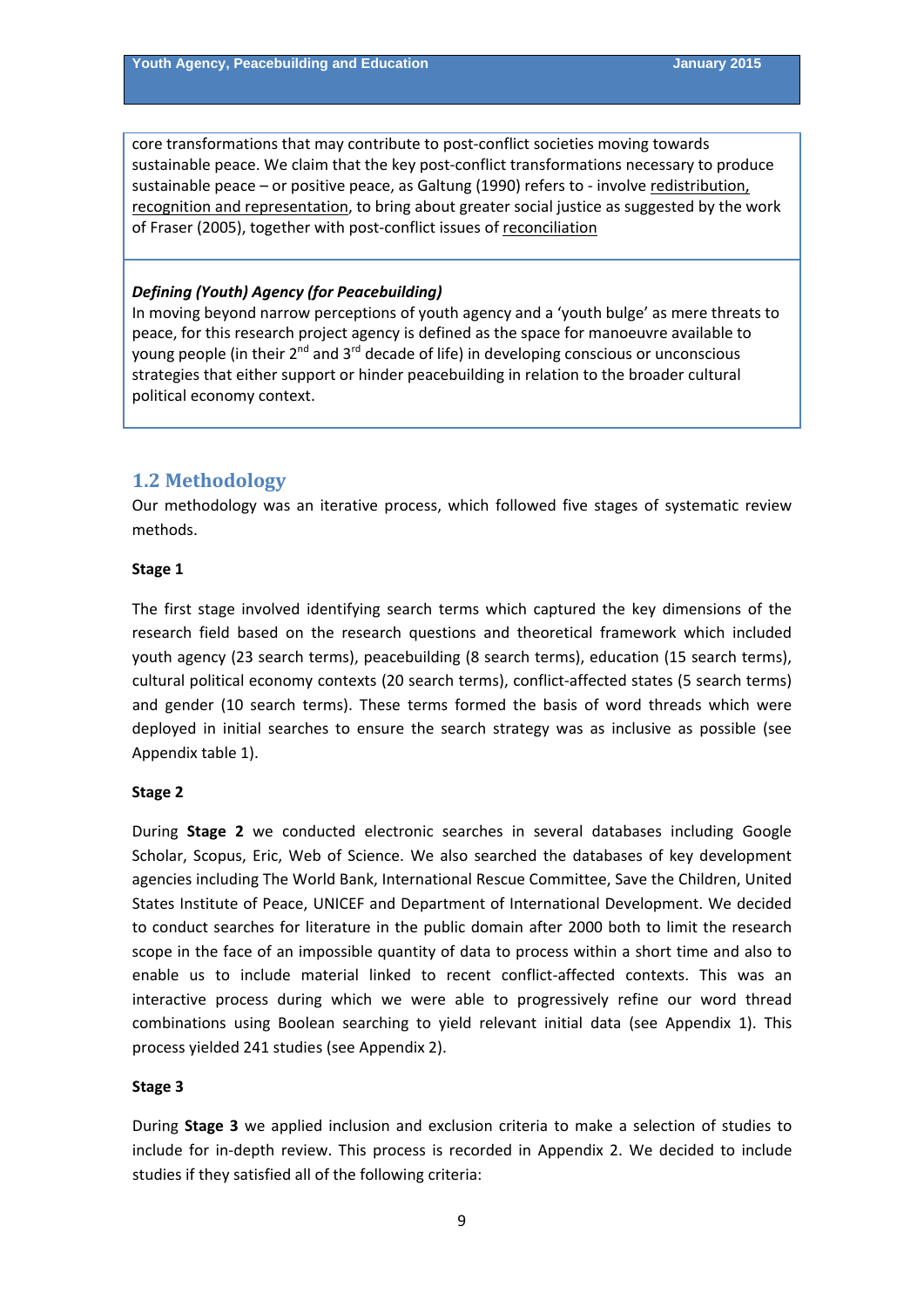- <span id="page-9-0"></span>1. Referred to youth peacebuilding agency
- 2. Referred to educational interventions or programmes
- 3. Located 1 and 2 within a conflict‐affected context
- 4. Where relevant was based on quality research

This process resulted in a selection of 64 studies which are identified in Appendix 2. However, the process of acquiring relevant literature was ongoing and through snowballing methods and purposive sampling, as well as communication with leading scholars in the field we gathered a further 101 additional studies which satisfied our criteria. This produced a total of 165 studies for in‐depth review which are referenced in the bibliography.

#### **Stage 4**

In stage 4 we thematised what was a heterogeneous body of literatures in terms of approaches, issues and contexts linked to youth peacebuilding agency and interventions. The literature is described and analysed in the following section. Emergent themes (noted in Appendix 2) included attention to how youth are defined and understood within conflict affected contexts, gender‐related issues, the relevance of context in understanding youth peacebuilding agency as well as the diverse needs of different youth constituencies. Programming related literature highlighted the (non‐formal) mobilisation of sports, music, the arts, and faith to enhance peacebuilding agency as well as interventions which addressed the political and economic empowerment of young people. The contribution of formal history and citizenship education to youth potential as peacebuilders was also addressed.

#### **Stage 5**

This process involved synthesising the insights drawn from the various thematic sections of the review in order to draw conclusions which do justice to the multi-layered understandings and perspectives offered in the range of literatures accessed. A key aim of this stage was to bring into critical and constructive relation the programme‐related literature with broader insights into the agency and potential of youth as peacebuilders.

#### **1.3 Description of the literature**

In order to convey the richness and diversity of the literature selected for the review the studies and programmes have been classified according to the following descriptive criteria: provenance, disciplinary approach and geographic focus.

Through its diverse provenance as indicated in Table 1, the selected literature pools insights and expertise from different networks within the field of education and development. These include practitioners, academic researchers and aid organisations. The review has also relied on very helpful informal communications with lead thinkers and specialists in the field of youth, conflict and peacebuilding.<sup>[2](#page-9-0)</sup> These contacts have enabled us to respond to some of the

 $2$  In particular, we have drawn on the expertise of Marc Sommers (recently fellow at the United States Institute of Peace), Lindsey McLean‐Hilker (University of Sussex), Dana Bird and Elizabeth King (both from New York University's Steinhardt School of Culture, Education and Human Development).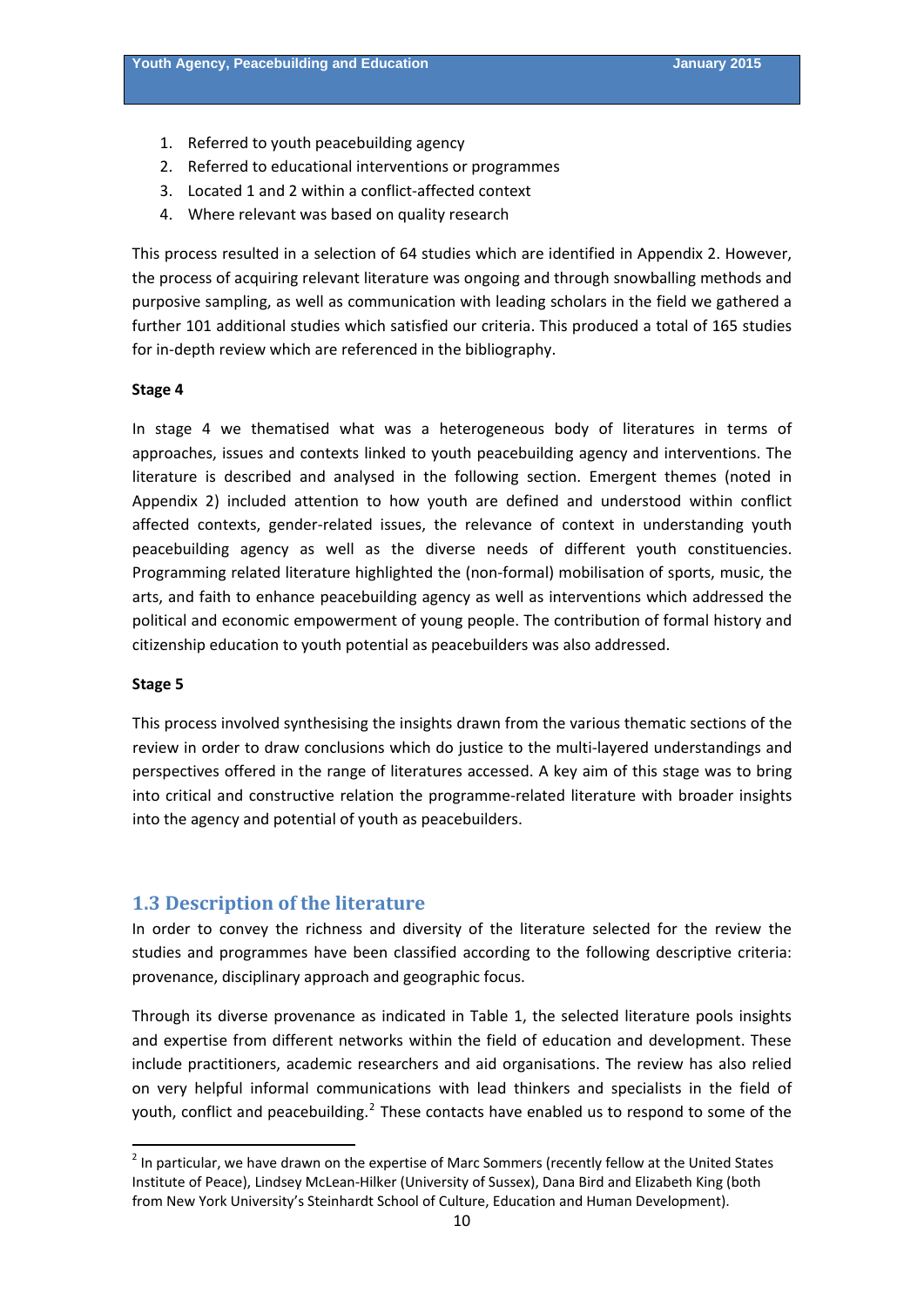current issues and concerns in relation to youth peacebuilding which are being emphasised by specialists. Access to recent, relevant literature has also been helped by contacts with professional organisations involved in youth related educational interventions, including UNICEF, Child and Youth Finance International, the European Association of History Educators (EUROCLIO), and the Global Partnership for the Prevention of Armed Conflict. The literature also draws on a range of independent Research Organisations and Think Tanks including the United States Institute of Peace, International Alert and the Institute for International Peace Studies.

### Table 1: **Provenance of Literature**

| <b>Provenance</b>              | <b>Number of studies</b> |
|--------------------------------|--------------------------|
| <b>Academic Journal</b>        | 90                       |
| <b>Books or book chapters</b>  | 18                       |
| <b>Programme Documentation</b> | 14                       |
| <b>Reports</b>                 | 42                       |
| <b>Total</b>                   | 165                      |

The literature also draws on a diverse disciplinary base and mobilises a variety of approaches as shown in Tables 2 and 3. They indicate how understanding and supporting youth agency in peacebuilding processes mobilises a range of knowledges and perspectives. This amounts to a rich, if fragmented body of material. It is hoped that by bringing these different lenses and strands together and into relation with each other this review will be helpful to practitioner and academic audiences alike.

# Table 2: **Approaches to understanding youth agency**

| <b>Approaches</b>                                           | <b>Example resources</b>                                                    |
|-------------------------------------------------------------|-----------------------------------------------------------------------------|
| Conceptual $-$ how youth agency<br>is framed and understood | Berents (2014); Del Felice & Wisler (2007); Drummond-                       |
|                                                             | Mundal & Cave (2007); McEvoy-Levy (2001, 2006).                             |
| <b>Education and Pedagogy</b>                               | Barton & Mccully (2005, 2010, 2012); Van Ommering<br>(2014); Weldon (2010). |
| <b>Economics</b>                                            | Batmanglich & Enria (2014); Izzi (2013); Schwartz (2010);<br>Walton (2010). |
| Ethnography/ Anthropology                                   | Sommers (2012).                                                             |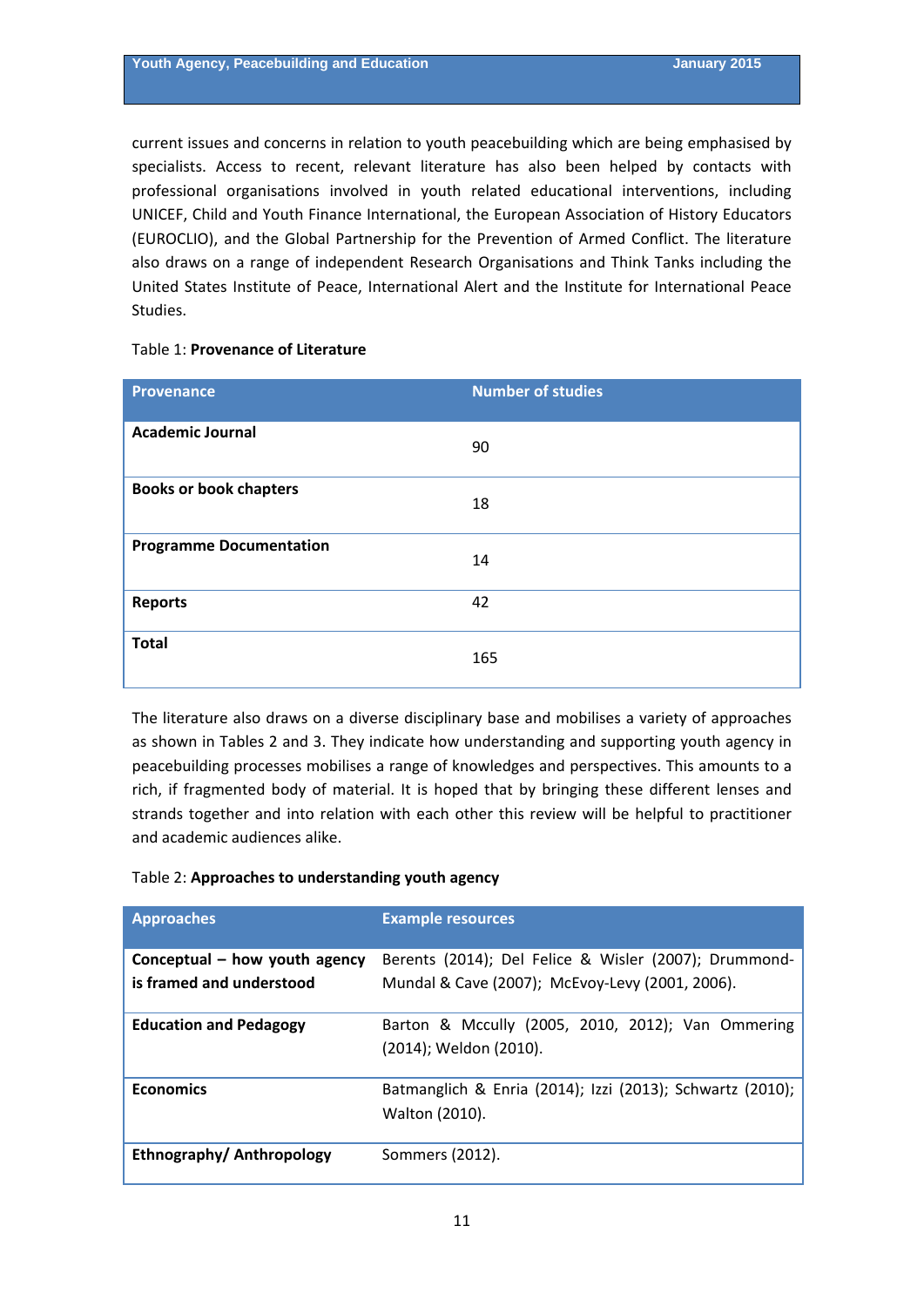| <b>Gender studies</b>     | Baines & Gauvin (2014); MacKenzie (2009); Park (2009);<br>Pruitt (2013).   |
|---------------------------|----------------------------------------------------------------------------|
| <b>Music and the Arts</b> | McClain (2012); Pruitt (2011); Shepler (2010).                             |
| <b>Media Studies</b>      | Khoury-Machool (2007).                                                     |
| <b>Faith related</b>      | Hayward (2012); Rusyana (2013); Abu-Nimer & Kadayifci-<br>Orellana (2008). |
| Social psychology         | Kollontai (2010).                                                          |
| <b>Sports Science</b>     | Kidd (2008); Schulenkorf & Sugden (2011); Sugden (2006).                   |
| <b>Political Economy</b>  | Amarasuriya, H., Gündüz, C., & Mayer, M. (2009); Larson<br>2014.           |

## Table 3: **List of Academic Journals**

| <b>Titles of Academic Journals</b>                                      |
|-------------------------------------------------------------------------|
| International Journal of Intercultural relations                        |
| Development in Practice                                                 |
| Anthropologica                                                          |
| <b>International Feminist Journal of Politics</b>                       |
| International Journal of Human Rights                                   |
| Nationalism and Ethnic Politics                                         |
| The Journal of Peace Research                                           |
| American Political Scientific Review                                    |
| African Conflict and Peacebuilding                                      |
| Journal of Inter-religious dialogue                                     |
| The International Journal of Personal, Social and Emotional Development |
| International Review for the Sociology of Sport                         |
| Journal of Youth Studies                                                |

The literature also situates youth in a range of geographical as well as country and conflict context-affected contexts as shown in Appendix 3. This diversity is a particular strength, enabling the review to provide insights into the peacebuilding agency of youth in multiple locations and situations, thus avoiding homogenising and generic approaches to this constituency.

The review also accesses data referring to youth in a diversity of conflict affected‐regions including areas of on‐going conflict (which sometimes does not correspond to the entire state territory, e.g. Northern Uganda), cross‐border conflicts (e.g. Lebanon) as well as post‐conflict contexts. While recognising that there is a rich body of (both English and non English)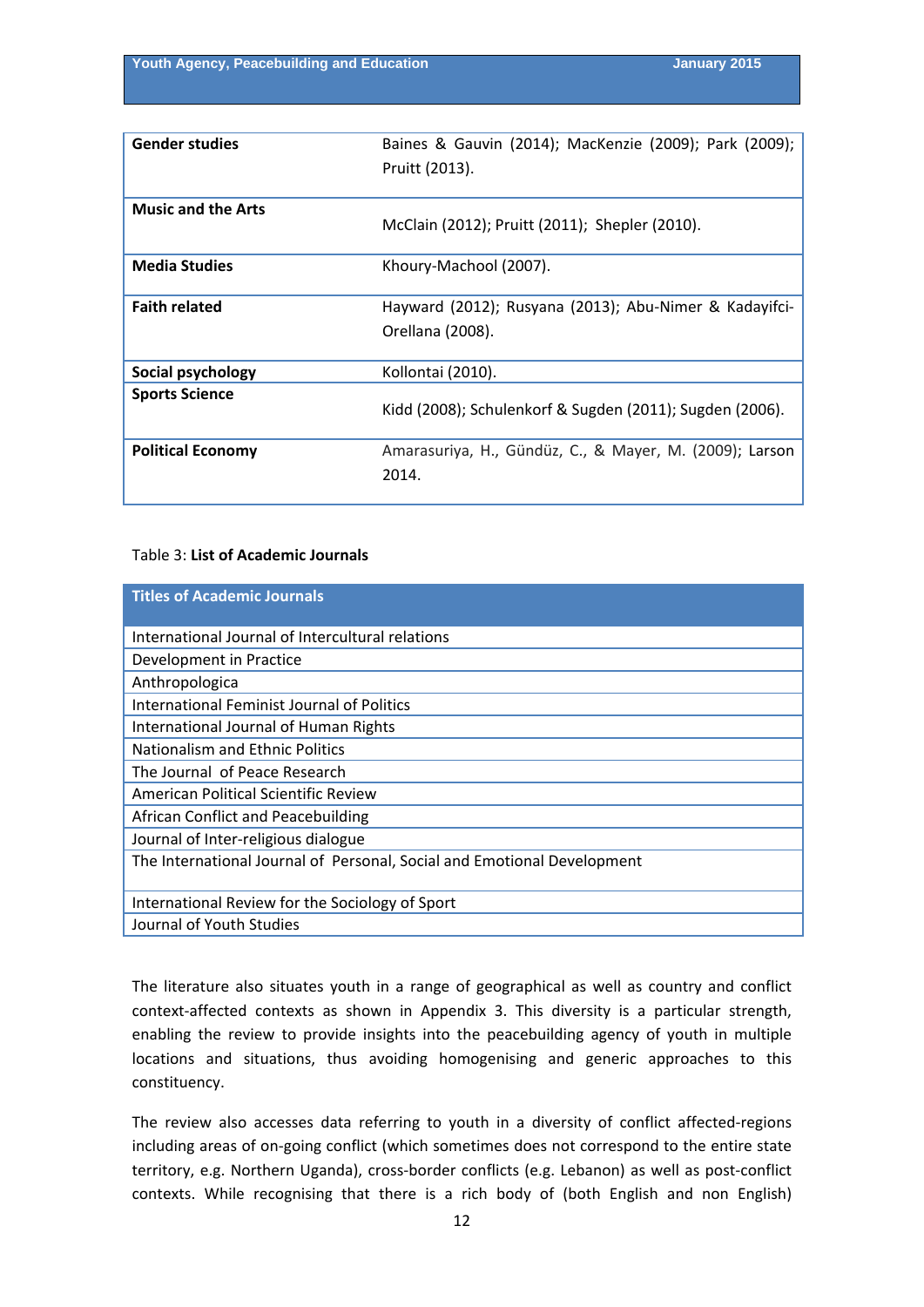literature on youth agency, education and conflict/peace around the world (including, e.g., Latin America), for the purpose and in line with the scope of this research project, this review has only to a limited extent been able to engage with all geographic regions. To conclude, the selected literature represents the eclectic and rich but fragmented state of knowledge generation within a constantly evolving field linking youth, conflict and peacebuilding.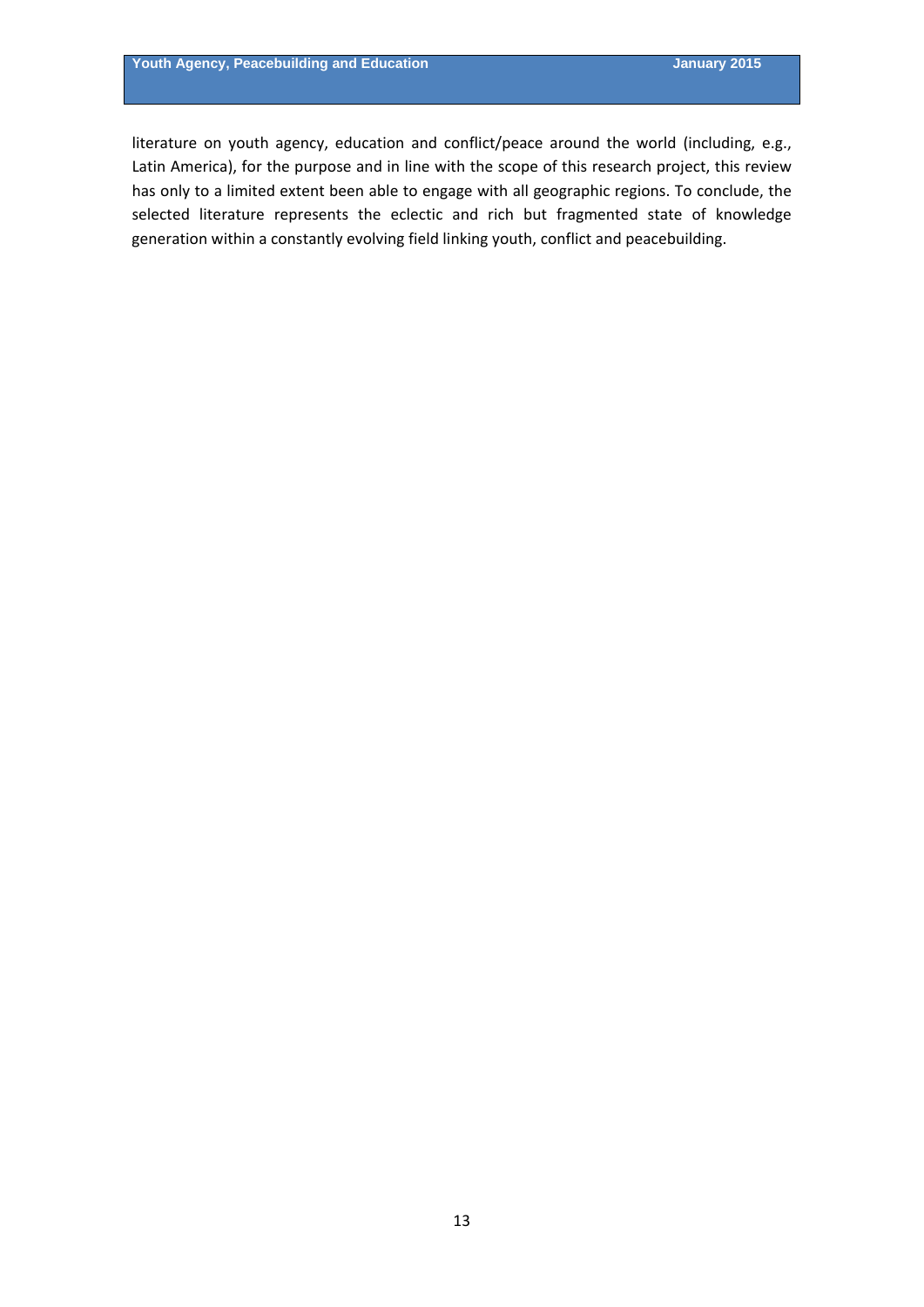# <span id="page-13-0"></span>**Chapter 2. Acknowledging youth‐diversity and retrieving the youth 'voice'**

This chapter starts by exploring the existing understanding of main global actors on youth (agency), and how this impacts policy discourse on youth positive and negative contributions to processes of peacebuilding (section 2.1). The chapter continues with an elaboration of the need to include and amplify youth voices; the need to apply a gender-focused lens into analysis, policy-development and programmatic response; and finally the need acknowledge a wide diversity of "youth constituencies" in order to establish a nuanced and holistic understanding of "youth".

# **2.1 International agenda's and global political perspective**

In understanding how educational interventions aim to enhance the agency of youth as peacebuilders, it is helpful to consider how youth are positioned within the global policies of international aid organisations. Indeed, the education interventions and approaches discussed in this review are informed by a range of assumptions about the situation, capacity, priorities, challenges and needs of youth within conflict affected societies. These approaches, whether implicitly or explicitly, underpin the decisions about the nature and scope of the interventions to which we refer. Insights on these various positions (Kemper, 2005) highlights just how differentiated current understandings of youth agency are that inform interventions. These vary according to the dimensions of the roles and potential of youth they emphasize and the peacebuilding processes in which youth are located. Besides this, they differ according to the degree of independent agency and initiative they vest in young people and the spaces and contexts in which they envisage youth contributing to peacebuilding.

So youth are envisaged as economic or political actors that can contribute to societal transformation, as security threats or contributors to community peace, as victims of challenging circumstances and in need of the protection of international legal instruments or as resilient people in their own right (Kemper, 2005). There are also divergent positionings of youth in relation to ethical characterisations of their agency. They run from a negative 'deficit' understanding of young people as risks to peace and security, as potential criminals or troublemakers, to celebrations of their pivotal and heroic role in post‐conflict transformation and peacebuilding. What is evident then within this diversity of approaches is the complexity of getting a coherent grip on the agency of youth as peacebuilders. While distinctive approaches can be identified - and each has particular merits and weaknesses - a lack of connectivity between them across the global policy landscape suggests that there remains unresolved thinking about how youth peacebuilding agency may be understood and supported. A key goal of this review then is to illuminate and clarify these issues and to provide analysis and reflection, which aims to sharpen and deepen our understanding. However, considering the scope of this literature review, we have not included a full analysis of the ways in which such conceptual understanding are consequently materialised in terms of international aid flows, national country level investments or local resources available to the enhancement of youth agency for peacebuilding. These may well be addressed in our own or other future empirical research endeavours.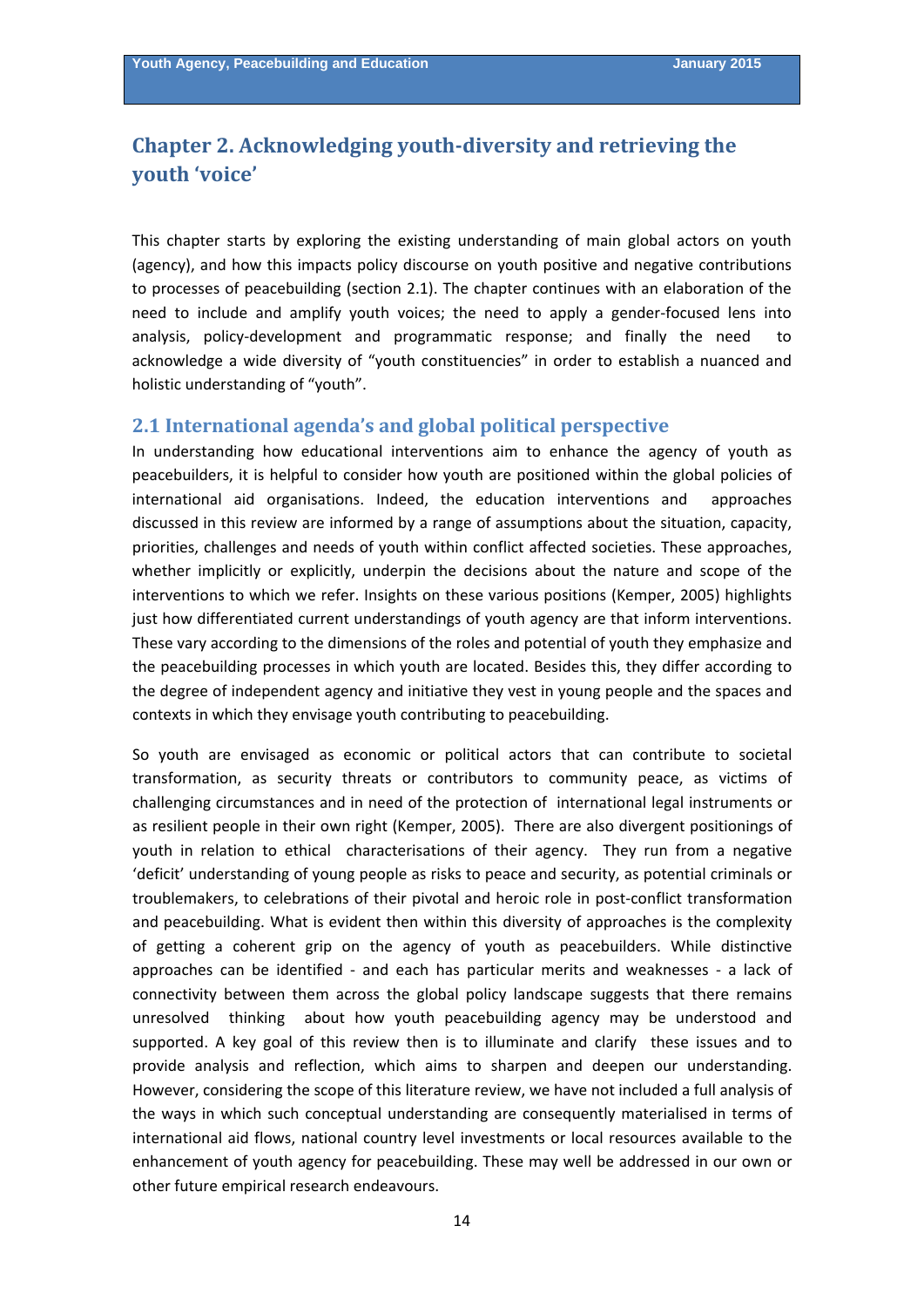# <span id="page-14-0"></span>**2.2 Absence, appropriation and amplification of youth voice**

There is a clear need to move away from singular, isolated conceptualisations of youth, to a more rounded, comprehensive and nuanced understanding of the variety and multiplicity of

# *2.2.1 Implications for programming: the absence of youth voice*

Vocational training courses in Sierra Leone that neglected to consult beneficiaries as to the types of vocations they would like to pursue resulted in a reduction of take up, particularly amongst young women who reacted against the highly stereotyped assumptions of their interests, such as hairdressing and traditional fabric dyeing (MacKenzie, 2009:209). This was also seen to contribute to their further marginalisation by excluding them from vocations that attracted greater status and financial reward (MacKenzie, 2009:212). Such a neglect reveals the implications of failing to incorporate the perspectives of youth themselves within programming to support them.

young peoples' identities, experiences and environments which shape their interactions across social, economic and political spheres. Consequently, there is a growing consensus that greater consideration needs to be afforded to the demands and desires of youth themselves (Drummond‐Mundal and Cave, 2007:68), highlighting the need to "study further how youth think and feel about war and peace, peace processes, conflict and conflict resolution, politics and violence, themselves, the "other", and the future" (McEvoy‐Levy, 2006:285).

Youth perspectives should therefore be sought and included in peace processes as well as within programmes that seek to support youth peacebuilding activities: as Gervais et al (2009) underline, "community development and rebuilding programmes should be regarded as an interactive process

that increases the capacity of voiceless groups to control their destinies" (Gervais et al., 2009:21). Moreover, this insight underscores just how far the retrieval of youth voice is one dimension of a broader need to engage with the viewpoints of the poor and the marginalised within peacebuilding, development and education interventions. The authors go on to illustrate precisely why such a perspective is important: when girls affected by conflict in Rwanda and living on the streets were provided cameras and asked to take pictures of what resonated with them as places of safety and of insecurity, images of sports grounds and footballers' lodgings recurred as sites associated with threat, which ran counter to a national campaign which harnessed the appeal of high‐profile footballers to raise awareness of domestic violence. The girls' contribution to the research indicated that greater sensitivity towards gender‐based violence was required at a local level within the sport, which was not being addressed in current promotions (Gervais et al., 2009:20)

However, too often these investigations into perceptions of youth are not made and although both formal and non-formal education initiatives may claim to promote youth engagement and empowerment, such an outcome may be undermined by a lack of collaboration and the failure to take into account the varying priorities of different constituencies (Pruitt, 2013 see textbox 2.1.1).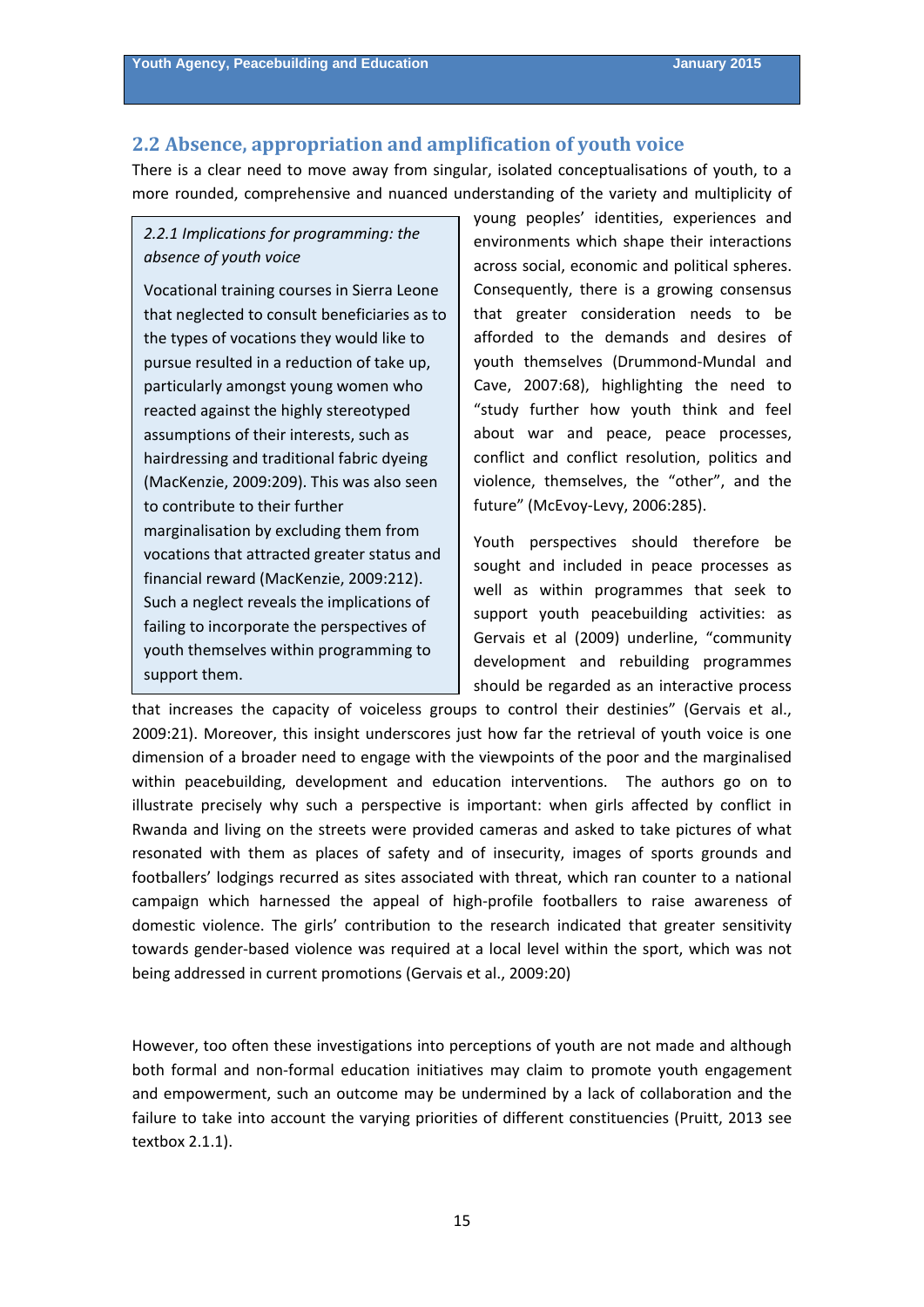As has been noted, there is a clear need to actively seek and include the perspectives of young people when designing peace programming for youth. As many of the formal peacebuilding processes exclude youth voice, a deliberate effort needs to be made to retrieve these perspectives in education initiatives, and where this is not done varying constituencies of youth may find themselves excluded, or worse, further marginalised (MacKenzie, 2009:209; Pruitt, 2013:65).

As highlighted by Sukarieh and Tannock (2008) of the World Bank World Development Report 2007, youth concerns are frequently appropriated to serve an underlying agenda, in this case that of bolstering neoliberal preoccupations with business interests (Sukarieh and Tannock, 2008:301) The same might be said of *Voices of Youth in Post‐Conflict Burundi: Perspectives on Exclusion, Gender & Conflict* (World Bank, 2006) which emphasises the link between education and the economy to the detriment of other influencing sectors, and is almost entirely dedicated to the perspectives of young men. Such exclusion of the perspectives and experiences of young women highlights the relevance of Hilker and Fraser's warning of the dangers of reproducing gender inequalities when "youth is used as shorthand for young men and the potential threat posed by male youth" (Hilker & Fraser, 2009:9).

A number of more recent studies seek to redress the absence of youth voices through qualitative research (Pruitt, 2013; Uvin, 2007; MacKenzie, 2009; Denov & Maclure, 2006). These provide examples of the amplification of youth voice by seeking to engage those young people who have been afforded little attention. So for example, in MacKenzie's study of young female ex-combatants in Sierra Leone (2009), she includes the perspectives both of women who took part in DDR initiatives and those who did not. As Becker highlights (2012:7), consulting and including the voices of young people is the first step in inclusive programming, but programmes that aim to promote youth empowerment and agency must go beyond participation to share responsibility and power.

Stewart (2011) indicates that "disenfranchised youth may begin to see themselves as the 'other' and (un)consciously assume a deviant counter‐identity" (Stewart, 2011:305), hence including the perspectives and participation of youth in programmes that aim to support peacebuilding, post-conflict reconstruction or reintegration is key to ensuring their engagement. Likewise, McEvoy‐Levy (2001) underscores the importance of engaging youth in politics by highlighting that "when mainstream or establishment politics are barred, children will still engage in political activity, often violent and structured by confrontation and brinkmanship rather than dialogue and cooperation" (McEvoy‐Levy, 2001: 24).

# *2.2.3 Implications for programming: the amplification of youth voice*

understandings should be negotiated in context, on the basis of actual qualities of Through exploring the perspectives of youth participants in an intercommunal reconciliation project in Bosnia and Hertzegovina, Gillard (2001) reveals that the ways youth in conflict view and articulate identity are much more complex than they are frequently given credit for. He finds the approaches of many in the international community to simplify the relationship between identity and conflict which does not reflect the fluidity of young people's identifications which "are negotiated and renegotiated, intersubjectively, as people interact" (Gillard, 2001:77). He concludes: "Theoretical experience and identification reported by those that the project seeks to serve. Only then can peace be won" (Gillard, 2001:95).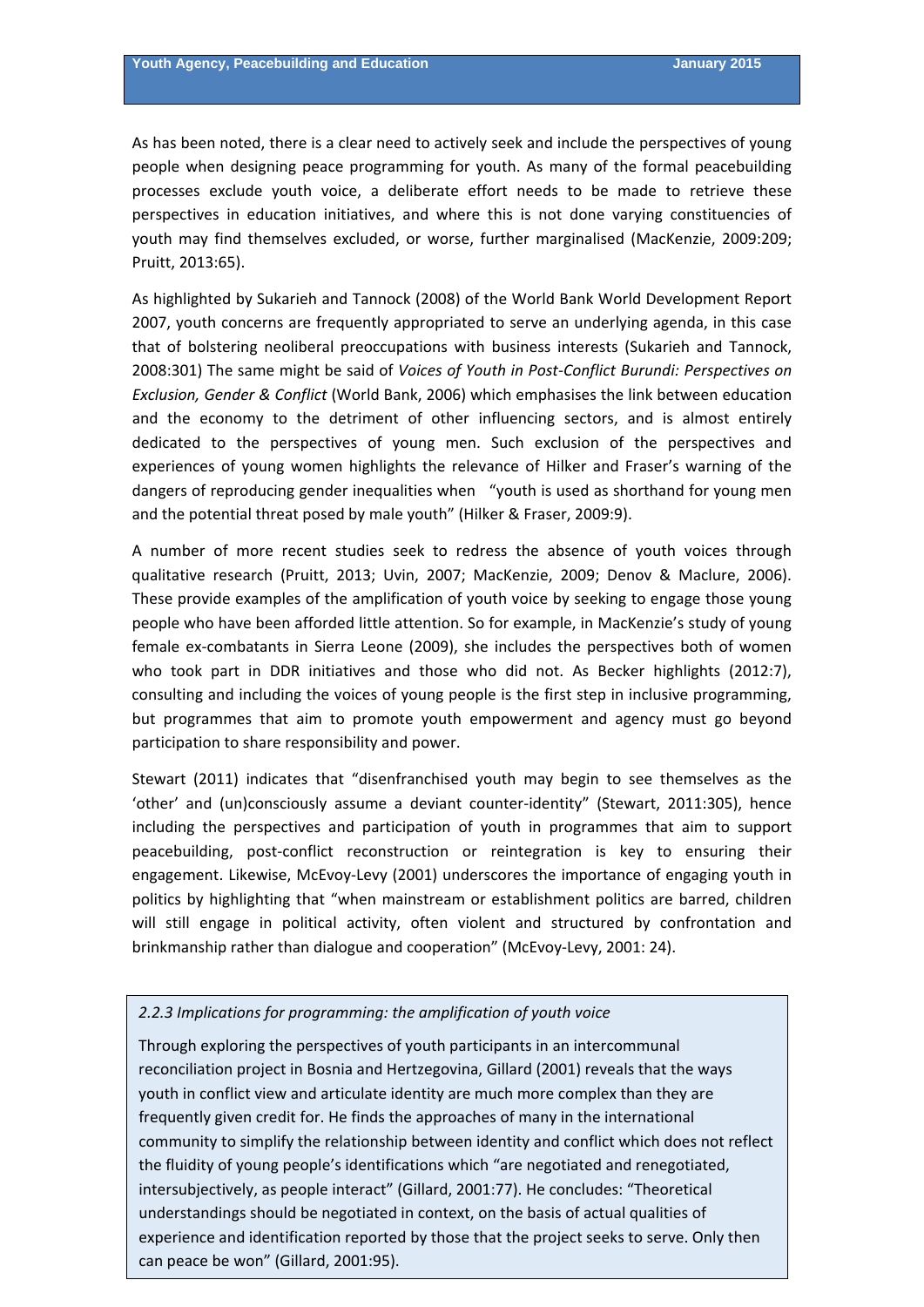However, it is also very important that certain (violent) voices are not disproportionately amplified, as it should not be seen that active participation in violent conflict is 'rewarded' with an increased stake in decision-making to the detriment of peaceful youth (UN-IANYD, 2014:2). Key to the inclusion of youth perspectives is the recognition that these perspectives may be contradictory – that youth inhabit vastly different positions within their societies and that the issues that affect different groups vary significantly. Prioritising one voice over another, or one set of issues over another, does not therefore further the engagement of youth as *artisans* of peace in their communities. Nevertheless, from a social justice perspective, there may be a need for affirmative action, which explicitly targets youth constituencies who are and have been historically marginalised and lack social, economic or political power.

Indeed, there is a danger that programming interventions reproduce the marginalisation of some youth constituencies by engaging with elites, thereby reproducing a key driver of conflict. In this way, the need to respond to and diversify the youth voice within peacebuilding interventions is part of a broader responsibility to ensure that programmes are truly socially inclusive. Hence, the UN Guiding Principles on Young People's Participation in Peacebuilding (2014) advises that strategies and programmes should 'involve hard to reach young people and those who belong to groups often disproportionately affected by conflict such as disabled young people and young people from minority or indigenous groups'. In particular it warns that programming should 'not assume that elite youth leaders from civil society represent them' (2014: Article 2.3/4).

| Key Messages on Absence, Appropriation and Amplification of Youth Voice                                                                                                                                                                                  |
|----------------------------------------------------------------------------------------------------------------------------------------------------------------------------------------------------------------------------------------------------------|
| Seeking the perspectives of young people on the issues that affect them is essential to<br>п<br>ensure the genuine participatiion of youth in peacebuilding during and after conflict.                                                                   |
| Previous trends in literature have demonstrated a lack of youth voice and<br>п<br>perspectives, or an appropriation of youth concerns to serve an underlying agenda.                                                                                     |
| There is growing attention in research to amplify the voices and experiences of youth<br>$\Box$<br>to ensure that their concerns are addressed more responsibly in programming.                                                                          |
| In seeking to amplify youth voices, care must be taken that some voices are not<br>п<br>disproportinately prioritised over others, which might engender feelings of resentment<br>and marginalisation.                                                   |
| Particular efforts should be made to engage with and involve youth constituencies<br>П<br>beyond elites, including marginalised groups auch as hard to reach young people, for<br>example, the disabled, rural youth, young mothers and minority groups. |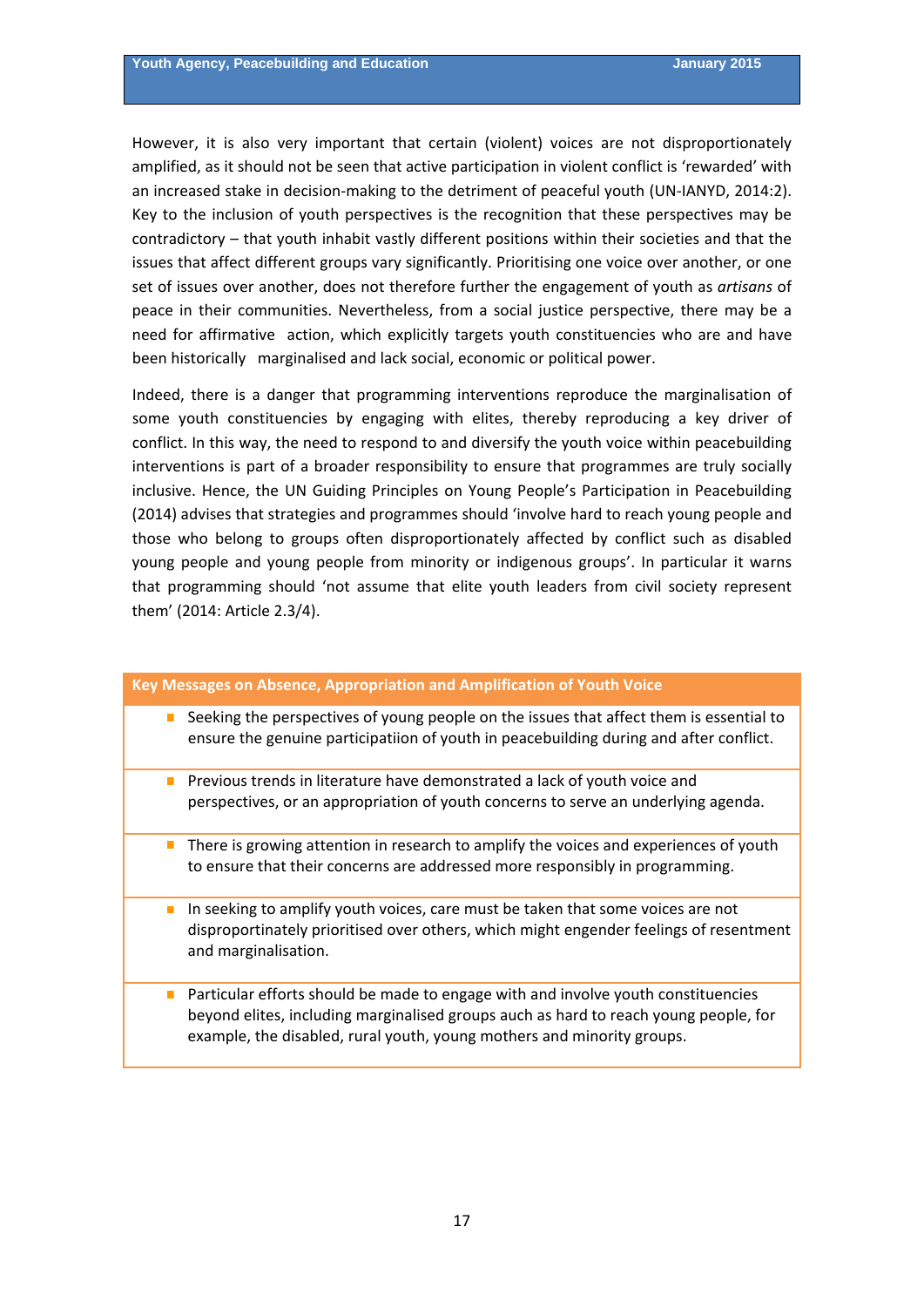## <span id="page-17-0"></span>**2.3 Applying a gender lens to analyse youth agency**

As highlighted in some of the examples above, the needs of girls and young women during and after conflict vary from those of boys and young men, as do their social position and their influence over structures around them. However, gender is too frequently neglected in youth programming especially in regard to the influence over young people's participation, experiences and opportunities in and of conflict and peace (Pruitt, 2013:12). The victimperpetrator binary which pervades the representation of youth in conflict reflects underlying assumptions of feminine and masculine characteristics and behaviours, which reduce both women and men to limiting roles, reinforcing subordination, and denying the capacity of both to exercise agency (Becker, 2012). Responding to the key gender‐related issues within the literature selected for review, this section firstly considers the distinct and differentiated experiences of girls and young women followed by a focus on issues related to sexuality, masculinity and violence.

# **Recognizing the varying roles of girls and young women**

Although the shift towards a recognition of women's varying roles in peace and security was initiated by the UN Security Council Resolution 1325, there is still a lack of specific attention to young women within these conceptualizations (Becker, 2012:6‐7). Several explanations have been presented for this, including the reductive presentation of girls as victims (Becker, 2012:10), the lack of attention to structural inequalities that limit young women's participation (McKay, 2004:156), the devaluing of young women's agency to contribute to peacebuilding (Pruitt, 2013:14), and because they are not perceived as a threat (Hilker & Fraser, 2009:9). For example, when the impact of the lack of employment and economic opportunities for young people is only viewed as a precursory condition for violence rather than a social inequality, the focus of attention is largely diverted to ensuring the economic engagement of young men. Hence, unemployment amongst young women is neglected because they are not viewed as direct threats to peace (Becker, 2012:8). Value therefore needs to be placed on promoting positive peace that can be equally shared by all members of society. Without due consideration to addressing their specific contexts, including issues of access, relevance and articulated demands, girls and young women are at risk of finding themselves as equally excluded from participation in social institutions as they were prior to conflict (Denov & Maclure, 2006). As shall be illustrated further below, the differing motivations to participate in violence and the strategies to avoid or limit such participation should not be reduced through assumptions of gendered behaviour. Similarly, it is important to acknowledge the agency that young women and men may exhibit in such actions while also considering the structural conditions that limit and condition their spaces to manoeuvre.

First of all, attempts are being made to move away from the image of girls as passive victims of war, to acknowledge that girls and young women may be both willing and forced participants in conflict, that young women may strategically seek opportunities in conflict, and that many young women exercise resistance, subversion and hidden autonomy in the worst of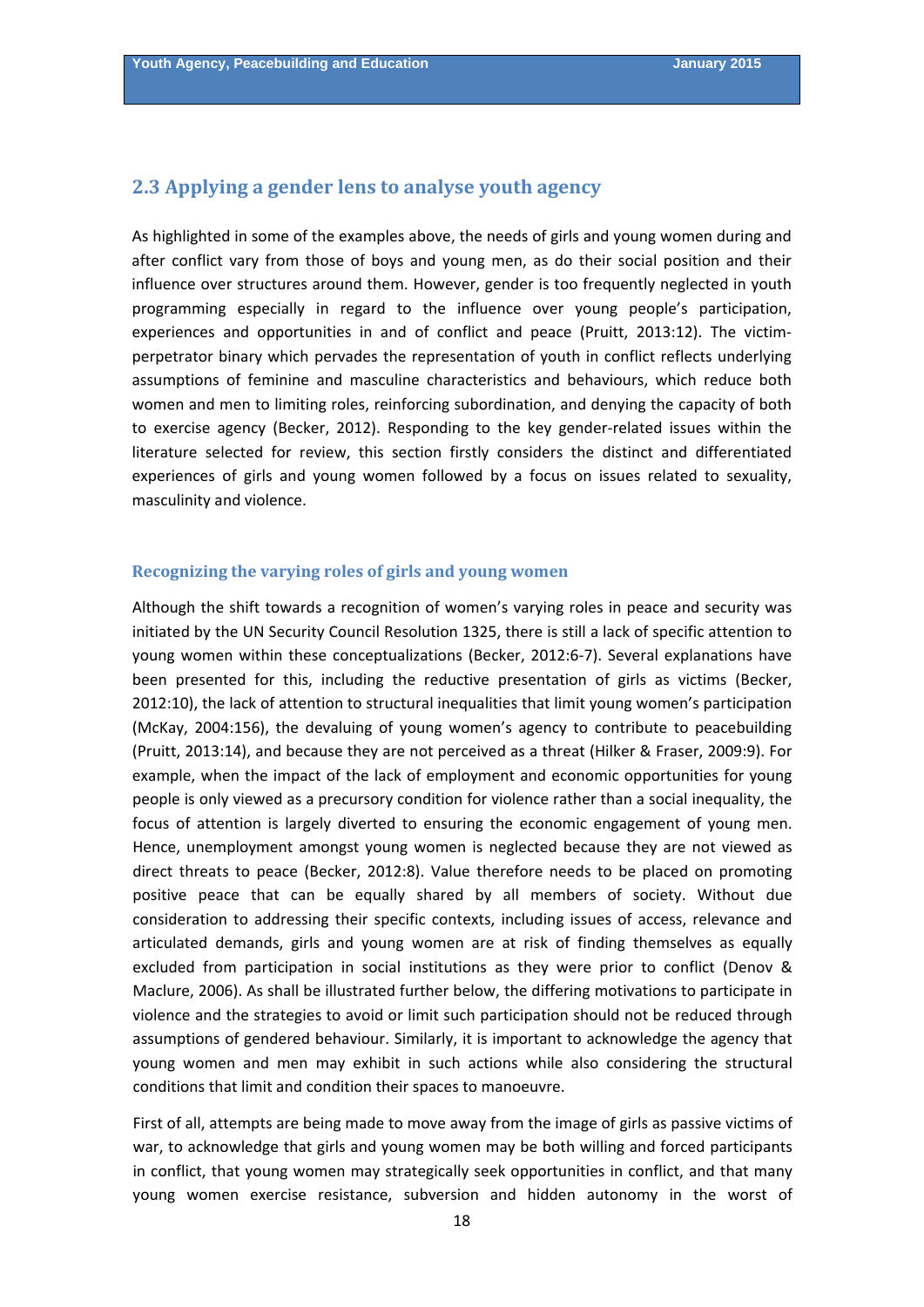circumstances (Denov & Maclure, 2006; McKay & Mazurana, 2004; McKay, 2004:156; Becker, 2012,:10). For instance, in Sierra Leone, women were found to be perpetrators and empowered through their roles in the conflict while acting as a soldier (MacKenzie, 2009). In the same vein, such an emphasis on the agency of young women in conflict requires a reassessment of the recurrent gendered stereotypes of women as inherently peaceful, and young women, by virtue of their idealised innocence, as inherently the most peaceful (Galtung, 2006). To illustrate, Yablon (2009) suggests that learner styles, communication methods and course design may lie behind the more positive responses of female participants in an Israeli high school peacebuilding programme rather than an assumption that the girls were naturally more peaceful than their male peers. This problematizes the notion that women and girls are inherently more peace-seeking than men and boys, and that the display of more peaceoriented attitudes such as strategic negotiation may rather be a result from culture and social transactions. Nonetheless, Yablon (2009) suggests that because the girls placed higher value on intimate friendships, they may have benefitted more from peace‐building dialogue and friendship‐forming initiatives, indicating the implications for contact‐based programming to be mindful of gender differences when designing courses.

However, at the same time girls frequently find themselves stereotyped through reductive and restrictive characterisations in programming considerations (if not found to be entirely absent). For instance in Sierra Leone, training courses offered to female ex-combatants were limited to highly gendered options such as gara tie‐dying, soap‐making, catering, hairdressing and weaving (MacKenzie, 2009:209). These did not attract significant financial reward and were often not in demand in their communities, compared with options available to men such as carpentry, metalwork, plumbing and auto-mechanics (MacKenzie, 2009). In Northern Ireland, Pruitt (2013) found that urban music and dance programmes reinforced girls' exclusion despite their desire to participate through choosing activity types such as rapping and crumping that were identified as male practices. She specifies that "facilitators either ignored gender differences in participation or attempted to 'fix' girls by teaching them to engage with boys on their terms" (Pruitt, 2013:59).

Two clear omissions are evident in these two very different programme examples: attempts were not made to identify what might attract girls and young women to participate, nor to identify what might be deterring or preventing them from doing so. In both these cases, reductive gendered assumptions were made and insufficient thought was given about the design of inclusive practices. Worryingly, this also reveals a tendency towards 'girl blaming' (Park, 2009) where girls are deemed absent from programming or in positions of disadvantage because of moral failure or because they are not motivated, instead of attributing this to programme failure to include them appropriately. A reluctance to consider or recognize the normative role that gender politics might play in peacebuilding programmes, might thus privilege boys' participation over girls' (Pruitt, 2013). Such insights confirm the recommendations on sensitivity to gender dynamics within the UN Guiding Principles on Young People's Participation in Peacebuilding (2014). In particular they underscore the relevance of advice that interventions should 'avoid stereotypical assumptions about the roles and aspirations of girls, boys, young women, young men and young transgender people in conflict' (UN 2014, 3.1).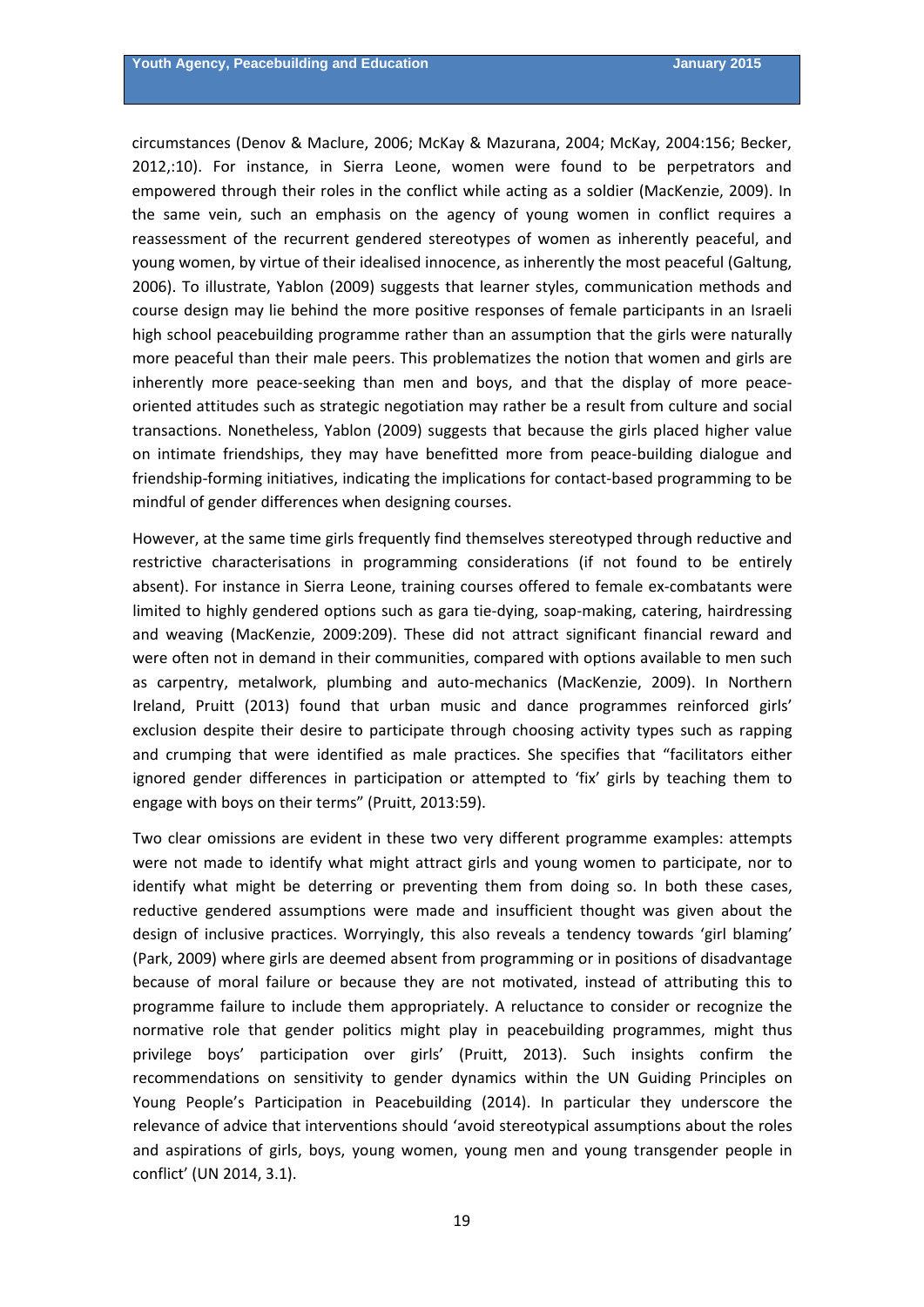#### <span id="page-19-0"></span>*2.3.1 Transitions into adulthood: Contextual renegotiations of motherhood*

Sommers (2006) and Hilker and Fraser (2009) draw attention to the fact that in many situations "motherhood tends to alter the social status of female youth far more than fatherhood changes the lives of male youth" (Hilker & Fraser, 2009:9). Increased prevalence of rape, transactional sex and early marriage as a form of protection in many conflict contexts, together with high numbers of male casualties, mean that many young women find themselves enacting motherhood at an early age, on their own or in other ways beyond their cultural traditions and expectations.

In Northern Uganda, for instance, young mothers have shown to, in their attempt to be a culturally understood 'good mother' when returning home after displacement, "begin to reweave the social relationships that confer on them societal status, authority, rights, and protection," (Baines & Gauvin, 2014:297). In doing so, these young women act upon their agency to renegotiate traditional cultural practices that have been undermined and eroded through displacement and war and in the absence of supportive family and community networks. In such a way space to negotiate (although not necessarily successfully) power and authoritarian relations are opened by their practices of motherhood (Baines & Gauvin, 2014).

#### **Sex and Sexuality**

The sexuality, gender identities and sexual orientations of young people in conflict are almost universally ignored. Accepting "post-conflict development as a time and space in which the construction of 'legitimate' subjects and behaviours occurs" (MacKenzie, 2009:201), this omission has serious implications for the image of citizenship that young people are being asked to conform to and the resultant marginalisation felt by those excluded. Binary constructions of gender and the reinforcement of assumptions of masculine and feminine behaviour fail to encourage young people to explore roles beyond the reductive stereotypes that are cast for them (Pruitt, 2013).

### *2.3.2. Transitions into adulthood: Financial independence*

As Sommers (2006) reveals in Rwanda, where men need to build a house in order to be able to marry and build a family life, this maker of adulthood is highly prized and consequently may be valued more strongly than education. Nonetheless, the government prioritizes education and has – maybe involuntarily ‐ created severe constraints for the transition into adulthood. This is embedded in the national project of Imidugudu, house building is restricted to Imidugudu land instead of inherited land. Moreover, due to government regulation, roof tile prices have radically increased, while other means of roofing are either too expensive or socially disrespected. Hence, government policies have led to a reduced access to land and more expensive building of houses. As a consequence, youth migrate to cities, especially Kigali, leading to uncontrolled urbanization and exacerbating urban poverty, which reinforces social inequalities leaving young men vulnerable to manipulation and exploitation (Sommers, 2006).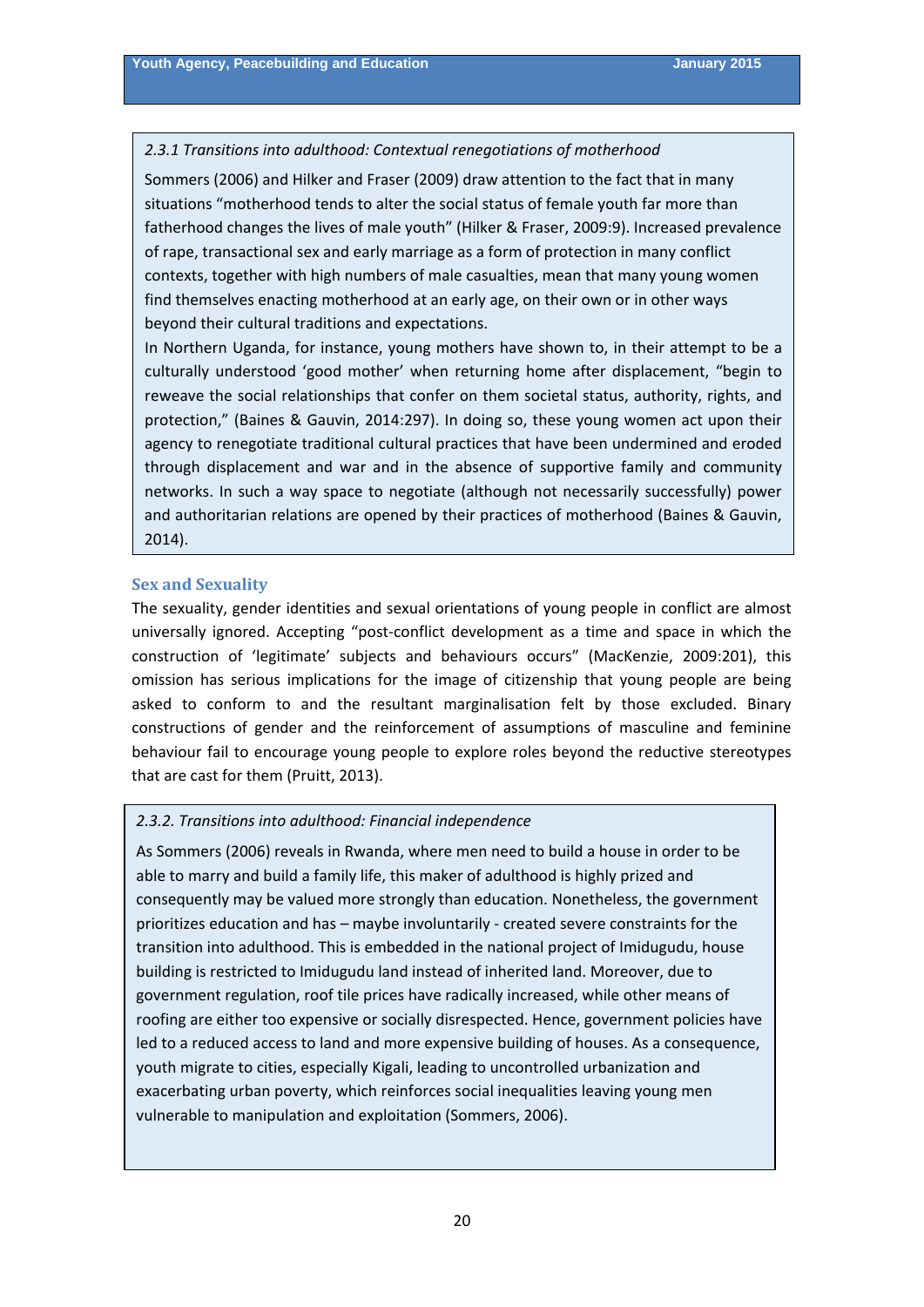<span id="page-20-0"></span>Likewise, the reluctance to acknowledge sexuality and sexual practices results in uninformed and risky sexual behaviour including the low prevalence of contraceptive use in certain postconflict contexts (Gervais et al, 2009:18). While these are not unique to (post) conflict settings, the specific impacts of conflict on youth, including increased exposure to sexual violence, displacement from familial and community structures and restricted access to quality health and education services amplifies the implications of the neglect of addressing sexual health needs (World Youth Report, 2005). Failure to address healthy sexual practices amongst young girls/women and young boys/men exposes them to greater risk: the high prevalence of HIV transmissions in some conflict-affected contexts, such as Rwanda, reinforces the importance of sexual and reproductive health education and access to health services as positive contribution to peacebuilding (Gervais et al, 2009; Porter, 2013). In addition, the proliferation of sexual violence in conflict affects youths of all genders and sexual orientations, and its psychological, physical and social impacts require clear and sensitive consideration in programme planning. Examples of some more successful programming practices in this area are reviewed in Chapter 4.

Hayhurst (2013), in exploring the unintended consequences of corporate funded girls empowerment/sports programmes in Uganda, found that the programme promoted a form of empowerment but also "attempted to 'govern' their sexuality and sexual relations with boys and men by promoting individual avoidance and encouraging the use of self-defence strategies against potential abusers" (Hayhurst, 2013:1). The transferal of responsibility to girls to defend themselves against sexual assault is deeply worrying and deflects obligations to address the causes of sexual violence. More worryingly, Park (2009) finds a Sierra Leone based NGO running 'character reform' initiatives intended to rehabilitate girl sex workers, characterised them as "lazy, vain, easily led astray, and dependent" (Park, 2009:166), through "using transformative strategies such as *shaming*, "conscientising," empowering, and sensitizing to incite girls to change their own lives" (Park, 2009:170, emphasis added). As both authors reveal, such attitudes to sexual violence and to transactional sex make no attempt to understand the causes (or implications) of these sexual practices and demonstrate a failure to recognise the subordinated position girls find themselves in, as well as their subversive responses to this subordination.

#### **Masculinities and violence**

Much literature draws the link between constructions of masculinity and expressions of violence, and points to the frustration at not being able to fulfil expected performances of masculinity as an instigating factor for young men's participation in conflict (Hilker & Fraser, 2009:27‐28; Sommers, 2012). Conflict can also limit young men's abilities to express their masculinity in non‐violent forms and can lead to feelings of helplessness at not being able to protect, defend or provide for loved ones. The sense of hopelessness articulated by young men who feel that the significant cultural markers of transition to manhood, such as marrying, starting a family and owning a home are beyond their reach, indicates how deeply affecting renegotiations of masculinity can be (World Bank, 2013; Hilker & Fraser, 2009; Evans & Lo Forte, 2013; Lwambo, 2013; see textbox 2.2.2).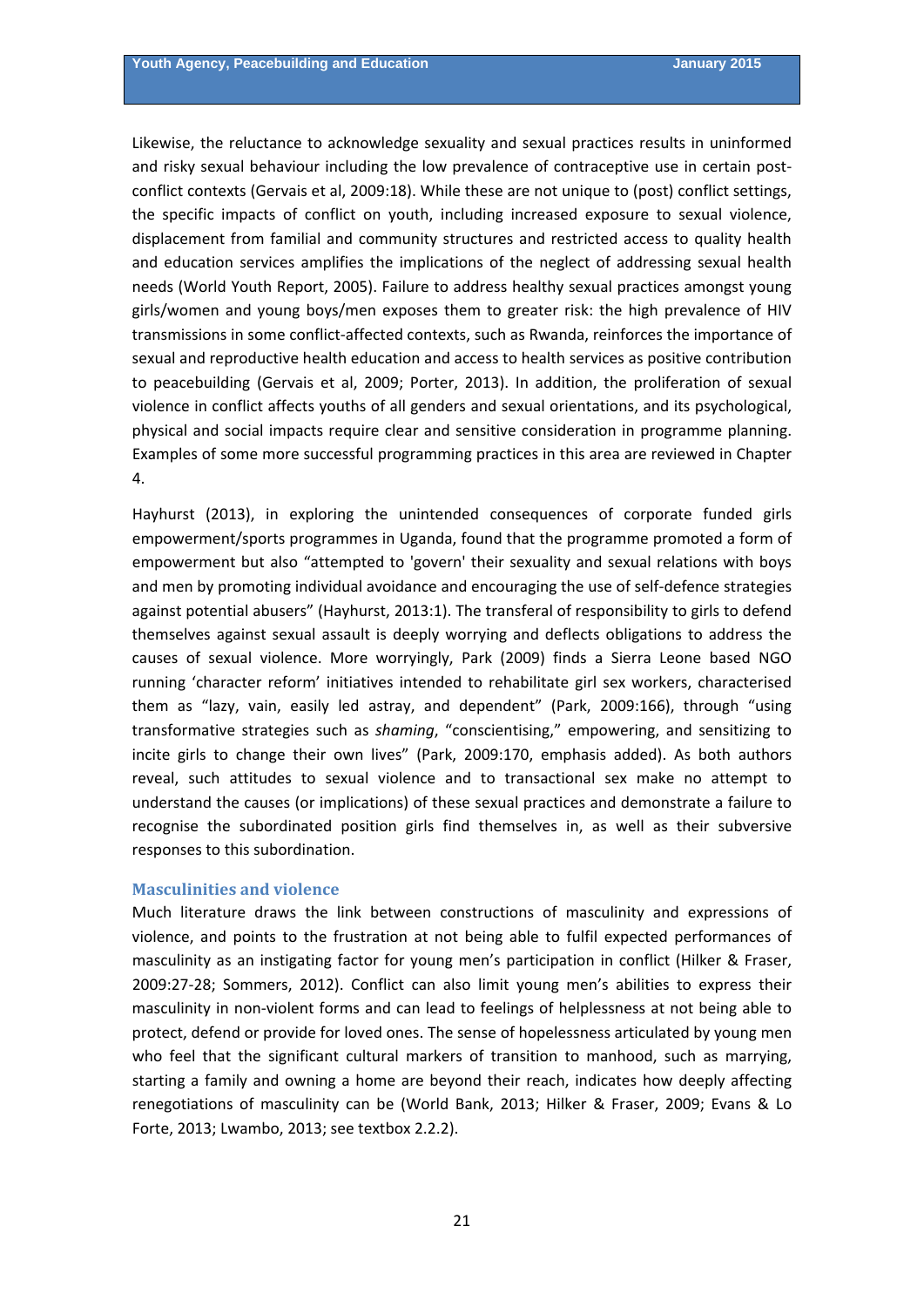While these constraints may constitute triggers to violence for some young men, Sommers (2006) also highlights that this is the minority. There is a risk that the over‐association of young men and violence diverts attention and contributes to the misrepresentation of youth as male as noted by Hilker and Fraser (2009), whereby "'youth' is used as shorthand for young men

# *2.3.3 Transitions into adulthood: Rites of passage*

Being recognized as adult means very different things in different contexts. When hierarchies based on age are important orders for social structures, being recognized as an adult leads to respect, voice and authority. Peteet (1994) argues that in the Palestinian case, imprisonment and beatings by Israeli authorities can be seen as a "rite of passage" (1994:31) for young men into adulthood. In an occupied territory, spaces for autonomous displays of manhood, inextricably linked to understandings of honor, are rare. Re‐ interpreting and appropriating spaces such as the prison and means of oppression has become a powerful tool of resistance and detached the transition into adulthood from "established hierarchies of generation, nationality, and class" Peteet (1994:34)

and the potential 'threat' posed by male youth" (Hilker & Fraser, 2009: 9).

Likewise, these associations vary vastly across cultural contexts and conflicts. In some circumstances violent acts may be used as an initiation into manhood and consequently idealized by younger male youth (see textbox 2.2.3); in others, participation in violence may reinforce exclusion and present a deviant counter‐identity to challenge expected modes of behaviour (Stewart, 2011). Lwambo (2013) found that for many men military experience in the DRC was in fact disempowering as it was associated with dehumanization, a lack of autonomous choice and a loss of respect from their community.

While evidence of men behaving violently in conflict is vast, the relationship between masculinity and violence is not automatic and must not be assumed (Sommers, 2006). The characterization of male youth exclusively as perpetrators of violence misrepresents the many young men who do not engage in

violence and undermines the evasive actions they may take to avoid such participation (Lwambo, 2013; Harland, 2010), as well as obscuring the processes of socialization that contribute to the constructions of accepted masculine behaviour (Porter, 2013).As highlighted above, this over-emphasis further conceals the active roles that young women may play in conflict reinforcing their exclusion from rehabilitation programmes.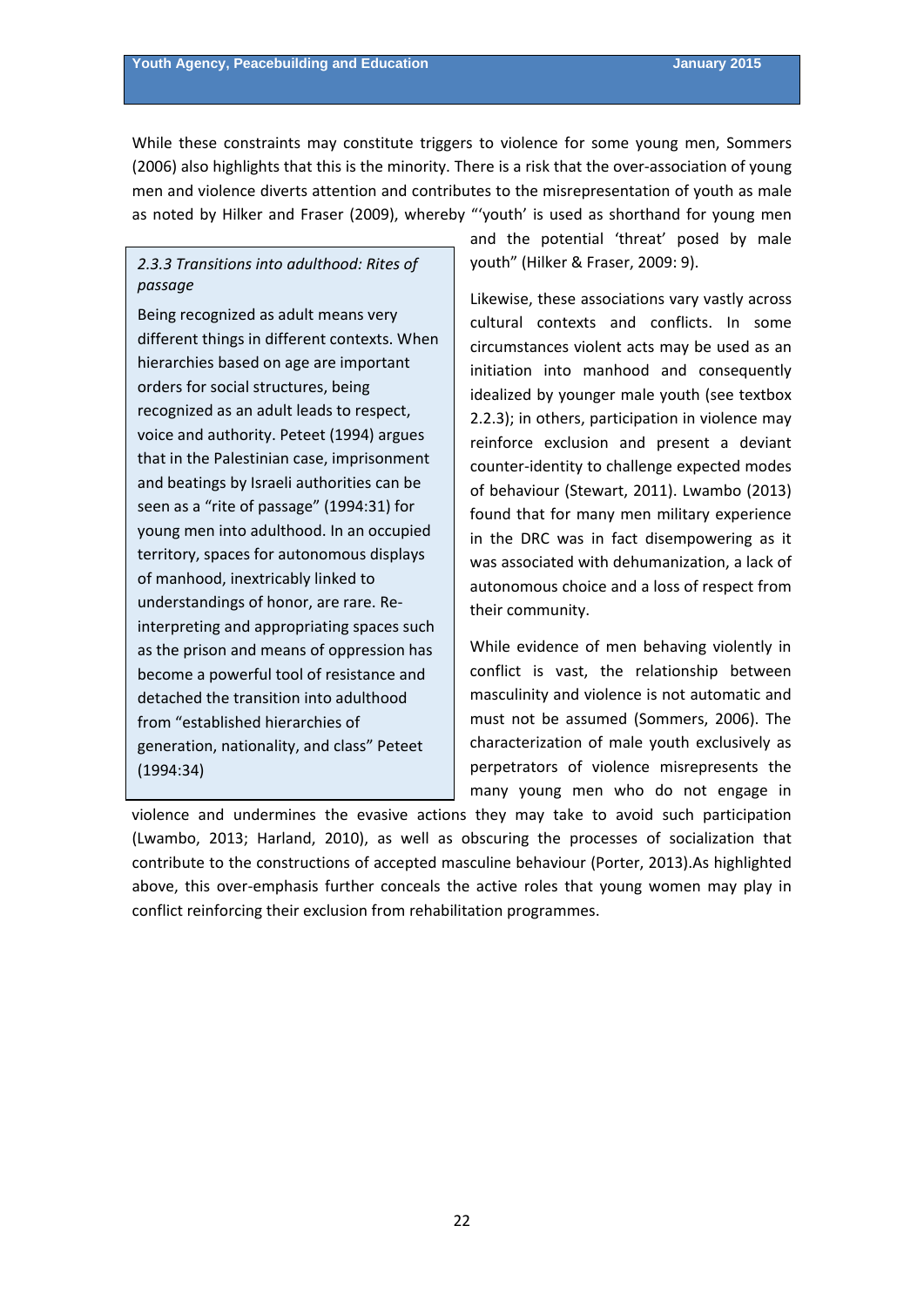#### <span id="page-22-0"></span>**Key Messages**

- Youth-oriented programmes that fail to acknowledge and consider the gendered differences of participants do not challenge pre‐existing hierarchies and structural constraints and may reinforce stereotypes and subordination.
- $\overline{\phantom{a}}$ Gender is too often considered only as a binary without due regard to the complexity of young peoples' identities, which risks reinforcing assumptions about male and female behaviours.
- $\blacksquare$  The links between masculinities and violence are complex and highly contextual oversimplifying this association does not do justice to the many varied experiences of young men.
- **Similarly, conceptualising violence as an exclusively male act fails to acknowledge the** multiple roles of young women in conflict, including as combatants.
- There is a failure to address the sexual health needs of young boys/men and young girls/women in conflict affected contexts.
- The sexuality and sexual orientation of young people in conflict-affected contexts is almost universally ignored within health related educational interventions.

# **2.4 Responding to specific youth constituencies**

As highlighted above, young people from vastly diverse constituencies and social and class backgrounds with multiple and varied experiences of conflict which affect their capacity and motivation to work for peace differently, require individual consideration when planning programme interventions. Amongst these different constituencies one might find orphans and parents, married and single, youth with disabilities and with caring responsibilities, youth with varying education trajectories and learning experiences, youth in and out of employment, homeless youth, elite youth, LGBTI youth, former child soldiers, youth living with HIV/Aids, young sex workers and a myriad of other variations of position (UNHCR, 2013). Other variables impacting the agency of youth include race (e.g. in South Africa) and religion (e.g. Pakistan), as well as sexual identity, ethnicity, class, geographical situation, age, etc.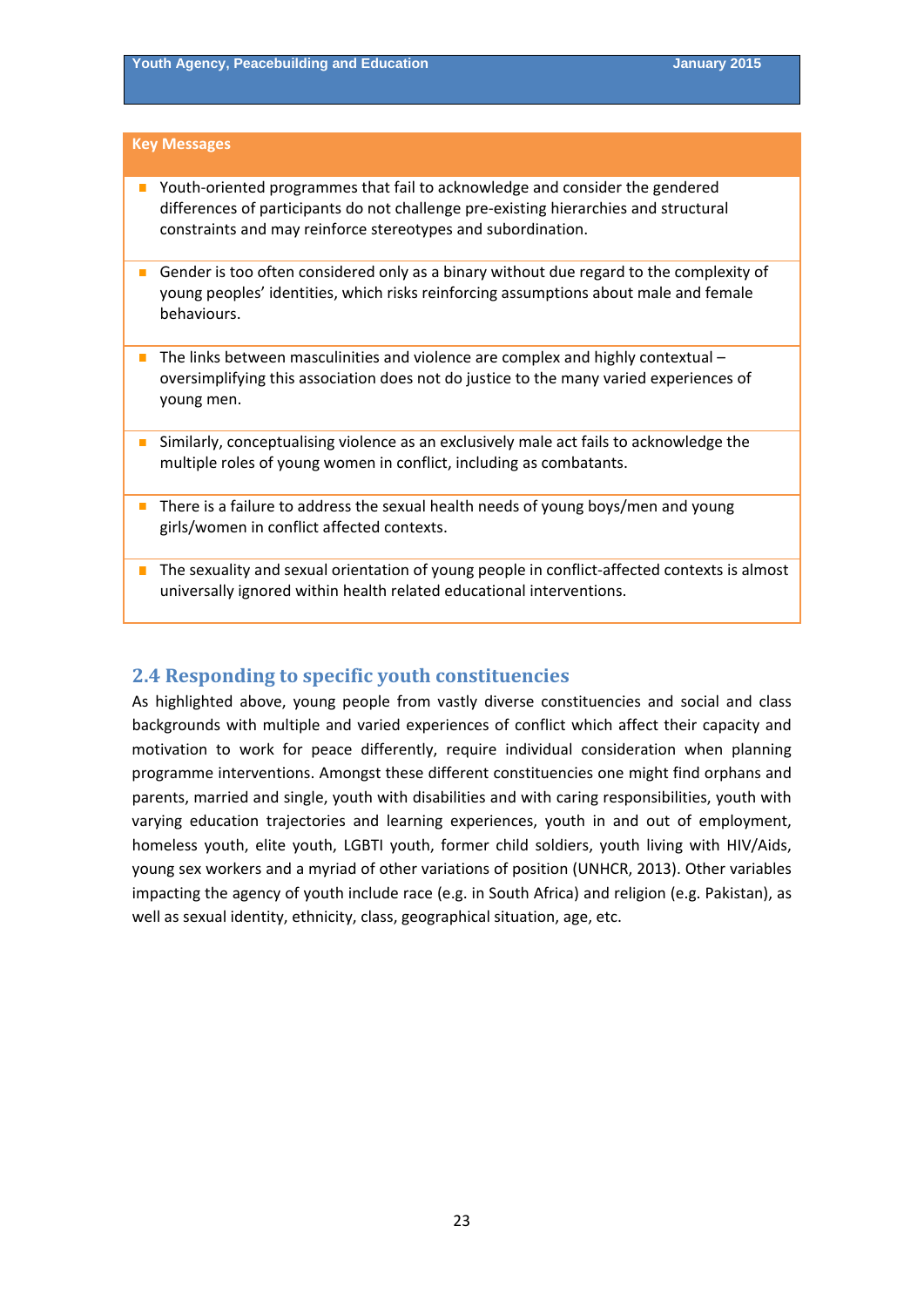#### <span id="page-23-0"></span>*2.4.1 Youth in context*: Collectivity in Palestine

Social networks made up of friends and families, outside the internet, have always been important, mostly supportive structures for youth. This collectivity can go unnoticed in Western understandings of resilience and individualistic psychosocial approaches. "The Palestinian concept of *sumud* goes beyond an individualistic interpretation: resilience is (re)constituted as a wider collective and social representation of what it means to endure." (Nguyen‐Gilham et al: 292). However, this again ought not to be understood simplistically, as there can also be "an underlying climate of suspicion and tension … and the erosion of trust and security" due to stories about collaborators" (Nguyen‐Gilham et al 2008: 294).

Acknowledging, then, the diversity of youth groups and their contexts, a small number of specific examples will be addressed in more detail below as illustrative of some of the many varied issues that affect young people differently. The discussion below focuses on child soldiers, the disabled, orphans and refugee/displaced youth. In highlighting the particular needs of these groups our aim is not to be representative, but to underline how misguided the homogenising category 'youth' can be in suppressing or ignoring specific, contextualised and highly diverse needs and aspirations of certain groups of young people.

It is important to recognise that many of the multiple constituents of youth overlap and may intersect to reinforce disadvantage and also to recognise that some programmes may unwittingly exclude these groups or privilege elite youth through choices such as the location of intervention and the language of instruction. In addition, we also recognise and emphasise the need to understand if and how these constituencies discussed below might (not) overlap with other variables impacting youth identity and agency including race, ethnicity, class, geographical situation, and age.

#### **Disabled Youth**

Within conflict affected contexts, disabled youth are frequently excluded from participation in multiple social contexts, partly because of a lack of consideration afforded to their specific needs in terms of access and support and partly because of the persistent devaluing of the agency of young people with disabilities. Literature suggests there is much greater attention devoted to disabled war veterans than to young people with disabilities, which reinforces "hierarchies of disability" (Miles, 2013; Burton et al, 2013). Simultaneously, while conflict contributes to greater cohorts of young people disabled through injuries, disabled youth are already operating from a position of marginalisation and are particularly vulnerable to abandonment and abuse during and after conflict (UNICEF, 2013). It is important in peacebuilding practices that value is placed on the contributions of disabled young people and that efforts are made to ensure their inclusion (UNICEF, 2013). Researching an inclusive education project for disabled children in Iraq, Miles (2013) sees an opportunity for postconflict education systems to provide better integration of disability services, by exposing discriminatory practices and promoting more inclusive forms of education, and arguing the case for collaborative studies to raise the profile of young people with disabilities in conflict.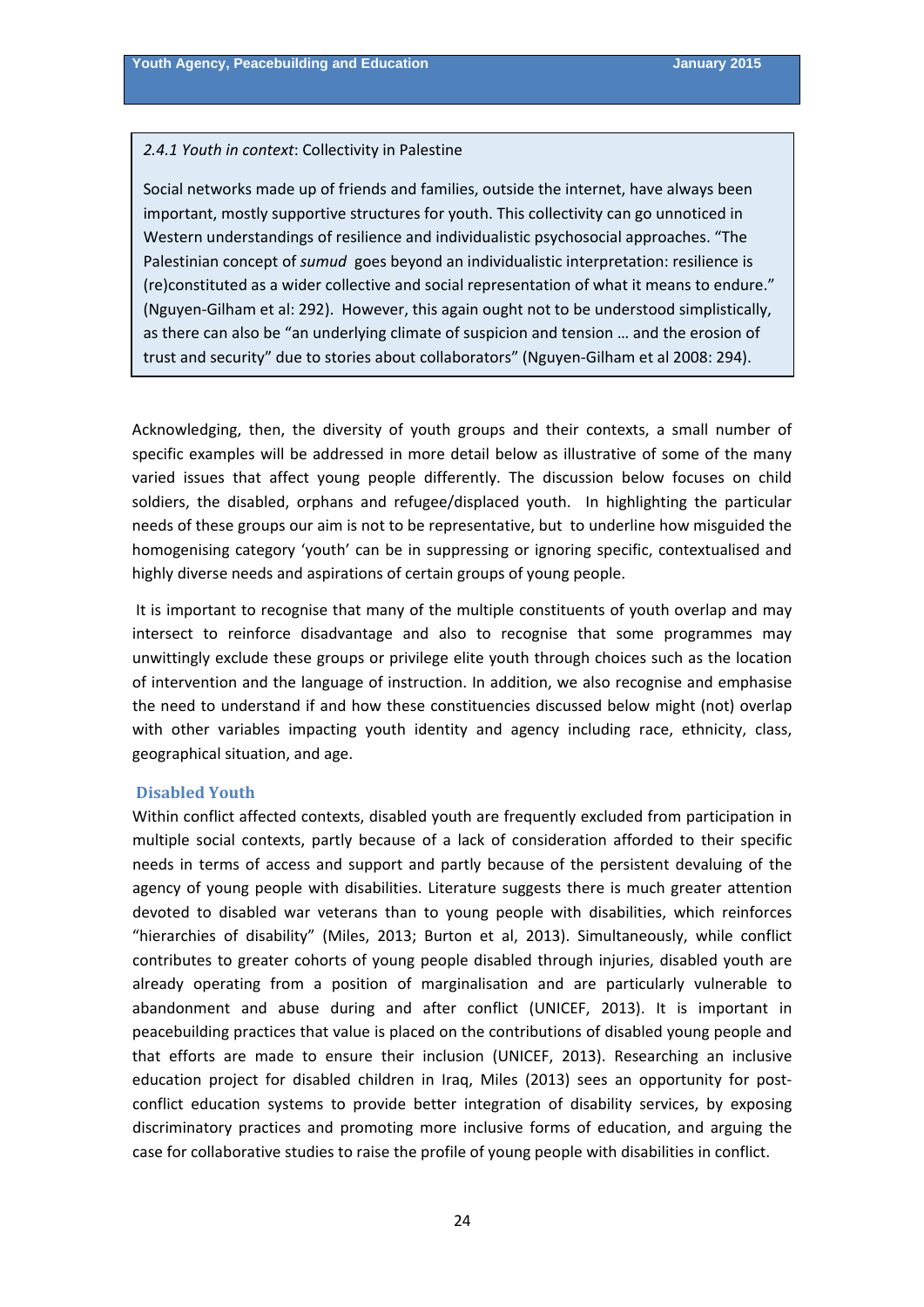#### <span id="page-24-0"></span>**Youth Carers**

Many youth in conflict affected settings take on caring responsibilities within their extended families and community, which may place constraints on their mobility and availability. These responsibilities leave them less able to participate in education initiatives or in their communities more broadly speaking. Consequently the care, responsibility and maturity that these young people are demonstrating often goes unseen and unsupported (McEvoy‐Levy, 2001; 2006).

#### **Orphans**

Many young people are left without parents or surviving relatives in the aftermath of violent conflicts. Kline and Mone (2003) highlight the isolation of young people without family support, the need for psychosocial interventions to address trauma in the absence of support networks and the value that can be contributed by building bonds with peers (Kline and Mone, 2003). However, Gervais et al (2009) and Baines and Gauvin (2014) also demonstrate the independence, resourcefulness and agency of young people acting as heads of households, and highlight both how orphaned youth can be disadvantaged by the denial of inheritance (Gervais et al, 2009) but also how they can creatively seek ways to overcome this (Baines & Gauvin, 2014,). Similarly, Nordstrom (2006) finds orphaned and abandoned street children and youths in Luanda, Angola creating alternative, peaceful communities and proxy‐familial support systems as a counter point to adult violence.

#### **Child soldiers**

Significant attention has been afforded to the challenges of rehabilitation for former child soldiers, with disarmament, demobilisation and reintegration (DDR) programmes frequently drawing criticism for the narrow focus of inclusion (Denov & Maclure, 2006; MacKenzie, 2009; McKay & Mazurana, 2004; Olonisakin, 2009). Child and rebel soldiers have been overwhelmingly characterised as male rendering female fighters invisible and unattended (McKay & Mazurana, 2004). Denov and Maclure (2006) highlight that despite the fact that 30% of child combatants in Sierra Leone were female, girls were vastly underrepresented in DDR programmes, underscoring the subordination of girls by denying them access to rehabilitation and skills training programmes and further reinforcing their social marginalisation.

Young people, male and female, may be forcibly recruited into fighting forces or they may join voluntarily for multiple motives, which include disillusionment, retribution or a desire to act (Sanford, 2006; Schwartz, 2010). These variances, together with the dehumanizing violence that many young soldiers are subjected to and expected to perform necessitates sensitive attention in programming to their "fractured subject positions" (Sanford, 2006:75). Equally important is to consider the contextual needs of former combatants in terms of education and employment training. Many former child soldiers have missed out on schooling but may be unwilling to return to formal education because of the perceived reduction in status (Olonisakin, 2009). Vocational training programmes need to take this into account, but also must consider the employment market and sustainability of jobs in a certain community where a number of young people may be newly trained in the same skills (Izzi, 2013; MacKenzie, 2009).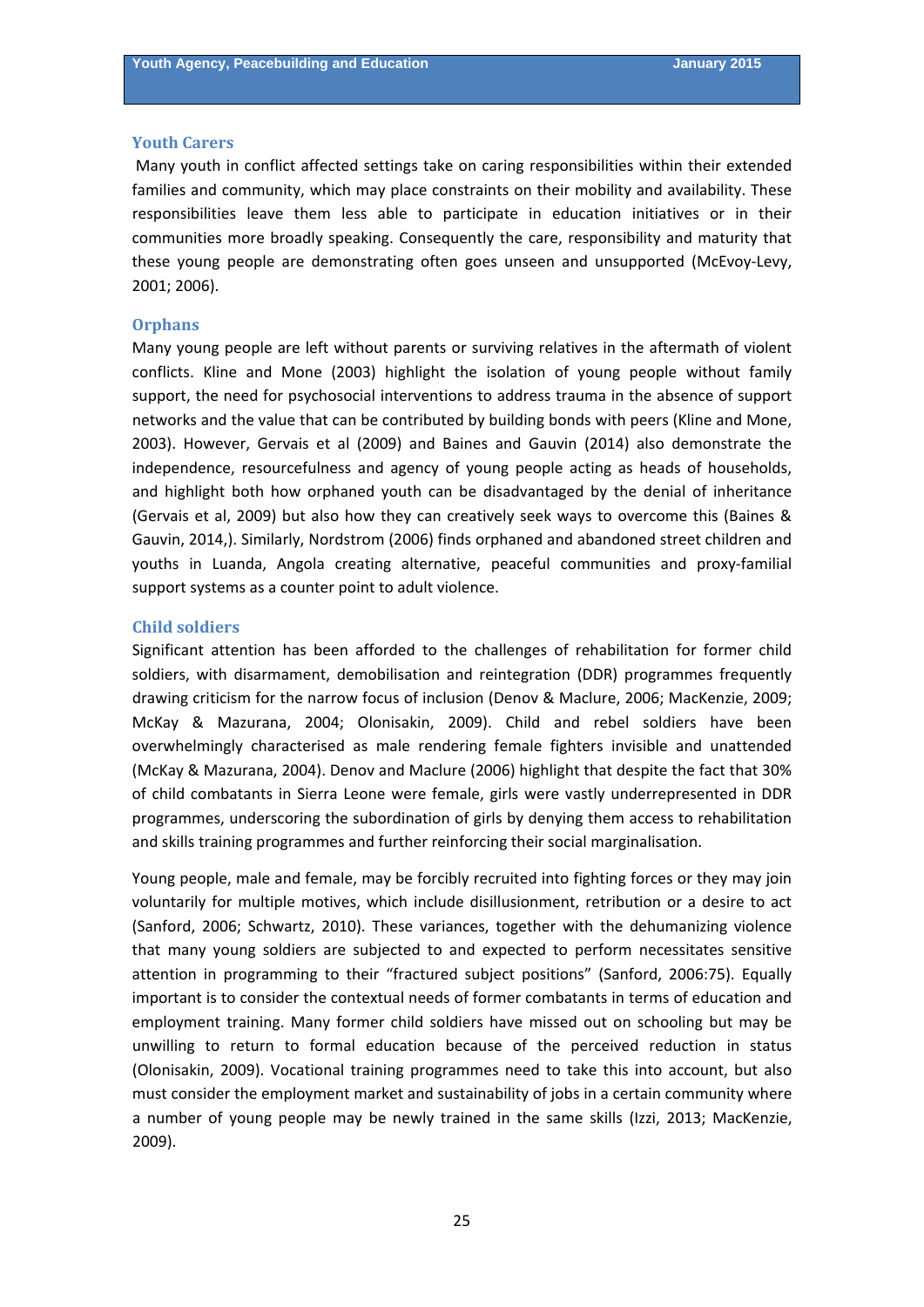<span id="page-25-0"></span>Equally, many young soldiers have exercised authority, developed certain skills and applied agency both in participation in violence and/or in resisting or subverting participation. For young combatants who participated voluntarily in fighting forces, the desire to exercise control and make decisions may have motivated them to participate (Kemper, 2005). Underlining the point that the agency which young people have exercised during conflict may be put to positive purposes in post-conflict settings, some commentators have noted a link between past violence and increased political engagement among ex‐combatants (Blattman 2009). Consequently the return to communities where they do not feel they have a place or a voice can increase feelings of powerlessness and resentment. This means that it is important for programmes to foster a sense of positive purpose amongst former young combatants (Wessells & Jonah, 2006; Kline and Mone, 2003). In some cases, skills training programmes have reported positive responses by the wider community, being seen as an added contribution by youth combatants demonstrating a desire to reconcile (Wessells & Jonah, 2006). However this is a sensitive balance, as in other communities resentment may be generated by the apparent privileging of opportunities offered to those who have participated in violence (Kemper, 2005; MacKenzie, 2009; UN‐IANYD, 2014).

#### **Displaced / Refugee youth**

Displacement can affect all constituencies of youth and has distinctive implications for peacebuilding education where reconciliation is felt to be incomplete or impossible as long as displacement persists. Mobility is identified as a condition for peace amongst many of the youth investigations surveyed (Leonard, 2013; McEvoy‐Levy, 2012; Stewart, 2011), and consequently the restricted confines of refugee and displacement camps limit the performances of peace-making practices. Many youth in refugee camps find themselves unable to escape reminders of conflict and trauma and consequently unable to rebuild or imagine a peaceful future (Kline and Mone, 2003). Additionally, camp structures including the establishment of community representatives may reinforce traditional practices which exclude youth from decision making (Clark‐Kazak, 2011) and result in 'youth representative' positions, where they exist, being occupied by elite, older, male youth (Clark-Kazak, 2011)

Nonetheless, Sanford (2006) finds youth in Guatemala and Colombia challenging the "nonsubject status often attributed to displaced people (especially youth and children) who daily remake their lives in the midst of violence" (Sanford, 2006:51). Equally, Gopal (2013) finds Karenni refugee youth in Thailand to be "political actors who not only interrogate the restrictive policies and discourses that impede their agency but also mobilise unique strategies to surmount them" (Gopal, 2013:16) and are likely to covertly maintain mobility across borders and take advantage of education opportunities at multiple sites in order to support community education practices amongst fellow refugees. More commonly, the onus falls on young men to risk traversing the boundaries of camps and host communities to pursue economic opportunities unavailable within their confines (UNHCR, 2013).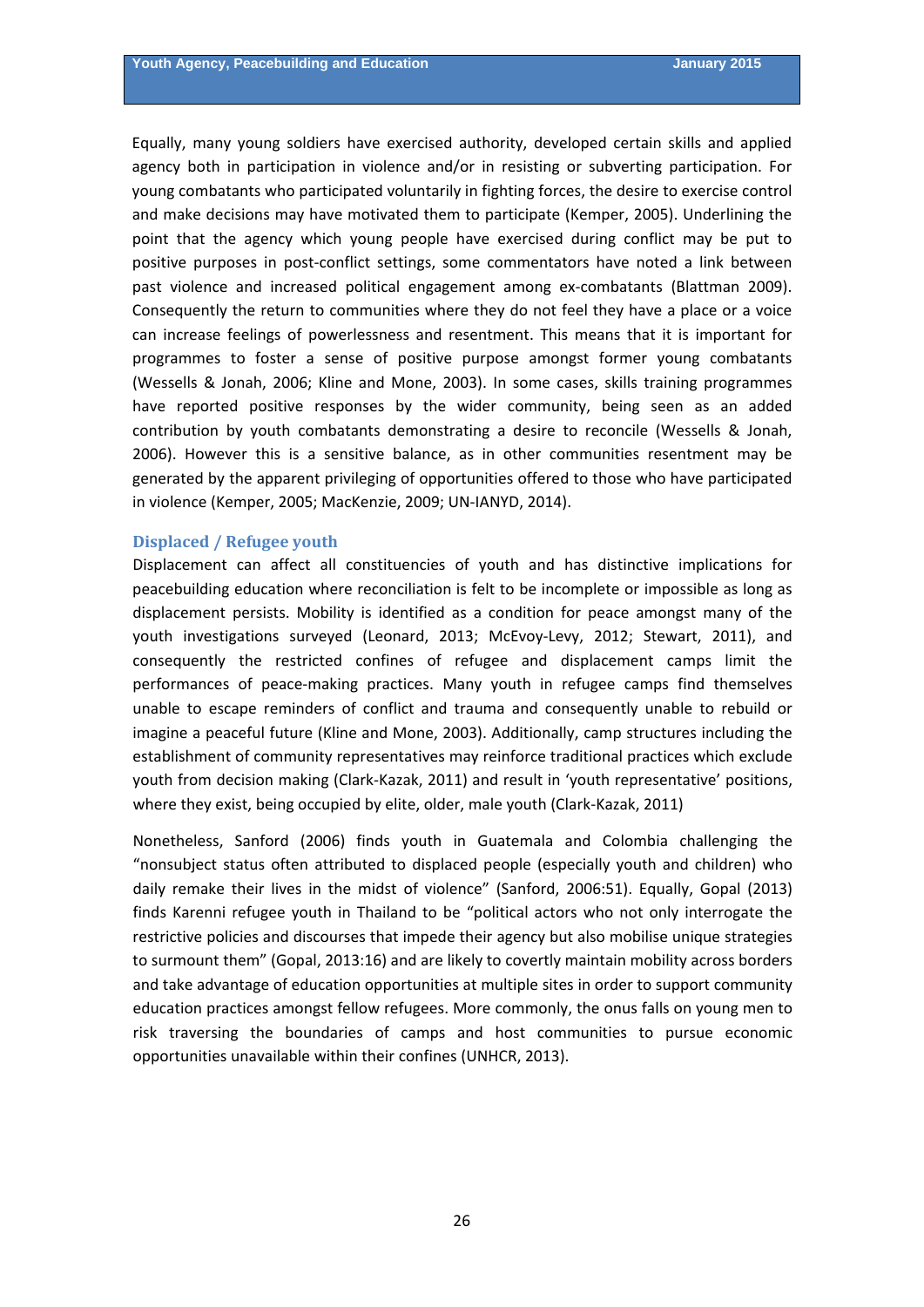# **Key Messages on Responding to Specific Youth Constituencies**

- Specific groups of conflict-affected young people have varying needs in a variety of contexts, which should be considered through particpatory and collaborative approaches to programme design, implementation, evaluation and research.
- **Engaging with the context and constituency specific needs of young people involves** recognising and building on their initiative, creativity and resourcefulness as citizens, carers and peacebuilders.
- $\blacksquare$  There is scope for mobilising the skills of some groups of youth (for example, child soldiers) exercised and developed during conflict for peaceful purposes in post-conflict situations.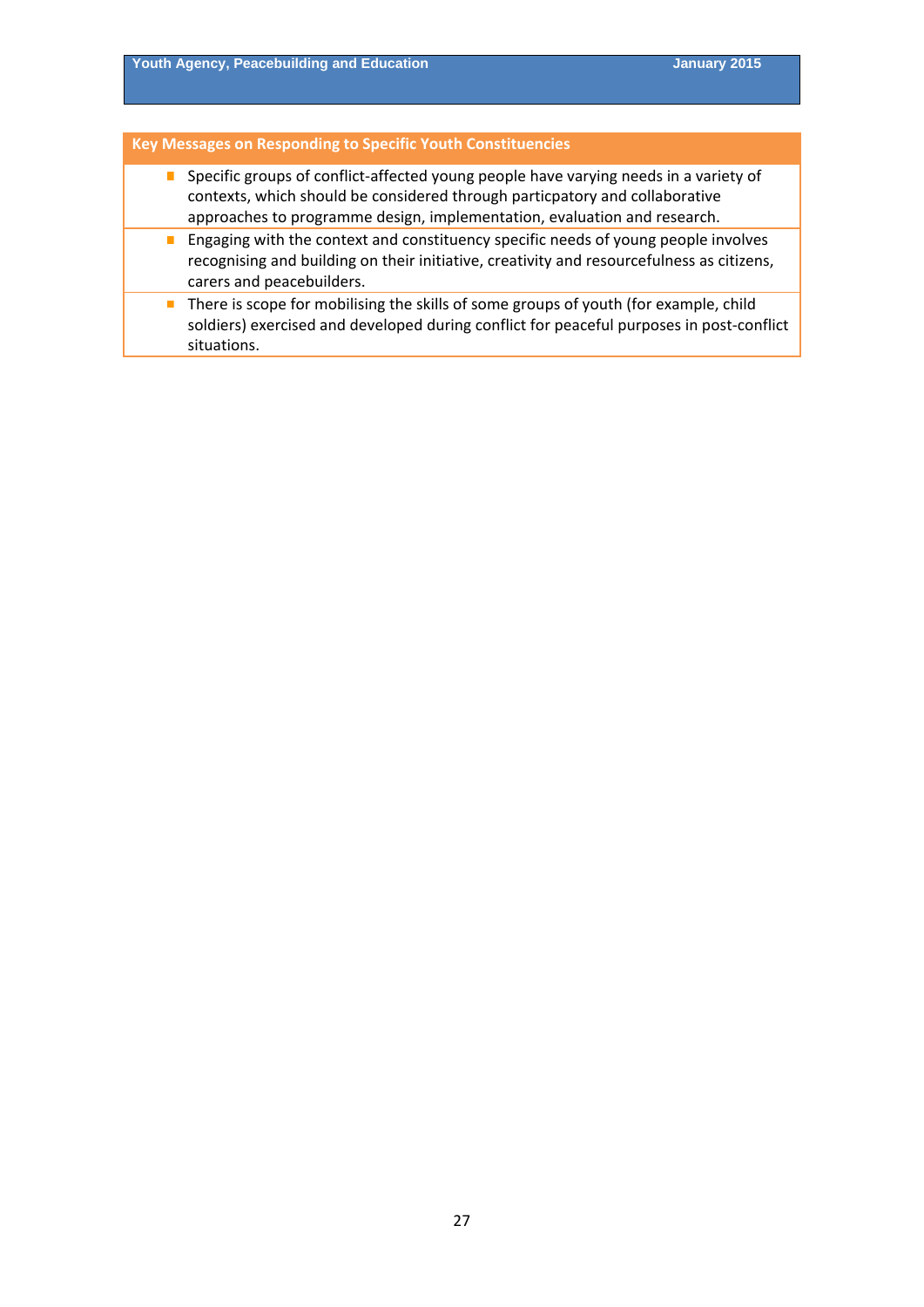# <span id="page-27-0"></span>**Chapter 3. Conceptual understandings and programmatic approaches to youth's economic, political and socio‐cultural agency for peacebuilding**

Youth are frequently portrayed either as victims or as perpetrators of violence in conflict (Del Felice & Wisler, 2007; Drummond‐Mundal & Cave, 2007; McEvoy‐Levy, 2006; Sommers, 2006). This often over‐simplifies the many varied positions that young people may occupy during and after conflict: youth may inhabit both of these roles, simultaneously or alternately, or they may inhabit neither (Del Felice & Wisler, 2007; McEvoy‐Levy, 2006). Such a characterisation similarly constrains the framing of youth as potential peacebuilders, limiting the ways in which youth may be understood to contribute towards peace beyond a pacification of the perceived threat they demonstrate (Izzi, 2013). This document argues for a comprehensive understanding of *youth agency for peacebuilding*, by moving away from a victim‐perpetrators binary to an understanding of heterogeneous constituents embedded within and reacting to processes of conflict *and* peace.

We then continue to explore the various (economic, political and socio-cultural) dimensions of conceptualisations of youth agency that are reflected in the literature. It is recognised that too often the multiple dimensions of youth contributions to both conflict and peacebuilding are treated in isolation and therefore attempts are made to highlight the ways in which these dimensions intersect within varying contexts. For analytical purposes, we have developed distinctive sections, of which section 3.1 deals specifically with economic and redistributive aspects of conceptualisations and programmatic responses to youth economic agency. Consequently, section 3.2 then elaborates on the socio‐political aspects of youth agency in relation to peace/conflict. This section will similarly first highlight main conceptual understanding, and continue to discuss the various programmatic responses that directly target youth's political forms of agency for peace/conflict. Finally, section 3.3 takes a similar approach to discussing youth's socio-cultural forms of agency and related interventions. By presenting our findings in this way, and drawing on a critical realist understanding of the interconnections between discourse and materialities, we recognise that discourse and ways of understanding youth agency are closely related to the way educational interventions are developed and implemented.

In line with the research project's theoretical framework the section will also indicate how programming equips young people education to participate in the inter-related dimensions of peacebuilding and social justice identified in the 4 R's frameworks of redistribution, representation and recognition and reconciliation. Our analysis will therefore aim to clarify how educational programmes support young people within processes of achieving: (1) economic justice (e.g. their access to work and resources); (2) socio-political justice (e.g. their participation in decision making and/or political processes); (3) cultural recognition (e.g. acknowledgement of their diversity, and the distinct needs, identities and status of different youth constituencies), and; (4) reconciliation (e.g. their role in healing social divides and legacies of conflict). In doing so, we reflect upon the extent to which programmes implicate young people in the forging of a "positive" peace, which addresses structural inequalities that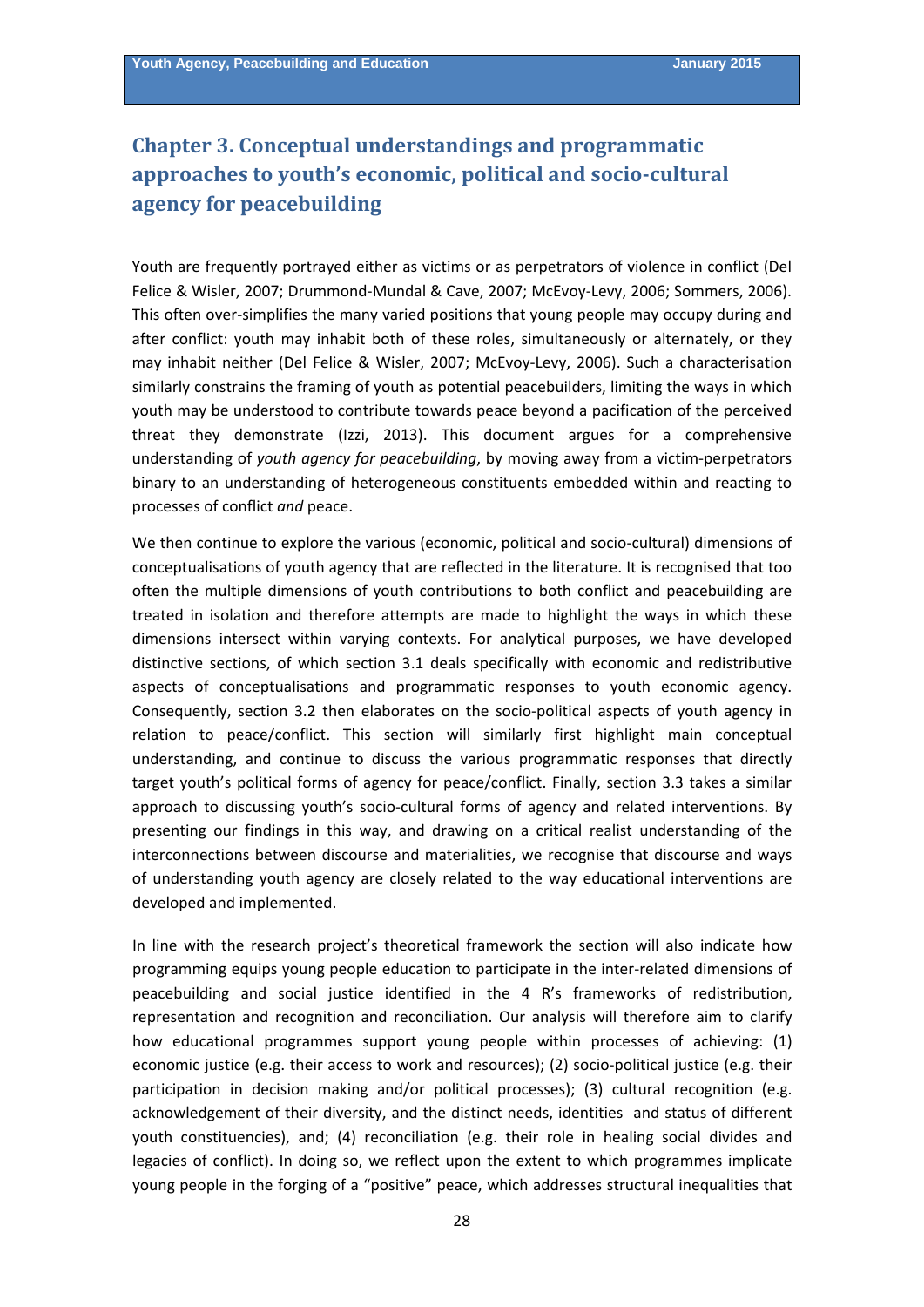<span id="page-28-0"></span>often lie at the roots of conflict, or a "negative" peace, more oriented to stability and pacification.

# **3.1. Economic approaches to understanding youth agency for peacebuilding**

As noted in the UN Guiding Principles on Young People's Participation in Peacebuilding, an economic approach 'identifies young people as central to the economic development of their country and promotes their access to economic opportunities as essential for their own development' (UN‐IANYD 2014). Interventions, in particular, TVET (Technical and Vocational Education Training Programmes), aim to enhance the agency of young people as participants in and beneficiaries of peacebuilding processes through linking education to employability and in turn to poverty reduction, citizenship participation and community activism. Given the fact that lack of employment opportunities, high levels of poverty and economic marginalisation of many different constituencies of youth are key drivers of conflict, such interventions have the potential to contribute directly to peacebuilding and to the support the agency of youth within economic and political post-conflict processes (Johnson and Kane, 2009; Izzi, 2013; Walton, 2010). Indeed, there is a common agreement that a lack of economic opportunities available to young adults can lead to feelings of disempowerment and disillusionment. As financial independence is often linked to the progression to adulthood, poor youth can find themselves trapped in a seemingly hopeless situation that reduces their perceived prospects to a secure status as autonomous adults (Hilker & Fraser, 2009; Sommers, 2006). In addressing such challenges, TVET interventions can directly impact on drivers of conflict and social alienation amongst conflict‐affected youth.

The impact of TVET on the peacebuilding agency of young people may be understood at two levels. Firstly, as one component of broader, macro-level long term post-conflict economic planning and policy development (at the national and international level) to generate economic opportunities and livelihoods for youth and to ensure that the economy can flourish in an equitable way. Secondly, at a micro level in relation to contributing to the well being, self-esteem, dignity and personal development of youth as well as providing leverage to enhance their social, political and economic participation (Kane (2009); Johnson and Kane (2009); Benson Greene (2009). Moreover, Johnson and Kane (2009: 768) highlight the potential of vocational education provision to address 'inequality of opportunity' in access to education, to work and earnings and to participation in civil society'. By potentially providing opportunities for income and employment with important spin‐offs for the health, nutrition and political position of young people, vocational education can help to address the "horizontal inequalities" as well as "inequalities between different groups in society[…]which have been shown to be a source of violent conflict" (2009: 768).

Offering a useful context and conflict-sensitive understanding of the potential impact of TVET Paulson (2009) and Fithen and Richards (2005), in relation to Sierra Leone's ex‐combatant youth, point out how skills training leading to real work opportunities enables them to capitalise on the space for individual initiative opened up by the conflict. Moreover, it also enables them to participate in community rebuilding, thereby facilitating their social reintegration. As Frith notes, equipped with the benefits of vocational education, 'these ex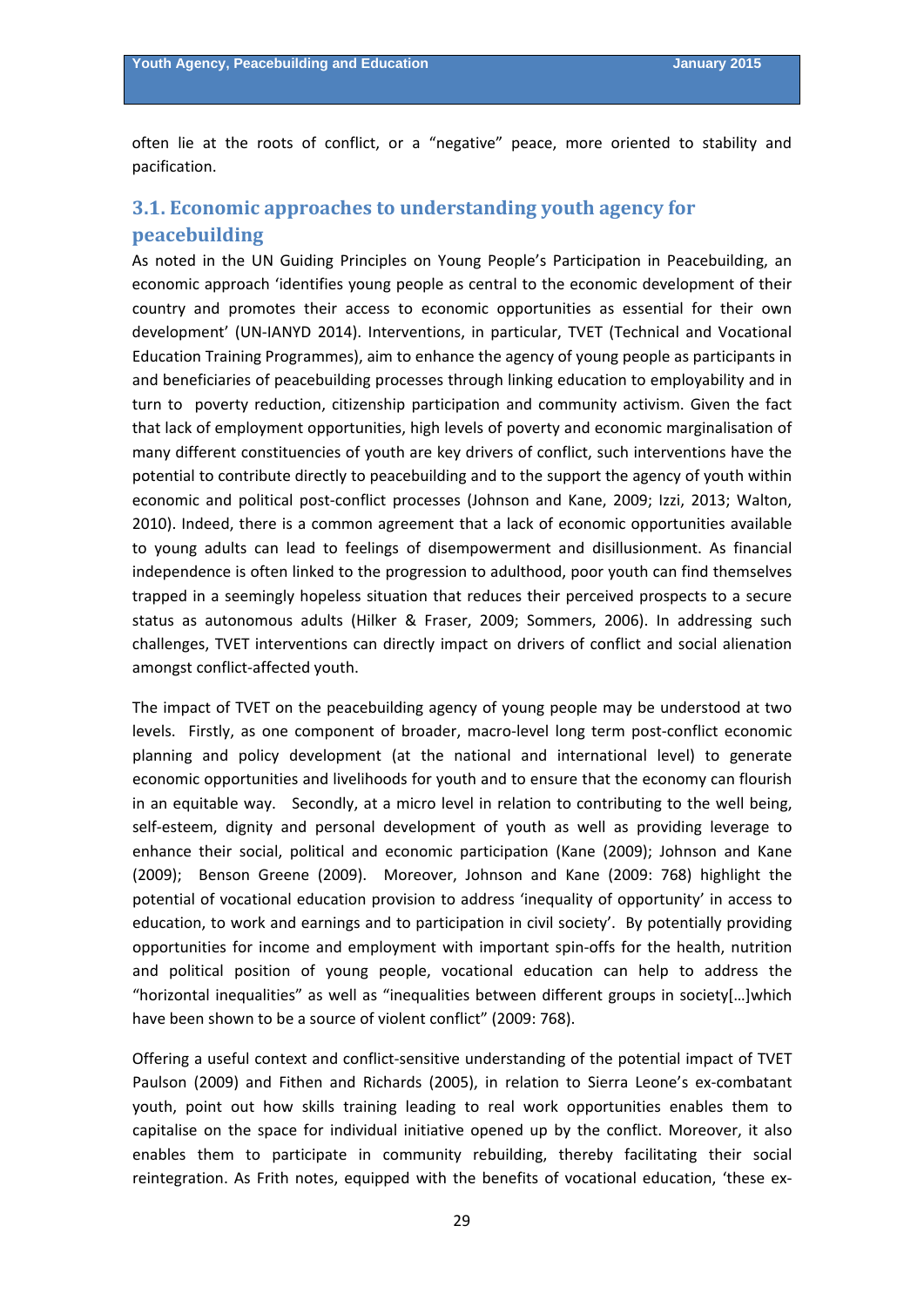combatants are not just fitting into such a society – they are helping to forge it' (Fithen and Richards , 2005: 134‐35), quoted in Paulson 2009:46). In this way, TVET's distinct capacity to enhance the agency of young people is based on its linkage of education to employment and livelihood opportunities, in turn connecting with social and political participation. In contributing to a range of dimensions of the agency of young people, TVET exemplifies the potential of education to contribute to the social justice processes of redistribution, representation, recognition and reconciliation which frame this research project.

The relevance and appeal of TVET provision in satisfying the needs and aspirations of postconflict youth is evident in a recent study of TVET in post-conflict Liberia (Kane 2009). This study found that the majority of the 'lost generation' of youth (World Bank, 2006) who had been unable to pursue their education during the Liberian civil war were 'choosing to access vocational‐related training rather than formal education' (Kane, 2009:790). This included agricultural vocational training, apprenticeship programmes and public works. Moreover, the peacebuilding role of TVET in enhancing the agency of particular groups such as excombatants within DDR programmes has been noted in many studies (Humphreys & Weinsten, 2005; Paulson, 2009:835). Their assimilation into post-conflict communities is greatly facilitated by their acquisition of skills to generate new livelihoods.

Also exemplifying the potential of holistic, context‐ responsive vocational educational provision to meet the distinct needs of war-affected youth, a recent study of the implementation of TVET in Uganda (Barakat et al (2009) draws attention to the UNICEF Commissioned Survey for War Affected Youth (Annan et al 2006). This sought to elicit the particular social, economic and psychological needs of young people targeted for vocational education programming in a war-affected region. In particular it highlighted the 'financial pressures arising from poverty, insecurity and lack of financial support' (quoted in Barakat et al, 2009:780) which were affecting all youth, not only those abducted, for which 'income generating activities' and 'age appropriate education' were necessary. Pinpointing the relevance of improved vocational education to addressing these needs, the report (Amman et al 2006) points out that 'technical/vocational training exists but is far too limited in its scope. Apprenticeships and the provision of tools upon graduation would go far to assist graduating students in finding and being able to work' (WCRWC, 2005: 10). The report also highlighted health related issues, which prevented young people's ability to work including war‐related injuries, poverty related nutrition problems and also the effect of HIV/AIDS in creating single headed households (Stites et al 2006 quoted in Barakat et al 2009). Such findings underscore the need for vocational provision to adopt a holistic approach, integrate health as well as livelihood‐related curricula into programming (Barakat, 2009: 785).

However, studies of the implementation of TVET points to its unrealised potential in many post-conflict contexts and identify particular challenges. The limited and short term employment opportunities available to youth (e.g. in construction and public works) who have participated in TVET is frequently critiqued within implementation studies ( Kane, 2009: 794) as is their low rates of pay. Such critiques highlight the need to link TVET provision to local context-related employment opportunities and local market dynamics (Kane 2009:795; Barakat, Kane and Inglis 2009; Paulson 2009) through macro‐economic planning and also to ensure more effective co-ordination between national governments, donors, and NGOs and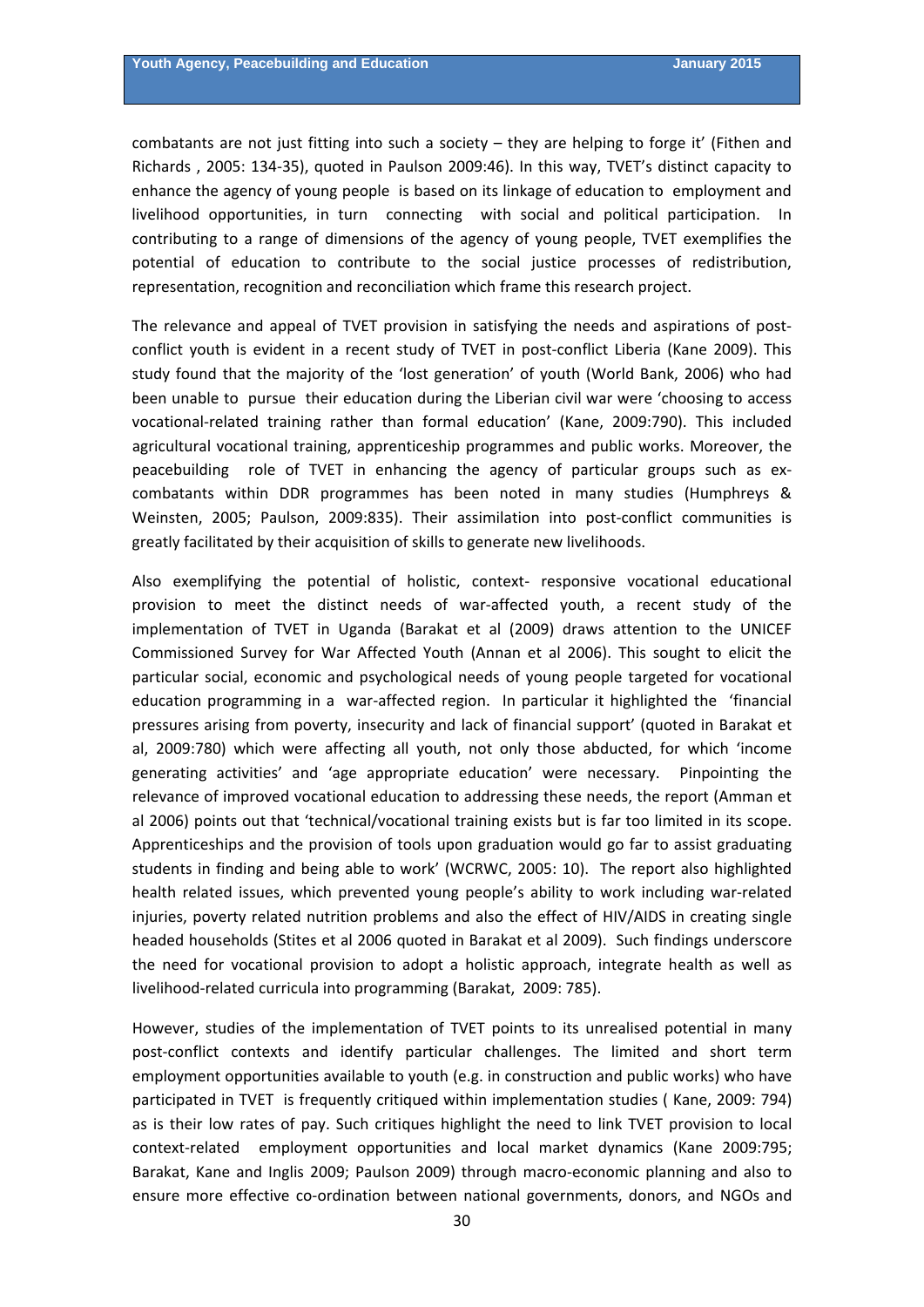<span id="page-30-0"></span>the private economic sector. Hence, several authors demand that programmes should be based on proper and realistic analyses of market dynamics, so as not to create expectations among youth that cannot be met: "Failing to manage expectations is arguably a bigger potential driver of conflict than the absence of jobs itself" (Batmanglich & Enria, 2014:20). There is also a need for more rigorous evaluation of TVET programmes and reliable data in relation to peacebuilding outcomes (Johnson & Kane, 2009:769).

It should also be noted that regardless of the worthy aspirations of TVET programming at the micro or meso‐levels, the dominance of global macro‐economic neoliberal tendencies that are driving processes of privatisation, often tend to delimit employment opportunities in the public sector. Cubitt (2011) makes this argument explicit in the case of Sierra Leone, as she states how "the liberalising nature of post-conflict reforms meant that employment opportunities in the public sector shrank dramatically. Expansion of the private sector was imperative for job creation, especially for the marginalised and restless youth of the country, who had played a central role in the armed conflict and who's expectations from the peace were high. Yet the post-conflict reforms have thus far failed to deliver" (Cubitt, 2011: 3). Hence, those young people trained through TVET often find themselves in a structurally restricting environment that does not deliver their expectations of sustainable employment

*3.1.1 (Un)employment for youth based on political networks and socio‐cultural characteristics in Sri Lanka*

Amarasuyia et al. (2009) make a compelling case against a narrow understanding of the relation between education and employment markets. Firstly, in the case of Sri Lanka, employability is as much based on skills as on personal traits and cultural characteristics: "Etiquette and appearance often discriminate against candidates who lack urban, middle‐class and bi‐lingual backgrounds or who do not wish to conform to these expectations" (Amarasuyia et al, 2009:18). Secondly, social and political networks are described as patronage. Hiring practices based on political choice and connections are commonplace and value personal relationships higher than skills and merits. For many youth this has become a "necessary evil" and a phrase that is often uttered is "if you can't beat them, join them" (Amarasuyia et al., 2009).

opportunities. Given these structural constraints, TVET potential to contribute to the multi‐dimensional peacebuilding agency of young people is still largely unrealised.

Finally, in addition to more macro level structural constraints, some studies also point to a range of micro level contextual constraints faced by youth when applying for jobs (see box 3.1). Let us now turn to discuss the work‐related

interventions targeting youth in conflict‐affected contexts.

#### **3.1.1 Work‐related programming**

This section builds on the earlier discussion of Economic Approaches to enhancing youth agency, in particular through the provision of technical and vocational education. It reviews selected examples of work‐related interventions and clarifies how they may contribute to the agency of youth as peacebuilders within a field where there is admittedly little rigorous evaluation. The main rationales of such programmes are improved income situations through the enhancement of employability. In order to achieve this, they focus on productivityenhancing skills, with some adopting more structural approaches to improve business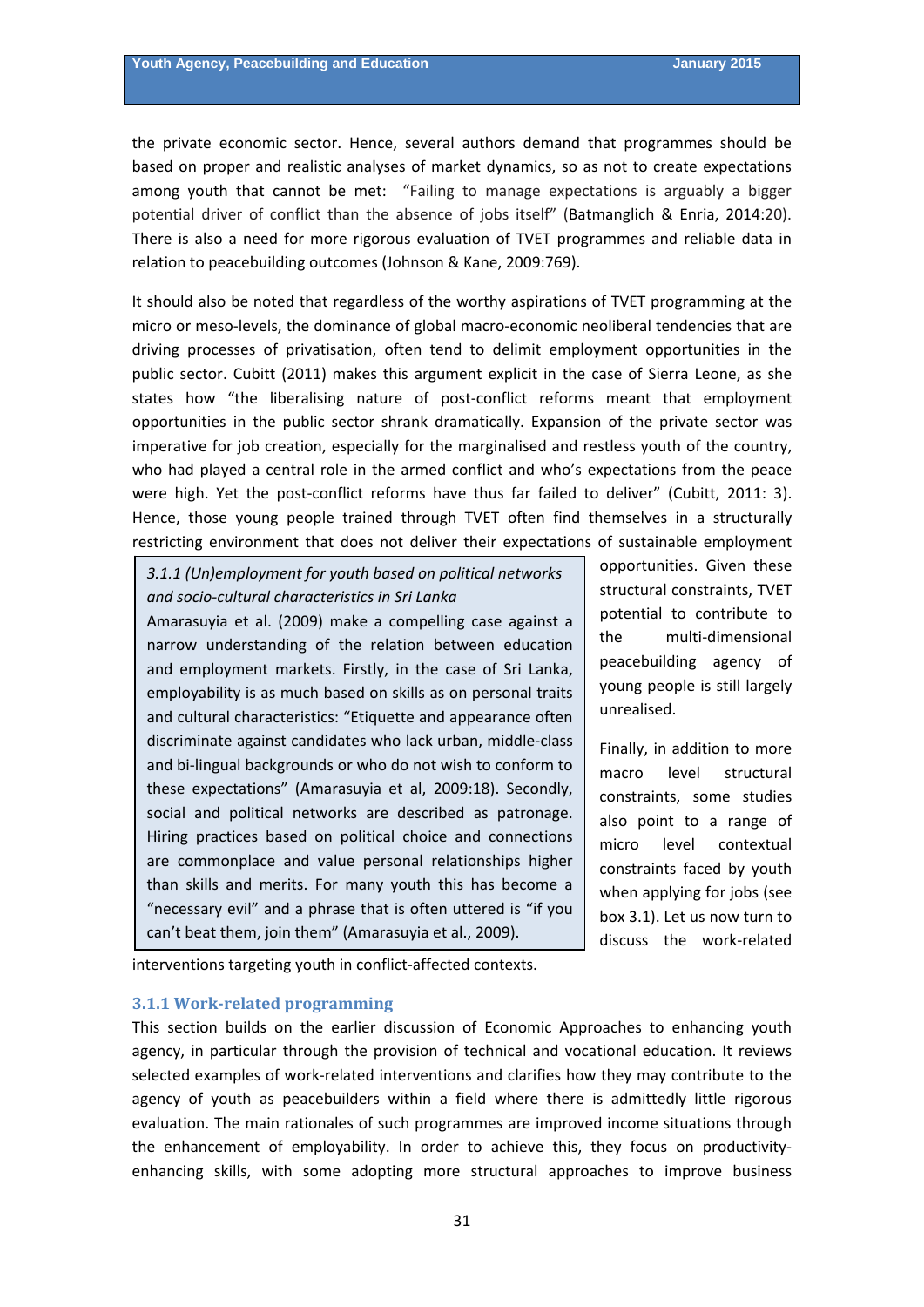environments through organizational capacity‐building and labour market policies (Filmer et al. 2014; GIZ, n.d. 1‐5; World Bank, 2010).

The skills-mismatch hypothesis - i.e. that skills learned in schools are not relevant for the labour market - is a common theme and is tackled e.g. through reforms of curriculum and teaching methods according to the needs of the private sector, practical work experience and an improvement of regulation and harmonization of non‐formal education programmes (World Bank, 2010). Such programmes underline the implications of economic empowerment in enhancing the personal growth into adulthood of young people as well as their capacity to exercise responsibilities within the contexts of their families, and in the broader civic and political arenas. This is evident in the claims that jobs are "more than just income" (Filmer et al., 2014: 43) and also that programmes seek to support youth in their transitions "from school, to work, through risky behaviours, to founding a family, and to exercising citizenship" (Filmer et al., 2014: 49).

A GIZ programme, for instance, seeks to design a participatory programme for bringing unskilled out‐of‐school youth and poorer students together with "representatives from the public and private sector in the district in the process of assessing economic opportunities" (GIZ, n.d. 2: 1). In terms of sustainability, the programme also envisages to enable the Sierra Leonean partners to "offer their own functional literacy and vocational education training" (GIZ, n.d. 5: 1), thus creating opportunities for inter‐generational support of youth. Recognising the potential of economic empowerment to contribute to the community socialisation of conflict-affected youth, the programme aims to reintegrate "displaced and unemployed or underemployed youths in their rural home communities" as well as improve their "skill levels and productivity" and "secure their sustainable livelihoods" (GIZ,n.d.4:1). Moreover, the possibility that the improved self‐efficacy connected with earning a living may catalyse the civic participation of programme beneficiaries is envisaged in its aspiration to "ensure they are active in local governance structures and contribute to rural development" (GIZ, n.d,4:1).

| Key Messages for Work-related Programme Interventions |  |
|-------------------------------------------------------|--|
|-------------------------------------------------------|--|

- The reduction of youth to either victims or perpetrators of violence in conflict does not reflect the multiple ways in which young people are affected by conflict, nor their potential contribution to peacebuilding.
- TVET approaches that seek to enhance the livelihoods and economic prospects of young people have a key role to play in addressing the drivers of youth alienation and promoting their active participation in peacebuilding processes.
	- A proper and realistic analysis of macro-economic dynamics, employment prospects and post-conflict economic development is a necessary step to manage youth's job expectations, as unrealised expectations may themselves generate alienation and conflict.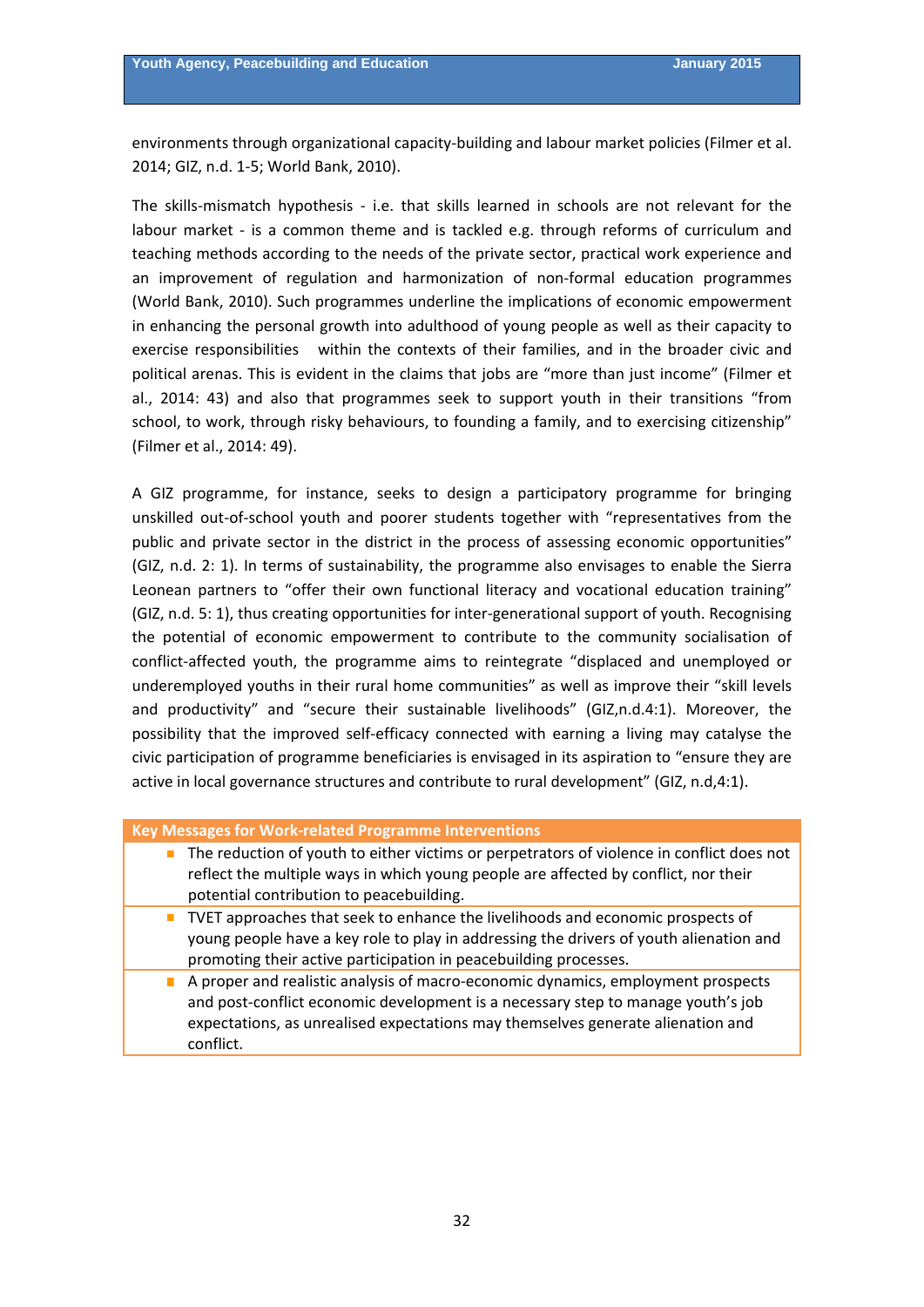# <span id="page-32-0"></span>**3.2. Socio‐political approaches to understanding youth agency for peacebuilding**

As stated earlier on, while for analytical reasons we now turn to discuss the more socio‐ political aspects of youth agency in conflict‐affected situations, there is a need to bear in mind the close connections to the (earlier discussed) economic dimensions, and the (still to come) socio-cultural aspects of youth agency in peacebuilding. In doing so, this section allows us to particularly zoom in on issues of representation that are at stake for young people, while positioning them in relation to issues of redistribution, recognition and reconciliation.

Several scholars have highlighted the exclusion of youth from formal political practices and peacebuilding processes (Helsing et al., 2006; McEvoy‐Levy, 2006), and hence a limited representation of youth voice in these processes. This is often due to age restrictions, but also due in part to a devaluing of young people's potential contribution to positive peacebuilding through political processes. Additionally, there is an assumption that youth are uninterested in politics, particularly extended to young women, and this assumed apathy of youth further obscures them from engagement (Pruitt, 2013). The political nature of many young people's involvement in conflict is therefore often overshadowed (Drummond‐Mundal & Cave, 2007; Leonard, 2013; McEvoy‐Levy, 2001).

However, many youth are occupying highly political stances – from conscientious objectors in Israel (Del Felice & Wisler, 2007; Helsing et al., 2006), to protestors in the Arab Spring demonstrations (Sedra, 2013), and active participation in the anti-apartheid movement in South Africa (O'Kane, Feinstein and Giertsen, 2009). There is a necessity, therefore, to acknowledge and build upon such experiences and skills that youth may have developed within highly politicized conflict situations, which is likewise constitutive of their identities and aspirations (McEvoy‐Levy, 2001). A similar tension is reflected in the need to consider youth as integral constituents of and contributors to current as well as future peace. In the long-term, youth experiences with the peacebuilding process, particularly in the ways grievances such as social inequalities are addressed, will be decisive for the processes' success. As we are often reminded, today's youths are tomorrow's leaders (McEvoy‐Levy, 2001). At the same time, "young people are citizens *now*, rather than citizens in preparation" (Smyth, 2012:8, quoted in Smith Ellison, 2014:40, emphasis added) and consequently their perspectives should not be overlooked in current processes and their rights to participation ensured (McEvoy‐Levy, 2001).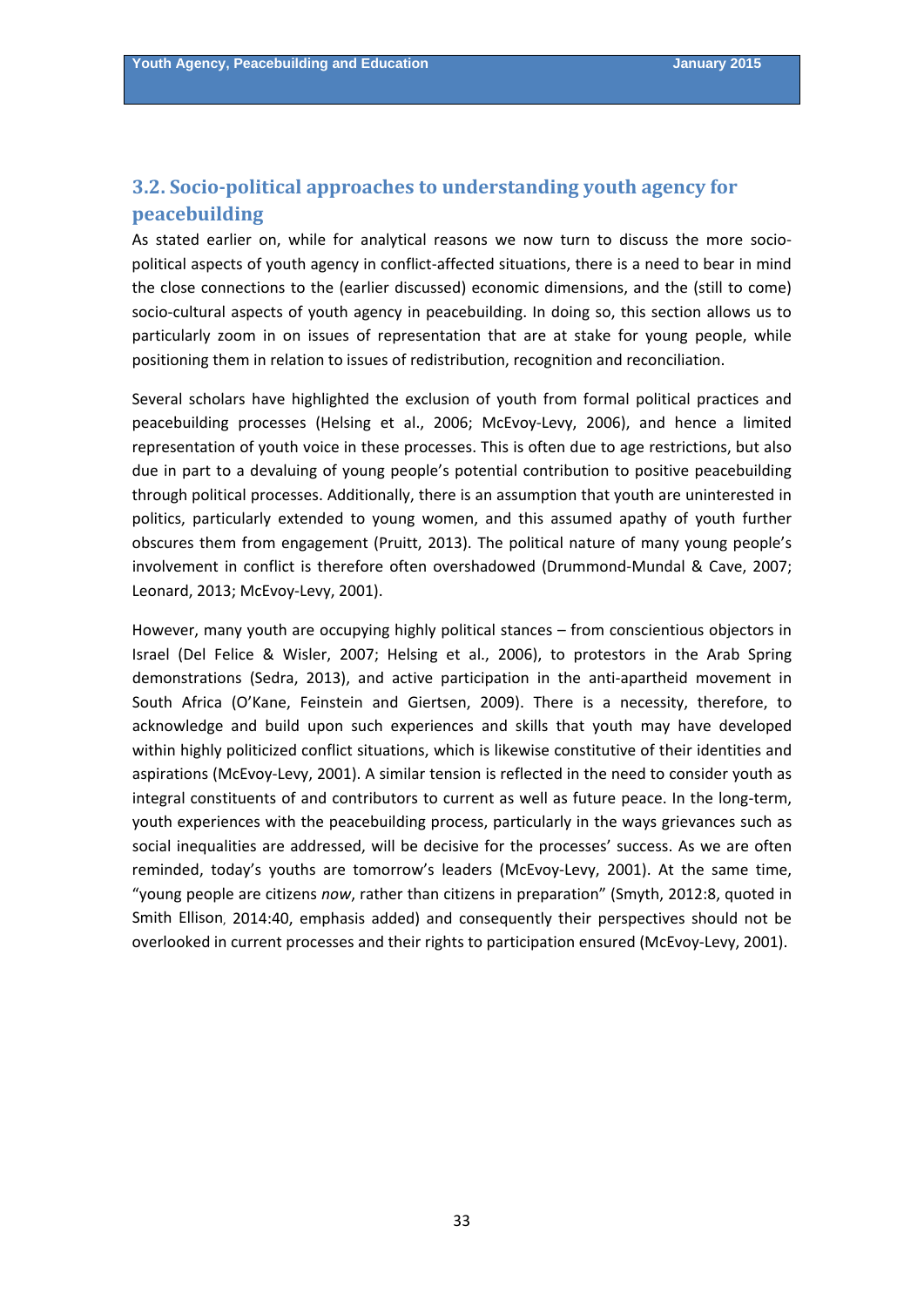Education programmes targeted at political and social participation are closely linked to questions around citizenship and are therefore, by necessity, highly context-specific (UNICEF, 2009). Their objectives may range from individual psychosocial recovery to inter‐community dialogues and gaining greater awareness of the multiple sides to understanding truth (Smith Ellison, 2014; MacLay, 2010). Smith Ellison 2014) also points to the limits of such approaches, which often fail to enable youth to analyse power relations within society. While participation may be an aspiration of many interventions, social hierarchies and cultural norms may limit the actual engagement of youth, or even alienate youth from political processes depending, for instance, on gender, wealth and residence (Dunne et al, 2014:3). Hence, here we see a close connection between issues of political representation and issues of socio-cultural recognition. Moreover, the degree to which political (democratic) processes and institutions in conflictaffected settings enable the participation of youth also constrains and conditions their agency as civic actors. Thus to be relevant and context‐specific, programming to enhance the participation of youth in public life necessitates a careful analysis of the broader political arena within which young people are located.

#### *3.2.1 Youth in context*: The ambivalence of *Wasita* (patronage networks) in Afghanistan

Insights from case studies on youths' political participation in Afghanistan reveal that it is necessary to think beyond Western imaginations of democratic participation. Afghanistan has a long tradition of youth challenging traditional political elites (Giustozzi, 2010; Larson & Coburn, 2014). Despite the recent war and concomitant political changes, the setup of these political leaders has not changed drastically. Larson and Coburn (2014) provide compelling examples for ambivalent forms of youths' political participation. These are ambivalent because they do not take place in what are usually understood as political spaces, and because they exhibit hybrid forms of participation and *Wasita* (patronage networks). Because of a lack of overt political spaces, youth may meet in alternative venues such as sport clubs, which can become politicized when members decide for instance to give their joint voices for a certain candidate in an election. On the one hand this can be a collective form of political participation. On the other hand, these voices (or votes) can also be bought by politicians. For that reason, local elites attempt to assert influence over similar associations, mainly by controlling the youth in charge, as was the case in this study, when three patrons assigned their candidate as the sport association's leader. This could have led to substantial conflicts, but in this case the three youth leaders stayed united. In fact, they managed to take advantage of the tensions between the three patrons and secured funds for their association from each one of the three sources.

The exercise of active citizenship is vital in contributing to the potential of youth to strengthen democracy, address inequality and contribute to sustainable peace as well as to ensure that governments are accountable and effective. Even though these benefits are widely recognized, including by development organisations (Dunne et al, 2014), as "the potential value of youth as active citizens might appear self-evident" (Dunne et al, 2014:1), there is still uncertainty as to how this might best be achieved in different contexts and how to understand, connect with and promote the political agency of youth in relation to peacebuilding processes.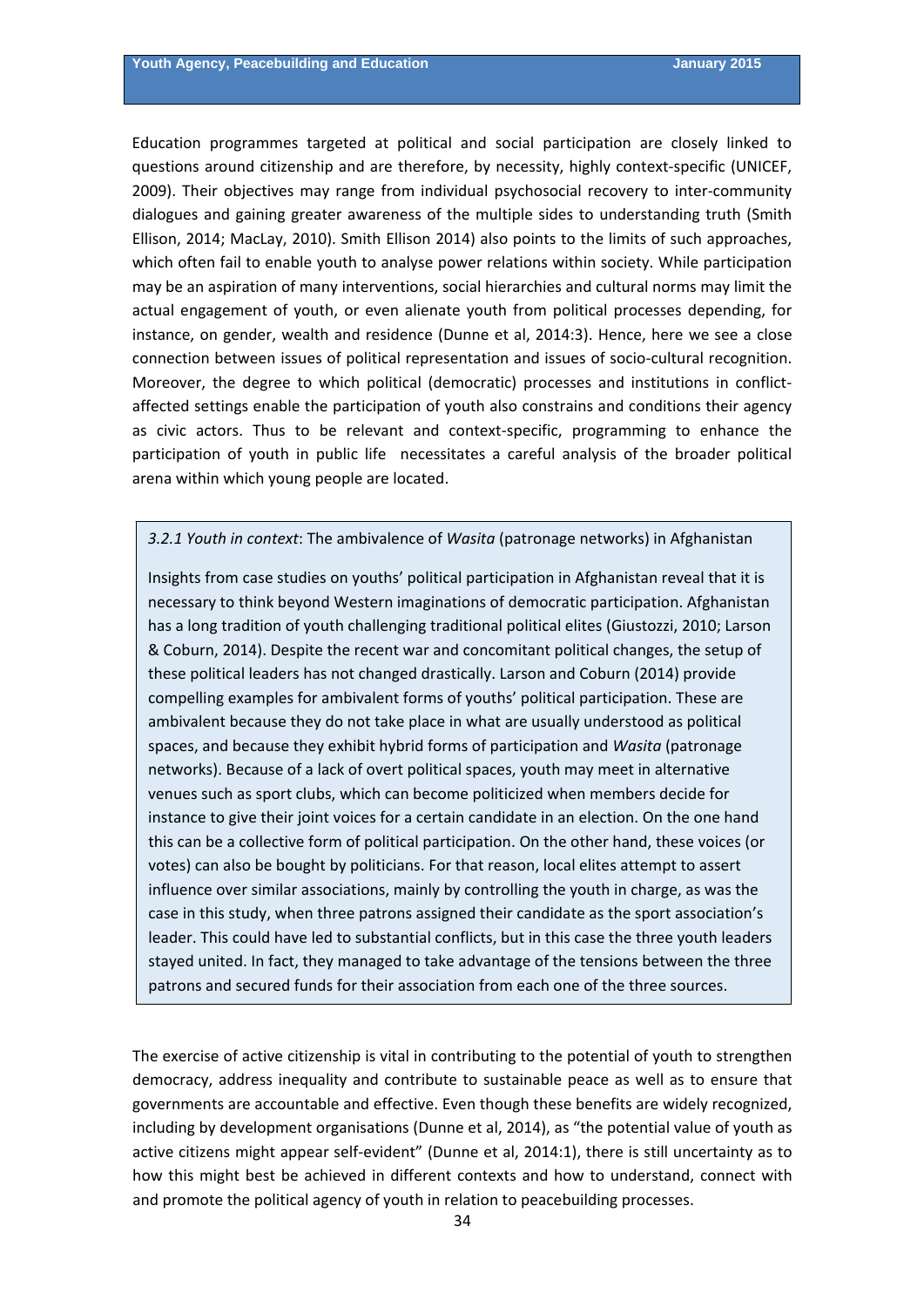In many contexts there is an intricate link between structures considered as patronage or corruption and activities that foster youths' political participation (see textbox). This sheds light on the necessity to engage with an ambivalent reality, made up of structures that

simultaneously exhibit characteristics beneficial and detrimental for peacebuilding (Larson & Coburn, 2014). Attempts (by donors) to condemn and go beyond the existing institutional setup and power structures will often yield resistance by powerful local actors, and possibly by the people who value them for their provision of funds and social services.

Importantly, societal structures, as well as people young and old, can and do change as a result of conflict. Consequently, for instance the notion of "reintegration" for ex‐combatants or aggrieved parties needs to be accompanied by the question "reintegration into what?" (Özerdem, 2009, quoted in Maclay & Özerdem, 2010). Reintegration is a long-term process and is situated in a highly political context of peacebuilding. Hence more emphasis is needed on potential transformation efforts rather *3.2.2 Youth in context*: E‐resistance in Palestine

In an occupied territory where movement is restricted, arenas for peaceful political participation are scarce. Consequently, the internet has become a platform to give voice to Palestinian youth, neglected in mainstream media, and to connect with the global diaspora. Traditionally, youth have been at the forefront of political movements and are still considered as major actors by the Palestinian government. With the internet becoming more accessible, the term "e‐resistance" has been coined, (Khoury‐ Machool, 2007:25). University websites launched since 1994, online radio‐stations, e‐learning opportunities and reports on various events are all important facets of this e‐resistance, which have been recognized and supported by international actors such as UNDP and USAID. In contrast to these peaceful acts, the second Intifada advanced an online‐battleground for "hacktivism" and "cyber‐war" (Khoury‐Machool 2007: 26).

than short‐term training programmes (Smith Ellison, 2014). Following from our theoretical explorations of the 4 R's, this section illustrates how failing to address issues of representation and recognition, can potentially hinder the longer-term objective of successful reintegration, trust‐building and reconciliation.

In promoting peace, youth are at the "frontlines of peacebuilding" (McEvoy‐Levy, 2001:24) in their communities, often in ways that engage their peers, as illustrated by examples of indigenous youth in Guatemala leading conflict resolution and peace training (O'Kane, Feinstein and Giertsen, 2009). Where youth seek out opportunities to work in peace promotion with fellow young people, this may be indicative of the exclusion they feel from decision‐making through more formal mechanisms, choosing instead to side‐step adult involvement and contribute directly to their peer group in ways that appeal to them. As a result, this work goes largely un-rewarded and often unseen, and in some cases is explicitly disrupted by the enactment of policy decisions from which young people are denied a voice. Reaching for alternative ways of expressing themselves and being heard in some post‐conflict settings youth are more likely to use other platforms of communication and contact, such as social media and online networks (Sedra, 2013; see textbox 3.2.2). These may serve as a tool to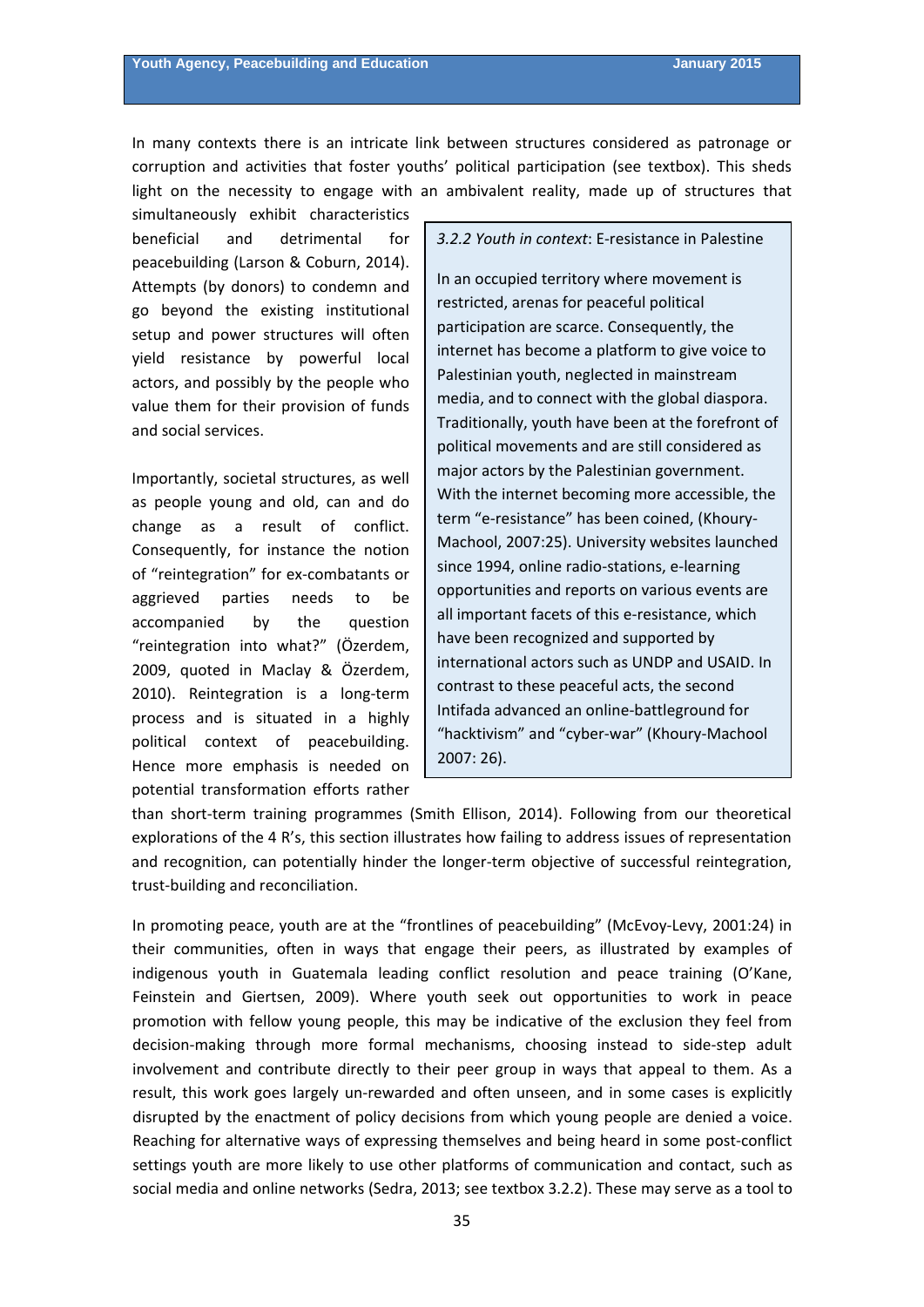<span id="page-35-0"></span>instigate either peaceful protest or violence, or may likewise be used either to promote activism and advocacy for peace or perpetuate misinformation and hate speech (Dolan & Gray, 2014).

It has been argued that youth, rather than adults, are "epitomizing grassroots change" as "young people have less of an interest vested in the status quo than adults and thus have the greatest incentive to push for change" (Helsing et al., 2006:197). However, this approach can run the risk of presenting an over‐idealised image of youth, as is apparent in Galtung's (2006) blanket characterisation of youth as more open‐minded than adults and therefore more willing to embrace change. Yet, drawing attention to those frequently overlooked youth who are making significant efforts to support peace in their communities, does promote a positive model for their peers as well as "break[ing] down stereotypes of young people as disengaged, lazy, and self-centred" (Helsing et al., 2006:196). Youth should thus not be seen as disengaged political subjects, nor should they be over‐idealised as political activists for progressive change. Rather, a continuum of youth political agency needs to be understood in close relation to the socio‐economic environment they relate to.

#### **3.2.1. a Citizenship and civics education as part of the formal curriculum**

The potential of citizenship education as part of the formal school curriculum (i.e. when there is such a subject offered to secondary school pupils) to contribute to the peacebuilding agency of young people through equipping them with relevant skills, experiences and dispositions is highlighted in a series of studies by Davies (2004, 2005, and 2011). In particular, forms of civic and political education may contribute to young people's ability to engage in 'positive conflict, negotiation, compromise, responsible use of free speech and critical recognition of rights and claims' (Davies, 2011:1). These skills furnish the capacity to exercise what she terms 'interruptive democracy' within post‐conflict civic cultures. By this she means equipping young people to participate in an 'interruptive' process that necessitates peaceful questioning, dissent, critique and the ability to reach compromise. Here young people's peacebuilding agency is understood to start with their possession or development of what Davies calls the 'hands up, excuse me, reflexive' when injustice or wrong is perceived (Davies, 2011:1). Citizenship education can then also give them the ability to act peacefully on such a sense of injustice by participating in 'deliberative' democratic processes (Davies, 2004; Davies, 2011). This includes learning how to discuss controversial political and religious issues as well as taking action themselves or with others depending on the specific possibilities of their contexts and circumstances. While situating young people within processes of 'interruptive democracy', this view of the potential impact of formal citizenship education underlines the capacity of youth to develop attitudes that contribute to the forging of a 'positive peace' geared to the pursuit of social transformation and justice. It also recognises young people as informed, aware, emotionally engaged political actors, and underscores the key role of citizenship education in channelling their sense of outrage and frustration.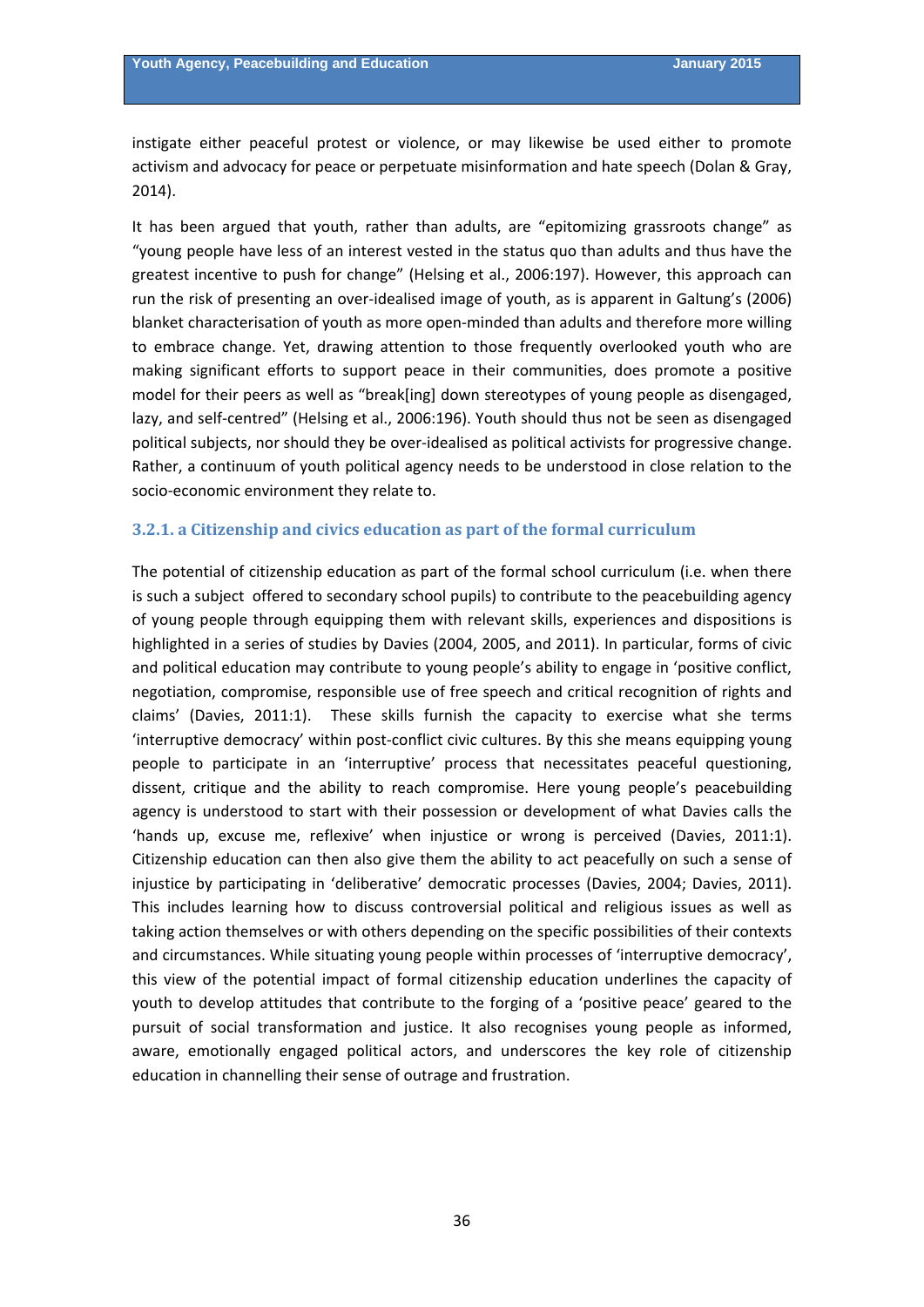The capacity of young people to participate constructively in democratic processes may also benefit from the curricular content of (global) citizenship education, which may include knowledge of democratic processes such as voting procedures or an understanding of human rights and the values they represent (Reilly & Niens, 2014; Smith, 2003:25). Moreover, Davies argues that it can provide an opportunity for critical reflection on how identities are shaped and social positions in relation to citizenship are developed. In doing so, it can encourage young people to enter into civil society with an inclusive and pluralistic understanding of their own and others civic identities that counter particularistic or nationalistic affiliations, which might threaten peaceful coexistence (Davies, 2004:239).

#### *3.2.1.a1 Engaging ex‐combatants in civic education in Northern Ireland*

Building directly on the pre‐existing agency of young people, but this time specifically focusing on ex‐combatants, is a civic education programme operating in Northern Ireland *From Prison to Peace* (Emerson, 2012). This provides young people aged 14‐16 in secondary schools with an opportunity to engage directly with experiences of excombatants from both sides of the conflict and to hear about their engagement in community-based peacebuilding. By stimulating context-specific reflections on how to deal with the violent legacy of the past and the practical possibilities of peacebuilding across sectarian divides, these meetings may predispose young people against involvement in sectarian behaviours. The programme thus enlists ex-combatants not as security threats but as peacebuilding agents whose demonstrations of "political generosity" may educate and inspire other young people. Highlighting the particular strengths of such interactions in enhancing the agency of youth as peacebuilders, the study underscores their explicit focus on a ''political landscape'' and "real issues" to which young people are ''exposed' rather than more generic and "ill focused" exercises in "prejudice reduction'' (Emerson, 2012:290: McEvoy, McEvoy & McConnachie, 2006:99).

However, studies of the practice rather than the aspirations of citizenship education in conflict-affected settings highlight its frequent failure to actually engage young people. Indeed, some studies point to its capacity, when badly delivered, to thwart rather than enhance youth's peacebuilding agency (Quaynor, 2014; Leonard, 2007). Firstly, critiques note its "abstract" and decontextualized content, which is often "a world away from the lived reality of many young people" (Davies, 2014:241). For instance, Akar's (2014) study of student perceptions of the citizenship curriculum in Lebanon draws attention to widespread resentment at its irrelevance to their lives and civic aspirations. Students were particularly frustrated at its failure to respond to their motivation to participate in a range of community development projects (Akar, 2014:18,22). Similarly, Emerson (2012) reports that the crosscurricular Education for Mutual Understanding programme in Northern Ireland, despite laudable objectives, fails to address some of the key, yet contentious, issues that matter to young people. These include sectarianism, the origins and nature of community conflict, as well as the political processes required for peaceful transition (Emerson, 2012; see also McEvoy, 2007; Magill, Smith and Hamber, 2009; Magill & Hamber, 2010). Secondly, the subject's 'abstract' content may be linked to the failure of curriculum designers and teachers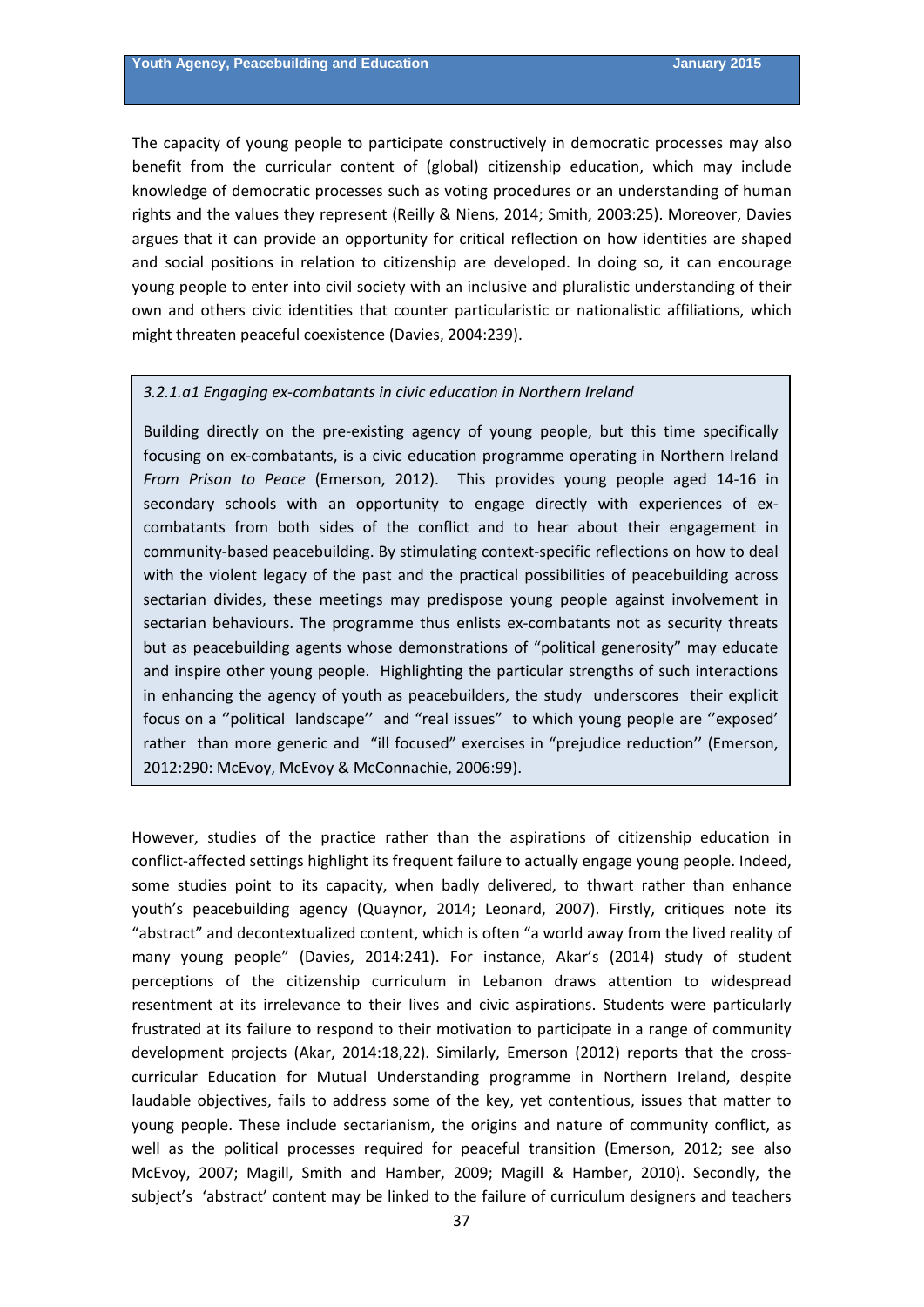to consider the views, experiences and priorities of children and young people living within conflict-affected communities. Leonard's study of the development and implementation of citizenship curricula in Northern Ireland for example spotlights the treatment of children as 'passive' recipients of a preconceived, adult‐centred curriculum (Leonard, 2007:494). Thirdly, the often traditional pedagogical approaches in many civic education classrooms run counter to the aspirations to help young people develop the skills required for critically aware active citizenship. For instance, Akar's study of students' responses to the implementation of the prescribed citizenship curriculum in Lebanon reveals their frustrations with rote learning and the reluctance of their teachers to allow discussion of controversial issues (Akar, 2014: 20; see also Quaynor, 2014:45).

# *3.2.1.a1 Building civic and democratic awareness through youth parliaments in Pakistan and Angola*

Giving them an understanding and experience of democratic processes, involvement in youth parliaments can enhance young people's civic activism. The *Youth and School Parliament Programmes* in Pakistan (PILDAT, 2007) and in Angola (Search for Common Ground, Vigani, 2012) aim to improve young people's understanding of the role of parliament and national governance processes. These programmes aim to give them opportunities to interact with parliamentarians on youth-related issues including human rights, constitutional reform and the electoral process. Through increased understanding of parliamentary processes and positive interaction with members of parliament, youth are expected to develop constructive attitudes to democratic involvement. In these programmes, youth are also encouraged to use the local media and radio and to develop research and advocacy skills. Reports prepared by youth delegates in Pakistan presented to parliamentarians on issues including madrasa education and reform, tax reforms, and the status of religious minorities, indicate their development of research and advocacy skills on relevant civic issues. Participants in these projects reported greater confidence and a sense of political empowerment resulting from improved knowledge of legislative processes as well as contact with parliamentarians.

study of Quaynor (2014) of official textbook to focus on their "rich civic treatment of the subject At the same time, some studies do spotlight examples of approaches to citizenship education that demonstrate a more context‐specific engagement with youth concerns and experiences. For instance, a micro‐ a civics education classroom in a school run by an NGO in Liberia highlights the advantages to students of a pedagogical approach which deliberately departs from the content of the experiences" (Quaynor, 2014:5) and the "realities of daily life". This made the citizenship education classroom a site of "democratic dialogue", which was responsive to

the concerns of students for whom "politics mattered in a very real and personal way" (Quaynor, 2014:16). These included critiques of the current functioning of democratic processes relating to corruption, their fears of incitements to violence by elites during elections and the challenges of making the government accountable for social services. The students were also encouraged to develop "problem solving tools", including how to "advocate for justice in their society" (Quaynor, 2014:15). This approach to the delivery of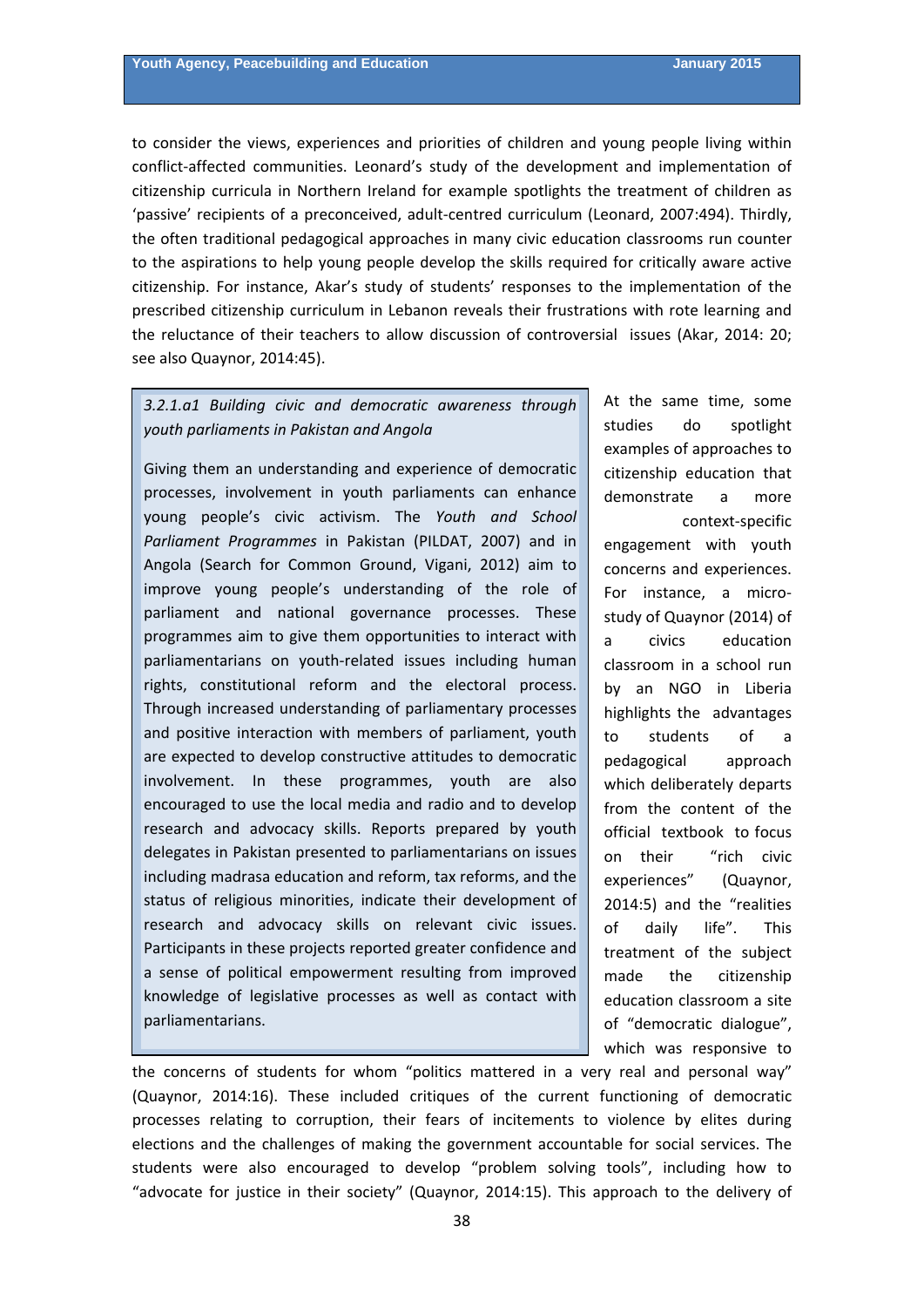broader structural challenges of a nascent post-conflict democracy. citizenship education recognizes young people as "informed political actors" (Quaynor, 2014:15) whose agency is conditioned by particular contexts, which are inseparable from the

In short, there is thus a need to carefully explore the ways in which citizenship (and the education thereof) is constructed in each specific context: whether and how citizenship education relates to and aims to address structural societal inequalities or rather foresees a continuation of an (often highly unequal) status quo. Recognition is needed that in some cases, the interpretation of citizenship (education and trainings) might be either influenced by a universalistic human rights, western-driven agendas, or that citizenship might be used as a means of social control rather than social emancipation.

#### **3.2.1.b Non‐formal education for political participation and mobilisation**

Similar to the concerns for citizenship education within the formal schooling system, for non‐ formal programmes focusing on political participation it is evenly important to tailor agency enhancement interventions to the specific situations of youth. In this sense, young people need to be recognised as (potential) actors in particular social, cultural and political contexts that are frequently not conducive to their civic participation. The success of certain programmes has been ascribed to a genuine consideration of the practical and social difficulties from the perspective of youth in their localities, including rural youth and women. For instance, programmes in the West Bank, Pakistan and Senegal (Dunne et al, 2014) that integrated activities for youth into established community events all facilitated youth engagement because of their responsiveness to young people's circumstances. They addressed relevant practical issues that matter to them, provided livelihood support to encourage attendance, and actually went to those sites where youth reside, and/or used social media and radio. Catalysing the agency of youth as peer educators, youth ambassadors and young researchers can be a fruitful strategy for capitalising on their energy and enthusiasm (Dunne et al, 2014). Another intervention with Muslim and Christian men and women aged between 15 and 30 in the wake of inter‐sectarian riots in 2007‐2008 in Kaduna Nigeria, underlines the usefulness of in‐depth reflections with youth on their responses to community gender norms and local power relations (Harris, 2009). The project mobilised a "transformative pedagogy" (Harris, 2009:34), which aimed to make an impact on civic behaviour through shifting young people's "frames of reference" and encouraging critical thinking. A mapping of social divisions in the area resulted in the realisation by youth that differences based on wealth were more significant than religious divisions. This recognition paved the way for a commitment both to reducing inter‐religious violence and for voluntary work to improve conditions in both Christian and Muslim communities.

Other interventions emphasise a similar mix of knowledge development, networking opportunities, skills building and opportunities for practical projects, but mobilise these to build the capacity of young people to exercise citizenship within their local communities. For instance, *The British Council Active Citizenship Programme for Youth* project in Pakistan (PILDAT, 2007), the *Kosovo Youth for Democracy and Peacebuilding* (Rea Prishtina, 2011) and an *Action Aid* project to enhance young people's capacity to engage in governance processes in the Nkayi district of Zimbabwe (Ndebele & Billing, 2011) all include variations of capacity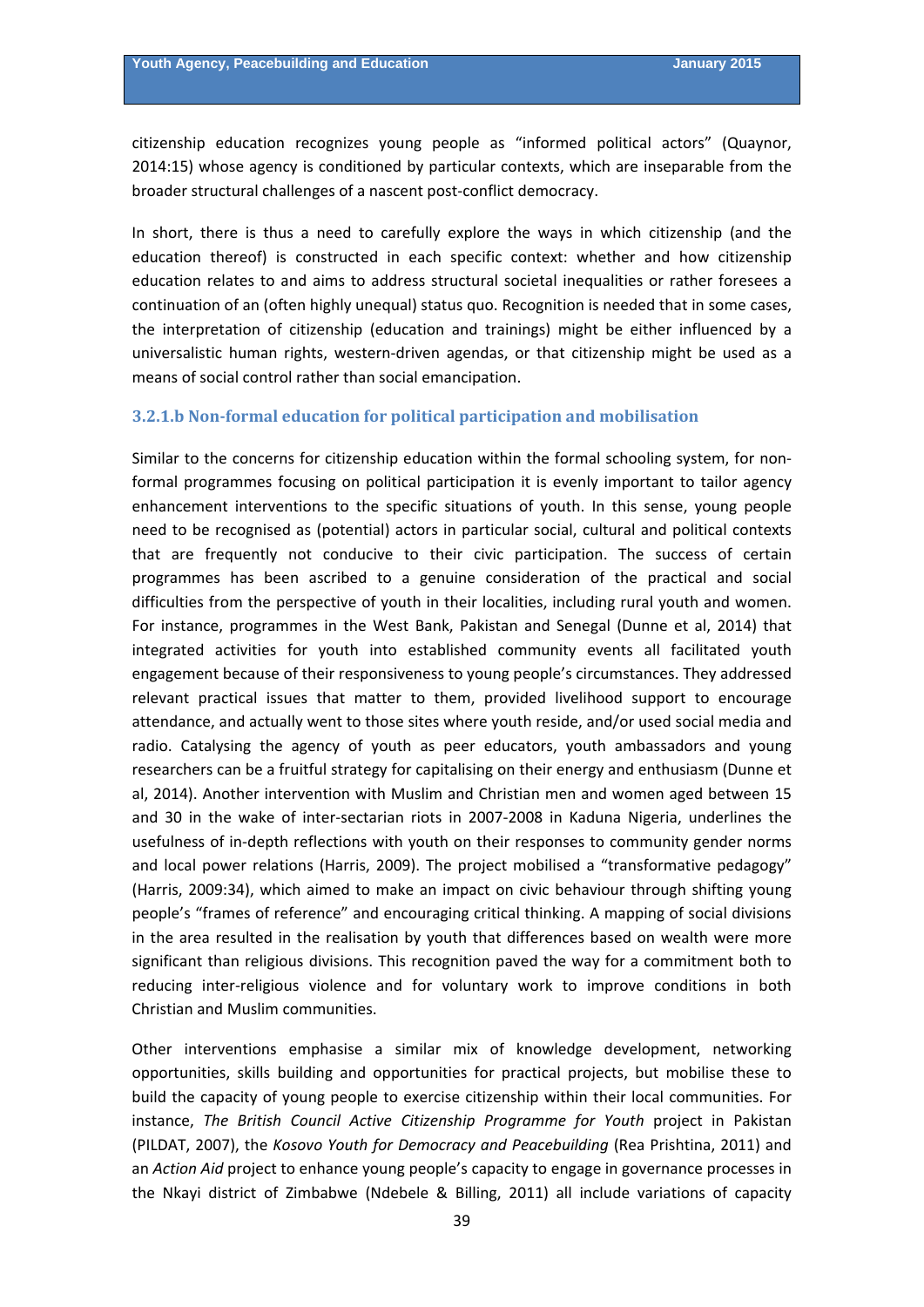building in the areas of leadership and communication, advocacy, volunteering and social action, project delivery, fundraising and social entrepreneurship. Young people are also encouraged to engage in dialogues with policy makers, to develop networks with civil society organisations, and to initiate and implement social action projects to improve life in their communities. Such projects combine strategic needs‐based capacity building with context‐ specific and meaningful practical activities chosen and implemented by youth (see also the textbox on Youth Parliaments in Pakistan and Angola).

Nevertheless, working with communities and recognising local religious and cultural values rather than targeting youth in isolation is essential, as enhancing youth as active citizens in areas such as advocacy for social, political and economic rights may threaten established social practices and norms. For instance, the success of a life skills based education curriculum in Pakistan, which addressed social and reproductive health issues, managed to avoid potential resistance on religious and cultural grounds by widespread consultation and agreement with parents, communities, youth and teachers (Dunne et al, 2014:8). Secondly, it is challenging to define what "participation" and "active citizenship" mean in practice, and programming and policy rhetoric do not necessarily match with implementation realities (Barber, 2009).

Thus, participation opportunities are not always democratic or egalitarian, given adult domination, the exclusive involvement of youth from particular socio‐economic backgrounds, and frequently tokenistic approaches to youth participation. In addition, the dangers of youth frustration resulting from an inability to apply skills learned within active citizenship programmes are underlined. So, "once young people have gained confidence and self‐esteem through co-operatively working with others, to then unrealistically raise their expectations within the confines of a heavily constrained socio-political environment is akin to leaving them as beached whales" (Barry et al, 1997:68: quoted in Young, 2009:27). Such insights are a further reminder of the need for programmes to tailor interventions to address the contexts and constraints of young people's daily lives rather than work with an abstract notion of youth empowerment or motivation to peacebuilding.

#### **Key Messages on Education for Citizenship and Political Participation**

- Both formal and non-formal citizenship education can provide young people with skills, experiences and dispositions to enable them to participate critically and constructively in peaceful democratic processes linked to the pursuit of social justice.
- **Citizenship education can help to modify sectarian or other prejudices, by opening up for** reflection and recognition of their own and others' commitment to multiple civic identities.
- Active citizenship programmes can enhance the agency of youth within processes of representation by equipping them with practical knowledge and experience of political and democratic processes.
- However, citizenship education as delivered in many conflict-affected countries is failing young people by the pedagogical approaches used, and its inattention to the particularities of the challenging contexts in which they aspire to exercise political agency.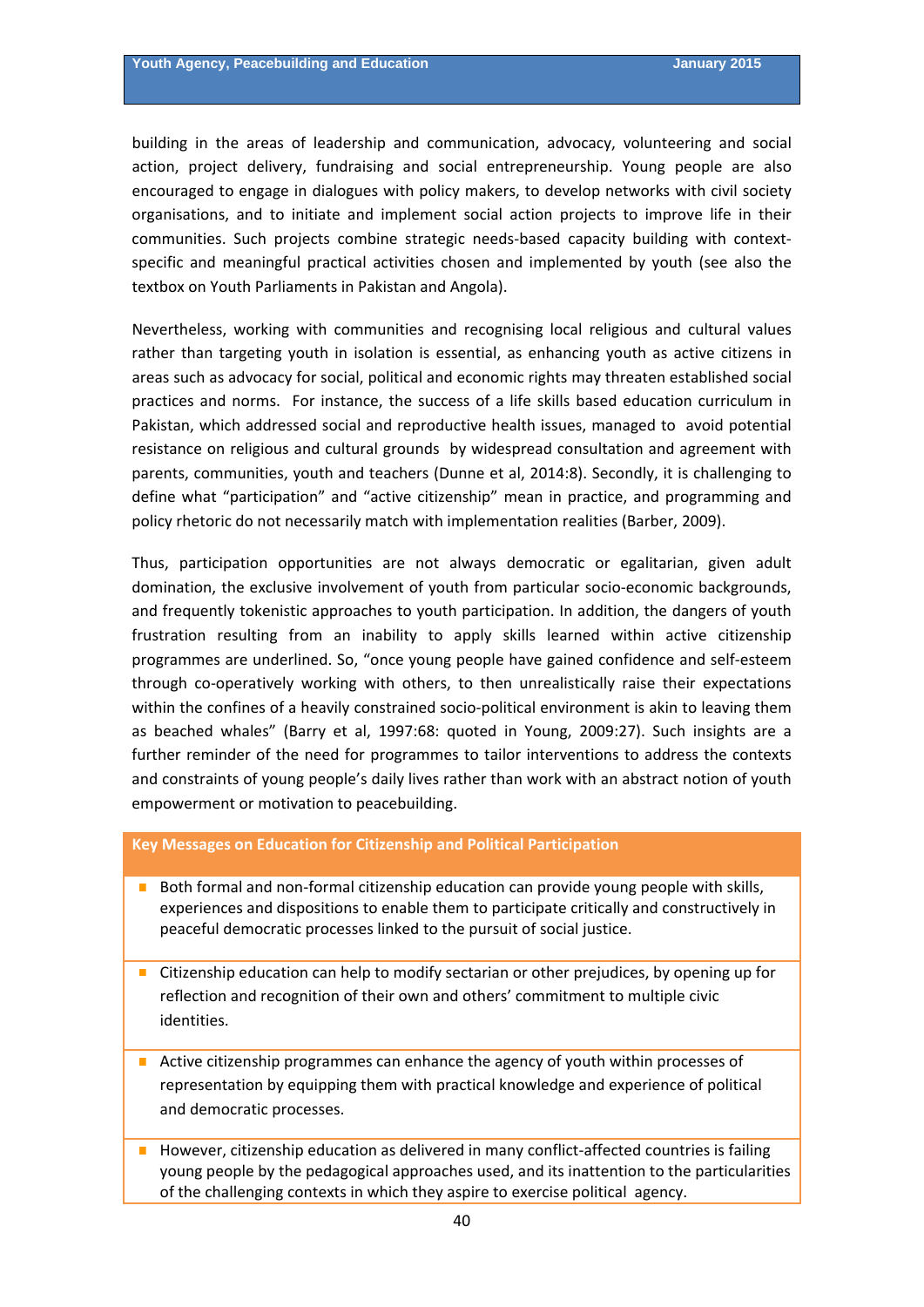- **Hence, programmes should be carefully tailored in consultation with young people and** their communities since citizenship education is considered most effective in contributing to young people's agency when it responds directly their direct situation, priorities, needs and struggles.
- $\blacksquare$  The capacity of citizenship education to enhance the agency of young people is undermined when there is a mismatch between curriculum content and the wider political context in which they are situated.

#### **3.2.1.c Sexual and reproductive health education**

As noted in previous sections enhancing the roles of youth as civic and economic actors in relation to peacebuilding processes necessitates an exercise of agency that assumes and requires their mental and physical well‐being. Educational interventions that seek to improve access to sexual and reproductive health rights, including HIV and Aids awareness, in conflictaffected contexts thus forms an important component within holistic youth empowerment strategies. Indeed, youth advocacy for health and related rights is frequently itself a feature of their exercise of civic agency (Dunne et al 2014; UNESCO and UNAIDS 2001). A recent synthesis report (Dunne et al, 2014) drawing on a desk review and empirical findings from the West Bank, Gaza and Senegal provides useful insights into how this area of programming may most effectively connect with and enhance the capacity of young people to: 1) exercise their civic rights; 2) to contribute to their own and their community's health and empowerment; and 3) to equip them with relevant skills.

Firstly, the study indicates the need to pay careful attention to effectively targeting and accessing youth "by going to where youth are rather than trying to assemble them at designated 'spaces' chosen by adults" (Dunne et al, 2014; 6). This may be achieved through deploying a range of strategies which include: imaginative use of physical spaces already frequented by youth; using the radio, social media and ICT (including mobile phones and SMS messaging); integrating interventions into established community events; funnelling educational activities through community youth‐based organisations; and using existing publicly provided sites like youth/community centres and schools or voluntary institutions like faith based organisations, churches and mosques. This emphasis on the place and location of educational activities is particularly important given the fact that "cultural taboos around sexual and reproductive health may interfere with their ability to access services"(Dunne et al, 2014: 6). In addition, attending local clinics is likely to be subject to community surveillance, stigma or also be specifically problematic. The report underscores the gender considerations linked to the provision of education in 'safe spaces'. This is demonstrated in an example from Ghana where "female‐only spaces were accepted as safe spaces, in which otherwise excluded young women were able to take up their rights to education and opportunities to develop and exercise a range of skills and build their self‐confidence" (Akapire et al, 2011 quoted in Dunne et al 2014: 6).

Ensuring local community buy‐in to the content and approach of SRH interventions through building communication with local officials and religious leaders, civil society groups, parents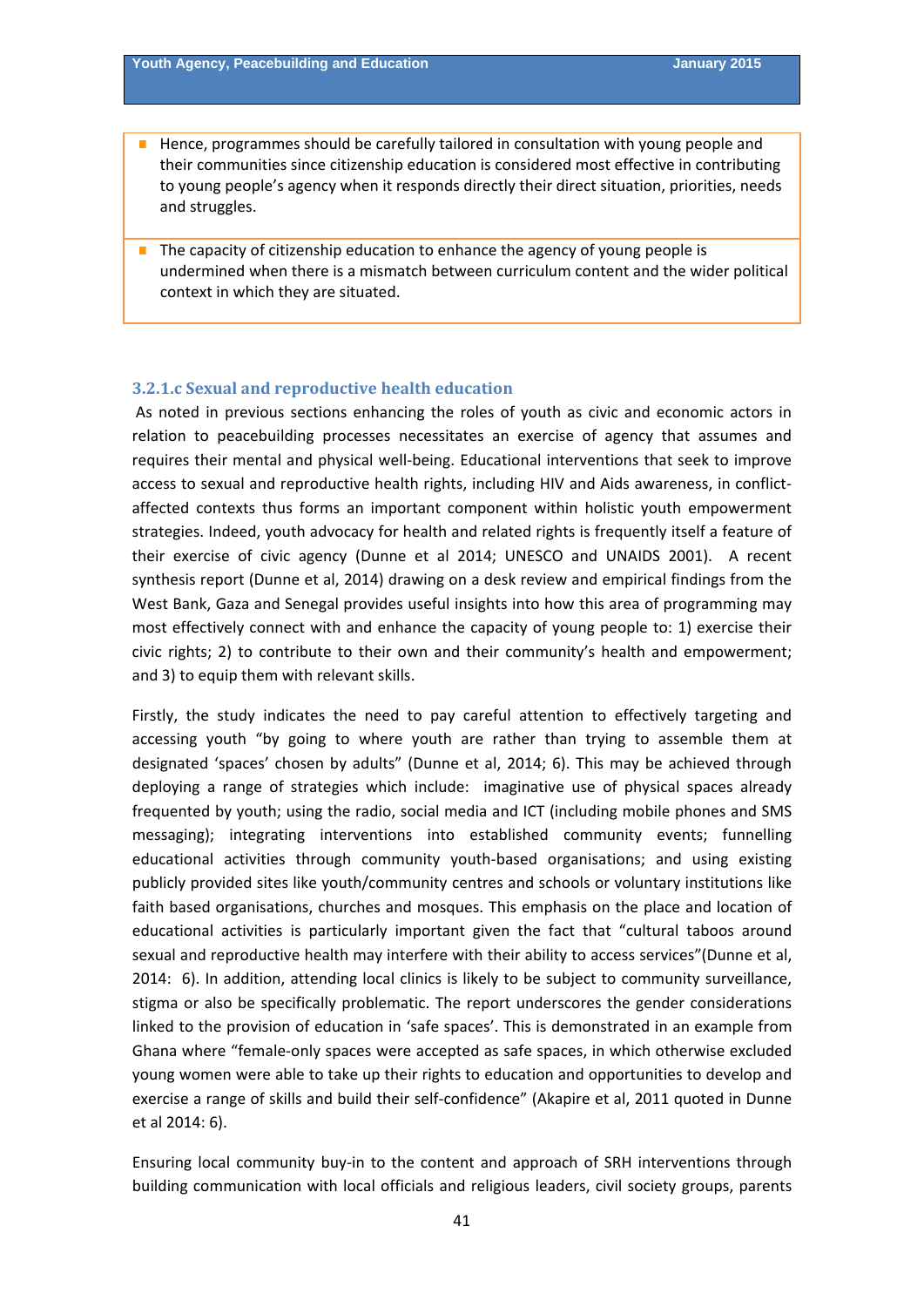as well as youth themselves is also recommended. This is a key means through which to bridge cultural and religious norms and address social anxieties. The report also notes that active and participatory learning was a "key component of successful projects" (Dunne et al, 2014; 12). Finally, the report emphasizes the effectiveness of using youth to work with other youth through 'youth peer educators' (ibid). So "successful youth participation programmes have found that young people most often interact with those similar to themselves and identify peers as the most common source of information on sensitive issues such as SRH" (Dunne et al, 2014: 12).

#### **Key Messages on Sexual and Reproductive Health Education Interventions**

- Educational interventions to promote the sexual and reproductive health and rights of young people contributes not only to their personal well being, but is integral to their exercise of civic agency and the development of relevant skills including advocacy and networking.
- **I** Successful interventions deploy context and community responsive strategies to ensure that youth, including the most marginalised groups, can access SRH provision.
- Particular consideration should be given to planning provision in gender-friendly environments.
- Interventions are most successful in enhancing youth agency when they harness the 'buy in' and support of local communities and key stakeholders.
- **Mobilising youth peer educators in relation to health education promotion is a proven** effective strategy linked to comprehensive consultation with youth about their needs and priorities, as is the creative use of social media, mobile phones, ICT, as well as music and the arts.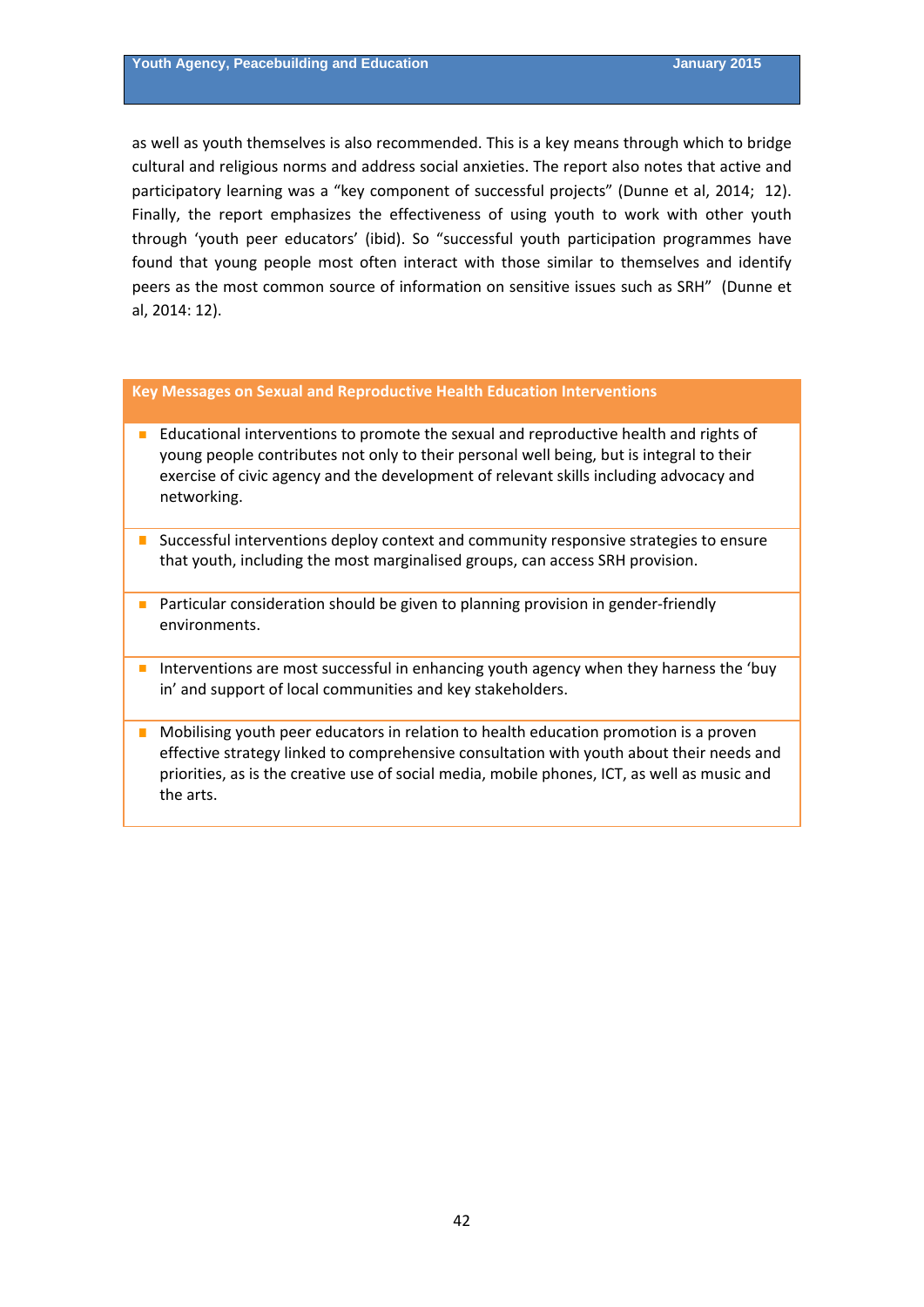#### **3.2.1.d History education**

While acknowledging the highly contested nature of the history curriculum as offered in secondary schools in some conflict affected societies, studies identify how particular approaches to the teaching and learning of history are uniquely positioned to contribute to the peacebuilding agency of young people. The importance of history education has been increasingly recognised within the field of education and conflict studies as a subject within the formal curriculum which communicates conciliating values, as well as one which drives conflict and sectarian attitudes (Barton & McCully, 2005; 2010; 2012; Smith and Vaux, 2003:28). Furthermore, and as noted by Cole & Barsalou (2006), history plays an important role in the formation of individual and community identity. Young people in many conflict-affected contexts are exposed to the prevalence of historical references in "popular consciousness" and in recreation and rituals of everyday life (Barton & McCully, 2010: 148‐149).

#### *3.2.1.d1 How young people develop historical understandings in Northern Ireland*

Young people develop their historical understanding by drawing "selectively from the school curriculum as well as a variety of other sources within their families and communities to support a range of developing historical identities" (Barton and McCully, 2005:86). This was concluded as part of a recent longitudinal study (Barton & McCully, 2005, 2010, 2012) of the historical understanding of 253 young people, which were sampled from a variety of demographic, religious, social and educational contexts in Northern Ireland over their first three years in secondary school. Interestingly, the researchers found that while young people were initially open to and curious about embracing a variety of possibilities that transcended the unionist-nationalist binary divisions of conflicts within their wider communities, only in the later years of secondary schooling did they adopt a more narrow identification with the sectarian perspectives of their communities (Barton & McCully, 2005:108‐110). This finding highlights the huge potential of the school history curriculum to capitalise on the tolerance and openness of young people to a range of possibilities in the early years of secondary school. The authors of the study also suggest that its findings may well be relevant in other conflict‐affected contexts. Another related study by the same authors (Barton & MCcully, 2010) prompts the recommendation that history teaching should address the connections between the past and the present - even if contentious and unsettling - because this is a preoccupation of young people themselves. This can support youth to come to more considered, evidence‐based historical understandings through an 'internally persuasive discourse' (Barton & McCully, 2010:170‐174). Finally, the emotional struggle which students reported when they tried to detach from their community identifications underscores the relevance of the affective dimension of historical engagement in helping young people to confront their attachments to particular interpretations of the past (Barton & McCully, 2012:400).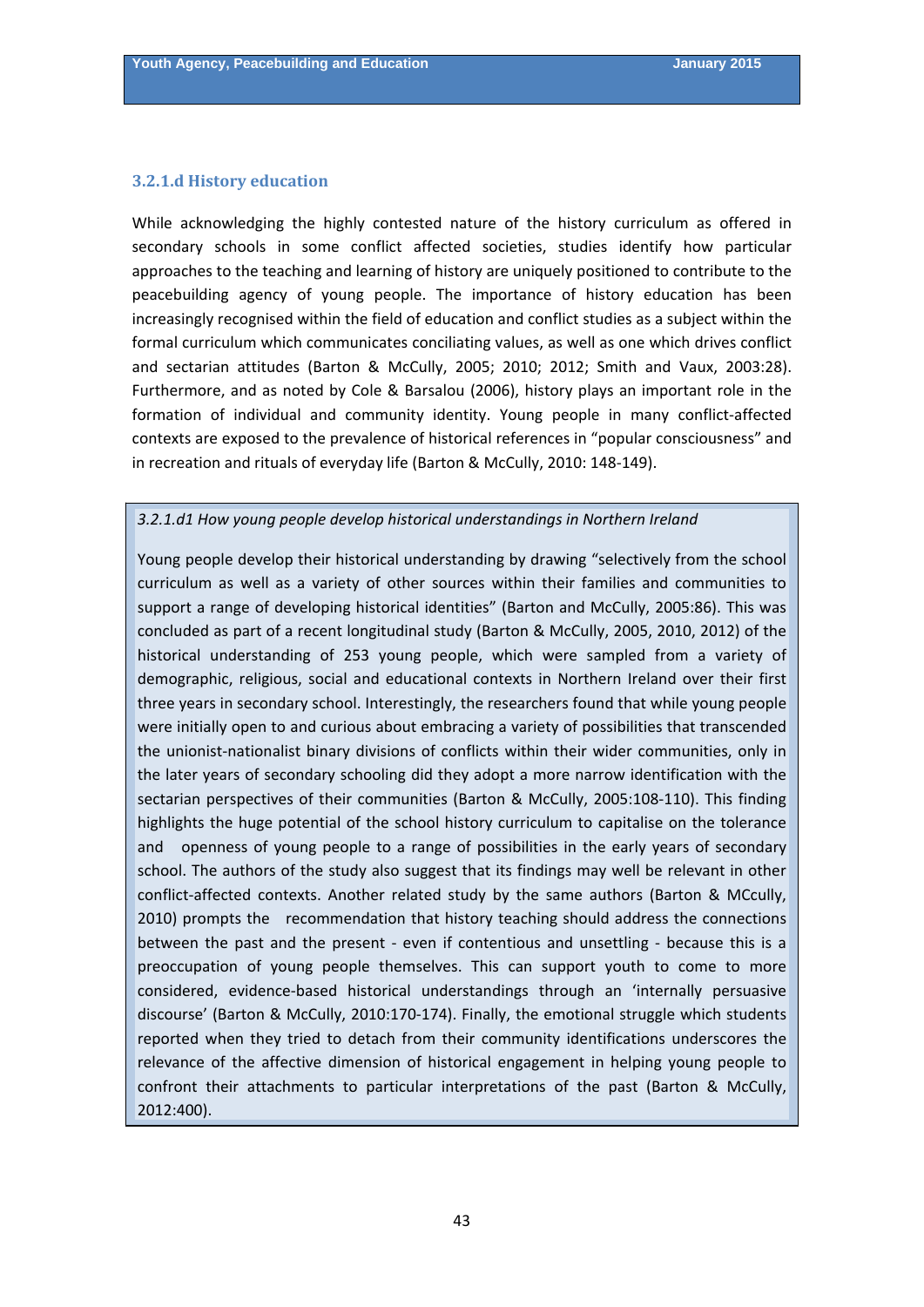Within such environments, where highly politicised and competing historical identifications are often credited with maintaining community divisions, school history may provide an entry point through which to engage young people in a more critical and nuanced understanding of theirs and their society's past. This may predispose them to adopt less antagonistic identities and stances and the possibility of contributing to more peaceful relationships in the present. Furthermore, "approaches that emphasize students' critical thinking skills and expose them to multiple historical narratives can reinforce democratic and peaceful tendencies in transitional societies emerging from violent conflict" (Cole & Barsalou, 2006:1).

The distinctive contribution of history teaching to young people's ability to be reflective citizens of pluralist, democratic societies is widely recognised (Cole & Basalou, 2006; Levstick & Barton, 2004). This claim is linked to its particular disciplinary characteristics which encourages methods of reasoning based on evidence, the provisional nature of historical truths, the capacity to recognise and analyse different perspectives on the past and the constructed nature of historical interpretations, which are dependent on the purposes of those who create and reproduce them. Moreover, according to these readings the development of historical empathy has the capacity to challenge narrowly defined ethnic, religious or cultural sectarian attitudes and stereotypes. Our understanding of the contribution of history greatly benefits from studies which reveal young people's experiences and viewpoints (Barton & McCully, 2005, 2010, 2012; see also the textbox 4.3.2).

#### *3.2.1.d2 Facing history and ourselves – moral agency in South Africa*

The United States‐based project *Facing History and ourselves* supports teacher professional development programmes in South Africa (Tibbits, 2006; Weldon, 2010) and foregrounds its ability to stimulate young people's exercise of what it terms "moral agency" (Tibbits, 2006:3). In particular it draws attention to history's role in encouraging young people to be compassionate democratic citizens aware of their ethical responsibilities to consider the rights and well-being of others. In connecting effectively with young people, the project recognises the importance of the subject's emotional, imaginative and ethical dimension and its ability to stimulate the "moral imagination" of teachers and students (Weldon, 2010:359). This requires it to engage with painful legacies and experiences of individual and collective suffering. Teachers are therefore obliged to have "difficult conversations about the past and the present with their learners" (Weldon, 2010:358). Present‐minded in its approach, the programme explores universal issues relating to the exercise of ethical agency through analysis of key historical events including Nazi Germany, the Holocaust and apartheid in South Africa. These are used as lenses to stimulate young people to reflect upon the roles and responsibilities of citizens within democracies and how individuals may take action against human rights violations, racism and intolerance.

Other studies reveal the frustrations of young people who believe that their capacity to contribute to social change in conflict-affected societies is undermined by a lack of informed historical understanding and the weaknesses of the formal history teaching they experience.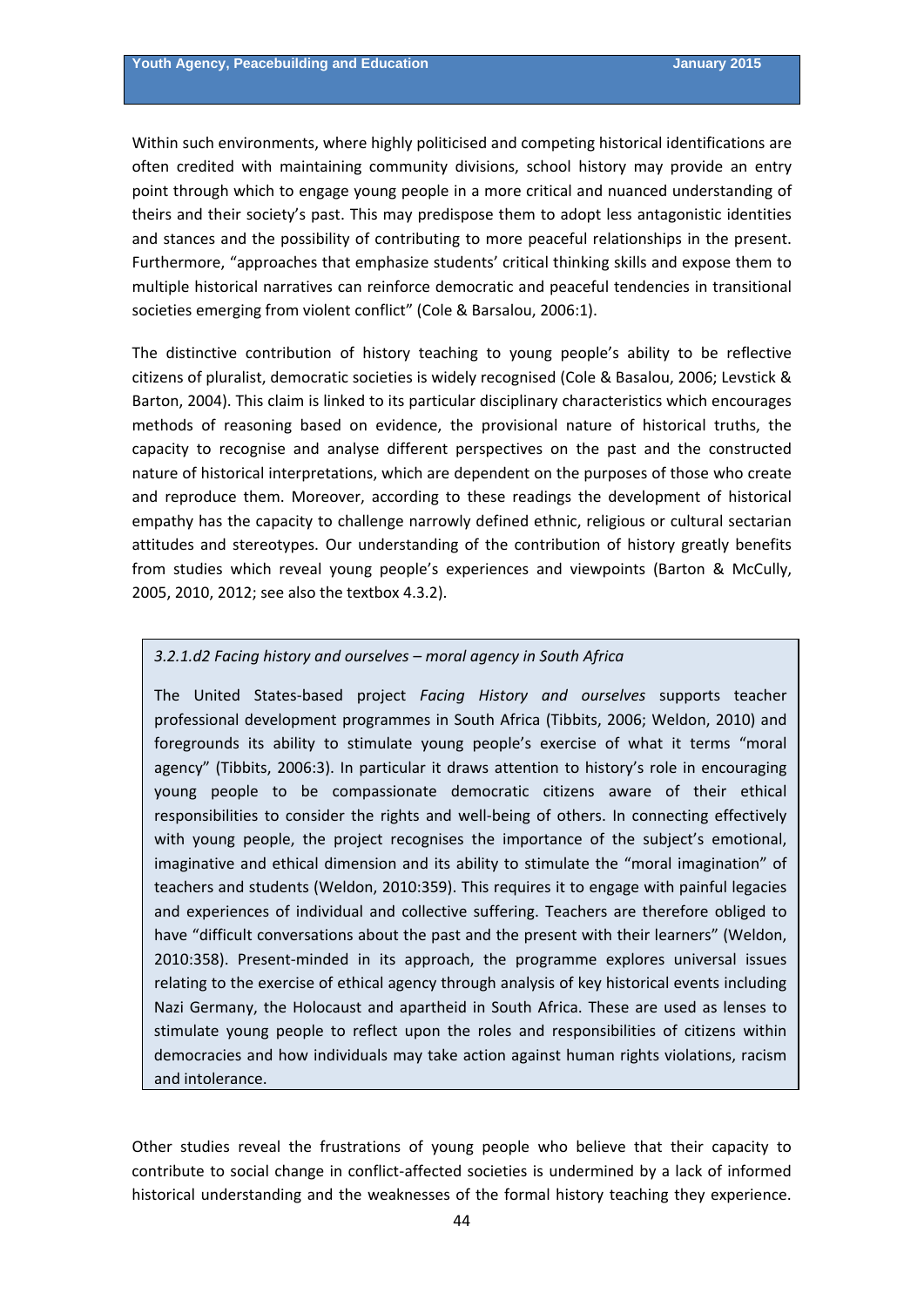Youngsters recognise the potential contribution that history teaching might make to their capacity to move beyond sectarian identities and to better interpret their social and political surroundings, yet they complain the history curriculum lacking relevance (Van Ommering, 2014). They point out a failure to address the recent history of Lebanon, including the period of the civil war, partisan textbooks which privilege sectarian narratives and rote learning rather than critical enquiry (van Ommering, 2014). Similar findings emerge from studies of the counter‐productive consequences for peacebuilding of the imposition of an authoritarian official history in Rwanda (Freedman, Weinstein, Murphy & Longman, 2008; Hodgkin, 2006).

# *3.2.1.d3 How youth in Bosnia‐Herzegovina, Croatia and Serbia are trained as agents of reconciliation*

Various programmes managed by EUROCLIO, the European Association of History Educators in the countries of the former Yugoslavia (Bosnia‐Herzegovina, Croatia and Serbia), illustrate innovative attempts to use history education to promote the capacity of young people as agents of reconciliation within their divided societies. These include *History for the Future*, *Bridging Histories Project*, *History in Action* and *History that Connects* – *How to teach sensitive and controversial history* (EUROCLIO 2009, 2011a, 2011b), which have been developed and implemented in the last five years. Based on collaboration between teachers and historians across ethnic divides, these projects encourage young people to use a range of sources, to critique and analyse multiple perspectives, develop critical thinking and enquiry skills, and cultivate historical empathy and understanding of the experiences of groups outside of their own communities. They have also reoriented attention away from political history to the everyday lives of ordinary people from different ethnic communities in order to cultivate awareness of commonalities as well as differences. By developing these historical skills and understandings, the programmes aim to equip young people to challenge sectarian and selective historical approaches within their own outlooks and the wider culture. This will enable them to critique demeaning stereotypes, contribute to mutual understanding and ultimately contribute to achieving greater social cohesion.

Nevertheless, while there seems to be a consensus in the literature on the key role history education plays in empowering young people within processes of recognition, representation and reconciliation, there are several shortcomings in approaches to teach about the past that are in need of further attention. Paulson (2014) finds how, in the few cases when this happens, recent and on‐going conflict is often approached in curriculum in rather problematic ways. She finds "a reliance on a traditional collective memory approach to disseminating national narratives, though these often occur within social studies rather than history classrooms. In many cases, these narratives are top-down and ethno-nationalist and rely on devices like mythical past unity and the exceptionalism of conflict" (Paulson, 2014: no page numbering). Based on our own review of the literature, what emerges is a need to connect teaching of the past to present‐day realities of youth. Finally, and reiterating a message which has emerged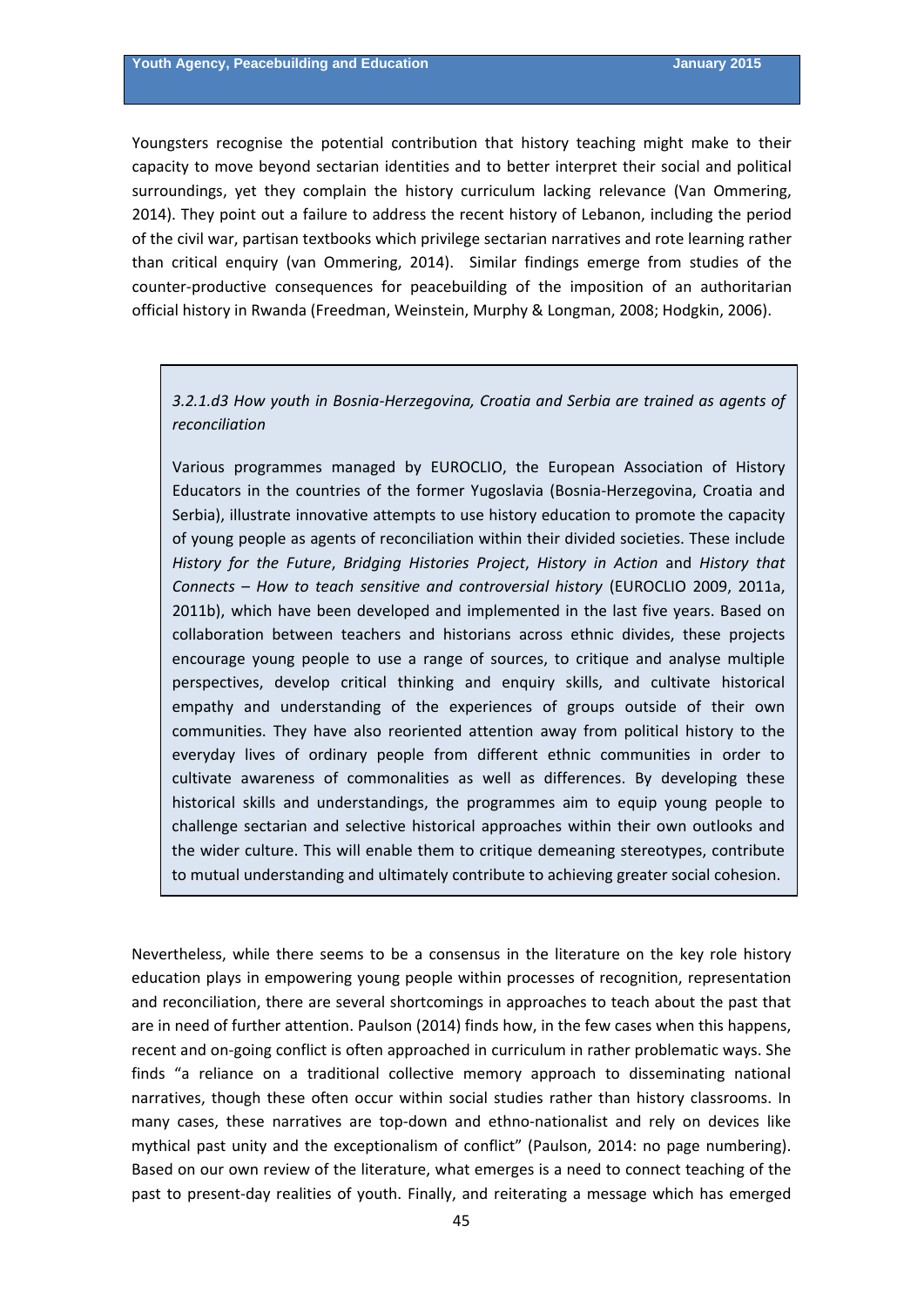from other sections of this review, the studies point to the necessity for all interventions to recognise the particular contexts and concerns that frame young people's everyday realities.

#### **Key Messages on history education**

- Young people themselves recognise the key role history plays in their self-defined priorities as potential peacebuilders and it is considered crucial to engage with their views and voices.
- $\blacksquare$  History education which links the study of the past with current and contemporary issues faced by young people enhances peacebuilding agency in a range of ways by developing values, attitudes and skills and a concern for ethical values.
- **E** Engagement with the past can provide opportunities for young people to explore ethical issues they face within their daily lives, equipping them with insights and understandings they can use as potential agents of peacebuilding.
- The processes of teaching and learning are important in exploiting the subject's potential to enhance agency, by connecting study of the past with present realities and challenges as well as recognising the affective dimensions of the subject.

# **3.3. Socio‐cultural approaches to understanding youth agency for peacebuilding**

As stated earlier on, while for analytical reasons we now turn to discuss the more sociopolitical aspects of youth agency in conflict‐affected situations, there is a need to bear in mind the close connections to the (earlier discussed) economic dimensions, and the (still to come) socio-cultural aspects of youth agency in peacebuilding. In doing so, this section allows us to particularly zoom in on issues of representation that are at stake for young people, while positioning them in relation to issues of redistribution, recognition and reconciliation.

In our analysis of the socio-cultural aspects of youth agency, we acknowledge the methodological implications of a Cultural Political Economy approach, meaning that underlying narratives and discourses are part of our understanding of the way interventions are shaped and enacted. In doing so, we can view education interventions (formal and non‐formal) as key sites of cultural production and social reproduction (Robertson, 2013). Hence, processes of cultural recognition, in close relation to issues of redistribution, representation and reconciliation, do not only happen at the 'micro' community level, but are shaping and shaped by global agenda's, national ideologies and political discourses, local narratives and personal life histories.

There is a significant absence of attention afforded to those large numbers of young people who are existing peacefully within conflict and demonstrating resourcefulness despite the constraining and dangerous environments they are confronted with (Hilker & Fraser, 2009;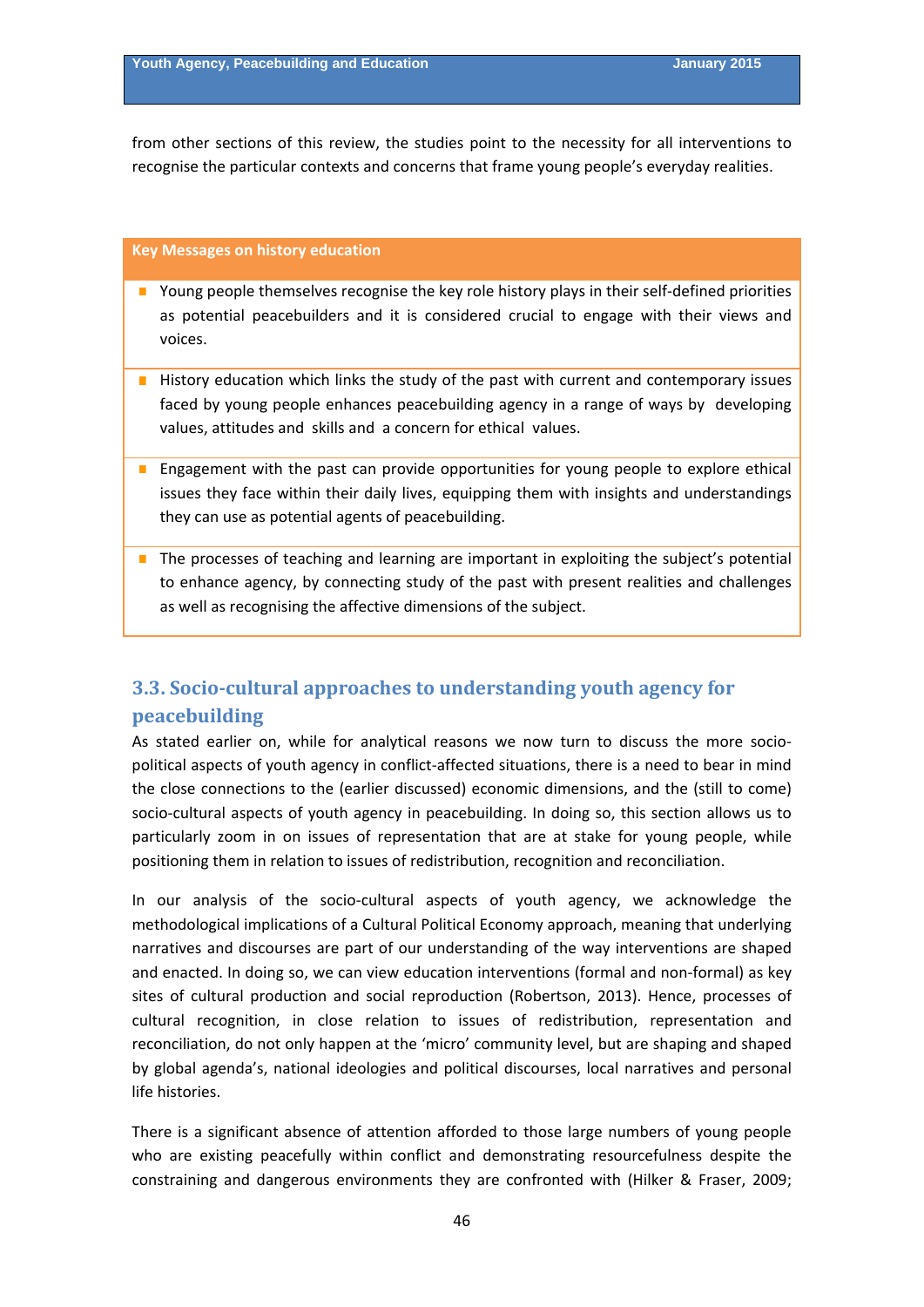<span id="page-46-0"></span>McLean‐Hilker & McEvoy‐Levy; UNICEF, 2014). This attention to the mundane realities of young people's lives in conflict affected settings suggests that de Certeau's notion of the 'everyday', which is increasingly informing peacebuilding literature (Roberts, 2011), is also particularly useful in understanding the agency of young people as peacebuilders. Recognising and building upon the creativity and resourcefulness quietly or not so quietly demonstrated by young people on a daily basis in challenging environments amounts to precisely that valorisation of 'every day life' and 'practices' called for by de Certeau (1984). Indeed, as Sommers has highlighted<sup>34</sup>, one of the key questions emerging from recent explorations into youth and conflict is not *why are youth so violent*, but *why are youth so peaceful*? (Izzi, 2013). That is not to deny that many young people have and continue to be engaged in violent conflict, but that these cannot be taken as illustrative of the actions of all youth.

In some contexts, as Berents highlights in Colombia (see textbox 3.2.3), young people feel they are being "collectively stigmatised" (Berents, 2014:370). This happens as a result of the violence exercised by some youths, which undermines the contributions of many youth to peaceful social transformations. This further alienates those engaged in peacebuilding practices and restricts the opportunities available for young people to participate in community reconstruction. This is the more problematic because while young people may be vulnerable due to their restricted influence over the more macro level political and economic forces that act upon them, the reduction of youth to victims of conflict undermines the ways in which young people may strategically seek to alter their circumstances and simultaneously misrepresents the experiences of the varied victims and survivors of violence in conflict of all forms.

### *3.3.1 Everyday peacebuilding in Colombia*

Offering insights from a case study in a *barrio* [neighbourhood] in Colombia, Berents (2014) directs our attention towards youth understanding of structures. The local school and an NGO should serve as "sites of opportunity", where young people can "respond to violence and engage with constructive, contributory efforts to foster peace" (Berents, 2014: 362). However, youth face a discrepancy between the normative ideas taught to them in lessons on human rights, both in national education programmes and non‐formal initiatives, and their experienced life-worlds of violence, high unemployment, domestic violence and gang recruitments. Berents (2014) further argues youth's already present engagement with notions of peace should not be ignored, and should be recognized as actual beings, and not be addressed as just "potential becomings".

The remaking of culture through the everyday practices of youth deserves greater consideration for the possibilities afforded to formulations of peace. As Pruitt clearly states,

<sup>&</sup>lt;sup>3</sup> UNICEF 2014 & USIP and Mercy Corps (June 2014). Youth & Violence: Engaging the Lost Generation with Anne Richard; Maryanne Yerkes; Rebecca Wolfe; Steven Heydemann; Marc Sommers, retrievable through [http://www.usip.org/events/youth](http://www.usip.org/events/youth-violence-engaging-the-lost-generation)-violence-engaging-the-lost-generation<br><sup>4</sup> UNICEF (2014) "Office of Research –Innocenti: Youtube Video: The Debate: Youth, Conflict and

Peacebuilding with Martin Bell accessed October 15<sup>th</sup>, 2014.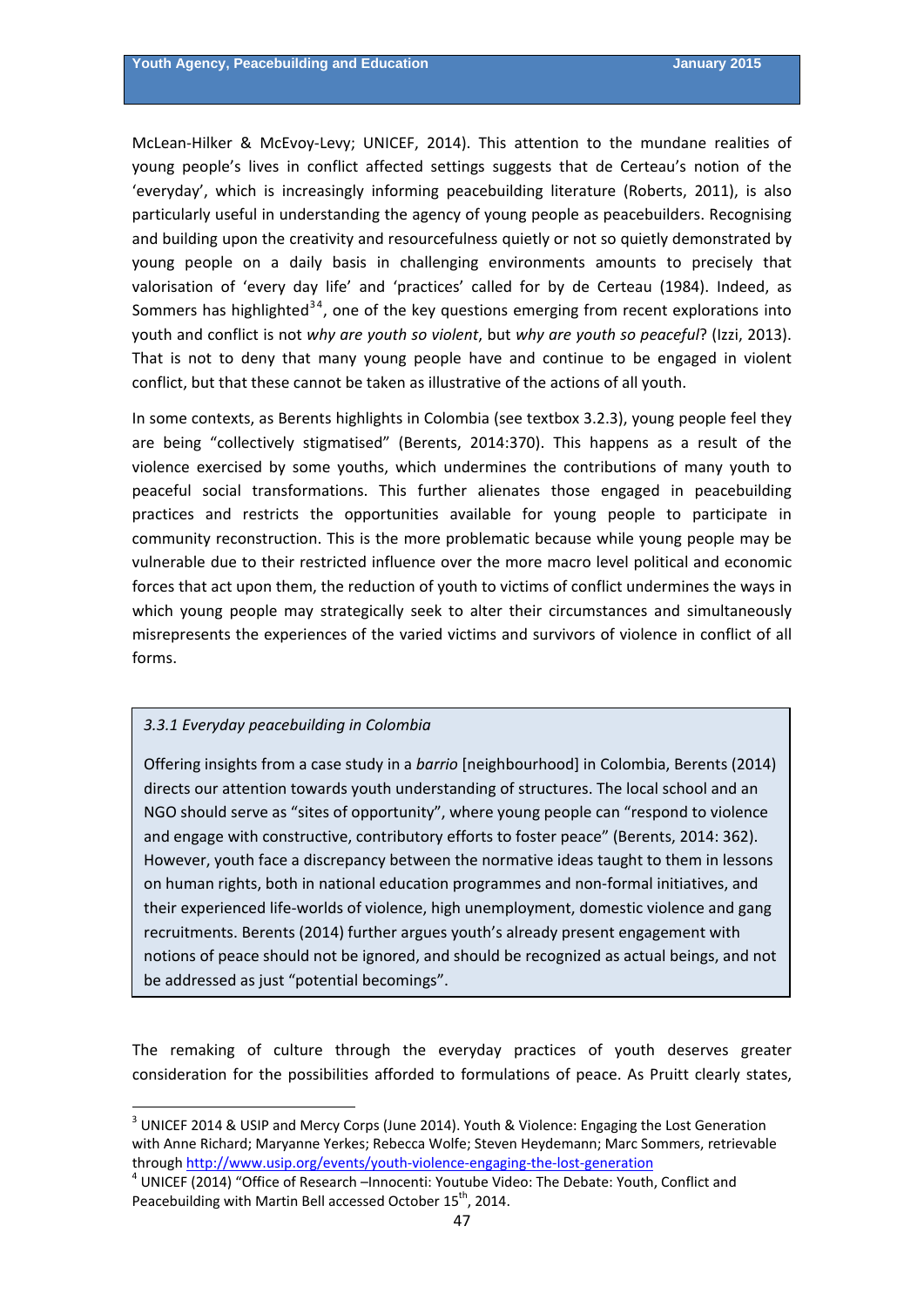"more attention is needed to how everyday activities of people, including young people, may be utilized in peacebuilding activities" (Pruitt, 2013:xiii). Such an endeavour would also help to decipher what peacebuilding activities are in given community contexts, incorporating greater attention to indigenous understandings of conflict mitigation. For example, when given responsibility and skills training, Ensor (2013) found youth in South Sudan engaging in conflict resolution practices around diverse environmental and land management issues including cattle raiding, water and food insecurities. Secondly, writing of the remarkable peacepromoting communities of marginalised street children and youth in Luanda, Nordstrom (2006) reveals the capacity of young people not just to passively long for, but also to independently foster and enact peaceful structures as an alternative to the violence around them. Similar everyday reactions to conflicts can be observed in Palestine, where the continuation of education can be seen as defying the Israeli occupation (Khoury‐Machool, 2007), or as a place where performance of a range of routines and rituals establish structure and stability (Khoury‐Machool, 2007).

These multiple examples highlight the ways in which young people are already demonstrating their capacity to react to changing social circumstances and reinforces the need to recognise and engage with practices of everyday peacebuilding which "are located fundamentally in the routines and practices of the everyday that sustain interaction and participation" (Berents, 2014:371). Applying a "youth lens" (McEvoy‐Levy, 2006:284) within conflict analyses, therefore, can reveal the remaking of peaceful practices and consequently the experiences and engagement of youth in creating peaceful societies.

#### **3.3.1.a Creative, spiritual and interpersonal education interventions**

In the following sections we turn to highlight a range of what we viewed as relevant educational interventions based on the outcomes of our Literature Review. We need to bear in mind that the following sections are not only connected to socio‐cultural aspects of youth agency, but depending on the interventions discussed their are often close interrelations to aspects of redistributive (economic), and/or representational (political) dimensions. Furthermore, in these coming sections specific attention will be paid to how cultural recognition and enhanecement of reconciliation are (not so much) taken up.

#### **3.3.1.b Sports**

Many football-based sports programmes emphasise their contribution to developing attitudes, skills and values in young people (predominantly boys/young men) that will predispose them to involvement in peacebuilding processes of reconciliation and recognition. For instance, a number of studies feature the Football for Peace (F4P) programme in Northern Israel which, since 2001, has mobilised sport to promote peaceful co-existence and reconciliation between Arab and Israeli boys/men, aged 8‐14 years old, living in separate towns and villages (Sugden 2006, 2010; Stidder & Hassner, 2007; Kidd, 2008: Rookwood, 2008; Schulenkorf & Sugden, 2011). By providing an opportunity for youngsters from socially segregated communities to meet and participate together in team sport, the programme aims to support them in developing attitudes and skills they can exercise to contribute to improved community relations. A distinctive feature of the project is the F4P education manual that presents a curriculum that blends the learning of technical football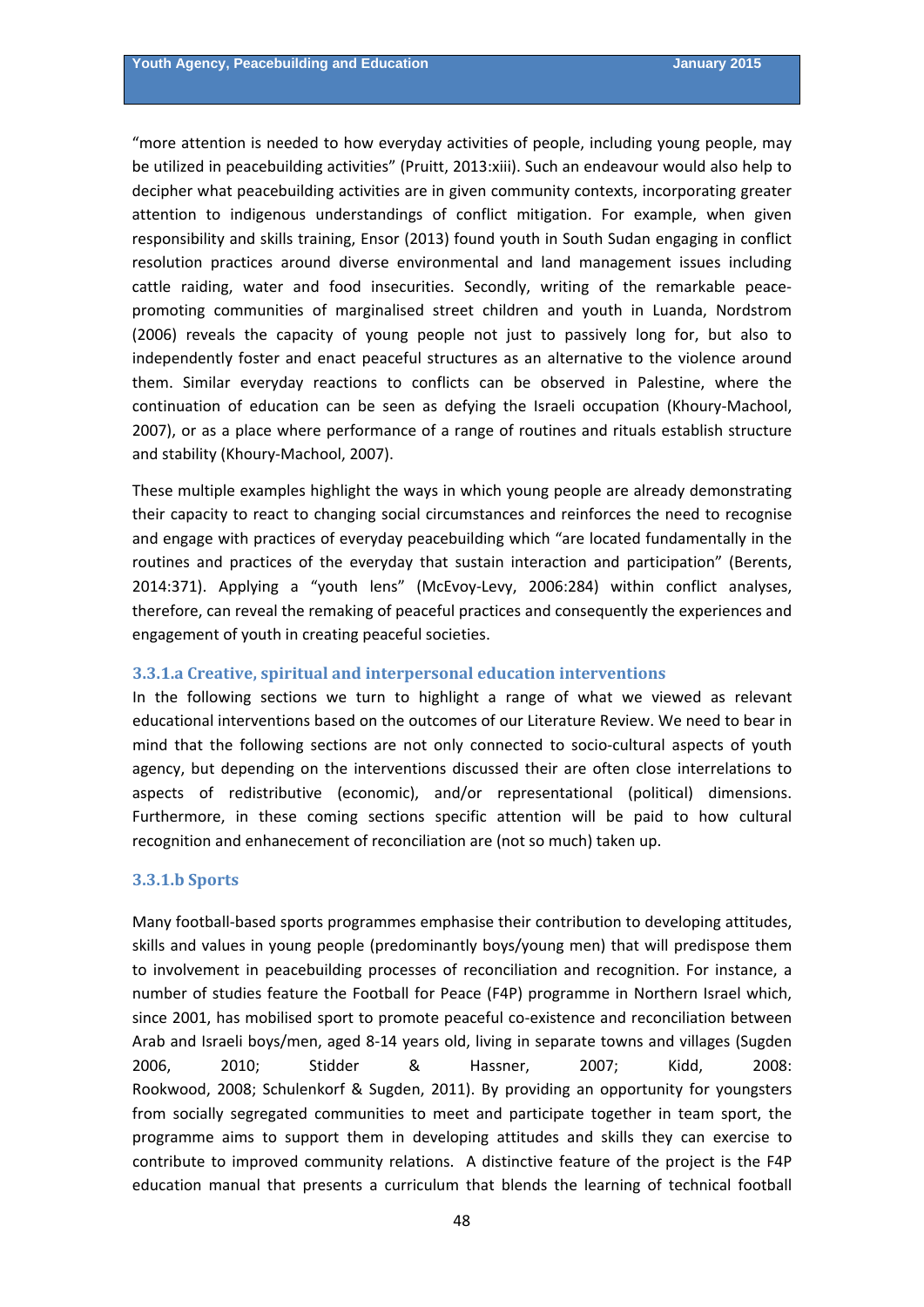skills with teaching the values of neutrality (a politics free zone), inclusiveness, equality, trust, responsibility and respect. Similarly spotlighting the possibilities of sport in triggering behavioural and attitudinal changes is a study of the rehabilitation of ex‐combatants undergoing post‐conflict Disarmament Demobilisation and Reintegration (DDR) programmes in two camps in Sierra Leone (Dyck, 2011). The study highlights how it aimed specifically to meet the distinct needs of this youth constituency who faced considerable reintegration challenges. These included finding a way to detach psychologically from the wartime violence, overcoming social stigma, dealing with drug abuse and coping with a lack of family and community support. The study notes that the main and overarching impact of introducing sport was a "noticeable reduction in the level of violence among male ex‐combatants" (Dyck, 2011: 402) and a reduction in the tension and hostility between combatants from various fighting forces.

However, some studies warn against top-down approaches within sports programming, which ignore the proactive agency and initiative as well as the various needs of young people themselves living within particular conflict-affected contexts. For instance, a study of a parkour group in Gaza (Thorpe & Ahmad, 2013) highlights young people's own initiative in using action sports to meet, on the one hand, their psychological needs, while on the other hand to give voice to their political and economic priorities. Interviews with Gazan youth show how they associate the activities of free running over obstacles in derelict urban spaces with building a 'life‐philosophy' which gives them the resilience to cope with a challenging environment. Apart from its contribution to stress relief and general well-being, involvement in action sports has motivated their participation in a transnational network of enthusiasts via digital and social media. In turn, these connections have functioned as an opportunity for youth to express their sense of powerlessness as well as frustrations about political marginalization, joblessness, lack of educational opportunities, and the harsh realities of their day‐to‐day experience in a conflict‐affected environment, as well also to develop a sense of purpose as advocates for greater international awareness of their predicament (Thorpe & Ahmad, 2013). Cross-national dialogue has also generated a sense of solidarity with other youth, including Israelis, enhancing their sense of self‐efficacy as contributors to cross‐national peacebuilding. In critiquing the approach and format of many sports‐related interventions, the study warns that youth should be addressed neither as 'victims, ideologues or fundamentalists' within a 'deficit model' but rather as informed and aware social and political actors who are repositories of valuable 'local knowledges' (Thorpe & Ahmad, 2013:22).

Most studies acknowledge a lack of rigorous evaluative longitudinal analysis, a theme which is true of most of the programming reviewed in this literature review. Because of this, the claims made for the impact of sports programmes on young people's peacebuilding agency are largely aspirational and depend on anecdotal accounts (Dyck, 2011:396; Lea‐Howarth, 2006:22; Schulenkorf & Sugden, 2011:253; Sugden, 2010:270). Moreover, the unique challenges of tracking and measuring the attitudinal and behavioural changes they aim to effect are widely recognised. However, despite this risk of overstating the impact of sports‐ related interventions, carefully designed and managed physical activity programmes, do have the potential to make significant contributions to reconciliation and co-existence within deeply‐divided communities and socially fractured societies (Sugden, 2006). Moreover, by acting as a hub, which brings together the extended families and communities of young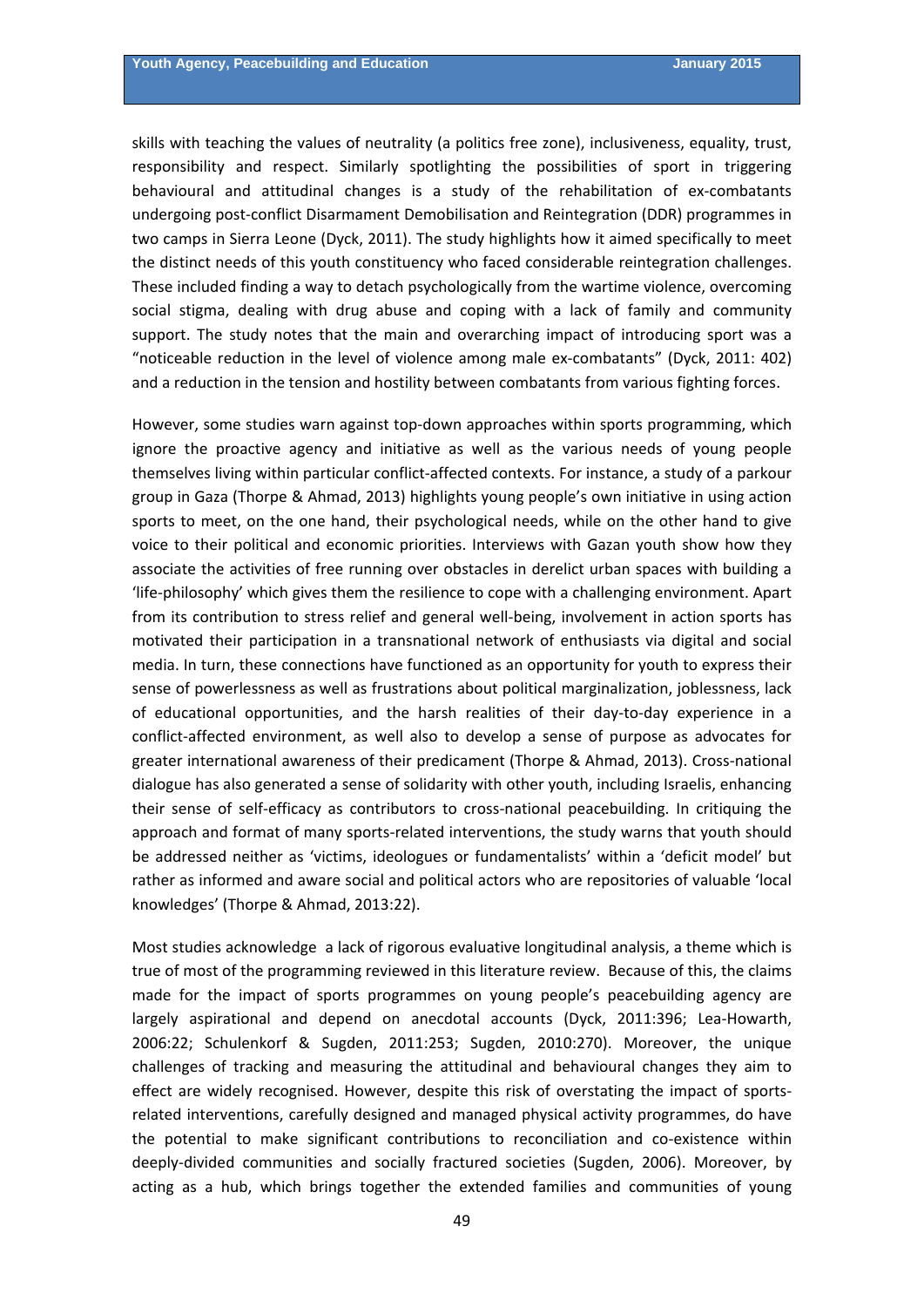participants, sports related interventions can contribute to longer term, sustainable peacebuilding processes within wider civil society.

However, the limited effectiveness of sports programmes in engaging girls and indeed the dangers that sports like football are "heavily gendered and segregated activities which may reinforce certain hierarchical relations in a post-war society" (Dyck, 2011: 408) is a concern. Also the narrowness of the focus of sports programmes on personal and inter‐personal attitudinal changes rather than engaging young people in practical action to tackle the structural social, economic and political inequalities which constrain and condition their agency has been recognised (Sugden, 2006, 238: Coalter, 2010: Sugden, 2010: Darnell, 2014). Such critiques highlight the risks of prioritising young peoples' role within one of the 4 Rs – reconciliation – at the expense of and without reference to other dimensions that impinge on their potential as peacebuilders. In other words, it runs the risk of treating youth as objects of intervention rather than recognising them as subjects in their own right, already struggling with the daily realities of existence in challenging environments (Darnell, 2014).

#### **Key Messages on sports interventions**

- The experience of sport related educational programming can support to build self-esteem and communication skills, including: conflict resolution capacities; trust, empathy, mutual understanding across social divisions; the creation of a common social identity and sense of belonging; trauma relief and psychological rehabilitation, as well as new friendship networks;
- Because of its widespread popular appeal, the inclusion of sports in educational interventions can act as an effective hook to involve young people from divided communities in peacebuilding processes;
- Sports interventions should avoid top-down approaches and connect with the political, social and economic aspirations as well as the initiative and creativity demonstrated by young people.
- $\blacksquare$  The highly gendered nature of many sports interventions based around football is a particular weakness in relation to promoting inclusive peacebuilding agency.

#### **3.3.1.c The arts and music**

The literature reviewed in this section highlights the distinctive contribution of collaborative arts programmes in catalysing attitudinal and behavioural changes in young people for peacebuilding. They report on the diverse benefits of offering youth opportunities to collaborate in the production of drama, music and painting. These include the cultivation of personal qualities, including self‐confidence, self‐esteem, inter‐personal skills for peacebuilding activism, as well as changing perceptions of themselves and others. Such changes might predispose them to the development of peaceful relationships in contexts of inter-ethnic or other (religious, economic or political) tensions. While contributing to psychological healing and mental/emotional well‐being, involvement in the arts can also provide a vehicle for peaceful civic and political activism for social changes. Our discussion below illustrates how different approaches might establish processes of reconciliation that are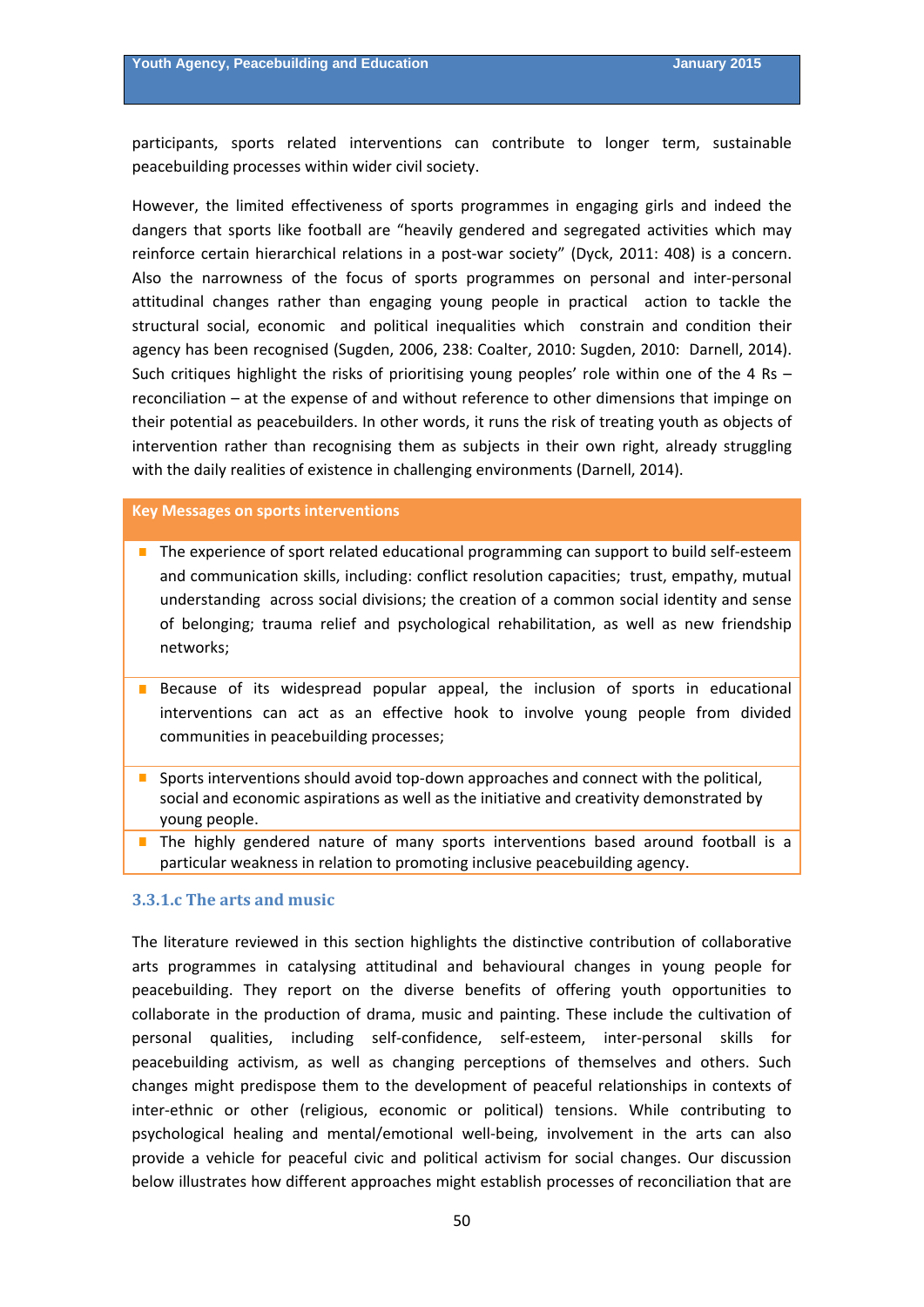to a more or lesser extent connected to political representation, cultural recognition or economic redistribution. This section will consequently discuss the role of arts programmes impact, firstly, on youth identity, non-violent relations and psycho-social healing, and secondly on political agency.

Firstly, a number of the arts programmes we reviewed focus on enhancing young people's identities as peacebuilders. For instance, this is the aim of the Youth Theatre for Peace Programme run by IREX since 2010 in Tajikistan and Kyrgyzstan (USAID, 2012). The programme uses a participatory theatre methodology called *drama for conflict transformation* (DCT), including collaborative school based drama productions, travelling productions within different ethnic communities, and exchanges between school groups. The rationale is that the dialogue and discussion on the conflict issues raised by dramas will facilitate the development of empathetic understanding between youth of different ethnic communities/religions and nationalities. The programme thus envisages youth as significant agents – even 'leaders' – of change. Evaluation of the programme highlights the increased confidence of young people in appearing in front of government officials or community leaders.

Another example of identity or relation‐based programmes, is *Breaking Barriers,* which link youth from different communities in Northern Ireland to provide workshops combining interactive music making with discussion of global social justice issues (Pruitt, 2011). By providing an opportunity for youth from separate communities – who would otherwise not have interacted (Pruitt, 2011) – to share a common interest and experience ties of commonality, music making establishes preconditions for nurturing peacebuilding behaviours and attitudes across sectarian differences. Moreover, music-making as an art form intimately connected to youth perceptions of themselves and others, provides an opportunity to engage in "identity based peacebuilding work" (Pruitt, 2011:215). Many participants reported experiencing changes in their previously negative stereotypes of others from different communities. The study also draws attention to the role of music in their experience of a more 'negative' form of peace. As non‐violent and inclusive environments, collaborative music making provides youth with a socialising space that contrasts with the conflict prone sectarian public spaces with which they are familiar (Pruitt, 2011). Clarifying the long term impact of such programmes, Pruitt (2011) underlines their pivotal role in instigating changes, through the initial 'hook' or music making, which may subsequently contribute to young people's personal and on‐going formation as peacebuilders.

Highlighting other affective dimensions of the exercise of peacebuilding agency, a study by Kollontai (2010) deals with art‐making by youth who experienced war in Bosnia‐Herzegovina. The study is tellingly entitled *Healing the heart: art, children and peacemaking*, and underlines its therapeutic relevance for mental and emotional health and recovery from trauma. It suggests how their experiences in collaborative art projects enable these youngsters to discover a "common humanity", build trust across ethnic divides and equip them with skills and emotional dispositions (empathy and understanding) to facilitate this process (Kollontai, 2010). Reiterating claims for the holistic impact of other art forms on youth identity formation, the study recognises that "involvement in the arts engages the whole person speaking from the heart and uses their creativity and emotions" (Kollontai, 2010:269).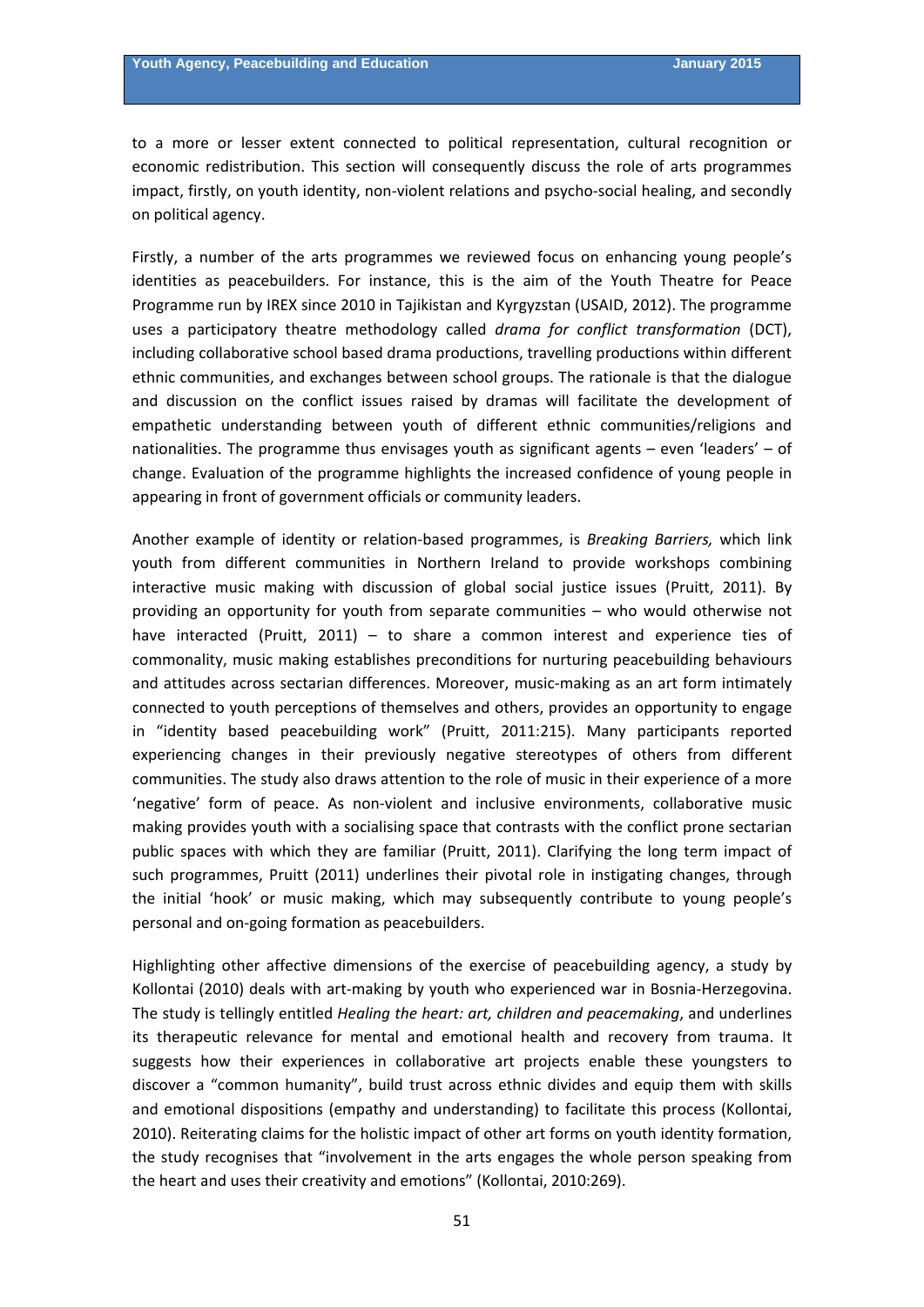Secondly, a different but complementary role for the arts is stressed in other studies, which focus on their unique capacity to act as a peaceful vehicle of expression of the views of youth on the socio‐economic and political peacebuilding issues that matter to them. These affirm the agency of youth as informed, reflective, politicised actors, keen to contribute to peacebuilding processes and holding strong ‐ sometimes critical ‐ views on the conduct of high politics. The title of a study of youth deployment of art and photography *Artistic Suggestions for Peaceful Transition in Northern Uganda – what the Youth are Saying* (McClain, 2012) encapsulates its key message that the arts provided a medium for the communication of youth views. Photos showing dramatic parodies of the Juba Peace Process, songs expressing cynicism about the benefits to war‐affected communities of the International Criminal Court, and music to disseminate the messages of the Uganda Amnesty Act of 2000 all show how the arts were a vehicle for these young people's peacebuilding and politicised activism (McClain, 2012). A study of youth music‐making during the national elections of 2007 in Sierra Leone (Shepler, 2010) furnishes similar insights into forms of highly politicised youth activism within processes of post-conflict democratic consolidation. The content of the songs articulate youth concerns for the improvement of social services that impact on their well-being, and include comments on election issues, including corruption of the ruling party, their struggles to pay unaffordable school fees, and the poor quality food available to them. Underscoring the close connection between youth culture and music noted earlier, Shepler (2010) points out that such musicmaking represents an emergent politically inspired youth identity. Youth mobilisation of music in this case also signifies an attempt to exploit a creative space for the exercise of political critique and protest in the face of perceived exclusion from participation in elite political processes (Shepler, 2010).

The multi-dimensional nature of the impact of the arts, integrating the cognitive, imaginative, emotional and creative, gives them a distinctly holistic effectiveness in nurturing the potential of youth as peacebuilders. Some studies suggest that the special educational value of the arts in enhancing youth agency lies precisely in their unique capacity to connect with a range of drivers of agency – emotions, perceptions, motivations – leading to deep rooted, sustainable personal change and equipping young people to contribute to wider cultures of peace. Moreover, the programmes reviewed in this section indicate the capacity of the arts to contribute not only to processes of reconciliation but also to empower young people within democratic processes of representation. What is striking is the compelling evidence of young people's recourse to the arts as a peaceful means of political expression and commitment to social change and as a response to their marginalisation outside of programmatic interventions. This indicates the mostly unrealised potential of educational programmes to enhance young people's political and economic agency by building on their identities and initiatives forged around music-making and other art forms. So recognition of their involvement in the arts provides a salutary opportunity for "distinguishing the real world efficacy of youth agency, from that constructed within the political imaginary of international development and human rights" (Fanthorpe & Maconachie, 2010, quoted in Shepler, 2010:639).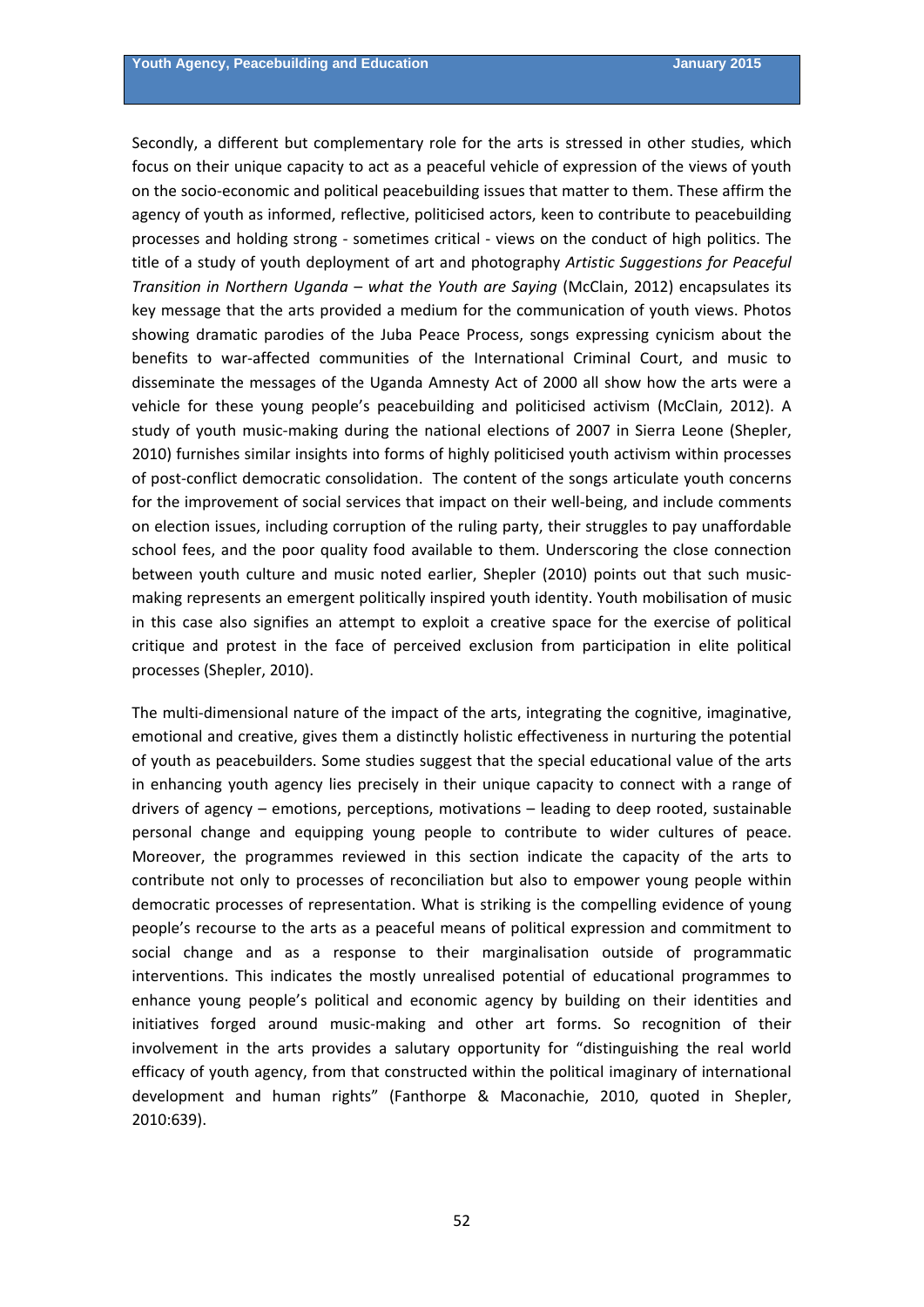#### **Key Messages on Arts Interventions**

| Arts programmes aim to enhance peacebuilding agency by triggering attitudinal and             |
|-----------------------------------------------------------------------------------------------|
| behavioural changes in people, e.g. interpersonal skills, changing perceptions of             |
| themselves and other people, as well as mental and emotional well-being and healing;          |
| they can provide a distinctively effective vehicle for the enhancement of youth self-efficacy |
| and self-confidence                                                                           |

- The arts can act as an outlet for the expression of youth identity, in particular, for the socio‐political and economic issues at stake for youth.
- Programme interventions that are not youth-led often fail to capitalise on the potential of the arts to enhance the political and civic as well as the economic agency of young people.
- **Programatic responses that use arts have been shown to be effective in building bridges** between different ethnic communities, religions and nationalities, and might provide strategies to resolve communal tensions peacefully.
- **Programmes focusing on art are often not sufficiently context-specific and as such not** adequately responding to youth constituencies, including young women and girls, and other marginalised groups of youth.

#### **3.3.1.d Inter‐group contact programmes**

The capacity of formal and informal inter-group educational initiatives to enhance young people's ability to contribute to processes of reconciliation and peaceful co‐existence is recognised in several programme studies that were included in this review. Such interventions are based on the belief that bringing young people from conflicting communities together for dialogue and interaction may help to develop mutual understanding, respect and tolerance of difference. For instance, a study of workshops between Jewish and Palestinian youth (Bargal, 2004) traces the reduction of mutual prejudices, anger and hostility and the forging of friendships through structured dialogue and group interactions. Highlighting the resulting shifts in group perceptions of each other, the study argues that transformation workshops are "an indispensable educational tool for bringing about changes in the attitudes, perceptions, feelings and behaviour of youth in an attempt to achieve reconciliation" (Bargal, 2004:597). Similar observations are made in a study on the use of dialogue between young people from conflicting communities – Greek and Turkish, Israelis and Palestinians, Iraqis and Americans, Catholic and Protestant Irish ‐ in the Youth Peacebuilding and Leadership Programmes run by the Vermont based World Learning (Ungerleider, 2012). The report states that participants came away with "new perspectives on each other and a newfound sense of empowerment to improve their shared world" (Ungerleider, 2012:382). The longer term benefits to young people and their communities of this enhanced sense of peacebuilding agency through inter‐group encounter are acknowledged by for example, Maoz (2000:729), who found that the shifts in attitudes precipitated during the workshops, led participants to spontaneous collaboration in similar activities after they ended. Also Bargal (2004) underscores the long term benefits, showing how young people acted as 'gatekeepers', disseminating messages of reconciliation within their wider communities.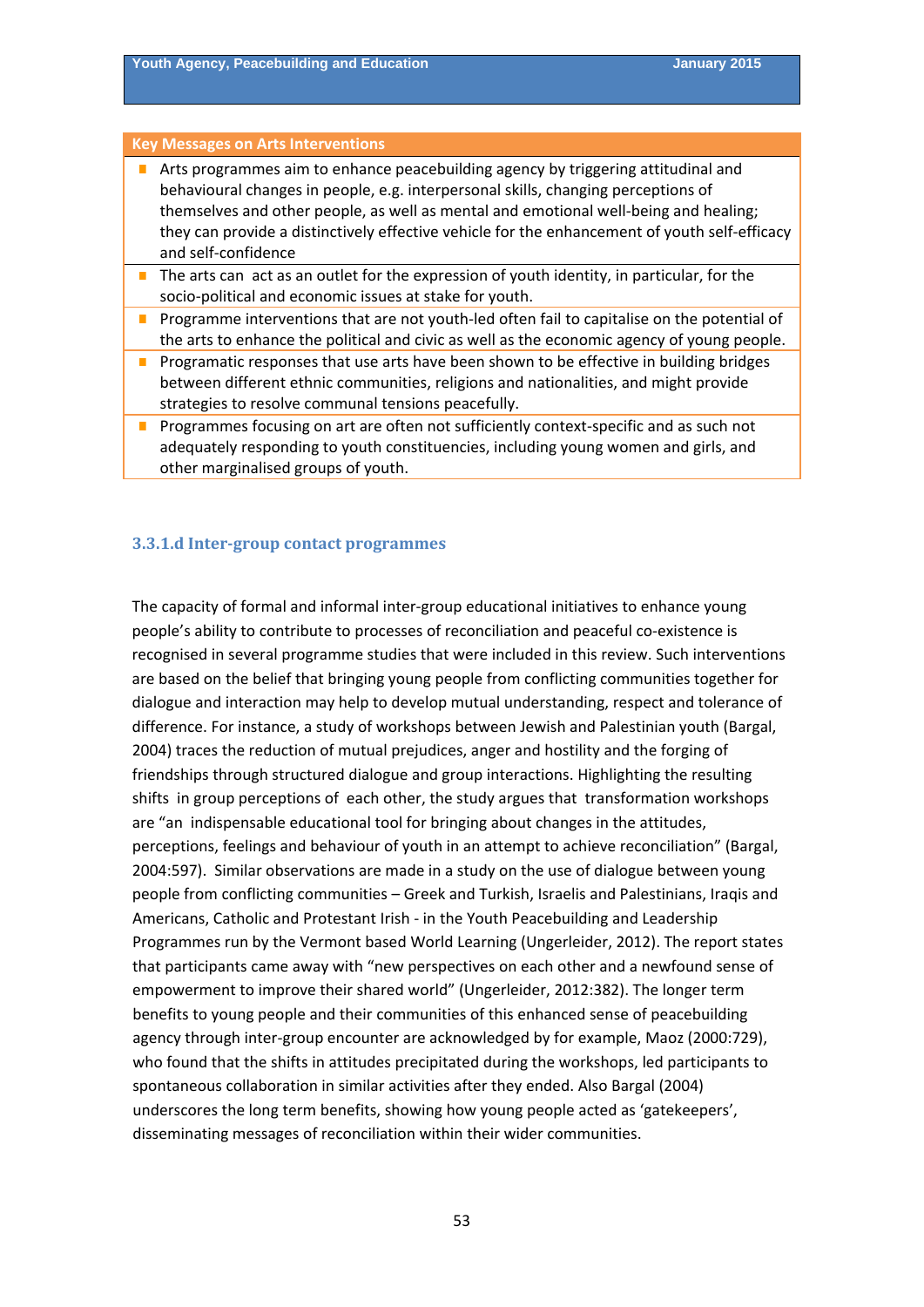However, critiques of inter-contact programmes highlight their inattention to structural sociopolitical contexts, which constrain and condition the agency of young people (Bekerman, 2007: Bekerman and Maoz 2005). A prioritization of "intellectual, cognitive and emotional activity" as opposed to equipping young people to take actions "in the world", might aim to "reshape the relations of power" (Bekerman: 2007:34). Rather, young people should be encouraged to "analyse and interpret what is presently wrong" and so commit to practical actions and "risk taking" (Bekerman, 2007:34). This would be linked directly to challenging the social, political and economic inequalities threatening peaceful relations within their environments. Other critiques note the missed educational opportunity to involve young people in reflection on the ethnic, cultural, and religious categories through which they have come to define their identities and how these contribute to conflict. This failure results from the underlying rationale of many inter-group contact programmes, which aim to encourage co-existence based on affirmation of a separate identity understood as a "neatly packed item carried in the heads of passive individuals" (Bekerman & Maoz, 2005:349). Such insights draw attention to the dangers of reifying group identities within inter‐contact programmes, thereby reinforcing the essentialised self‐understandings and loyalties which have fuelled conflict and alienation.

#### *3.3.1.d.1 Ex‐combatants as resources for peacebuilding*

A contrasting application of the peacebuilding potential of inter‐group encounters is reported in a study (Simić, & Milojević, 2014:) of a project called *Dialogues* initiated by the Centre for War Trauma in 2009. This project organizes interaction and dialogue between ex-combatants and secondary school youth in Serbia. On the one hand, these encounters facilitate the social reintegration and personal healing of ex combatants by providing them with a forum in which they can talk about their past experiences as well as their potential as agents of peaceful change in their communities. However, they also provide a unique opportunity for young people in secondary schools to draw on the experiences of ex‐ combatants in order to reflect critically on the traumatic and violent consequences of conflict. Such reflections laid the basis for further exploration of how to use such negative experiences constructively in order to take actions to contribute to peacebuilding. According to the study, an important part of the project's impact was its direct deployment of ex-combatants as a peacebuilding resource, rather than a security threat (Simić, & Milojević, 2014:8). Together with its dialogical format, this gave young people in secondary schools the opportunity to respond directly – and with their own questions and concerns · to the credible experiences of war-affected individuals rather than being 'taught at and lectured' (Simić, & Milojević, 2014:12). Starting with the experiences of different constituencies of young people, which are then deployed constructively to strengthen their potential as agents of peacebuilding, the programme offers a more context and youth‐ sensitive model than the earlier examples discussed in this section.

By contrast, a study of the personal narratives of individual Jewish Israeli and Palestinian youth (Hammack, 2010) highlights the complex and fluid process of identity negotiation which informs young people's responses to the intractable conflict around them. Hammack (2010)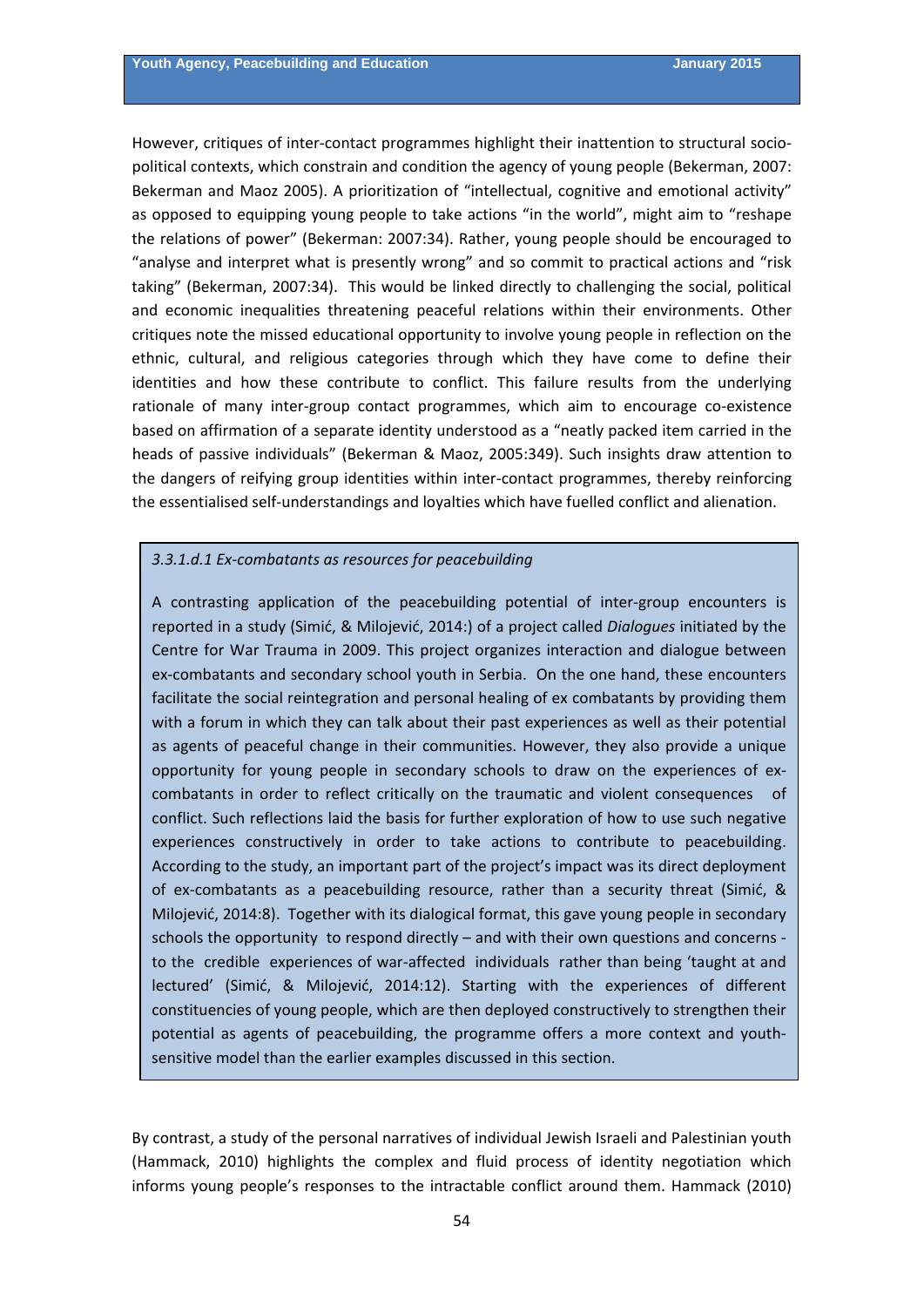uses the term "hyphenated" (Hammack, 2010:368,381) to capture young people's experiences of moving between affiliating with a Palestinian or an Israeli identity, experiences which do not fit easily into the binary categories of inter‐contact programmes.

What unites all these critiques is their problematisation of programmes' abstraction from the concrete realities and challenges of young people's everyday lives and also their failure to engage with the broader political economy frameworks which delimit young people's agency.

#### **Key Messages on Intergroup‐Contact Interventions**

- Inter-group contact can support young people in reconciliation processes by encouraging mutual understanding, respect and prejudice reduction.
- **Programmes' inattention to supporting young people to take action against the structural** socio‐economic and political factors which constrain and condition youth agency and drive conflicts and alienation is a major weakness;
- Innovative approaches to inter-group contact which draw on the direct lived experiences and agency e.g. of ex-combatants as a peacebuilding resources have proven fruitful in selected contexts.
- There is a danger that inter-group contact programmes serve to consolidate and reify identity differences rather than encouraging young people to question and critique individual and collective identity categories to promote reconciliation.

#### **3.3.1.e Inter‐faith programming**

A recent study of the role of religion in peacebuilding points to the neglect of young people within a field whose targeting of clerics and heads of religious institutions has tended to target "older men". However, Hayward (2012) also emphasizes the enormous potential of interfaith work with children and youth in strengthening peacebuilding processes. She notes that "women and youth are important shapers of religious narratives and motivations that support violence and peace" (Hayward, 2012:7). The centrality of faith to the identity and motivations of many young people around the world, including conflict‐affected contexts, makes religious peacebuilding a particularly appropriate intervention which directly connects with a key motivator in their lives. One essential way in which such engagement contributes to their capacity to support peace is by encouraging reflection on and application of religious concepts and practices relevant to peacebuilding within their communities and the wider society. Appleby (2011) notes that "religious actors build peace when they draw on the deep wells of their traditions and extract from those depths the spiritual instincts and moral imperatives for recognizing and embracing the humanity of the other" (Appleby, 2011, quoted by Hayward, 2012:6). Reports of the work of faith‐based organisations with young people emphasise how interfaith reflection on the peace-related teachings within Islam, Christianity or the other world religions may provide a powerful frame of reference which helps young people to counter violence. In particular inter‐faith work can draw on religious values and practices to "build personal commitments to peace and relationships across lines of difference" (Hayward, 2011:7). At the same time, drawing reflectively on faith beliefs may equip young people with values to "strengthen their resolve when being recruited on religious grounds, to perpetuate violence" (Hayward, 2011:7). A study of fifty Muslim Peacebuilding actors in Africa and the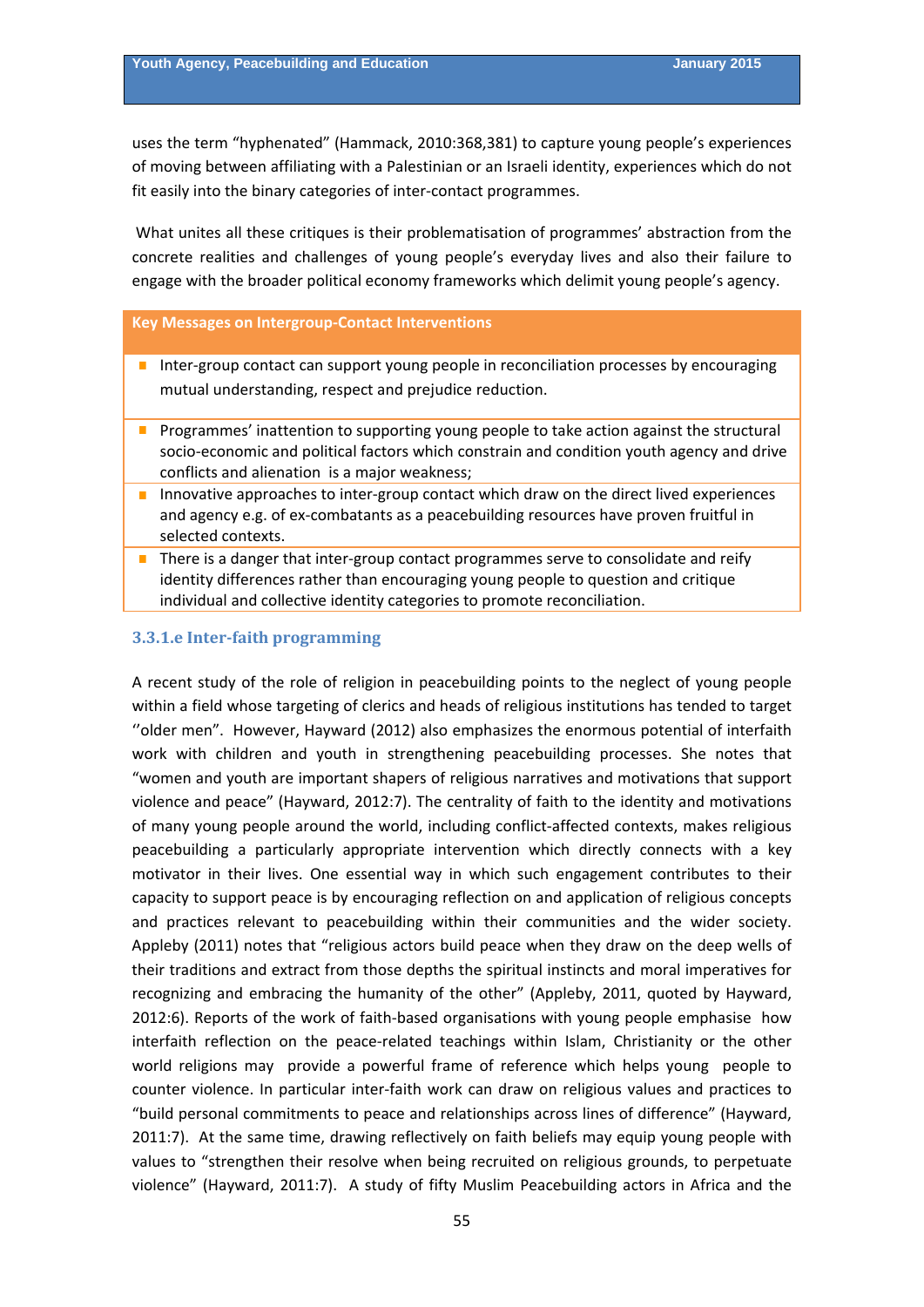Balkans, some of whom work with youth as well as local communities, highlights their use of Islamic values, social relations and rituals as a resource to contribute to conflict resolution and peacebuilding (Abu‐Nimer & Kadayifci‐Orellana, 2008). Similarly, a study by Rusyana tracks the "raising up of 100,000 peacemakers" in Islamic schools in Indonesia by disseminating the Islamic values of peace among Muslim youth (Rusyana, 2013).

Nevertheless, there seems to be little reflection in the literature on the potential tensions that might arise when working with and from people's faith through education for peacebuilding, nor is there much written about the politicised nature these programmes might have, particularly in multi-religious environments. Specifically those programmatic approaches focused on one particular faith, rather than multiple religious values, raise questions on whose religious values are recognised, and what faith‐based principles are represented. Hence, careful consideration is needed in order to tackle possible unintended negative consequences, such as exclusion, segregation, "othering" or furthering stigmatisation.

Indeed, recent studies of religious extremism involving large youth constituencies such as Boko Haram (Onuoha, 2010: Rogers, 2012) testify to the capacity of faith-related ideology to fuel conflict and acts of violence. The movement's name, which literally means "western education is a sin" signals its dogmatic and exclusionary stance against educational institutions and processes for their association with "western values". Analysis of the youth involvement in this movement in Northern Nigeria points to a combination of "widespread poverty, unemployment and socio-political exclusion" ( Onuoha, 2010: 64; Rogers, 2012: 2), which render young people susceptible to the appeal of radical Islam "which promises a better life for martyrs" ( Rogers: 2012; 4). Such findings highlight the urgent and topical relevance of the evidence presented elsewhere in this review for the peacebuilding potential of educational interventions geared to improving the employment and livelihood prospects of young people as well as their civic and political participation and ability to self reflect and resist radicalism into violence.

Moreover, the recent publication by Davies (2014) called *Unsafe Gods: Security, Secularism and Schooling*, does argue for the need to critically question the role of religion in schooling, and how it potentially can enhance rather than mitigate conflict, through processes of segregation, narrowing of views and ring-fencing religion as something 'above critique'. Rather, according to Davies, secular and state‐funded schools should encourage and allow for critical religious education across a wide range of students backgrounds. Building on her former work on *Educating Against Extremism* (2008), Davies (2014) argues how young people need to learn how to analyse religious messages, question sacred texts and be aware of rights around free speech. While these arguments are powerful and convincing, we do acknowledge that such a secular approach might not be context-appropriate in every conflict-affected location.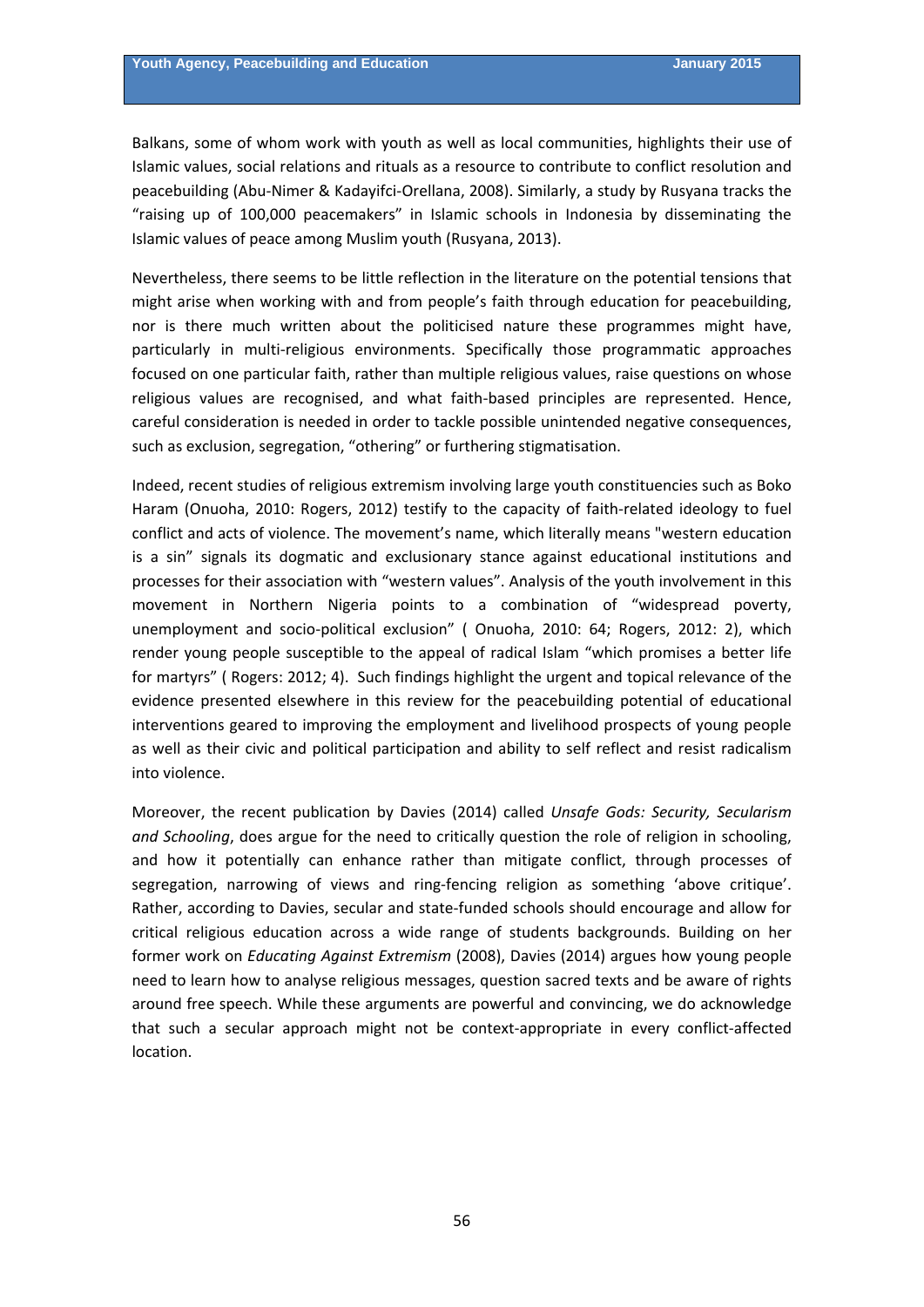#### **Key Messages on Interfaith Interventions**

- The capacity of inter-faith programmes to enhance the agency of young people as peacebuilders is largely neglected and underestimated, as religious values can provide a resource to predispose to peacebuilding attitudes and practices.
- Because faith is an important part of young people's identity in many conflict-affected contexts it can provide a culturally appropriate entry point for context and youth‐ constituency specific engagement.
- Religious extremism can fuel conflict and violence and such radicalisation of youth in some conflict affected contexts is directly linked to socio‐economic and political and cultural marginalisation.
- Schools should ideally provide opportunities for critical reflection of religious messages,  $\mathcal{L}_{\mathcal{A}}$ rather than dogmatic and single‐narrative views that could obstruct reconciliation.
- **Hence, care needs to be taken to avoid possible (unintended) consequences of exclusion,** segregation or stigmatisation.

# **4. Concluding reflections – pathways towards integrating the four R's**

This Literature Review explored the existing and potential conceptual understandings and programmatic approaches to young people's agency through an exploration of the processes of redistribution, recognition, representation and reconciliation that are reflected in the theoretical framework of the larger research consortium. It is recognised that all too often these four dimensions of youth contributions to both conflict and peacebuilding are treated in isolation and therefore attempts are made to highlight the ways in which these dimensions intersect within varying contexts. The summary map below highlights the knowledge, skills, dispositions and attitudes that interventions targetted in working towards young people's agency.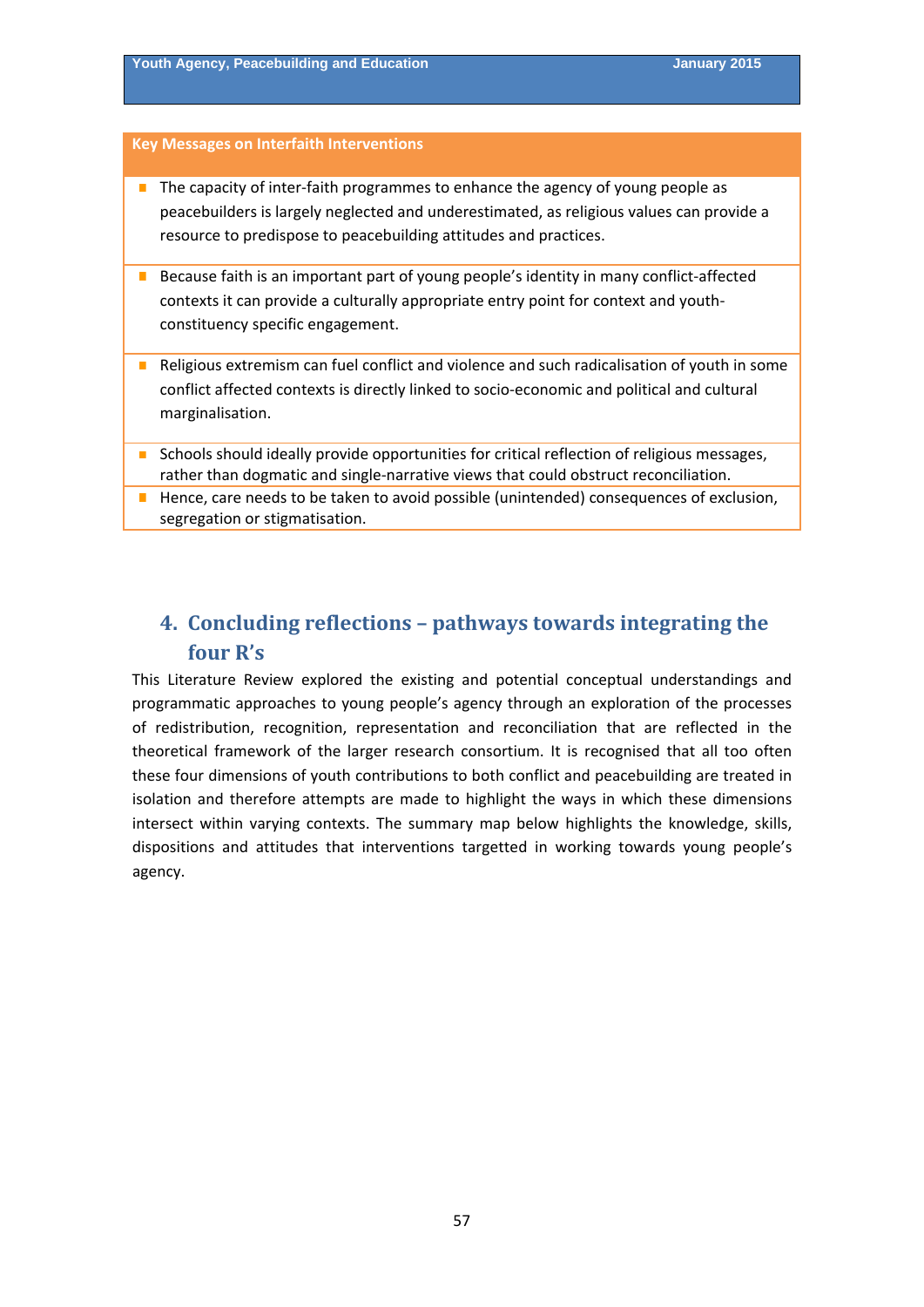## **4.1 Summary map: The contribution of (non)formal education to youth agency for/against peacebuilding**

| <b>Youth Agency</b><br>within the 4 R's | <b>Knowledge</b>                                                                                                                                                                                                                                                                     | <b>Skills</b>                                                                                                                                                                                                                                                                                                    | <b>Dispositions/Attitudes</b>                                                                                                                                                                                                                                           | <b>Approaches</b>                                                                                                                                                                                                                                                                                                                                                                      | <b>Educational</b><br><b>Programming</b>                                                                                                                                                                                          |
|-----------------------------------------|--------------------------------------------------------------------------------------------------------------------------------------------------------------------------------------------------------------------------------------------------------------------------------------|------------------------------------------------------------------------------------------------------------------------------------------------------------------------------------------------------------------------------------------------------------------------------------------------------------------|-------------------------------------------------------------------------------------------------------------------------------------------------------------------------------------------------------------------------------------------------------------------------|----------------------------------------------------------------------------------------------------------------------------------------------------------------------------------------------------------------------------------------------------------------------------------------------------------------------------------------------------------------------------------------|-----------------------------------------------------------------------------------------------------------------------------------------------------------------------------------------------------------------------------------|
| <b>RECONCILIATION</b>                   | • Of the circumstances of others<br>across divides<br>• Of how particular cultural<br>(ethnic, religious, etc)<br>identities are formed<br>• Drawing on historical<br>understanding to raise<br>awareness of the experiences<br>of others and commonalities<br>across social divides | • Inter-personal<br>communication<br>• Networking<br>• Self-awareness<br>• Conflict resolution<br>• Critical historical<br>(discourse) analysis<br>• Critical thinking to critique<br>sectarianism/prejudice in<br>oneself and others<br>• Ability to critique and<br>discuss controversial<br>issues peacefully | • Development of values of<br>understanding, tolerance,<br>empathy, mutuality and<br>trust across social divides<br>• Development of a sense of<br>common humanity across<br>divides<br>• Drawing on faith beliefs to<br>contribute to peaceful<br>social relationships | • Inter-group activities (art,<br>sports, music) to contribute<br>to psycho-social<br>healing/mutual<br>understanding across social<br>divides<br>• Inter-personal contact<br>programmes<br>• Youth catalysing attitudinal<br>changes in their communities<br>• Connecting with proactive<br>agency of young people<br>• Linking sports/arts/music<br>activities to values inculcation | Music, arts,<br>$\bullet$<br>sports<br>Inter-personal<br>contact<br>Faith-based<br>$\bullet$<br>programmes<br>History<br>$\bullet$<br>education<br>Citizenship<br>$\bullet$<br>and<br>participation<br>Work-related<br>programmes |
| <b>REPRESENTATION</b>                   | • Of democratic processes and<br>institutions, (universal and<br>context-specific) rights and<br>associated values<br>• Of how to analyse youth's<br>involvement in political<br>decision making<br>• Of how to take action to                                                       | • Inter-personal<br>communication<br>• Networking<br>• To enter into (democratic)<br>decision-making<br>processes<br>• Analyse and map socio-<br>economic and political                                                                                                                                          | • Development of values of<br>awareness of social<br>injustices and concern to<br>take peaceful action<br>• Commitment to peaceful<br>democratic processes of<br>deliberation and<br>discussion                                                                         | • Connecting with young<br>people's pre-existing<br>proactive and context-specific<br>(political/social/economic)<br>activism<br>• Connecting with youth's use<br>of music/sport/arts as<br>vehicles for political                                                                                                                                                                     | Music, arts,<br>sports<br>Inter-personal<br>contact<br>Citizenship<br>and<br>participation<br>History                                                                                                                             |
|                                         | improve their own                                                                                                                                                                                                                                                                    | needs and strategise to                                                                                                                                                                                                                                                                                          | • Commitment to peaceful                                                                                                                                                                                                                                                | participation and critique                                                                                                                                                                                                                                                                                                                                                             | education                                                                                                                                                                                                                         |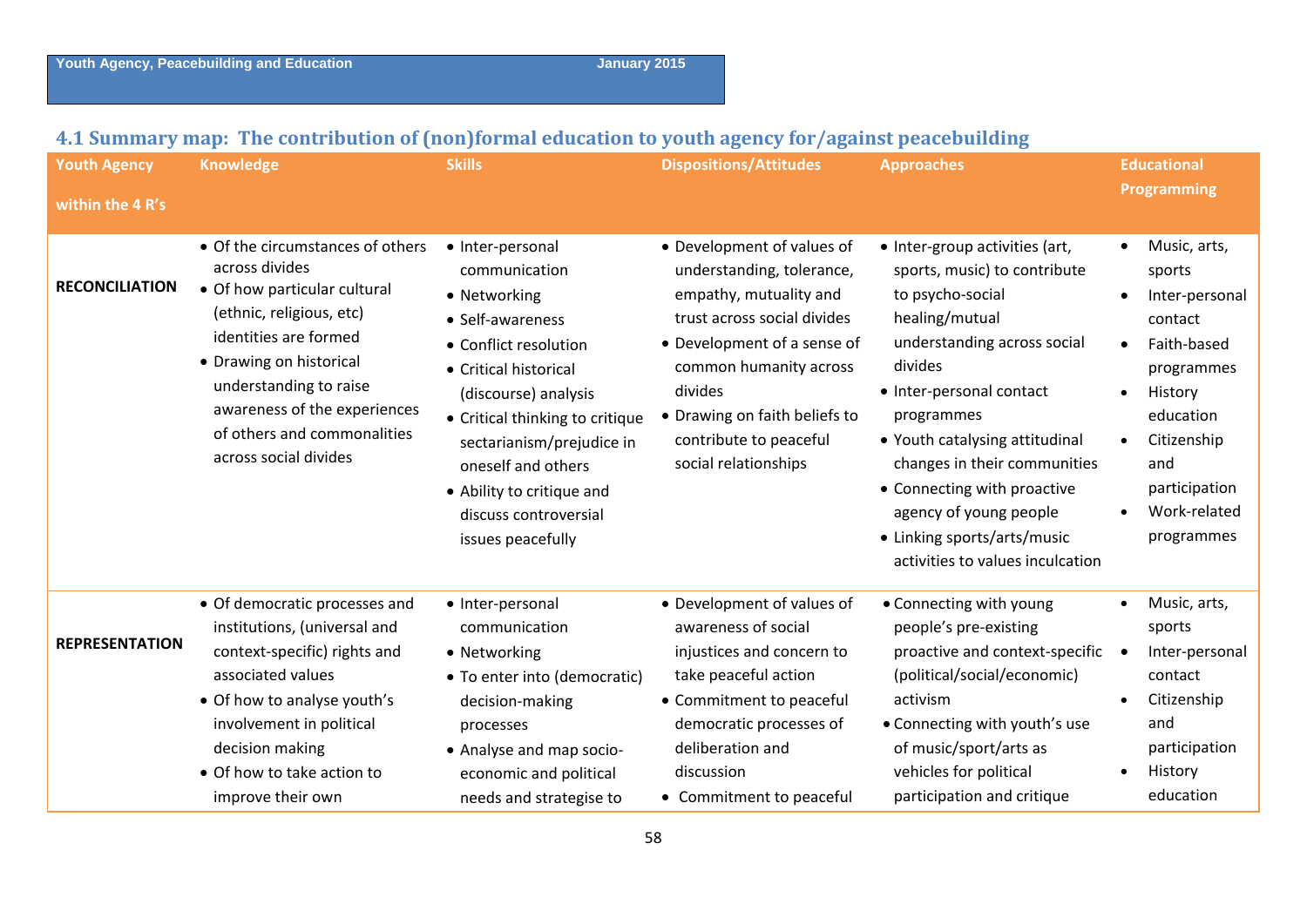**Youth Agency, Peacebuilding and Education January 2015** January 2015

|                    | social/economic political<br>circumstances<br>• Historical understanding to<br>promote empathy with others<br>and the exercise of a 'moral<br>imagination'                                                                                                                                                                                                                                                                                                               | take action to meet them<br>• Ability to advocate on<br>behalf of youth and social<br>justice concerns<br>• Holding political elites<br>accountable<br>• Enter into constructive<br>(inter-generational)<br>relationships<br>• Problem-solving tools | critique<br>• Ethical responsibility for<br>rights and well being of<br>oneself and others                                                                                                                                                                                                                                                                                                                                                                        | • Recognising and responding<br>to young people's needs,<br>aspirations and challenges<br>within particular contexts<br>• Channelling young people's<br>sense of outrage and<br>frustrations<br>. Working with communities as<br>well as different<br>constituencies of young<br>people                                                                                                                                                                         | Work-related<br>programmes                                                                                                                                                |
|--------------------|--------------------------------------------------------------------------------------------------------------------------------------------------------------------------------------------------------------------------------------------------------------------------------------------------------------------------------------------------------------------------------------------------------------------------------------------------------------------------|------------------------------------------------------------------------------------------------------------------------------------------------------------------------------------------------------------------------------------------------------|-------------------------------------------------------------------------------------------------------------------------------------------------------------------------------------------------------------------------------------------------------------------------------------------------------------------------------------------------------------------------------------------------------------------------------------------------------------------|-----------------------------------------------------------------------------------------------------------------------------------------------------------------------------------------------------------------------------------------------------------------------------------------------------------------------------------------------------------------------------------------------------------------------------------------------------------------|---------------------------------------------------------------------------------------------------------------------------------------------------------------------------|
| <b>RECOGNITION</b> | • Affirming 'local' knowledges<br>and awareness of young<br>people<br>• Recognising cultural and socio-<br>political challenges young<br>people face<br>• Using historical understanding<br>to develop empathy with the<br>variegated experiences and<br>identities of others as well as<br>commonalities<br>• Develop an understanding of<br>the complex nature of identity<br>formation and reflect critically<br>on the nature of<br>civic/ethnic/national identities | • Inter-personal<br>communication<br>• Critical thinking<br>$\bullet$ Empathy<br>• Collaboration skills<br>• Leadership skills                                                                                                                       | Recognise each other's<br>$\bullet$<br>potential as agents of<br>peacebuilding (e.g. ex-<br>combatants)<br>The ability to challenge<br>$\bullet$<br>narrow sectarian attitudes<br>in oneself and others<br>Commitment to an<br>$\bullet$<br>inclusive notion of<br>citizenship<br>Development of a moral<br>$\bullet$<br>imagination through which<br>to empathise with the life<br>circumstances of others<br>Respect for the validity of<br>multiple viewpoints | • Connecting with young<br>people as informed and<br>aware political actors<br>Recognising the particular<br>$\bullet$<br>contexts, challenges and<br>circumstances faced by<br>youth in their daily lives<br>Consulting young people<br>$\bullet$<br>prior to programming<br>Connecting with the<br>complex and shifting<br>identities of young people<br>Approaching young people<br>as subjects in their own<br>right rather than objects of<br>intervention | Music, arts,<br>sports<br>Inter-personal<br>contact<br>Citizenship<br>$\bullet$<br>and<br>participation<br>History<br>$\bullet$<br>education<br>Faith-based<br>programmes |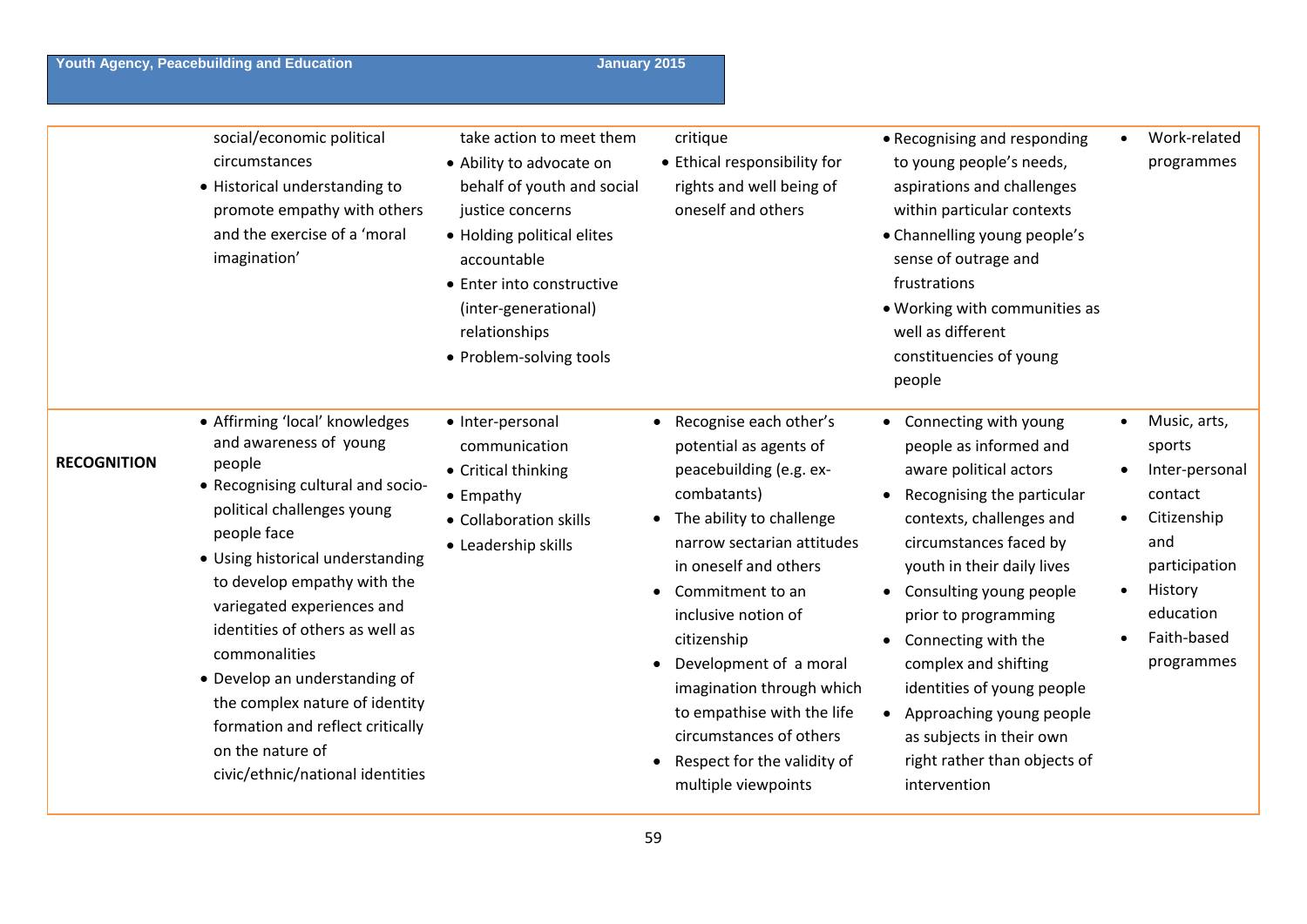| <b>REDISTRIBUTION</b> | • Of work related skills and<br>$\bullet$<br>labour market needs<br>• Of local business and<br>economic stakeholders vested<br>interests<br>• About individual as well as<br>collective business<br>opportunities<br>• Of youth marginalisation and<br>ambivalent role of cultural<br>characteristics in securing<br>employment<br>• Of historical and current<br>processes of inclusion and<br>exclusion from and within<br>(non) formal education and<br>the job market for particular<br>youth constituencies, and how<br>to overcome those<br>• Of (unequal) distribution of<br>resources, funding and<br>opportunities and how to<br>advocate for a just<br>redistribution | Inter-personal<br>communication<br>Advocacy<br>Lifeskills (behavioural<br>and emotional)<br><b>Technical skills</b><br><b>Vocational skills</b><br>Work experience<br>Enterprise and self-<br>employment<br>Ability to collect and<br>analyse information<br>critically | Awareness of local<br>$\bullet$<br>business opportunities<br>Awareness of the added<br>value of working with<br>others<br>Development of a sense<br>of community | $\bullet$ | <b>Encouraging networks</b><br>between young people<br>and public/private<br>stakeholders<br>Active participation of<br>youth in programme<br>design<br>Development of<br>inclusive opportunities<br>for all youth<br>constituencies<br>Capacity building for<br>local partners<br>Planning for long term<br>sustainability | $\bullet$ | Citizenship<br>and<br>participation<br>History<br>education<br>Work-related<br>programmes |
|-----------------------|---------------------------------------------------------------------------------------------------------------------------------------------------------------------------------------------------------------------------------------------------------------------------------------------------------------------------------------------------------------------------------------------------------------------------------------------------------------------------------------------------------------------------------------------------------------------------------------------------------------------------------------------------------------------------------|-------------------------------------------------------------------------------------------------------------------------------------------------------------------------------------------------------------------------------------------------------------------------|------------------------------------------------------------------------------------------------------------------------------------------------------------------|-----------|-----------------------------------------------------------------------------------------------------------------------------------------------------------------------------------------------------------------------------------------------------------------------------------------------------------------------------|-----------|-------------------------------------------------------------------------------------------|
|-----------------------|---------------------------------------------------------------------------------------------------------------------------------------------------------------------------------------------------------------------------------------------------------------------------------------------------------------------------------------------------------------------------------------------------------------------------------------------------------------------------------------------------------------------------------------------------------------------------------------------------------------------------------------------------------------------------------|-------------------------------------------------------------------------------------------------------------------------------------------------------------------------------------------------------------------------------------------------------------------------|------------------------------------------------------------------------------------------------------------------------------------------------------------------|-----------|-----------------------------------------------------------------------------------------------------------------------------------------------------------------------------------------------------------------------------------------------------------------------------------------------------------------------------|-----------|-------------------------------------------------------------------------------------------|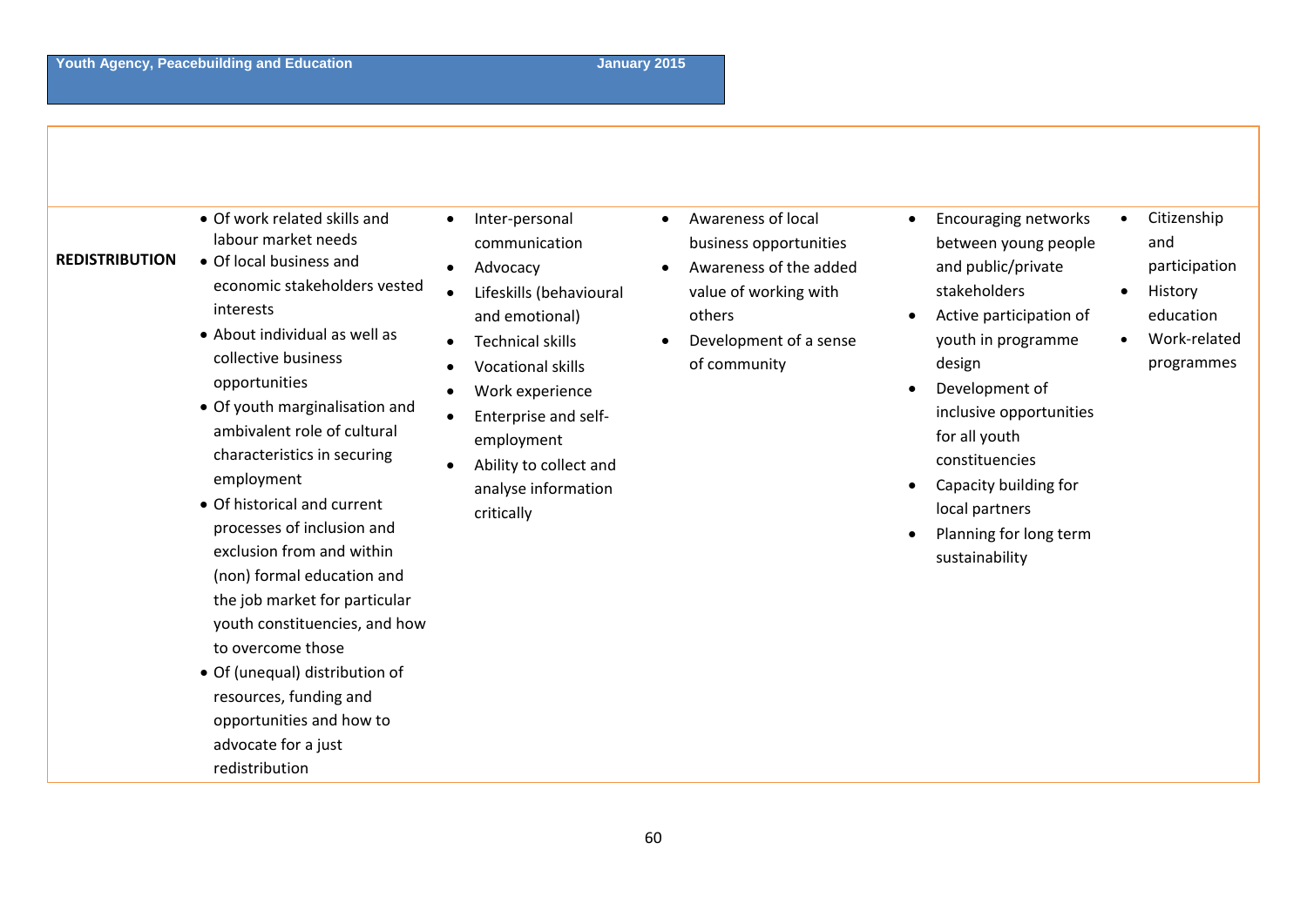In line with the evaluations, reflections and critiques of the reviewed programmatic approaches, there has been <sup>a</sup> call for multi‐dimensional, cross‐sectoral, holistic and integrated approaches in working on enhancing youth agency (Amarasuriya et al. 2009; Batmanglich & Enria, 2014; Guerra & Olenik, 2013; Schwartz, 2010; Sommers, 2006; UNICEF, 2009; Walton, 2010). Cross‐sectoral projects set out to recognize <sup>a</sup> multifaceted agency that is embedded in local communities and political, economic and social structures. They seek to be sensitive to the heterogeneous constituencies and situations of youths – with the objective to foster self‐determination and to enable youths to create and make use of societal opportunities (Amarasuriya et al. 2009; Guerra & Olenik, 2013). Such <sup>a</sup> more holistic approach draws attention to and aims to integrate notions of recognition, representation, redistribution and reconciliation. Transcending the earlier discussed binary distinctions of youth as e.g. either peacemakers or – breakers (Amarasuriya et al. 2009; Walton, 2010), cross‐sectoral approaches often envision youth as "key catalysts for peacebuilding efforts" (Guerra & Olenik, 2013:7). While it is sometimes difficult to establish <sup>a</sup> clear link between the impact of activities (Fischer, 2006; USAID, 2011; USAID & MercyCorps, 2012) on the mitigation of unequal circumstances, the attempts to implement an integrated approach points to the inherent links between processes of recognition, representation, redistribution and reconciliation – as set out in our theoretical understanding of the role of education in conflict‐affected situations.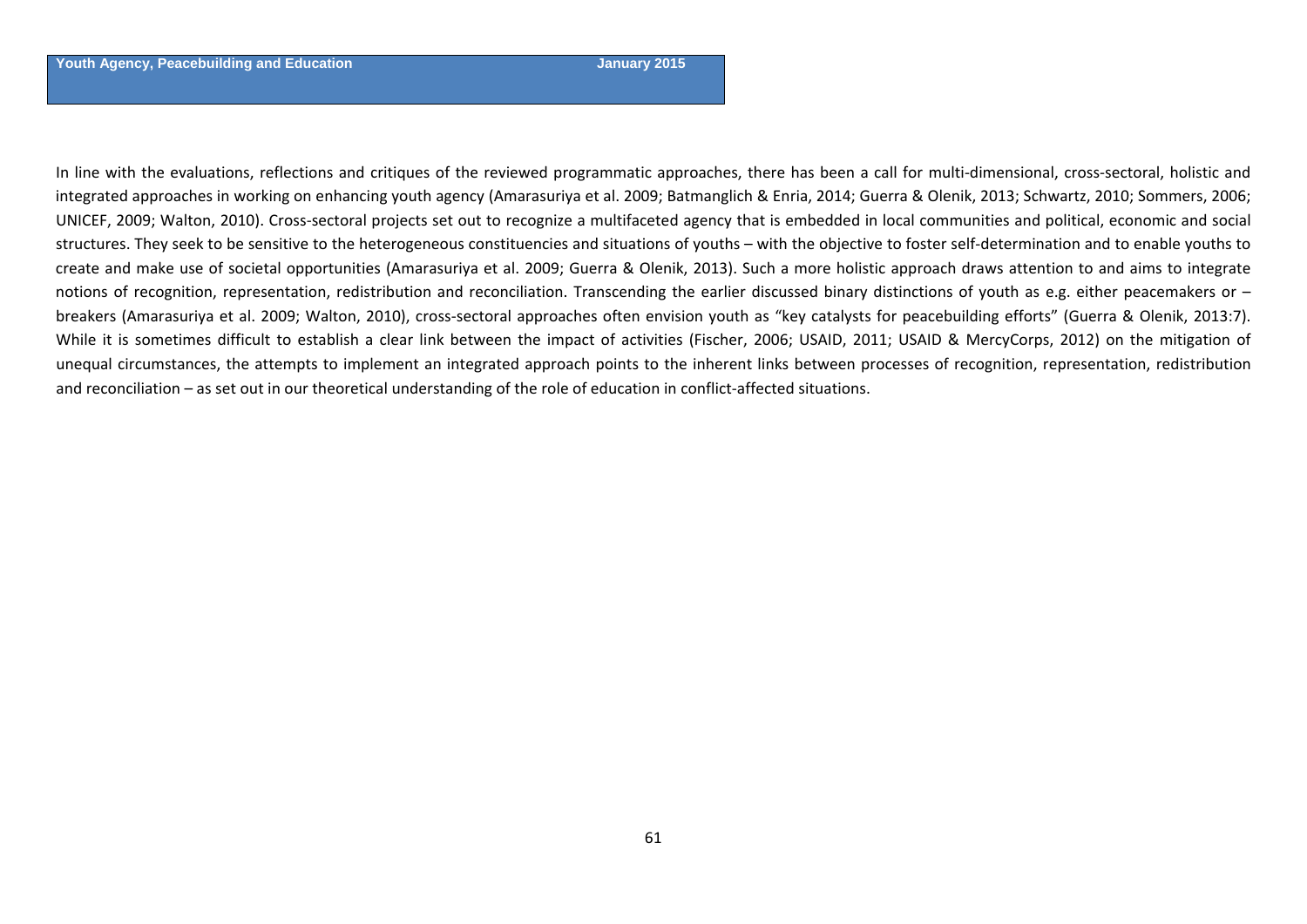### **Concluding Key Messages**

- **1. Comprehensive understanding of youth ‐**  This document argues for a comprehensive understanding of the multi‐faceted nature of *youth agency for peacebuilding*. We do so by moving away from a victim‐perpetrators binary to an understanding of heterogeneous youth constituencies as embedded within and reacting to processes of conflict *and* peace. In order to better understand the agency of youth as peacebuilding actors, we need to move beyond a binary approach that reduces the experiences of young people living with the effects of conflict to overly simplistic categorisations, which are liable to lead to equally simplistic programme responses. The acknowledgement of the needs and priorities of different youth constituencies should include gender‐based analyses and approaches.
- **2. Absence of evaluative and empirical data ‐**  There is an urgent need to build up rigorous, longitudinal, evaluative data showing how educational interventions contribute to attitudes, behaviours and knowledges of young people linked to their (lack of) exercise of peacebuilding within specific contexts. A key challenge is that many of these (formal and non-formal) educational programmatic responses are difficult to measure and need nuanced, contextspecific and youth specific indicators. Another challenge is the lack of attention and analysis of youth‐related (education, labour, cultural) policies in the literature. In advocating for the role of education in peacebuilding, however, the absence of both policy-analysis and evaluative data of programmatic impact on youth agency needs to be urgently addressed.
- **3. Context‐specific, conflict‐sensitive and youth‐specific policy and programming ‐**  There is frequently a disjunction between policy and programming aimed to enhance young people's agency as peacebuilders and the particular contexts and circumstances that condition and constrain this potential in conflict-affected contexts. In order to ensure that education policies and programmes are more context specific, conflict-sensitive, and youth-responsive, interventions should be carefully grounded in an analysis of the distinctive positioning of youth in relation to current drivers of conflict as well as peacebuilding dynamics operating in each conflict-affected situation. Connecting to our first point, a gender-specific lense should be applied to uncover specific needs, opportunties and challenges for particular youth constituencies.
- **4. Engagement with youth's voices, identities and needs ‐** There is a need for both policies and interventions – at their planning and implementation stages ‐ to respond to and connect with processes of youth identity formation, the everyday realities, voices, experiences and needs of young people and to build on their pre‐existing initiatives. This may involve working with and through young people on conflict and peacebuilding analysis of their particular situation and their strategic positioning.
- **5. Involvement of community and youth peer educators ‐**  The promotion of the peacebuilding agency of youth through (non)formal education initiatives needs to involve key stakeholders in the communities, as well as young people themselves as peer educators, rather than operate in isolation from them, to ensure the sustainability and cultural appropriateness of interventions.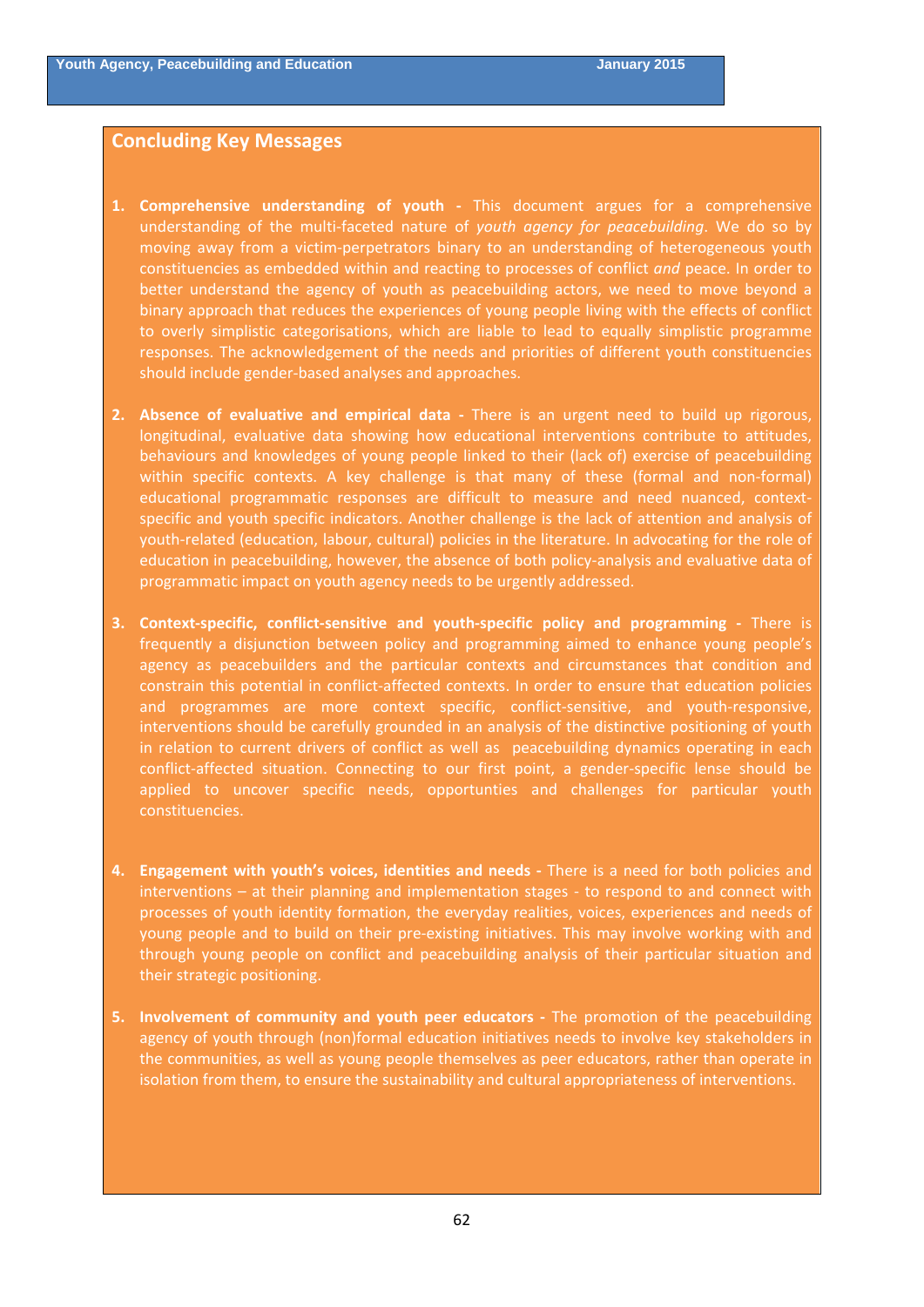- **6. Educational strategies for peacebuilding ‐** Although their potential is not realized at present the content and processes of teaching and learning may enhance young people's agency for peacebuilding, by: 1) connecting study of the past with present realities and challenges, 2) recognising the affective and context relevant dimensions of teaching and learning for/about peace; 3) providing opportunities for critical reflection of political/religious/ideological/media messages; 4) encouraging mutual understanding, respect and prejudice reduction; 5) triggering attitudinal and behavioural changes in people, e.g. inter‐personal skills, changing perceptions of themselves and other people, as well as mental and emotional well‐being and healing; and 6) working with youth in their own environment and spaces.
- **7. Integrated programmatic responses ‐** In order to capitalize on education's potential to contribute to young people's capacity to be peacebuilders, an expansive rather than narrow framing is essential that connects educational processes to the political, economic, cultural and potential conciliatory (4 R's) dimensions of youth's exercise of agency and the peacebuilding processes in which they are located. The review of existing literature suggests an integrated approach might be best suited to enhance the agency of youth in relation to the 4 R's. While redistribution might need the most specific targeting, the dimensions of recognition, representation and especially reconciliation can either be targeted specifically or – perhaps more successfully ‐ be embedded transversally in a wide variety of activities.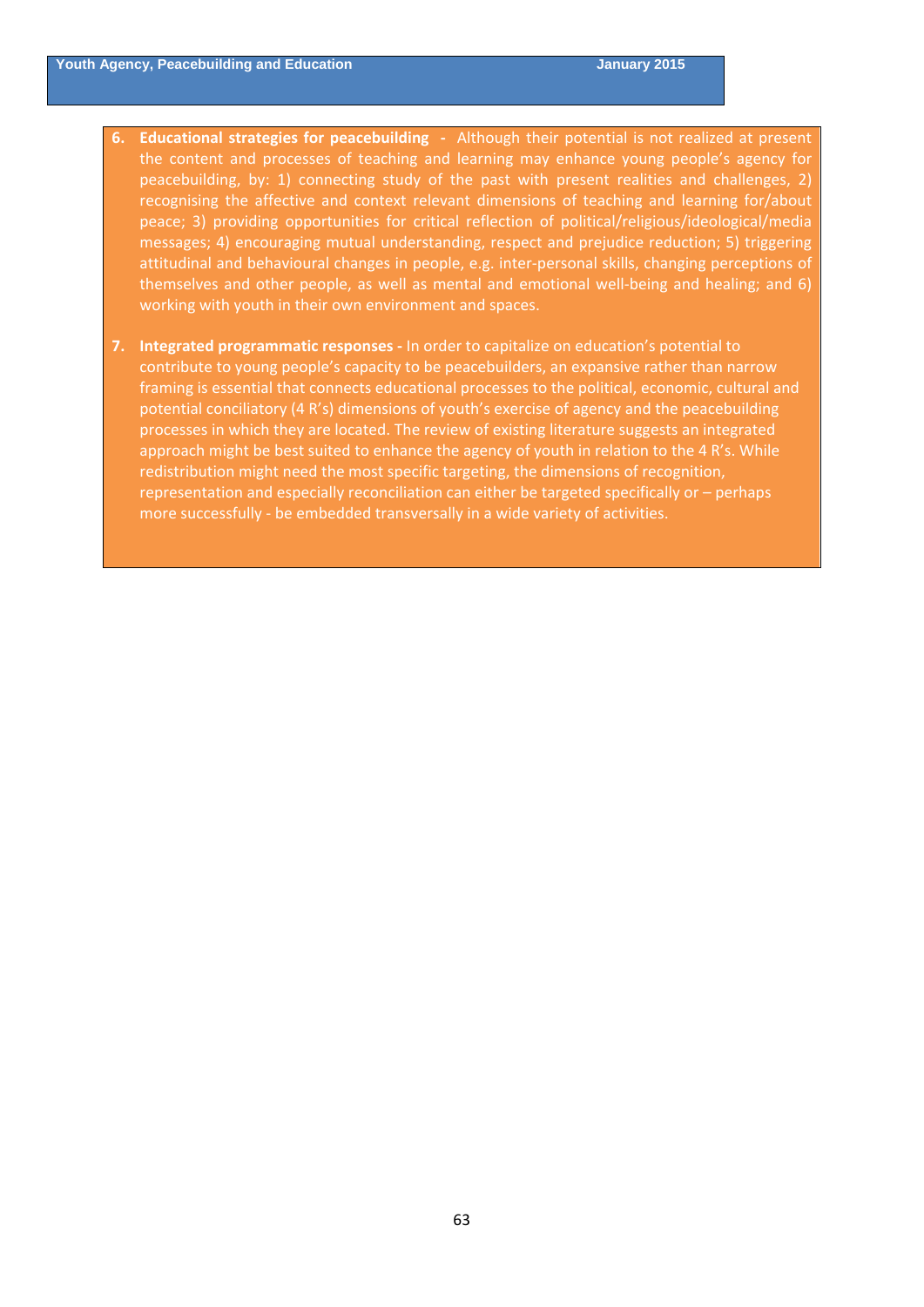# **Acknowledgements**

We are grateful for input received through personal communications with Marc Sommers, Lindsay McLean-Hilker, Dana Bird and Elizabeth King. We also thank our team members at the University of Sussex and the University of Ulster for their feedback, alongside UNICEF colleagues. We are also pleased to acknowledge that from the initial research to final writing, synthesis and editing stages, this review is the result of the collaborative efforts and commitment of all contributing authors, including the support of the projects' assistant Kiymet Schipper.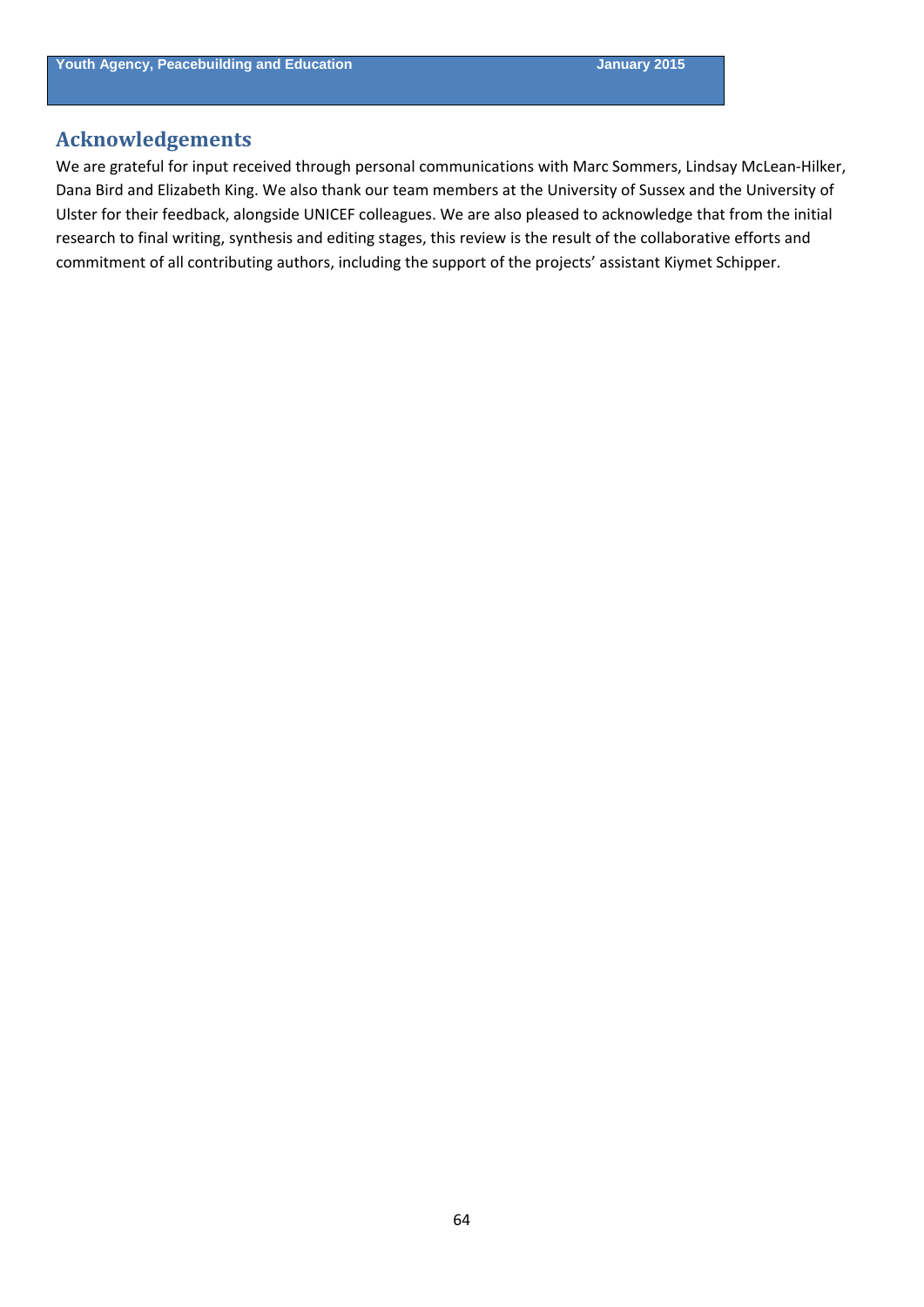# **Bibliography**

- Abu‐Nimer, M. and Kadayifci‐Orellana, S. A. (2008) "Muslim peacebuilding actors in Africa and the Balkan context: challenges and needs" *Peace & Change*, 33(4) pp. 549‐581
- African youth charter (2006) *African Union (*Proclamation) retrievable through http://tisierraleone. [org/African%20Youth%20Charter.pdf](http://tisierraleone.org/African%20Youth%20Charter.pdf)
- Akar, B. (2014) "Exploring the challenges and practices of citizenship education in national and civic education grades ten and eleven in Lebanon" *A Journal of Comparative and International Education*, 39(5) pp. 1‐25
- Akapire, E. A., and Awal, A. M. (2011) "Catch them young: the young female parliament in northern Ghana" in McGee, R. and Greenhalf J. (eds) Participatory Learning and Action 64. London International Institute for environment and development (IIED) pp 113-121 Retrievable from <http://pubs.iied.org/pdfs/14607IIED.pdf#page=115>
- Amarasuriya, H., Gündüz, C. and Mayer, M. (2009) "Rethinking the nexus between youth, unemployment and conflict–perspectives from Sri Lanka" *Strengthening the Economic Dimensions of Peacebuilding Case Study Series, International Alert*.
- Annan, J, Blattman, C Horton, R. (2006) " The state of youth and youth protection in northern Uganda: findings from the survey for war affected youth" Kampala: UNICEF.

Appleby, R. S. (2011) "Religion and peacemaking: reflections on current challenges and future prospects" *United States Institute for peace public event*, Washington, DC.

- Baines, E. and Gauvin, L. R. (2014) "Motherhood and social repair after war and displacement in Northern Uganda" *Journal of Refugee Studies* 27(2) pp.282‐300.
- Barakat, B. Kane, L. and Inglis, A. " From assessment to planning: hope for TVET in Uganda" in Maclean, R., & Wilson, D. (Eds.). (2009). *International handbook of education for the changing world of work: Bridging academic and vocational learning* (Vol. 2). Springer pp.775-785.
- Barber, T. (2009) "Participation, citizenship, and well-being. Engaging with young people, making a difference" *Young: Journal of Youth Research,* 17(1) pp. 25‐40

Bargal, D. (2004) "Structure and process in reconciliation‐transformation workshops encounters between Israeli and Palestinian youth" *Small group research*, *35*(5) pp. 596‐616

- Barry, M., Davies, A. and Williamson, H. (1997) "Debate: An open response to the concerns of the centre for social action" *Youth and Policy,* 62(60) pp. 67–70
- Barton, K. C. and McCully, A. W. (2005) "History, identity, and the school curriculum in Northern Ireland: an empirical study of secondary students' ideas and perspectives" *Journal of Curriculum Studies*, 37(1), pp. 85‐116
- Barton, K. and McCully, A. (2010) "'You Can Form Your Own Point of View': Internally Persuasive Discourse in Northern Ireland Students' Encounters With History" *The Teachers College Record*, 112(1), pp. 142‐181.
- Barton, K. C. and McCully, A. W. (2012) "Trying to 'see things differently': Northern Ireland students' struggle to understand alternative historical perspectives" *Theory & Research in Social Education*, 40(4) pp. 371‐408
- Batmanglich, S. and Enria, L. (2014) " Real jobs in fragile contexts. Reframing youth employment programming in Liberia and Sierra Leone" *International Alert*

Becker, J. (2012) "Girls in fragile contexts" *Women in Action* Report, pp. 7‐9.

- Bekerman, Z. (2007) "Rethinking intergroup encounters: Rescuing praxis from theory, activity from education, and peace/co‐existence from identity and culture" *Journal of Peace Education*, 4(1) pp. 21‐37
- Bekerman, Z. and Maoz, I. (2005) "Troubles with identity: Obstacles to coexistence education in conflict ridden societies" *Identity*, *5*(4) pp.341‐357
- Benson Greene, A. (2009) "Vocational training in post‐war Sierra Leone and Liberia in Maclean, R., & Wilson, D. (Eds.). (2009). *International handbook of education for the changing world of work:*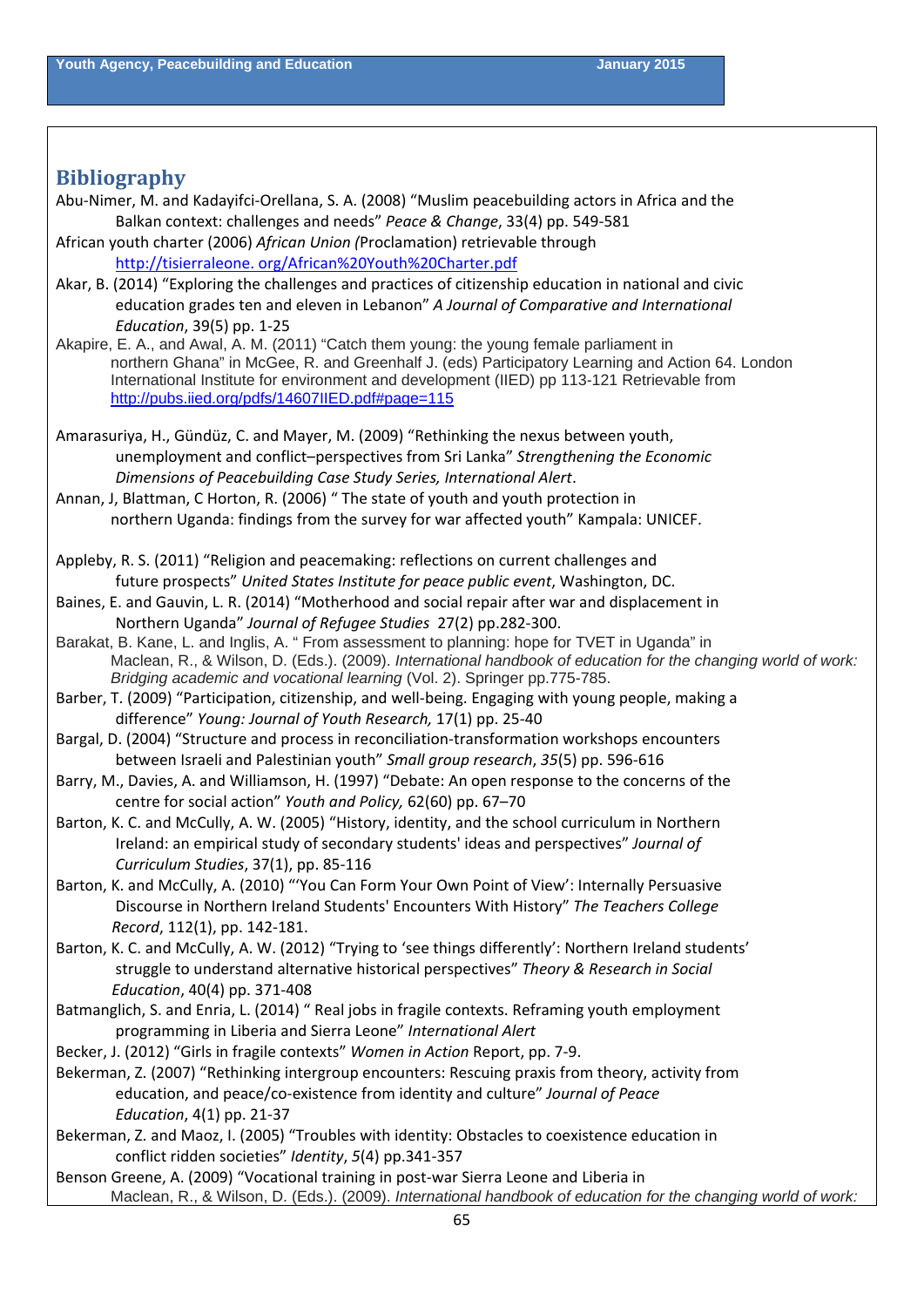*Bridging academic and vocational learning* (Vol. 2). Springer pp. 827-826

- Berents, H. (2014) " 'It's about finding a way': Children, sites of opportunity and building everyday peace in Colombia" *International Journal of Children's Rights*, 22(2) pp. 361‐384
- Blattman, C. (2009) "From violence to voting: War and political participation in Uganda" *American Political Science Review*, 103(02) pp. 231‐247
- British Council (2010) "Active citizens social active project guide Pakistan" Retrievable through <http://activecitizens.britishcouncil.org/search/node/Pakistan>
- Burton, G., Sayrafi, I. and Srour, S. A. (2013) "Inclusion or transformation? An early assessment of an empowerment project for disabled people in occupied Palestine" *Disability & Society*, 28(6) pp. 812‐825
- Cherian, N. S., Periyar, E. E. and Thakre, A. G. (2013) "Influence of media violence on youth and their tendency to commit crime" *Scientific Committee of Reviewers*, pp. 211‐215.
- Clark‐Kazak, C. R. (2011) "Recounting migration: Political narratives of Congolese young people in Uganda" McGill‐Queen's Press‐MQUP pp. 1‐153.
- Coalter, F. (2010) "The politics of sport‐for‐development: limited focus programmes and broad gauge problems? " *International review for the sociology of sport*, 45(3) pp. 295‐314
- Cole, E. A. and Barsalou, J. (2006) "Unite or divide? The challenges of teaching history in societies emerging from violent conflict" *Special report. Washington, DC: US Institute of Peace* pp. 1‐16.
- Cubitt, P. C. (2011) " Employment in Sierra Leone: what happened to post‐conflict job creation? ". *African Security Review*, *20*(1), 2‐14.
- Confortini, C. C. (2006) "Galtung, violence, and gender: The case for a peace studies/feminism alliance" *Peace & Change*, 31(3) pp. 333‐367
- Darnell, S. C. (2014) "Orientalism through sport: towards a Said‐ian analysis of imperialism and 'sport for development and peace" *Sport in Society*, *17*(8) pp. 1000‐1014
- Davies, L. (2004) "Building a civic culture post‐conflict" *London Review of Education*, *2*(3) pp. 229‐244
- Davies, L. (2005) "Teaching about conflict through citizenship education" *International Journal of Citizenship and Teacher Education*, 1(2) pp. 17‐34
- Davies, L. (2008) "Educating against extremism" Stoke-on-Trent: UK, Trentham Books pp. 1-21.
- Davies, L. (2011) "Conflict, education and democracy, learning the power of dissent" *Conflict and Education An Interdisciplinary Journal,* 1, pp. 1–4
- Davies, L. (2014) "Unsafe Gods: Security, secularism and schooling" London: IOE/Trentham.
- Del Felice, C. and Wisler, A. (2007) "The unexplored power and potential of youth as peace-builders" *Journal of Peace Conflict and Development*, *11* pp. 1‐29.
- Denov, M. and Maclure, R. (2006) "Engaging the voices of girls in the aftermath of Sierra Leone's conflict: Experiences and perspectives in a culture of violence" *Anthropologica*, 48 pp. 73‐85
- Drummond‐Mundal, L. and Cave, G. (2007) "Young peacebuilders: exploring youth engagement with conflict and social change" *Journal of Peacebuilding & Development*, *3*(3) pp. 63‐76

Dunne, M., Durrani, N., Crossouard, B. and Fincham, K. (2014) "Youth As Active Citizens" Report, University of Sussex Education Centre for International Education and Oxfam Novib pp. 1‐55

- Dyck, C. B. (2011) "Football and post‐war reintegration: exploring the role of sport in DDR processes in Sierra Leone" *Third world Quarterly*, *32*(3) pp. 395‐415
- Emerson, L. (2012) "Conflict, transition and education for 'political generosity': learning from the experience of ex‐combatants in Northern Ireland" *Journal of Peace Education*, 9(3) pp. 277‐ 295
- Enria, L. (2012) "Employing the youth to build peace: The limitations of United Nations statebuilding in Sierra Leone" *Human Welfare* 1(1), pp. 42‐56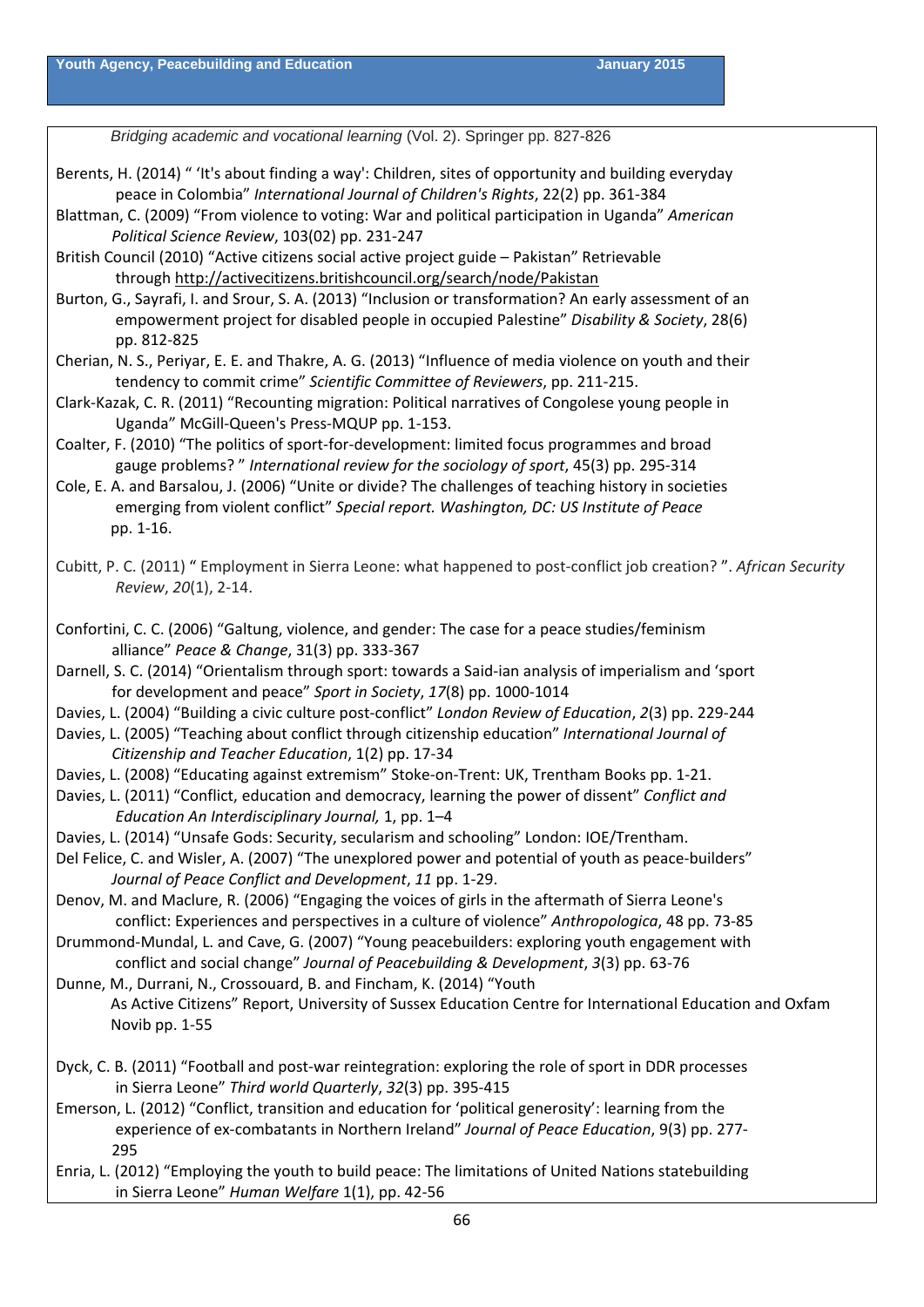Ensor, M. O. (2013) "Youth, climate change, and peace in South Sudan" *Peace Review*, 25(4) pp. 526–533 EUROCLIO (2009) "Five years of projects in the Former Yugoslavia" European Association of History Educators, report. EUROCLIO (2011a) "*History* that Connects *How to teach sensitive topics in the countries of former Yugoslavia*" European Association of History Educators, report. EUROCLIO *(2011b). Once* upon a time...We lived together, European Association of History Educators, report. Evans, R. and Lo Forte, C. (2013) "*A Global Review: UNHCR's engagement with displaced youth*" UNHCR: Geneva**.** Fanthorpe, R. and Maconachie, R. (2010) "Beyond the 'crisis of youth'? Mining, farming and civil society in post‐war Sierra Leone" *African Affairs*, 109(435) pp. 251‐272 Feinstein, C., Giertsen, A. and O'Kane C. (2009) "Children's participation in armed conflict and post- conflict peacebuilding" in Percy‐Smith, B. and Thomas, N. (Eds.) (2009) *A handbook of children and young people's participation: Perspectives from theory and practice*, Routledge, p.53‐62. Filmer, D., Fox, L., Brooks, K., Gooyal, A., Mengistae, T., Premand, P., Ringold, D., Sharma, S. and Zorya, S. (2014) "Youth employment in Sub‐Saharan Africa", Co‐publication of the Agence Française de Dévelopement and the World Bank Fischer, M. (2006) "The need for multi-dimensional youth work: Education, interethnic networking and income generation" in Fischer, M. (ed.) *Peacebuilding and civil society in Bosnia‐ Herzegovina: ten years after Dayton* LIT Verlag Münster, p. 233‐256 Fithen, C., & Richards, P. (2005) "Making war, crafting peace: militia solidarities and demobilization in Sierra Leone" in Richards, P. (2005). *No peace, no war: the anthropology of contemporary armed conflicts.* Fraser, Nancy (2005) "Reframing justice in a globalizing world" *New Left Review* (36), pp. 11–12, pp. 69–88 Freedman, S. W., Weinstein, H. M., Murphy, K., and Longman, T. (2008) "Teaching history after identity‐based conflicts: The Rwanda experience" *Comparative Education Review*, 52(4) pp. 663‐690 Galtung, J. (1990) "Cultural violence" *Journal of peace research*, 27(3) pp. 291‐305 Galtung, J. (2006) "Theoretical challenges of peacebuilding with and for youth" in McEvoy‐Levy, S. (eds.) *Troublemakers or Peacemakers: Youth and Post‐Accord Peacebuilding*, Notre Dame, In: University of Notre Dame Press, pp. 259‐280 Gervais, M., Ubalijoro, E. and Nyirabega, E. (2009) "Girlhood in a post‐conflict situation: The case of Rwanda" *Agenda*, 23(79) pp. 13‐23 Giertsen, A. "Adults' war and young generations' peace: Experiences from children and youth taking part in peacebuilding" *Building Sustainable Futures*, pp. 247‐259. Gillard, S. (2001) "Winning the peace: youth, identity and peacebuilding in Bosnia and Herzegovina" *International Peacekeeping*, 8(1), pp. 77‐98 Giustozzi, A. (2010) "Between patronage and rebellion: Student politics in Afghanistan" Afghanistan Research and Evaluation Unit GIZ (n.d. 1). "Employment promotion for youths" Retrieved from <http://www.giz.de/en/worldwide/20949.html> GIZ (n.d. 2) "'Employment Promotion Programme' Decentralised Economic Planning" Retrieved from <http://www.giz.de/en/worldwide/20949.html> GIZ (n.d. 3) "'Employment Promotion Programme' Local Economic Development: Value Chain Promotion" Retrieved from <http://www.giz.de/en/worldwide/20949.html> GIZ (n.d. 4) "'Employment Promotion Programme' Local Economic Development: Youth Reintegration Salone" Retrieved from <http://www.giz.de/en/worldwide/20949.html> GIZ (n.d. 5) "'Employment Promotion Programme' Needs‐Oriented Qualification for Youth" Retrieved

from <http://www.giz.de/en/worldwide/20949.html>

- Gopal, J. (2013) "Young Kerenni refugees: Resistance and political agency" *USP Undergraduate Journal*, 5(1) pp. 14‐ 21
- Gray, S. and Dolan, T. (2014) "Media and Conflict in Myanmar: Opportunities for media to advance peace" United States Institute of Peace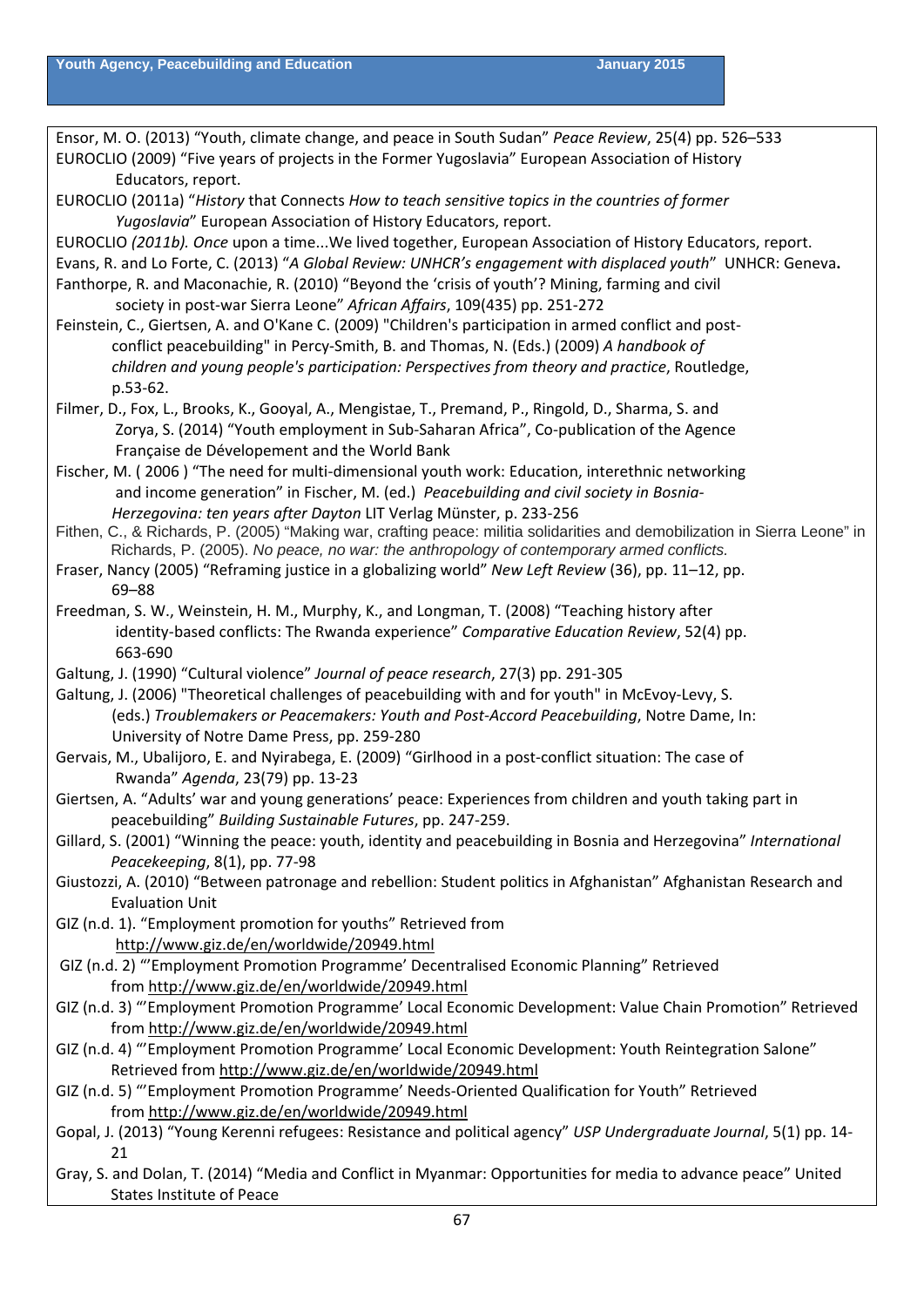- Guerra, N. and Olenik, C. (2013) "State of the field report: Holistic, cross-sectoral youth development" USAID youth research, evaluation and learning project
- Gunatilaka, R., Mayer, M. and Vodopivec, M. (Eds.) (2010) "The challenge of youth employment in Sri Lanka" World Bank publications
- Burton, G., Sayrafi, I. and Abu Srour, S. (2013) "Inclusion or transformation? An early assessment of an empowerment project for disabled people in occupied Palestine" *Disability & Society,* 28(6) p.812‐825
- Hammack, P. L. (2010) "Narrating hyphenated selves: Intergroup contact and configurations of identity among young Palestinian citizens of Israel" *International Journal of Intercultural Relations*, *34*(4) pp. 368‐385
- Harris, C. (2009) "Transformative education in violent contexts: working with Muslim and Christian youth in Kaduna, Nigeria" *IDS Bulletin*, 40(3) pp.34‐40
- Hayhurst, L. M. (2013) "Girls as the 'new agents of social change? Exploring the 'girl effect' through sport, gender and development programs in Uganda" *Sociological Research Online*, *18*(2) pp.8
- Hayward, S. (2012) "Religion and Peacebuilding" United States Institute of Peace
- Helsing, J., Kirlic, N., McMaster, N. and Sonnenschein, N. (2006) "Young people's activism and the transition to peace: Bosnia, Northern Ireland, and Israel" In McEvoy‐Levy, *Troublemakers or peacemakers?* pp.195‐216
- Hilker, L. M. and Fraser, E. (2009) "*Youth exclusion, violence, conflict and fragile states*" Report prepared for DFID by Social Development Direct, London.
- Hodgkin, M. (2006) "Reconciliation in Rwanda: Education, history and the state" *Journal of International Affairs, 60*(1) pp.199‐210
- Honwana (2014) " 'Waithood': Youth transitions and social change" Response to Syed Mansoob Murshed. In Foeken, D., Dietz, T., de Haan, L., and Johnson L. (Eds). *Development and Equity: An Interdisciplinary Exploration by Ten Scholars from Africa, Asia and Latin America*, pp. 28 – 40
- Hromadžić, A. (2008) "Discourses of integration and practices of reunification at the Mostar Gymnasium, Bosnia and Herzegovina" *Comparative Education Review*, *52*(4) pp. 541‐563
- Humphreys, M.; Weinstein J.M. 2005 "Disentangling the determinants of successful disarmament, demobilisation and reintegration". [Unpublished manuscript.] Retrievable from [http://www.somali](http://www.somali-jna.org/downloads/DDR%20paper%20academic.pdf)[jna.org/downloads/DDR%20paper%20academic.pdf](http://www.somali-jna.org/downloads/DDR%20paper%20academic.pdf)
- Izzi, V. (2013) "Just keeping them busy? Youth employment projects as a peacebuilding tool" *International Development Planning Review*, *35*(2) pp. 103‐117
- Johnson, D. and Kane, L. (2009) "Overview: vocational education, social participation and livelihoods in post‐conflict countries" in Maclean, R., & Wilson, D. (Eds.). (2009). *International handbook of education for the changing world of work: Bridging academic and vocational learning* (Vol. 2). Springer pp.767‐774
- Kane, L. (2009) " Linking TVET to economic opportunities in post-conflict Liberia" in Maclean, R., & Wilson, D. (Eds.). (2009). *International handbook of education for the changing world of work: Bridging academic and vocational learning* (Vol. 2). Springer pp. 787‐796.
- Kemper, Y. (2005) "Youth in war‐to‐peace transitions: Approaches by international organisations" Berhof Research Centre, Report (10) pp. 2‐56.
- Khoury‐Machool, M. (2007) "Palestinian youth and political activism: The emerging internet culture and new modes of resistance" *Policy Futures in Education*, *5*(1) pp. 17‐36
- Kidd, B. (2008) "A new social movement: Sport for development and peace" *Sport in society*, *11*(4) pp. 370‐380
- Kline, P. M. and Mone, E. (2003) "Coping with war: Three strategies employed by adolescent citizens of Sierra Leone" *Child and Adolescent Social Work Journal*, *20*(5) pp.321‐333
- Kollontai, P. (2010) "Healing the heart in Bosnia‐Herzegovina: art, children and peacemaking" *International Journal of Children's Spirituality*, *15*(3) pp. 261‐271
- Larson, A. and Coburn, N. (2014) "Youth mobilization and political constraints in Afghanistan" United States Institute of Peace
- Lea‐Howarth, J. (2006) "Sport and conflict: is football an appropriate tool to utilise in conflict resolution, reconciliation or reconstruction" *Unpublished MA dissertation, University of Sussex*
- Leonard, M. (2007) "Children's citizenship education in politically sensitive societies. *Childhood*, *14*(4) pp. 487‐503 Leonard, M. (2013) "Young people's perspectives on conflict, reconciliation and reunification in Cyprus. *Children's Geographies*, *11*(3) pp. 326‐339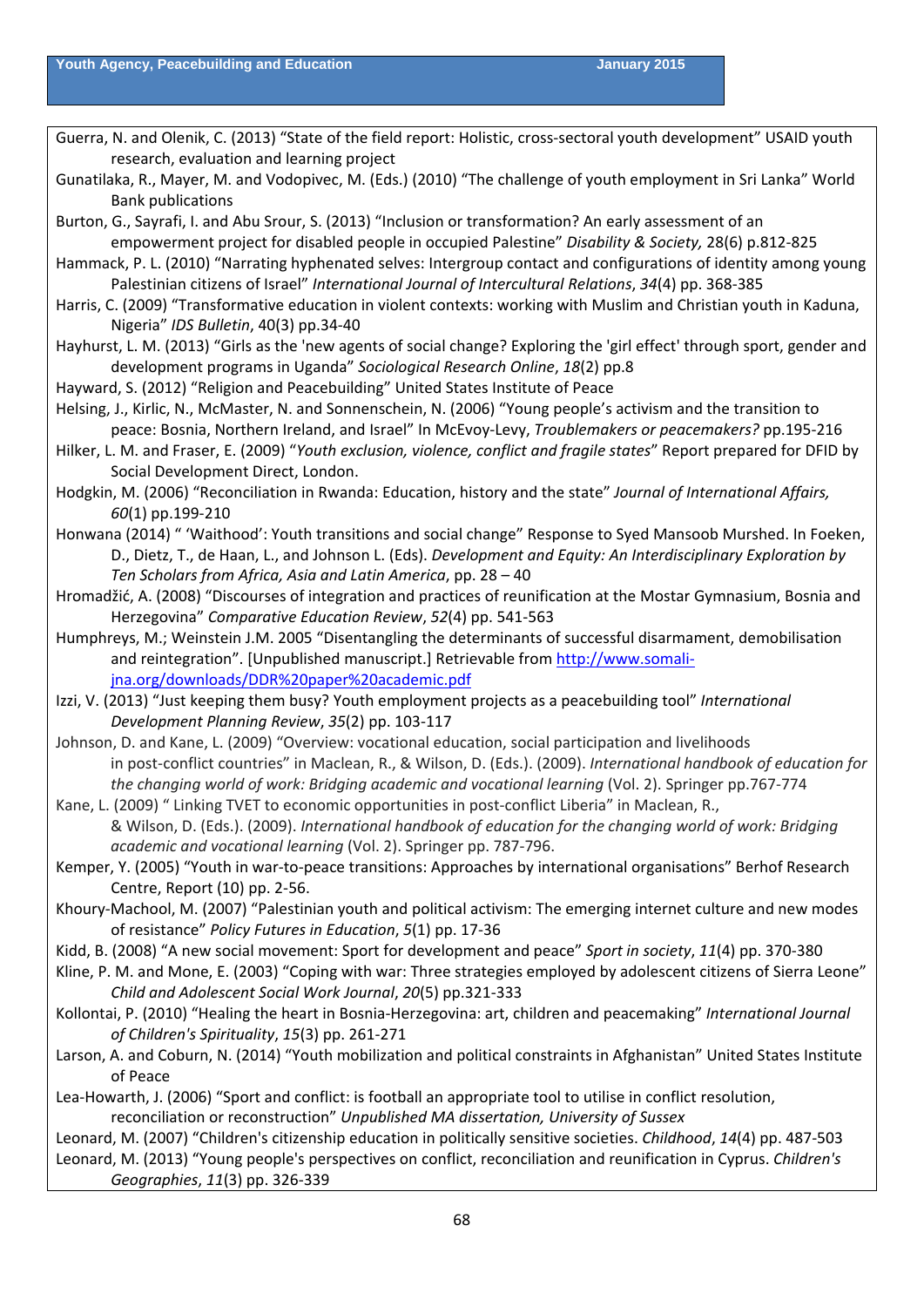- Lwambo, D. (2013) " 'Before the war, I was a man': men and masculinities in the Eastern Democratic Republic of Congo" *Gender & Development*, *21*(1) pp. 47‐66
- MacKenzie, M. (2009) "Empowerment boom or bust? Assessing women's post-conflict empowerment initiatives" *Cambridge Review of International Affairs*, *22*(2) pp. 199‐215
- Maclay, C. and Özerdem, A. (2010) " 'Use' Them or 'Lose' Them: Engaging Liberia's Disconnected Youth through Socio‐political Integration" *International peacekeeping*, *17*(3) pp.343‐360
- Magill, C. and Hamber, B. (2010) " 'If They Don't Start Listening to Us, the future is going to look the same as the past': Young people and reconciliation in Northern Ireland and Bosnia and Herzegovina" *Youth & Society* pp. 509‐527.
- Magill, C., Smith, A. and Hamber, B. (2009) "The role of education in reconciliation: The perspectives of young people in Bosnia and Herzegovina and Northern Ireland" UNESCO Centre, University of Ulster.
- Maoz, I. (2000) "An experiment in peace: Reconciliation-aimed workshops of Jewish-Israeli and Palestinian youth" *Journal of Peace Research*, *37*(6) pp. 721‐736
- McClain, L. M. (2012) "Artistic suggestions for peaceful transition in Northern Uganda: What youth are saying" *African Conflict & Peacebuilding Review*, *2*(1) pp.152‐163
- McEvoy, L., McEvoy, K. P. and McConnachie, K. (2006) "Reconciliation as a 'dirty word': conflict, community relations and education in Northern Ireland" *International Affairs*, *60*(1) pp. 81‐106
- McEvoy‐Levy, S. (2001) "*Youth as social and political agents: Issues in post‐settlement peace building*" Joan B. Kroc Institute for International Peace Studies, University of Notre Dame.
- McEvoy‐Levy, S. (2006) "Troublemakers or peacemakers: Youth and Post‐Accord Peacebuilding" Notre Dame, In:University of Notre Dame Press.
- McEvoy‐Levy, S. (2012) "Youth spaces in haunted places: Placemaking for peacebuilding in theory and practice" *International Journal of Peace Studies*, *17*(2) pp. 2‐28.
- McKay, S. (2004) "Reconstructing fragile lives: girls' social reintegration in northern Uganda and Sierra Leone" *Gender & Development*, *12*(3) pp. 19‐30
- Mazurana, D. and McKay, S. (2004). "Where are the girls? Girls in fighting forces in Northern Uganda, Sierra Leone and Mozambique: Their lives during and after war" *Trans. Claudine Viver. Montreal: Rights and Democracy International Centre for Human Rights and Democratic Development*.
- Michel de Certeau (1984)" The Practice of Everyday Life, Berkely, CA: California University Press
- Miles, L. (1993) "Women, AIDS, and power in heterosexual sex: A discourse analysis" In *Women's Studies International Forum 16,* (5), pp. 497‐511
- Miles, S. (2013) "Education in times of conflict and the invisibility of disability: a focus on Iraq?" *Disability & Society*, 28(6) pp. 798–811
- Moore, M. (2013) "Disability, global conflicts and crises" *Disability & Society*, 28(6) pp. 741–743
- Ndebele, T. and Billing, L (2011) "Silent voices, unrealised rights–championing youth participation in Zimbabwe" *Young citizens: youth and participatory governance in Africa*, 165‐172.
- Nordstrom, C (2006) "The jagged edge of peace: The creation of culture and war orphans in Angola" in McEvoy‐Levy, S. (2006). *Troublemakers or Peacemakers: Youth and Post‐Accord Peacebuilding*, Notre Dame, In :University of Notre Dame Press pp. 99‐116
- Nosworthy, D (2009) "Seen, but not heard: placing children and youth on the security governance agenda" Wien: Geneva Centre for the Democratic Control of Armed Forces.
- Olonisakin, F. (2009) children affected by armed conflict: engaging a new consistency of actors chapter 10 in Nosworthy, D. (2009) Seen, but not heard: placing children and youth on the security governance agenda Wien: Lit. Geneva Centre for the Democratic Control of Armed Forces, pp. 219‐239.
- Onuoha C. Freedom (2010) The Islamist challenge: Nigeria's Boko Haram crisis explained, African Security Review, 19:2, 54‐67, DOI: 10.1080/10246029.2010.503061
- Özerdem, A. (2009). "Post‐war Recovery: Disarmament, demobilisation and reintegration", IB Tauris & Company Limited.
- Park, A. S. (2009) "Global governance, therapeutic intervention, and war‐affected girls" *Alternatives: Global, Local, Political*, *34*(2) pp. 157‐182
- Paulson, J. (2014) "*Whether and How? History Education about Recent and Ongoing Conflict: Review of Research*"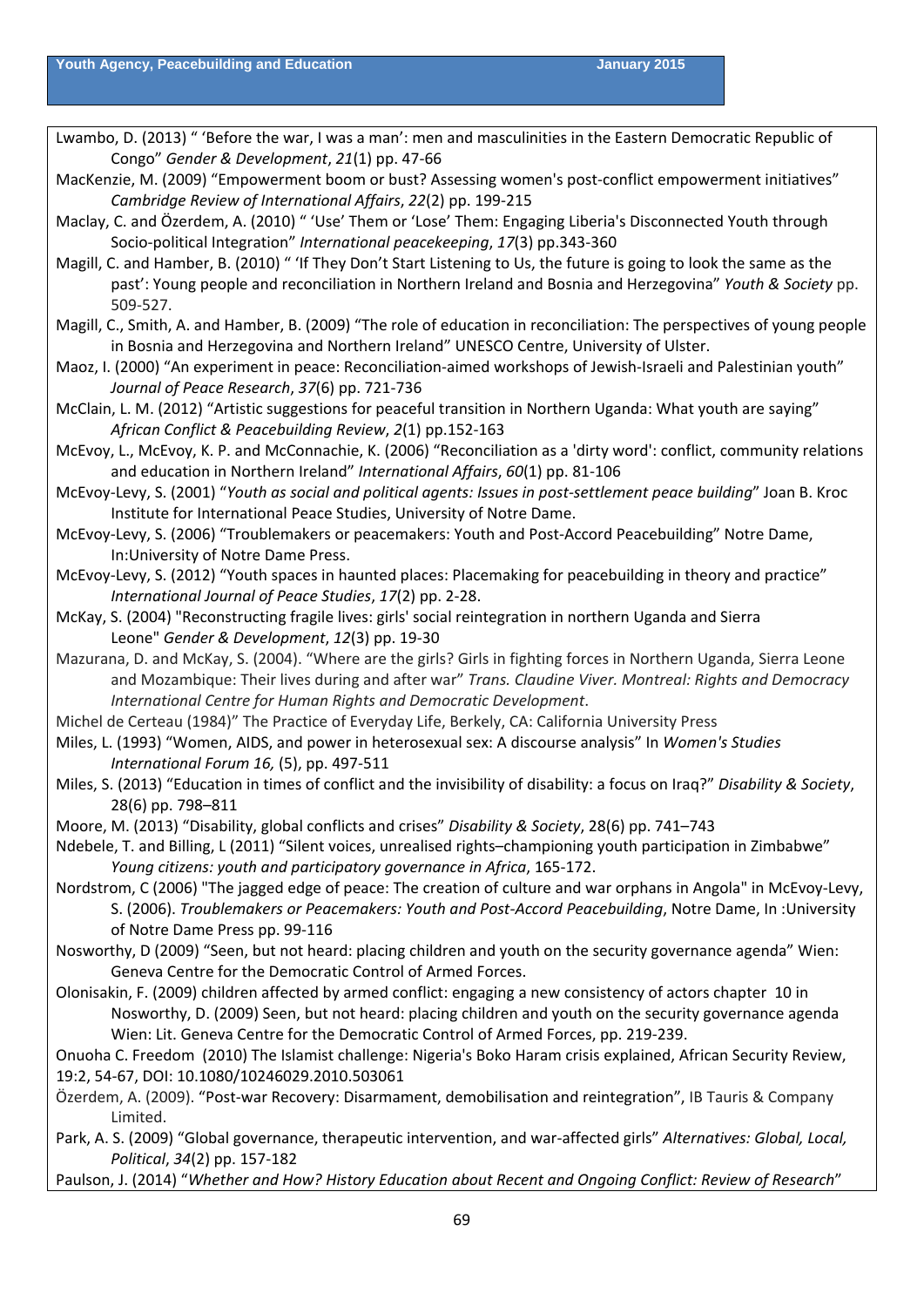Unpublished conference paper presented at BAICE, September 2014. Draft version shared by the author Paulson, J. (2009) "TVET and community re-integration: exploring the connections in Sierra Leone's DDR process in in Maclean, R.,& Wilson, D. (Eds.). (2009). *International handbook of education for the changing world of work: Bridging academic and vocational learning* (Vol. 2). Springer pp. 835-846. Peteet, J. (1994) "Male gender and rituals of resistance in the Palestinian intifada: a cultural politics of violence" *American Ethnologist*, 21(1) pp. 31‐49 PILDAT (2007) "Pakistan institute of legislative development and transparency, youth parliament in Pakistan" PILDAT: Pakistan Porter, A. (2013) " 'What is constructed can be transformed': Masculinities in post-conflict societies in Africa" *International Peacekeeping*, *20*(4) pp.486‐506 Pruitt, L. (2008) "They drop beats, not bombs: Music and dance in youth peace‐building" *Australian Journal of Peace Studies*, *3*, pp. 14‐32 Pruitt, L. J. (2011) "Music, youth, and peacebuilding in Northern Ireland" *Global Change, Peace & Security*, *23*(2) pp. 207‐222 Pruitt, L. (2013) "Fixing the girls' neoliberal discourse and girl's participation in peacebuilding" *International Feminist Journal of Politics*, *15*(1) pp. 58‐76 Quaynor, L. (2014) "I do not have the means to speak: educating youth for citizenship in post‐conflict Liberia" *Journal of Peace Education*, (ahead‐of‐print), pp. 1‐22 Rea Prishtina. (2011) "Kosovo Youth for Democracy and Peace‐Building" Rea Prishtina: Kosovo Reilly, J. and Niens, U. (2014) "Global citizenship as education for peacebuilding in a divided society: structural and contextual constraints ono the development of critical dialogic discourse in schools" *Compare: A Journal of Comparative and International Education, 44*(1) pp.53‐76 Roberts, D. (2011) "Post‐Conflict Peacebuilding, Liberal Irrelevance and the Locus of Legitimacy, International Peacekeeping, 18(4) pp.410‐424 Robertson, S. L. (2013). Untangling Theories and Hegemonic Projects in Researching Education and the knowledge economy. In: Reid et al. (eds), Companion to Research in Education, Springer Rogers, P. (2012). "Nigeria: The generic context of the Boko Haram violence". *Monthly Global Security Briefing*. Rookwood, J. (2008) "Soccer for peace and social development" *Peace Review: A Journal of Social Justice*, *20*(4) pp. 471‐479 Rusyana, A. Y. (2013) "Raising up 100.000 young peacemakers: Disseminating the Islamic values of peace among Muslim youth" conference proceeding pp. 134‐159 Sanford, V. (2006) "The moral imagination of survival: Displacement and child soldiers in Colombia and Guatemala" in McEvoy, S. (Ed) *Troublemakers of Peacemakers? Youth and post‐accord peacebuilding*, Notre Dame IN: University of Notre Dame Press, pp.49‐80 Schulenkorf, N. and Sugden, J. (2011) "Sport for development and peace in divided societies : cooperating for inter‐ community empowerment in Israel" European *Journal for Sport and Society*, *8*(4) pp.235–256 Schwartz, S. (2010) "*Youth and post‐conflict reconstruction: agents of change*" US Institute of Peace Press. Shepler, S. (2010) "Youth music and politics in post‐war Sierra Leone" *The Journal of Modern African Studies*, *48*(4) pp. 627‐642 Simić, O. and Milojević, I. (2014) "Dialogues between ex‐combatants and youth in Serbia: a constructive use of war experience" *Peacebuilding*, (ahead‐of‐print), pp. 1‐14 Smith, A. (2003) "Citizenship Education in Northern Ireland: beyond national identity? " *Cambridge Journal of Education*, *33*(1) pp.15‐32 Smith, A. and Vaux, T. (2003) "Education, conflict and international development" Department for International Development. Smith Ellison, C. and Smith, A. (2012) "Youth, education and peacebuilding" International Institute for Educational Planning, UNESCO Centre, University of Ulster Smith Ellison, C. (2014) "The role of youth in post‐accord transformation in Northern Ireland" *Peace and Conflict Studies, 21* pp. 25‐48 Smyth, P. (2012) "Citizenship and the ceasefire generation: Approaches to building youth civil engagement in a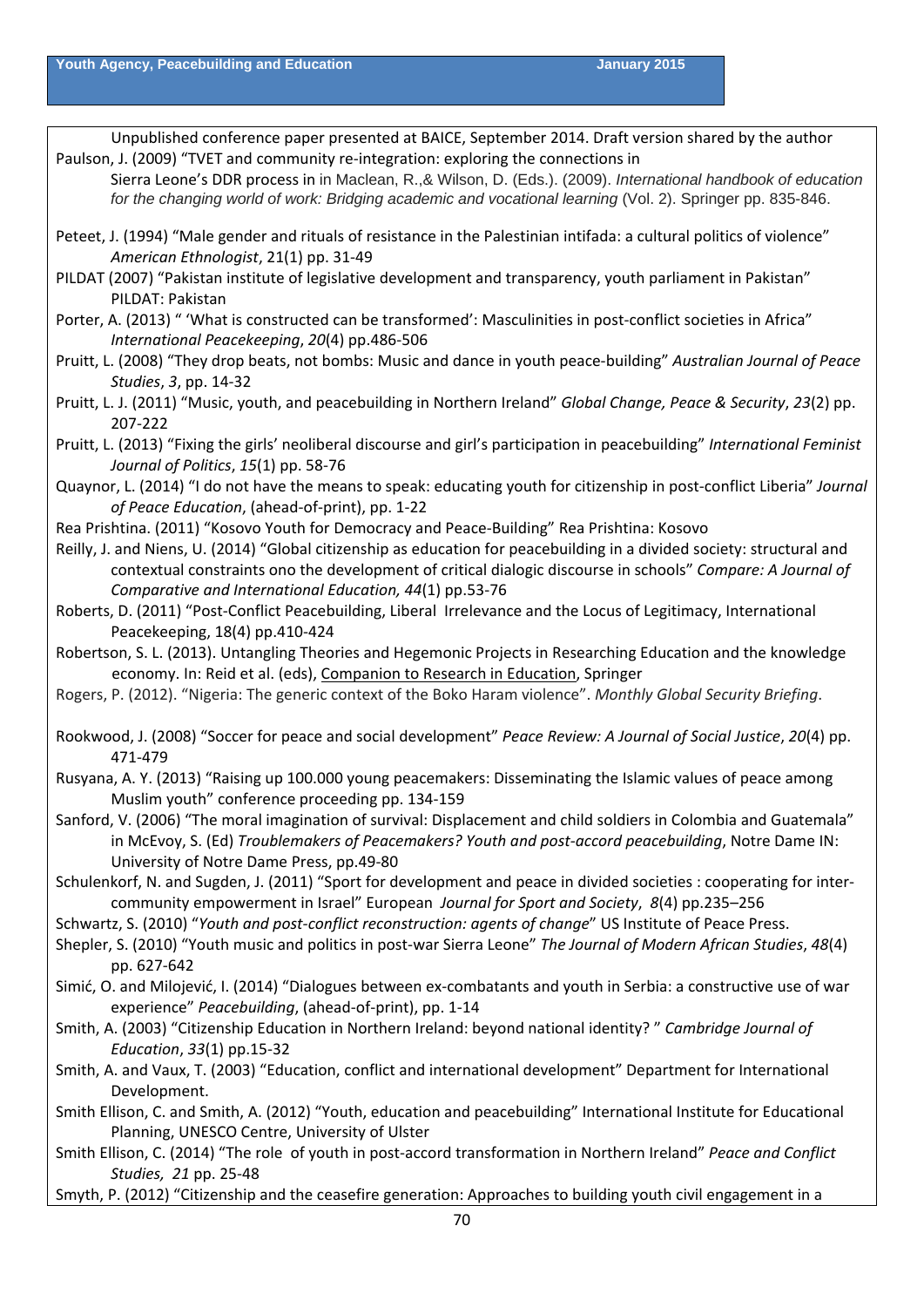society emerging from conflict" In C. Bassani (Ed.) *Adolescent behavior*, New York: Nova Publishers. Sommers, M. (2006) "Fearing Africa's young men: the case of Rwanda" *The other half of gender: men's issues in development*, Conflict prevention and reconstruction, social development department, World Bank. Sommers, M. (2012) "*Stuck: Rwandan youth and the struggle for adulthood*" University of Georgia Press. Stewart, T. (2011) "Palestinian youth and non‐formal service‐learning: a model for personal development, long‐term engagement, and peace building" *Development in Practice*, *21*(3) pp. 304‐316 Stidder, G. and Haasner, A. (2007) "Developing outdoor and adventurous activities for co‐existence and reconciliation in Israel: an Anglo‐German approach" *Journal of Adventure Education & Outdoor Learning*, *7*(2) pp. 131‐140 Stites, E. Mazurana, D and Carlson, K. (2006) "Movement on the margins: livelihoods and security in Kitgum district, northern Uganda. Medford, MA: Feinstein International Center. Sugden, J. (2006) "Teaching and playing sport for conflict resolution and co‐existence in Israel" *International review for the sociology of sport*, *41*(2) pp. 221‐240 Sugden, J. (2010) "Critical left‐realism and sport interventions in divided societies" *International Review for the Sociology of Sport*, *45*(3) pp. 258‐272 Sukarieh, M. and Tannock, S. (2008) "In the best interests of youth or neoliberalism? The World Bank and the new global youth empowerment project" *Journal of youth studies*, *11*(3) pp. 301‐312. Tawil, S. and Harley, A. (2004) "Education and identity‐based conflict: Assessing curriculum policy for social and civic reconstruction" Education, Conflict, and Social Cohesion. Geneva: UNESCO International Bureau of Education. Tibbitts, F. (2006) "Citizenship education, globalization and democratization: Learning from the past: Supporting teaching through the facing the past history project in South Africa" *Prospects 36*(3) pp. 1‐27 Thorpe, H. and Ahmad, N. (2013) "Youth, action sports and political agency in the Middle East: Lessons from a grassroots parkour group in Gaza" *International Review for the Sociology of* Sport pp. 1‐27. UN (2007) "World youth report 2007: Young people's transition to adulthood: Progress and challenges" United Nations: New York UN‐IANYD (2014) "Guiding principles on young people's participation in peacebuilding" Ungerleider, J. (2012) "Structured youth dialogue to empower peacebuilding and leadership" *Conflict Resolution Quarterly*, *29*(4) pp. 381‐402 UNESCO and UNAIDS (2001) " HIV/AIDS and human rights: young people in action" Retrievable from http://www.unaids.org/sites/default/files/en/media/unaids/contentassets/dataimport/publications/irc‐ pub02/jc669‐hiv‐aids‐kit‐updated\_en.pdf UNICEF, (2009). "Young people in West and Central Africa: Trends, priorities, investments and partners" UNICEF West and Central Africa Regional Office UNICEF (2013) "Children and young people with disabilities": Fact Sheet. USAID (2011). Evaluation of the Palestinian youth empowerment program (RUWWAD) USAID (2012) "Youth theatre for peace programme": IREX Tajikistan and Kyrgyzstan. USAID and Mercy Corps (2012) "Palestinian Youth Empowerment Program" Uvin, P. (2007) "Human security in Burundi: The view from below" *African Security Review*, 16(2) pp. 38–52. Van Ommering, E. (2014) "Formal history education in Lebanon: Crossroads of past conflicts and prospects for peace" *International Journal of Educational Development.* Vigani S. (2012) "The School Parliament in Angola Final Evaluation" *Search for Common Ground*" evaluation report. Walton, O. (2010) "Youth, armed violence and job creation programmes: A rapid mapping study" Project Report University of Birmingham, Governance and Social Development Resource Centre (GSDRC), Birmingham, UK. Weldon, G. (2010) "Post‐conflict teacher development: facing the past in South Africa" *Journal of Moral Education*, *39*(3) pp. 353‐364 Wessells, M. and Jonah D.(2006) "Recruitment and reintegration of former youth soldiers in Sierra Leone: Challenges of reconciliation & post‐accord peace building". In: McEvoy‐Levy, S, (Ed). *Troublemakers or peacemakers? Youth and post‐accord peace building*. Notre Dame, IN: University of Notre Dame Press; pp. 27–47

World Youth Report (2005) "Young people of today and in 2015" *United Nations Publications*, pp.

1‐183.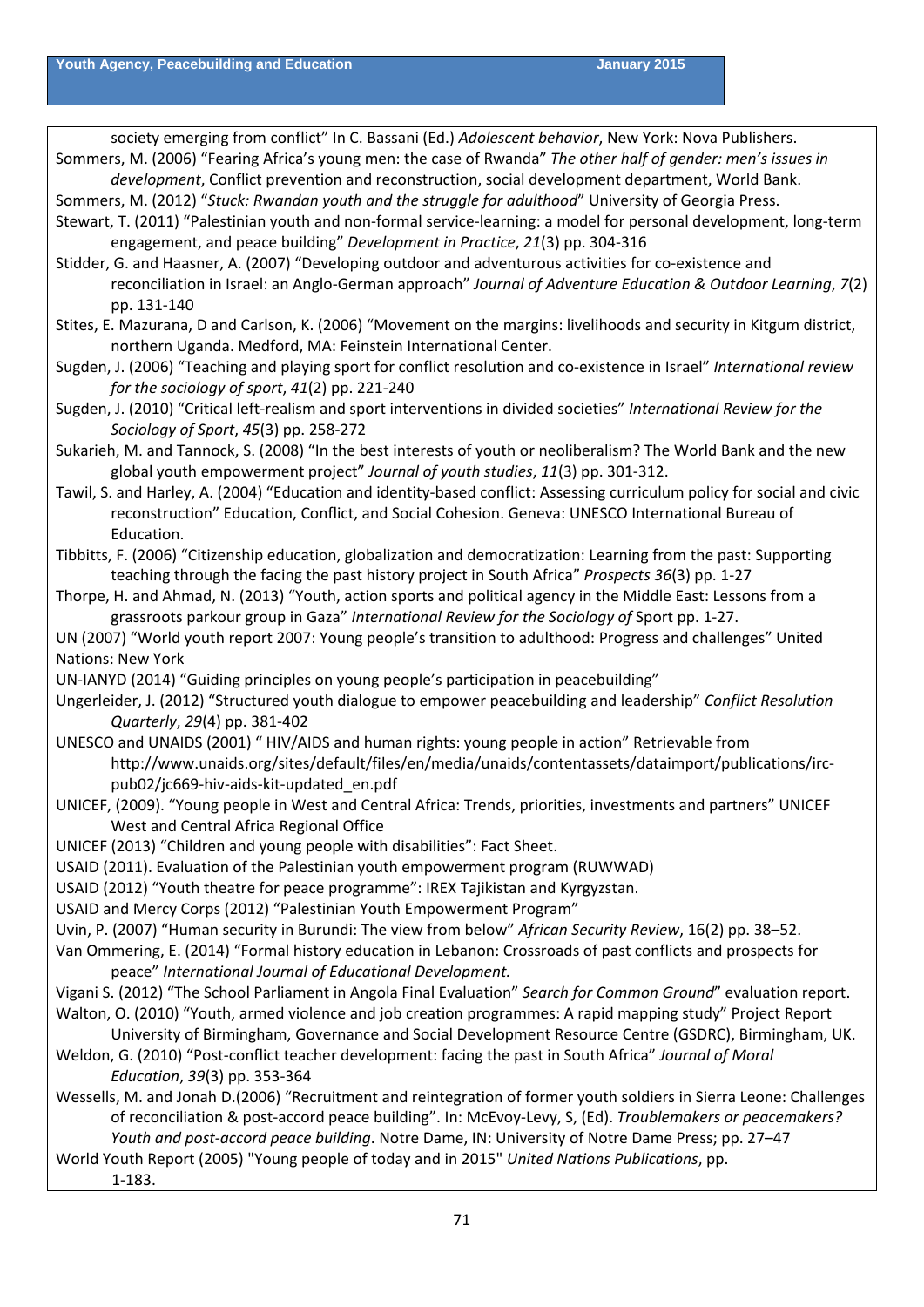World Bank (2006) "Voices of youth in post-conflict Burundi: Perspectives on exclusion, gender and conflict, post conflict and social development unit Sub‐Saharan Africa" paper no. 68983.

World Bank (2006) "Liberia's president affirms strong partnership with bank, urges women to srive for development" retrievable from

[http://web.worldbank.org/WBSITE/EXTERNAL/NEWS/0,,contentMDK:20867632~pagePK:34370~piPK:34424](http://web.worldbank.org/WBSITE/EXTERNAL/NEWS/0,,contentMDK:20867632%7EpagePK:34370%7EpiPK:34424%7EtheSitePK:4607,00.html) [~theSitePK:4607,00.html](http://web.worldbank.org/WBSITE/EXTERNAL/NEWS/0,,contentMDK:20867632%7EpagePK:34370%7EpiPK:34424%7EtheSitePK:4607,00.html)

World Bank (2007) "World development report: Development and the next generation" Washington DC. World Bank.

World Bank (2010) "Providing skills for equity and growth. Preparing Cambodia's youth for the labour market".

- World Bank (2013) "Understanding youth violence: cases from Liberia and Sierra Leone". World Bank: Washington DC.
- Women's Commission for refugee women and children WCRWC (2005) "Learning in a war zone: education in northern Uganda" New York. NY: WCRWC pp. 1‐19

Yablon, Y. B. (2009) "Gender differences in peace education programmes" *Gender and Education*, *21*(6) pp. 689‐701

Zembylas, M. and Bekerman, Z. (2008) "Education and the dangerous memories of historical trauma: Narratives of pain, narratives of hope" *Curriculum Inquiry*, *38*(2) pp. 125‐132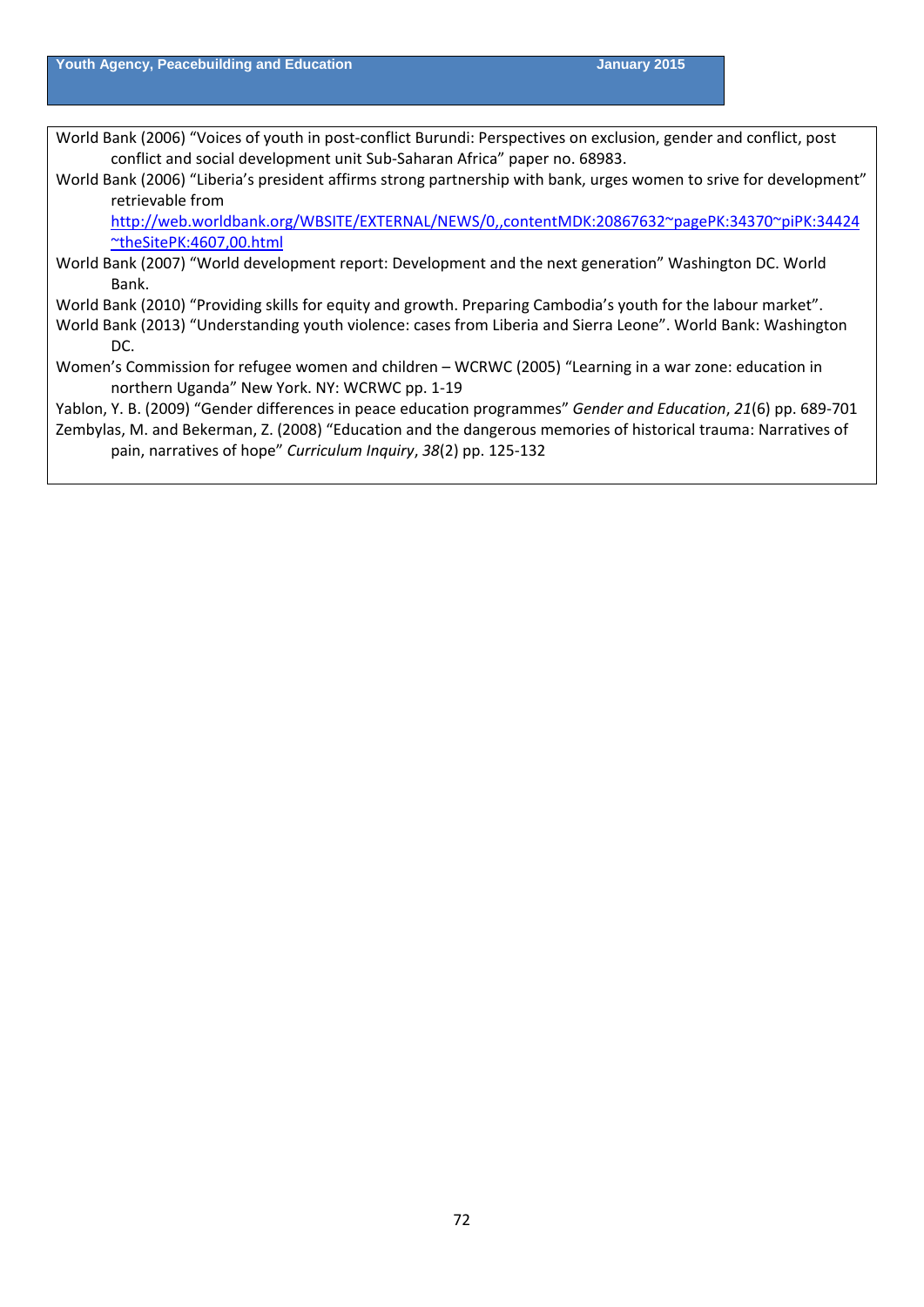## **Appendices**

## **Appendix 1: Word threads for searches**

| <b>Youth Agency</b>       | <b>Peacebuilding</b>       | <b>Education</b>            | <b>Cultural Political</b><br><b>Economy Contexts</b> | <b>Conflict affected states</b> | <b>Gender</b>            |
|---------------------------|----------------------------|-----------------------------|------------------------------------------------------|---------------------------------|--------------------------|
| <b>Youth identity</b>     | Sustainable peacebuilding  | policy frameworks           | Youth unemployment                                   | Post-conflict                   | Girls                    |
| <b>Youth formation</b>    | Peacebuilding processes    | educational system          | Political participation                              | Conflict-affected state         | Women                    |
| Youth perceptions         | Grassroots peacebuilding   | citizenship education       | Inter-generational<br>relations                      | Fragile state                   | Gender norms             |
| <b>Youth values</b>       | Peacemaking                | Formal education            | Social inclusion                                     |                                 | Gender-based<br>violence |
| Youth participation       | Positive peace             | Non-formal                  | Social justice                                       | Liberal peacebuilding           | Masculinity              |
| <b>Youth led</b>          | Conflict-resolution        | Curriculum                  | Human rights                                         | Post-liberal<br>peacebuilding   | Patriarchal culture      |
| Youth development         | Liberal peacebuilding      | extra-curricular activities | Social transformation                                |                                 | Heteronormativity        |
| <b>Youth contribution</b> | Post-liberal peacebuilding | Arts                        | Structural violence                                  |                                 | Gender relations         |
| <b>Youth vision</b>       |                            | Drama                       | Poverty                                              |                                 | Gender roles             |
| <b>Youth healing</b>      |                            | Theatre                     |                                                      |                                 | Affirmative action       |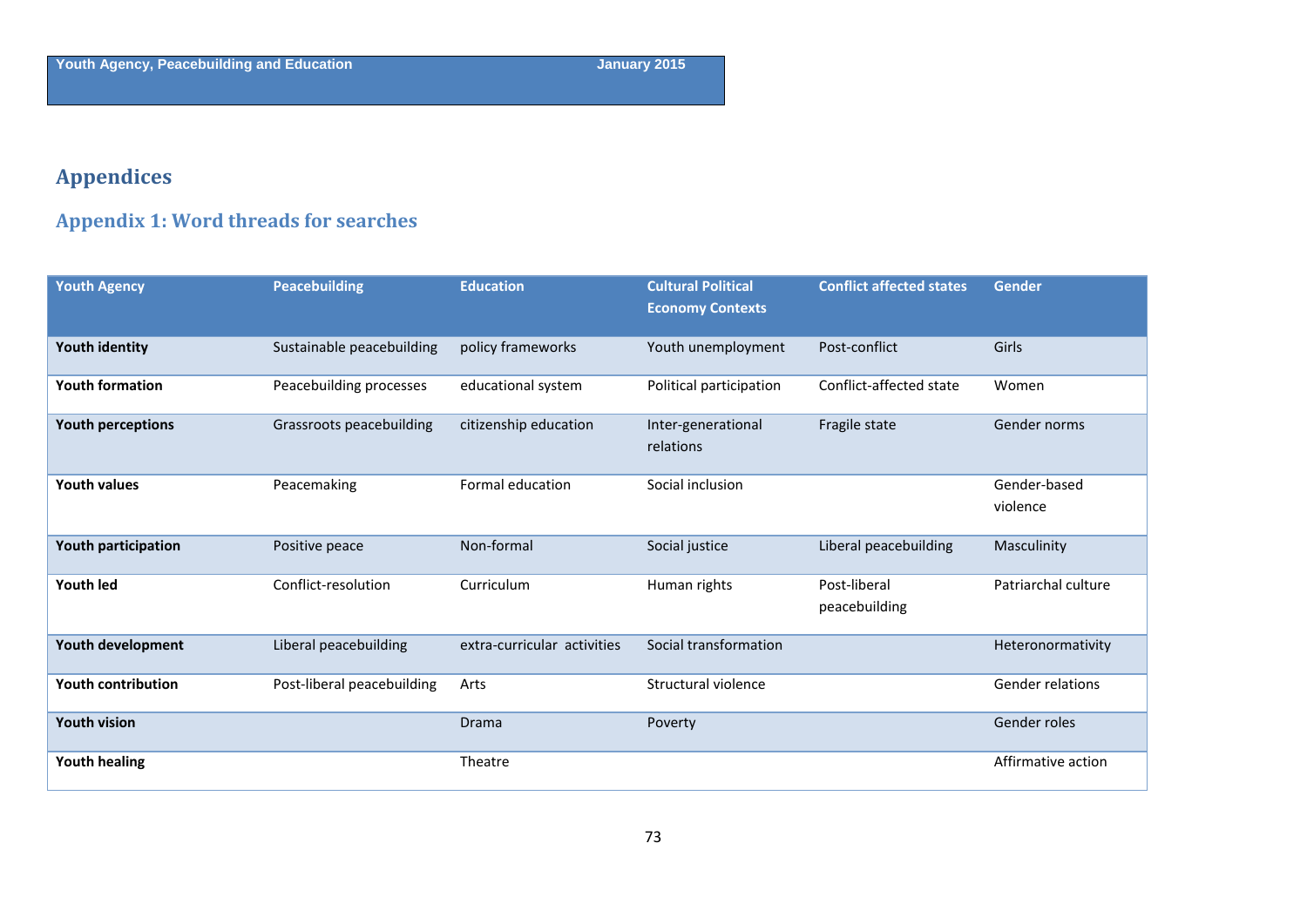**Youth Agency, Peacebuilding and Education January 2015** 

| Youth agents of change    | Sports                                      | Livelihood opportunities  |
|---------------------------|---------------------------------------------|---------------------------|
| <b>Youth voices</b>       | educational<br>programmes/intervention<br>S | Political marginalisation |
| <b>Youth perspectives</b> | learning opportunities                      | Pacification              |
| Engagement                | quality education                           | Gender equity             |
| <b>Networks</b>           | political literacy                          |                           |
| agents of peace           |                                             |                           |
| Post-traumatic disorder   |                                             | elite manipulation        |
| <b>Needs</b>              |                                             | democratic processes      |
| <b>Abilities</b>          |                                             | redistribution            |
| Self-worth                |                                             | recognition               |
| <b>Catalysts of peace</b> |                                             | reconciliation            |
| <b>Well being</b>         |                                             | Representation            |
| Protection                |                                             | ciivil society            |
| <b>Empowerment</b>        |                                             |                           |
| <b>Actions</b>            |                                             |                           |
| Faith                     |                                             |                           |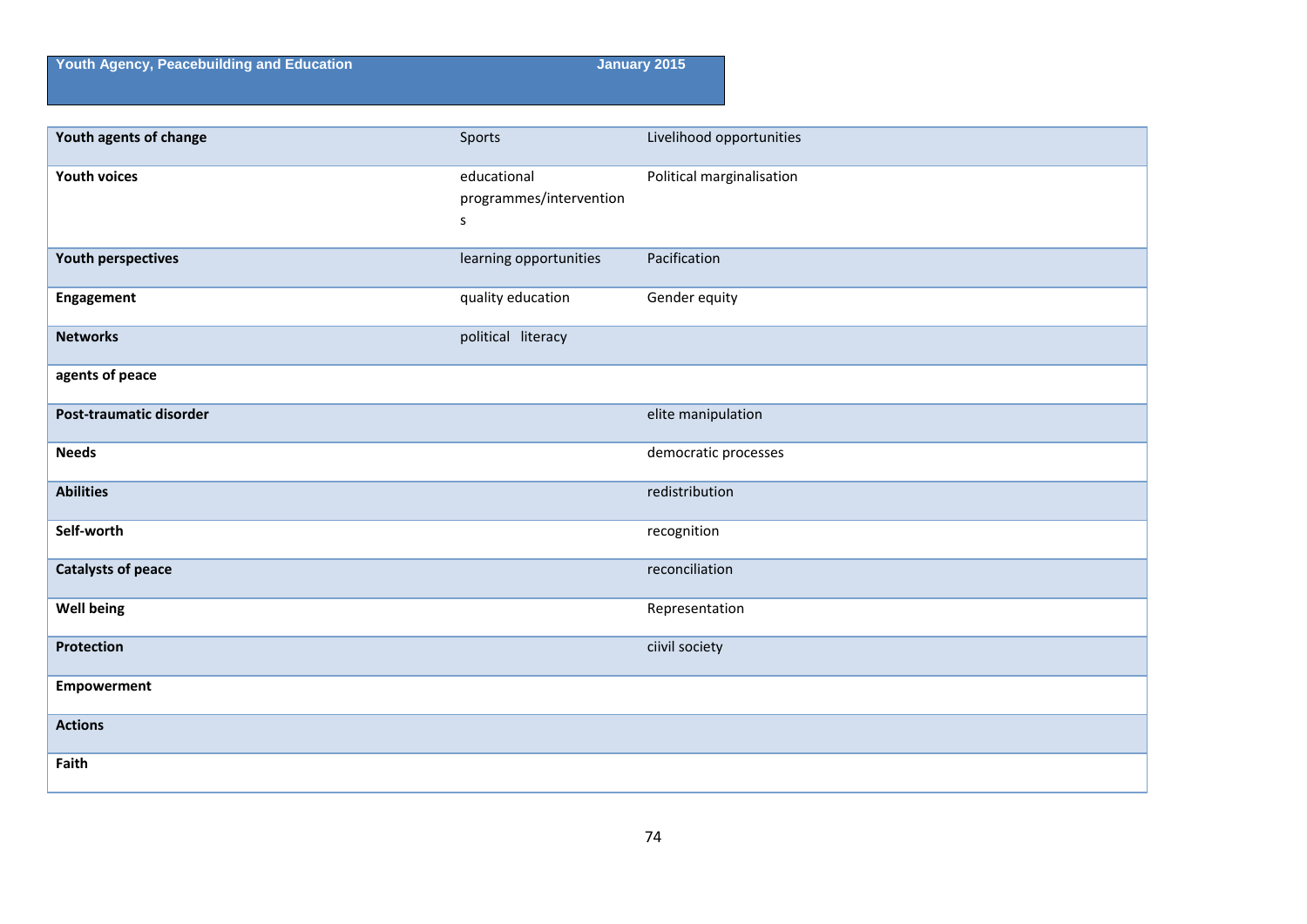**Youth Agency, Peacebuilding and Education January 2015** January 2015

### **Boolean threads used in searches:**

- "youth identity" OR "youth formation" OR "youth perceptions" OR "youth values" OR "youth participation" OR "youth led" OR "youth development" OR "youth  $\mathbf{r}$ contribution" OR "youth vision" OR "youth healing" OR "youth agents of change" OR "youth voices" OR "youth perspectives" OR "agents of peace"
- "peacebuilding" OR "sustainable peacebuilding" OR "grassroots peacebuilding" OR "peacemaking" OR "positive peace" OR "conflict resolution" OR "liberal  $\mathbf{u}$ peacebuilding" OR "post‐liberal peacebuilding" OR "local peacebuilding"
- "educational programmes" OR "educational activities" OR "policy frameworks" OR "educational system" OR "formal education" OR "non‐formal education" OR "curriculum" OR "extra‐curricular activities" OR "arts" OR "drama" OR theatre" OR "sports" OR "educational interventions" OR "learning opportunities" OR "quality education" OR "life skills" OR "peace education" OR "political literacy"
- "youth unemployment" OR "political participation" OR "inter‐generational relations" OR "social inclusion" OR "social justice" OR "human rights" OR "social  $\mathbb{R}^2$ transformation" OR "structural violence" OR "livelihood opportunities" OR "political marginalization" OR "pacification" OR "democratic processes" OR "redistribution"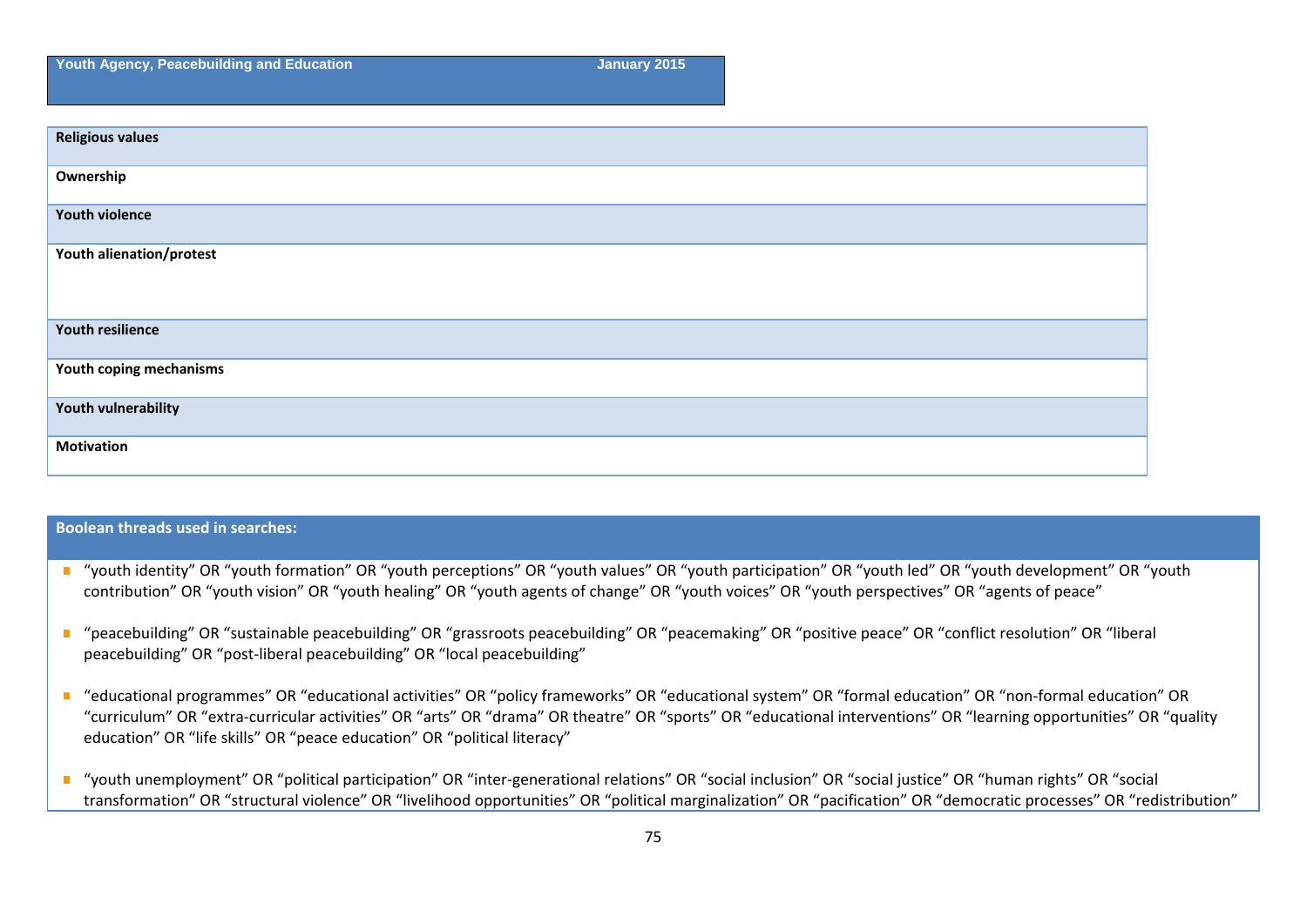OR "recognition"

■ "post-conflict" OR "conflict-affected state" OR "fragile state" OR "girls" OR "women" OR "gender norms" OR "gender based violence" OR "masculinity" OR "patriarchal culture" OR "heteronormativity" OR "women's representation" OR "gender relations" OR "gender roles" OR "affirmative action" OR "girls' participation" OR "womens participation"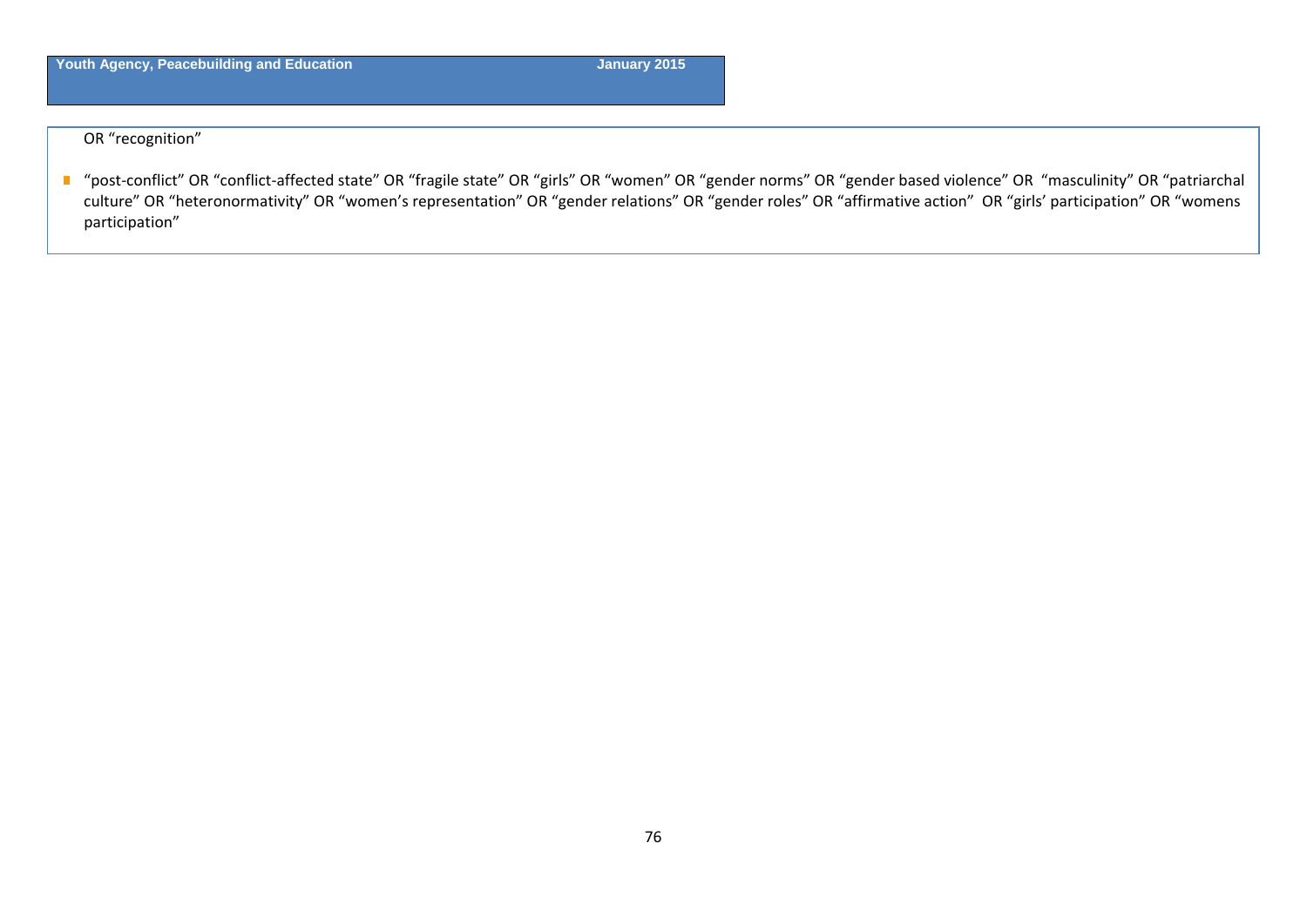| <b>Programme</b>                                          | <b>Resources</b>                                                                                                                                                                                                       |  |  |  |
|-----------------------------------------------------------|------------------------------------------------------------------------------------------------------------------------------------------------------------------------------------------------------------------------|--|--|--|
| Creative, inter-personal and faith-based interventions    |                                                                                                                                                                                                                        |  |  |  |
| Sports                                                    | Coalter(2010); Darnell (2014); Dyck( 2011); Kidd (2008); Lea-<br>Howarth (2006); Rookwood (2008); Schulenkorf & Sugden<br>(2011); Stidder & Haasner (2007); Sugden (2006; 2010);<br>Thorpe & Ahmad (2013).             |  |  |  |
| The Arts and Music                                        | Fanthorpe & Maconachie (2010); Kollontai (2010); Pruitt<br>(2011); McClain (2012); Shepler (2010); US AID (2012).                                                                                                      |  |  |  |
| Inter-group contact programmes                            | Bargal (2004); Bekerman (2007); Bekerman & Maoz (2005);<br>Hammack (2010); Maoz (2000); Simić, & Milojević (2014);<br>Ungerleider(2012).                                                                               |  |  |  |
| Faith-related programming                                 | Abu-Nimer & Kadayifci-Orellana (2008); Davies (2008;2014);<br>Hayward (2012); Rusyana (2013).                                                                                                                          |  |  |  |
| Formal and Non-Formal Citizenship Education               |                                                                                                                                                                                                                        |  |  |  |
| Citizenship education as part of the<br>formal curriculum | Akar (2014); Davies( 2004; 2005; 2011); Emerson (2012);<br>Leonard (2007); Magill, Smith & Hamber (2009); McEvoy<br>(2007); McEvoy, McEvoy & McConnachie (2006); Quayno<br>(2014); Reilly & Niens (2014); Smith (2003) |  |  |  |
| Non-formal citizenship education<br>initiatives           | Barber (2009); Barry et al. (1997); Dunne et al. (2014); Harris<br>(2009); Ndebele & Billing (2011); PILDAT (2007); Rea Prishtina<br>(2011); Vigani (2012); Young (2009).                                              |  |  |  |
| <b>History Education</b>                                  | Barton & McCully (2005; 2010; 2012); Cole & Barsalou (2006);<br>EUROCLIO (2009; 2011a; 2011b); van Ommering (2014);<br>Smith and Vaux (2003); Tibbits (2006); Weldon (2010).                                           |  |  |  |
| Work related programmatic<br>approaches                   | Filmer et.al.(2014); GIZ Programme (2;3;4;5); World Bank<br>(2010)                                                                                                                                                     |  |  |  |
| Cross-sectoral Programming                                | Amarasuriya et al.(2009); Batmanglich & Enria (2012); Fischer<br>(2006); Guerra & Olenik (2013); Schwartz (2010); Sommers<br>(2006); UNICEF (2009); Walton (2010); (USAID & MercyCorps<br>(2012); USAID(2011).         |  |  |  |

### **Appendix 2: literature used for analysis of programmatic responses**

### **Appendix 3: Country focus**

| <b>Country</b>               | <b>Example Resources</b>                                                                                                |
|------------------------------|-------------------------------------------------------------------------------------------------------------------------|
| Afghanistan (2)              | Giustozzi (2010); Larson & Coburn (2014).                                                                               |
| Angola (1)                   | Vigani (2012).                                                                                                          |
| <b>Bosnia Herzegovina(7)</b> | EUROCLIO (2009: 2011a; 2011b); Gillard (2001); Kollontai (2010);<br>Magill, Smith & Hamber (2009); Helsing et al (2006) |
| Burundi(1)                   | Uvin (2007).                                                                                                            |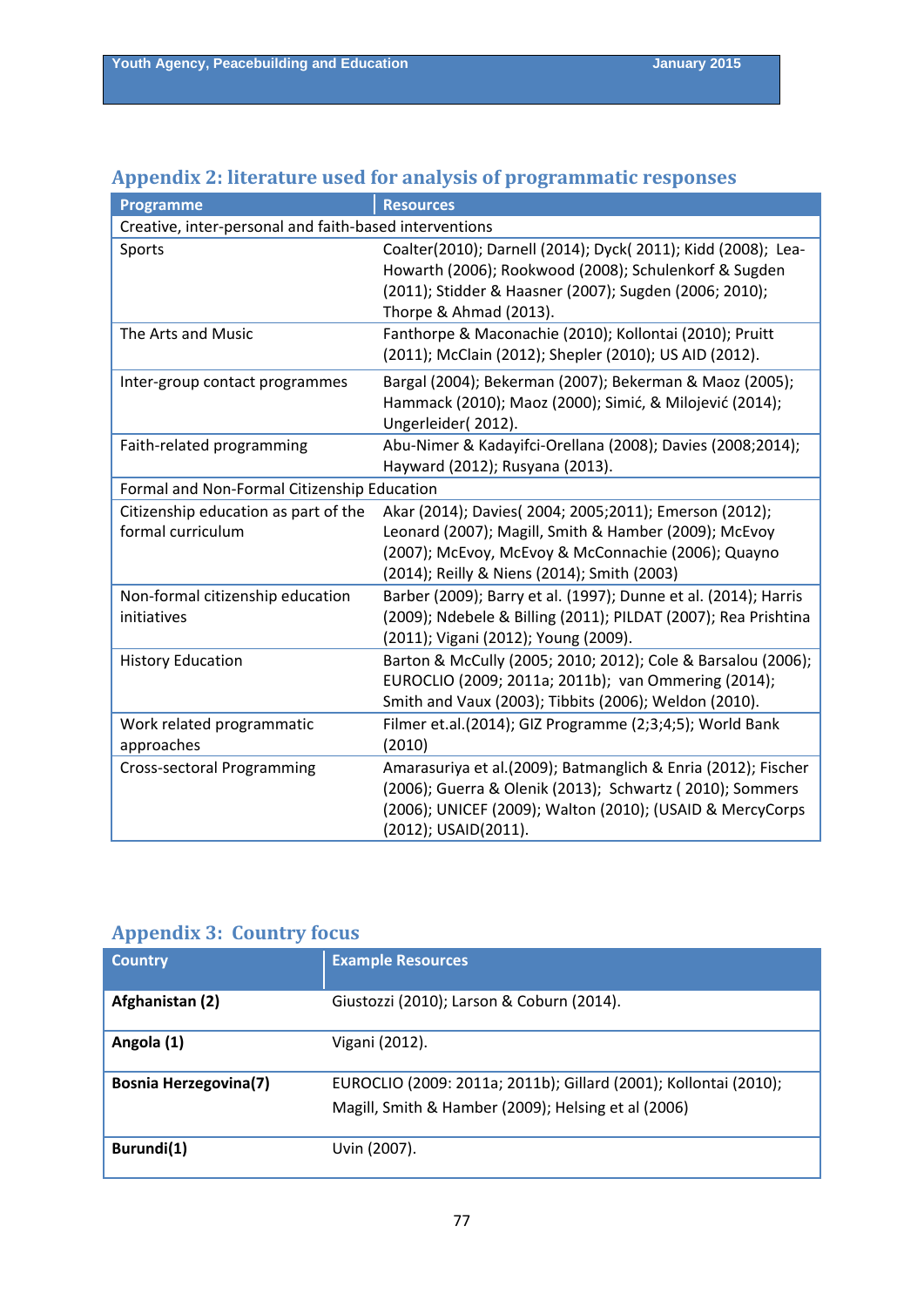**Youth Agency, Peacebuilding and Education January 2015** January 2015

| Columbia (1)            | Berents (2014).                                                                                                                                                                                                                                                                                       |
|-------------------------|-------------------------------------------------------------------------------------------------------------------------------------------------------------------------------------------------------------------------------------------------------------------------------------------------------|
| Cyprus (1)              | Leonard (2013).                                                                                                                                                                                                                                                                                       |
| <b>DRC</b> (1)          | Lwambo (2013).                                                                                                                                                                                                                                                                                        |
| Indonesia (1)           | Rusyana (2013).                                                                                                                                                                                                                                                                                       |
| Kosovo (1)              | Rea Prishtina (2011).                                                                                                                                                                                                                                                                                 |
| Lebanon (2)             | Akar (2014); van Ommering (2014).                                                                                                                                                                                                                                                                     |
| Liberia (3)             | Quaynor (2014); Batmanglich & Enria (2014); Maclay & Özerdem<br>(2010).                                                                                                                                                                                                                               |
| Mozambique (1)          | McKay & Mazurana (2004).                                                                                                                                                                                                                                                                              |
| Multi-country (4)       | Abu-Nimer & Kadayifci-Orellana (2008); Dunne et al (2014); McEvoy-<br>Levy (2001); Porter (2013).                                                                                                                                                                                                     |
| Myanmar (1)             | Gray & Dolan (2014).                                                                                                                                                                                                                                                                                  |
| Nigeria (1)             | Blattman (2009); Harris (2009)                                                                                                                                                                                                                                                                        |
| Northern Ireland (9)    | Barton & McCully (2005)(2010)(2012); Emerson (2012); Magill &<br>Hamber (2010); Magil, Smith & Hamber (2009); McEvoy, McEvoy &<br>McConnachie (2006); Pruitt (2011); Smith (2003).                                                                                                                    |
| Pakistan (2)            | PILDAT (2007); British council (2010)                                                                                                                                                                                                                                                                 |
| Palestine & Israel (14) | Bargal (2004); Bekerman (2007); Burton, Sayrafi, & Srour (2013);<br>Hammack (2010); Khoury-Machool (2007); Maoz (2000);<br>Schulenkorf & Sugden (2011); Stewart (2011); Stidder & Haasner<br>(2007); Sugden (2006); Thorpe & Ahmad (2013); USAID & Mercy<br>Corps (2012); Zembylas & Bekerman (2008). |
| Rwanda (5)              | Freedman et al (2008); Gervais, Ubalijoro, & Nyirabega (2009);<br>Hodgkin, (2006); Sommers (2006, 2012);                                                                                                                                                                                              |
| Serbia (1)              | Simić, & Milojević (2014).                                                                                                                                                                                                                                                                            |
| Sierra Leone (12)       | Batmanglilch & Enria (2014); Denov & Maclure (2006); Dyck (2011);<br>Enria (2012); Fanthorpe & Maconachie (2010); Izzi (2013); Kline &<br>Mone (2003); McKay & Mazurana (2004); McKay (2004); Shepler<br>(2010); Wessells & Jonah (2006); World Bank (2013).                                          |
| South Africa (1)        | Weldon (2010).                                                                                                                                                                                                                                                                                        |
| South Sudan (1)         | Ensor (2013)                                                                                                                                                                                                                                                                                          |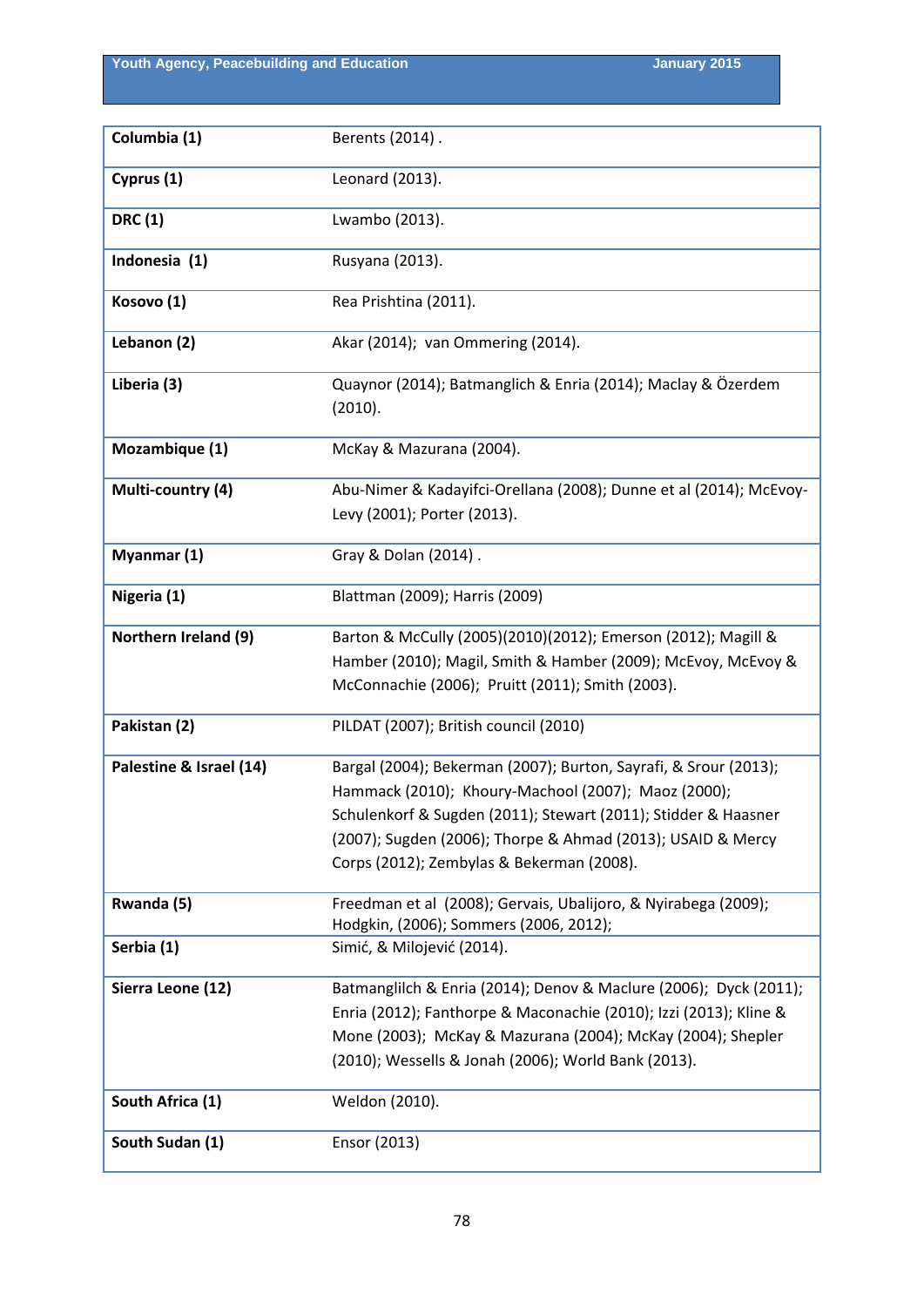| Sri Lanka (2)                | Amarasuriya, Gündüz & Mayer (2009); Gunatilaka, Mayer, &     |
|------------------------------|--------------------------------------------------------------|
|                              | Vodopivec (2010).                                            |
| Tajikstan and Kyrgyzstan 91) | USAID (2012).                                                |
| Uganda $(6)$                 | Baines & Gauvin (2014); Blattman (2009); Clark-Kazak (2011); |
|                              | Hayhurst (2013); McClain (2012); McKay & Mazurana (2004).    |
|                              |                                                              |
| Zimbabwe (1)                 | Ndebele & Billing (2011).                                    |
|                              |                                                              |

**Youth Agency, Peacebuilding and Education January 2015** January 2015